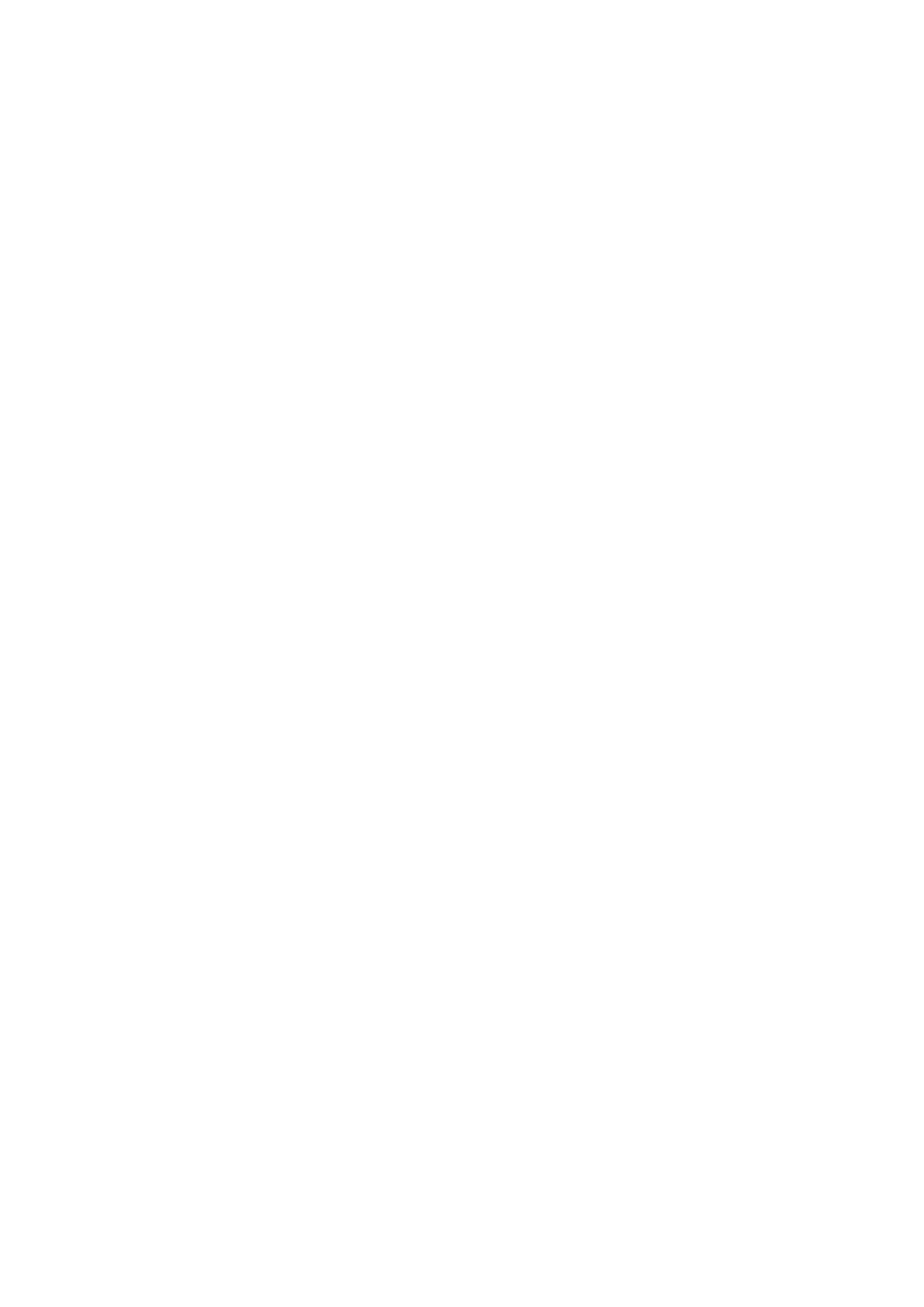#### Abstract

As a computationally less costly test case for full QCD, we investigate an SU(3) Yang-Mills theory coupled to a bosonic spinor field. This theory corresponds to QCD with minus two quark flavors and is known as the bermion model. Our central object of interest is the step scaling function which describes the scale evolution of the running coupling in the Schrödinger functional scheme. With the help of a non-perturbative recursive finite size technique, it can be used to determine the  $\Lambda$  parameter, which characterizes the coupling at high energy, from experimental input at low energies.

We study in detail the lattice artefacts and the continuum extrapolation of the step scaling function from lattice simulations when  $O(a)$  improvement according to the Symanzik programme is used. Our results are compared to the unimproved bermion and dynamical fermion cases, and to renormalized perturbation theory in the continuum limit.

For the bermion model, we also examine the step scaling function with massive quarks. According to the Appelquist-Carazzone theorem the contributions from matter fields are expected to vanish for large masses, such that the step scaling function converges to the pure gauge theory case. If one wants to connect non-perturbatively different effective theories with different numbers of active quarks over flavor thresholds, lattice artefacts should be reasonably small. In order to test the feasibility of such a method, we investigate the step scaling function and its lattice artefacts for several values of the mass.

For the Monte Carlo simulation of improved bermions, we develop a suitable algorithm and compare its performance with unimproved bermions and full QCD. As a preparative study, we compare the efficiency of algorithms in pure gauge theory.

#### Keywords:

Lattice QCD, Schrödinger functional, Step scaling function, Bermion model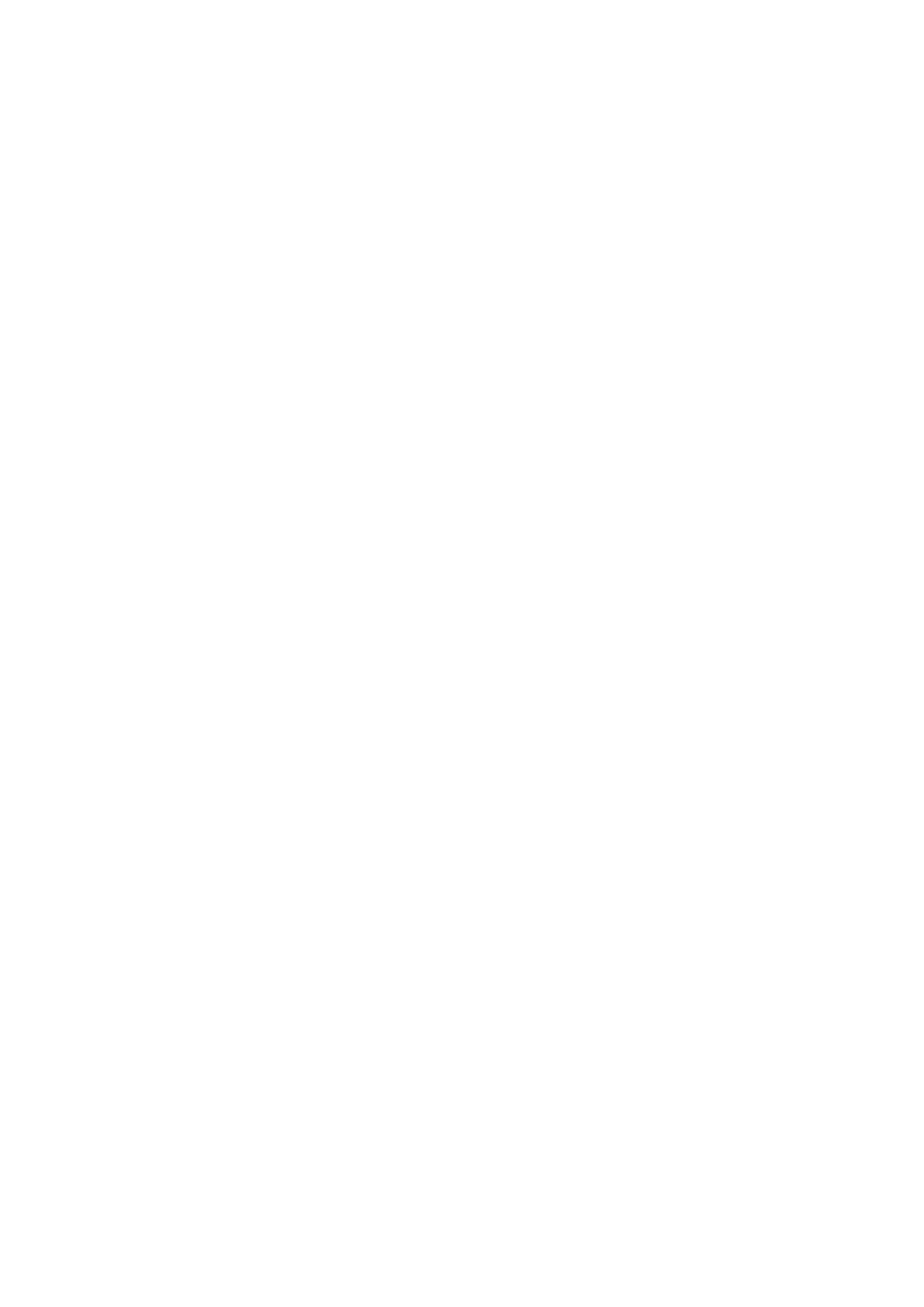#### Zusammenfassung

Wir untersuchen eine SU(3) Yang-Mills-Theorie mit einer Kopplung an ein bosonisches Spinorfeld. Diese als Bermion-Modell bekannte Theorie entspricht formal QCD mit minus zwei Quark-Flavors. Gegenüber der vollen QCD erfordert sie wesentlich weniger Computerzeit und ist deshalb als relativ kostengünstiges Testmodell geeignet. Im Mittelpunkt unseres Interesses steht die Step-Scaling-Funktion, die die Skalenabhängigkeit der laufenden Kopplung im Schrödinger-Funktional-Renormierungsschema beschreibt. Mit Hilfe einer nicht-perturbativen Finite-Size-Technik kann sie benutzt werden, um den Λ-Parameter, der die Kopplung bei hohen Energien charakterisiert, aus experimentellen Daten bei niedrigen Energien zu bestimmen.

Wir studieren im Detail die Gitterartefakte und die Kontinuumsextrapolation der aus Gittersimulationen bestimmten Step-Scaling-Funktion, wenn  $O(a)$ -Verbesserung nach Symanzik verwendet wird. Unsere Resultate stellen wir dem Fall von unverbesserten Bermionen und dynamischen Fermionen gegenüber, und vergleichen im Kontinuumslimes mit renormierter Störungstheorie.

Weiterhin betrachten wir im Bermion-Modell die Step-Scaling-Funktion mit massiven Quarks. Nach dem Appelquist-Carazzone-Theorem erwartet man, daß Beiträge von Materiefeldern mit ansteigender Masse verschwinden, so daß die Step-Scaling-Funktion gegen den Fall reiner Eichtheorie konvergieren sollte. Wenn man nicht-perturbativ verschiedene effektive Theorien mit verschiedener Anzahl von aktiven Quarks über Massenschwellen hinweg verbinden will, sollten Gitterartefakte klein sein. Um die Durchfuhrbarkeit ¨ einer solchen Methode zu testen, untersuchen wir die Step-Scaling-Funktion und ihre Gitterartefakte für verschiedene Massen.

Für die Monte-Carlo-Simulation von verbesserten Bermionen entwickeln wir einen geeigneten Algorithmus und vergleichen seine Effizienz mit unbesserten Bermionen und mit voller QCD. Als vorbereitende Studie vergleichen wir die Effizienz verschiedener Algorithmen in reiner Eichtheorie.

#### Schlagwörter:

Gitter-QCD, Schrödinger-Funktional, Step-Scaling-Funktion, Bermion-Modell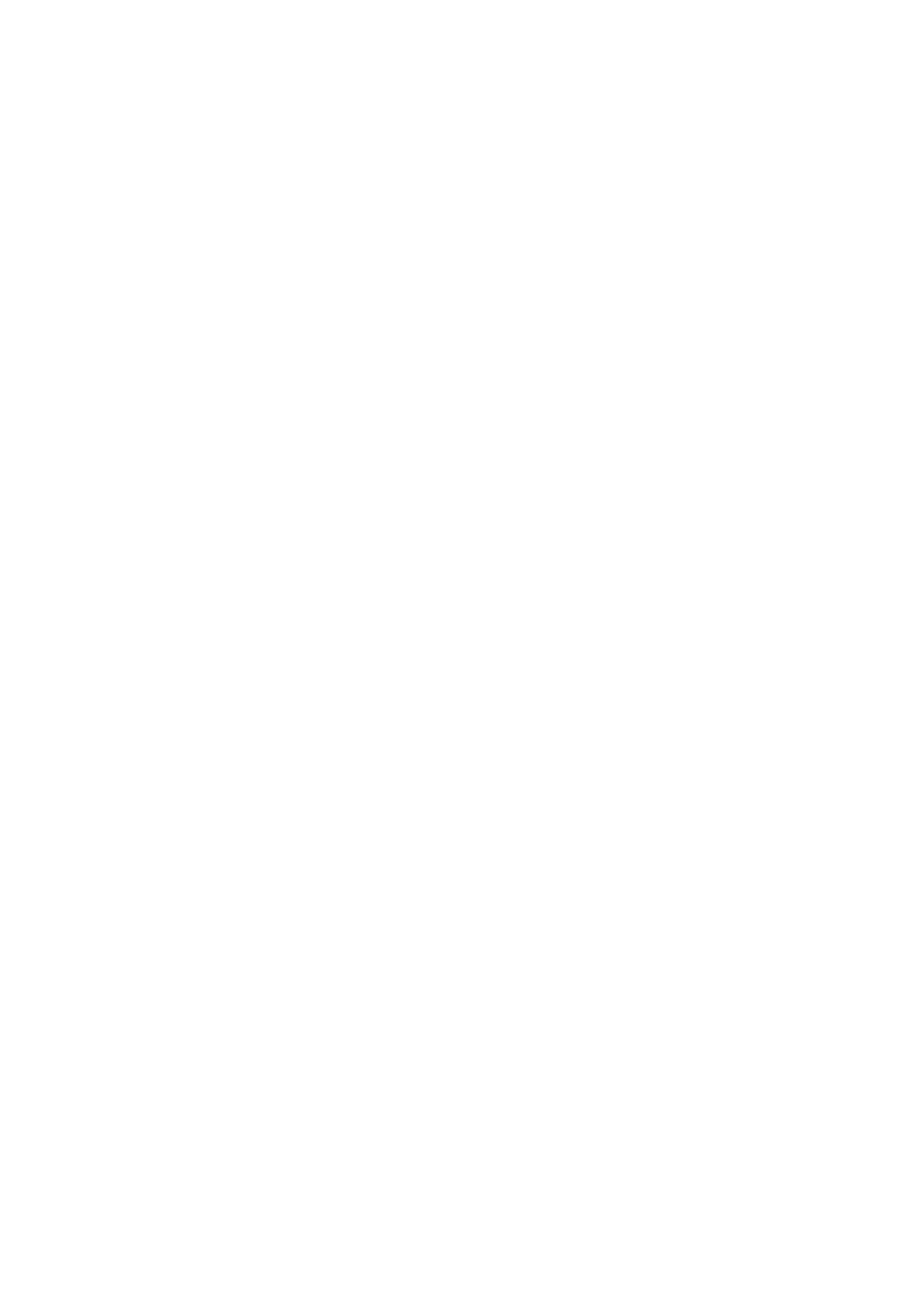## **Contents**

| 1                        |     | Introduction                                                                     | $\mathbf{1}$   |
|--------------------------|-----|----------------------------------------------------------------------------------|----------------|
| $\bf{2}$                 |     | <b>Theory</b>                                                                    | $\overline{7}$ |
|                          | 2.1 | Perturbative renormalization: a brief reminder                                   | $\overline{7}$ |
|                          | 2.2 | Running coupling and masses $\dots \dots \dots \dots \dots \dots$                | 8              |
|                          | 2.3 | Non-perturbative renormalization $\ldots \ldots \ldots \ldots \ldots$            | 10             |
|                          | 2.4 | $Strategy \ldots \ldots \ldots \ldots \ldots \ldots \ldots \ldots \ldots \ldots$ | 11             |
|                          | 2.5 |                                                                                  | 13             |
|                          | 2.6 |                                                                                  | 15             |
|                          | 2.7 |                                                                                  | 17             |
|                          | 2.8 |                                                                                  | 18             |
|                          | 2.9 |                                                                                  | 22             |
|                          |     |                                                                                  |                |
| 3                        |     | Performance of algorithms in pure gauge theory                                   | 25             |
|                          | 3.1 |                                                                                  | 25             |
|                          | 3.2 |                                                                                  | 27             |
|                          |     | 3.2.1<br><b>Heatbath</b>                                                         | 27             |
|                          |     | 3.2.2                                                                            | 31             |
|                          | 3.3 | <b>Hybrid Monte Carlo</b>                                                        | 32             |
|                          |     | 3.3.1                                                                            | 34             |
|                          |     | 3.3.2<br>Computation of the trajectory $\dots \dots \dots \dots$                 | 36             |
|                          |     | Computation of the exponential<br>3.3.3                                          | 36             |
|                          |     | 3.3.4                                                                            | 40             |
|                          | 3.4 |                                                                                  | 44             |
|                          | 3.5 |                                                                                  | 45             |
| $\overline{\mathcal{A}}$ |     | <b>Bermions</b>                                                                  | 55             |
|                          | 4.1 | Model                                                                            | 55             |
|                          | 4.2 | Simulation algorithm $\ldots \ldots \ldots \ldots \ldots \ldots \ldots \ldots$   | 57             |
|                          |     | 4.2.1                                                                            | 57             |
|                          |     |                                                                                  |                |
|                          |     | 4.2.2                                                                            | 61             |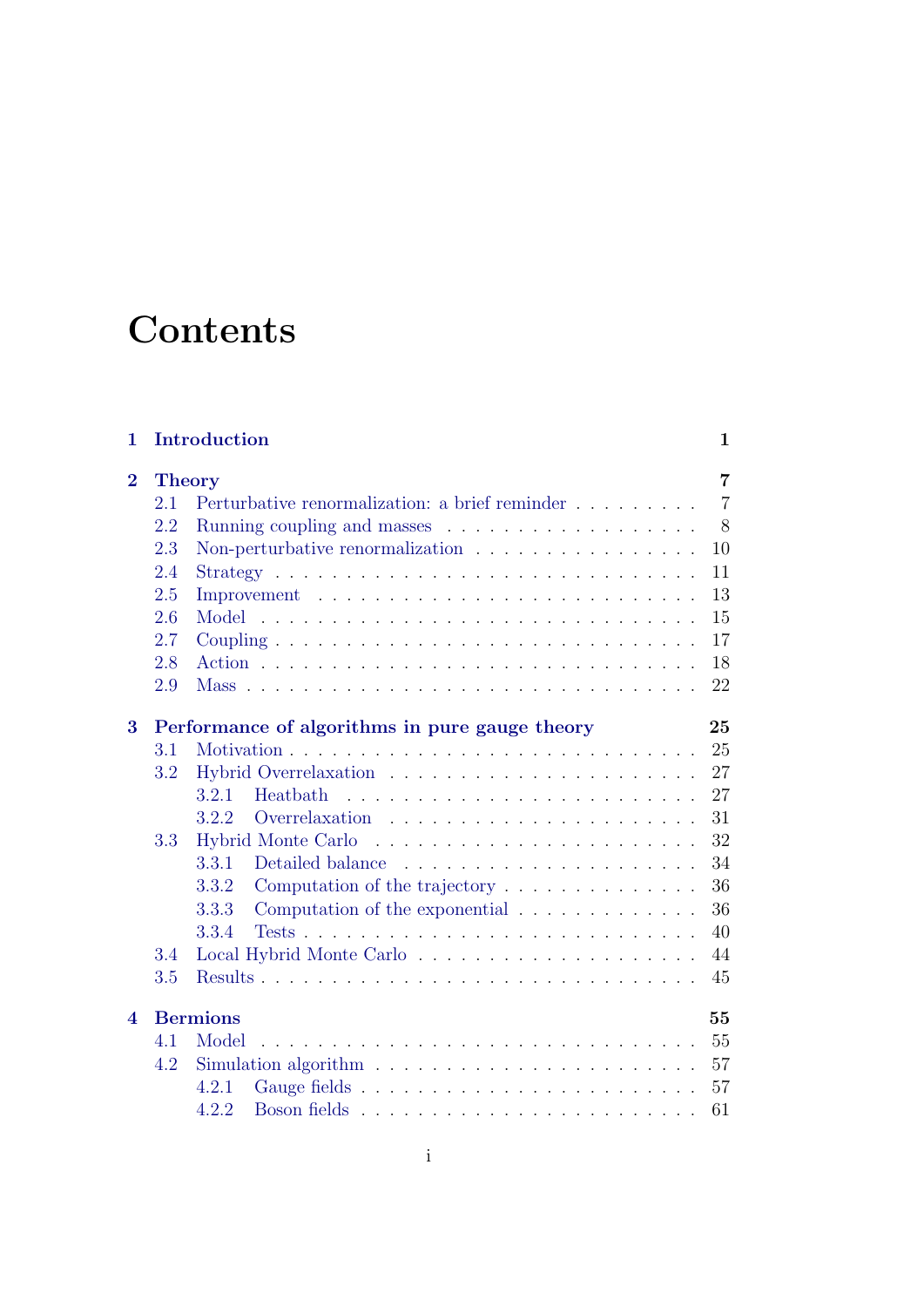|             | 4.3 |                                                                            |     |
|-------------|-----|----------------------------------------------------------------------------|-----|
|             | 4.4 |                                                                            |     |
|             | 4.5 |                                                                            | 66  |
|             |     |                                                                            | 67  |
|             |     | 4.5.2 $\partial S_b/\partial \eta$ with a static gauge field               | 68  |
|             | 4.6 |                                                                            | 69  |
|             | 4.7 |                                                                            | 70  |
|             | 4.8 |                                                                            | 73  |
|             | 4.9 | Results with perturbative corrections $\ldots \ldots \ldots \ldots \ldots$ | 78  |
|             |     | 4.10 Lattice artefacts in the current mass                                 | 79  |
| $5^{\circ}$ |     | Decoupling of heavy flavors                                                | 83  |
|             | 5.1 |                                                                            | 86  |
|             | 5.2 |                                                                            | 88  |
|             | 5.3 |                                                                            | 89  |
| 6           |     | <b>Summary and Outlook</b>                                                 | 93  |
|             |     | <b>A</b> Notation                                                          | 95  |
|             |     | <b>B</b> Random numbers                                                    | 98  |
|             |     | C Error analysis                                                           | 100 |
|             |     | <b>Bibliography</b>                                                        | 111 |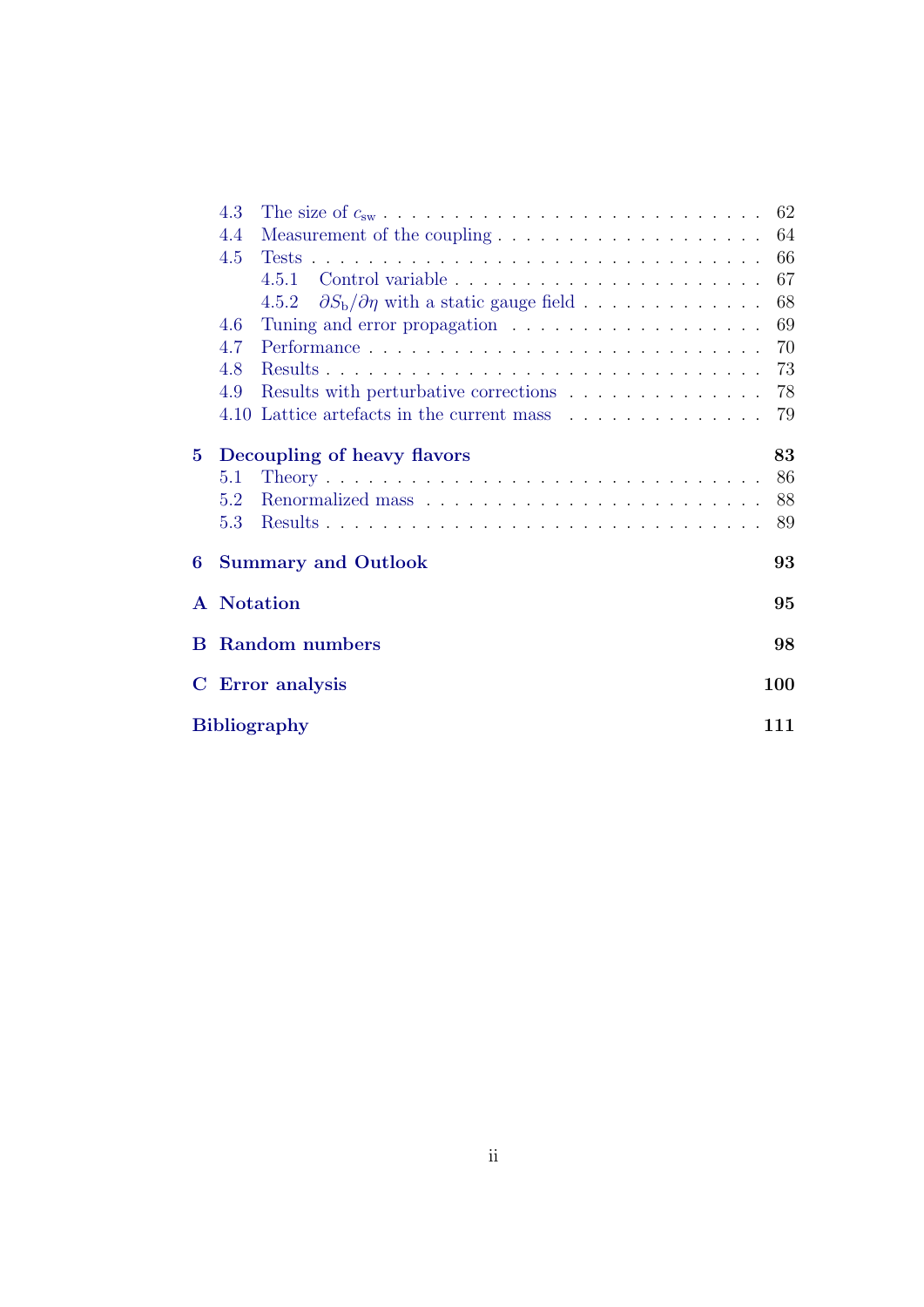# <span id="page-8-0"></span>Chapter 1

## Introduction

In the standard model of particle physics, Quantum Chromodynamics (QCD) is the theory of the strong interaction. It covers the interaction between six flavors of quarks which are the constituents of hadronic matter. QCD is a gauge theory based on the non-abelian SU(3) gauge group. The fermionic matter fields, the quarks, carry a quantum number called "color" and transform according to the fundamental representation of the group. The gauge fields transform according to the adjoint representation and describe an octet of gluons.

Classically, the structure of the strong interaction is relatively simple compared to the electroweak theory. The gauge group is unbroken and the quark states that participate in the strong interaction coincide with the mass eigenstates. The only input parameters are the strong coupling constant and the quark masses. As a quantum field theory, QCD nevertheless exposes a lot of interesting phenomena, part of which are insuffiently understood even after thirty years of research.

The quantization of continuum field theories leads to divergences that must be removed by regularizing the theory. One can obtain finite results for physical observables by a renormalization of the parameters of the theory, which become functions of a renormalization scale. The running coupling  $\alpha_s$ of QCD plays an essential role in the characterization of the theory.

An important property of non-abelian gauge theories is asymptotic freedom. At high energies, the coupling vanishes asymptotically and quarks behave like free particles. Before the discovery of QCD, the phenomenological parton model used for deep inelastic scattering processes reflected this behavior. The application of perturbation theory to QCD successfully describes the corrections to the Bjorken scaling law that follows from the assumption of free particles.

On the other hand, the behavior of the running coupling is such that the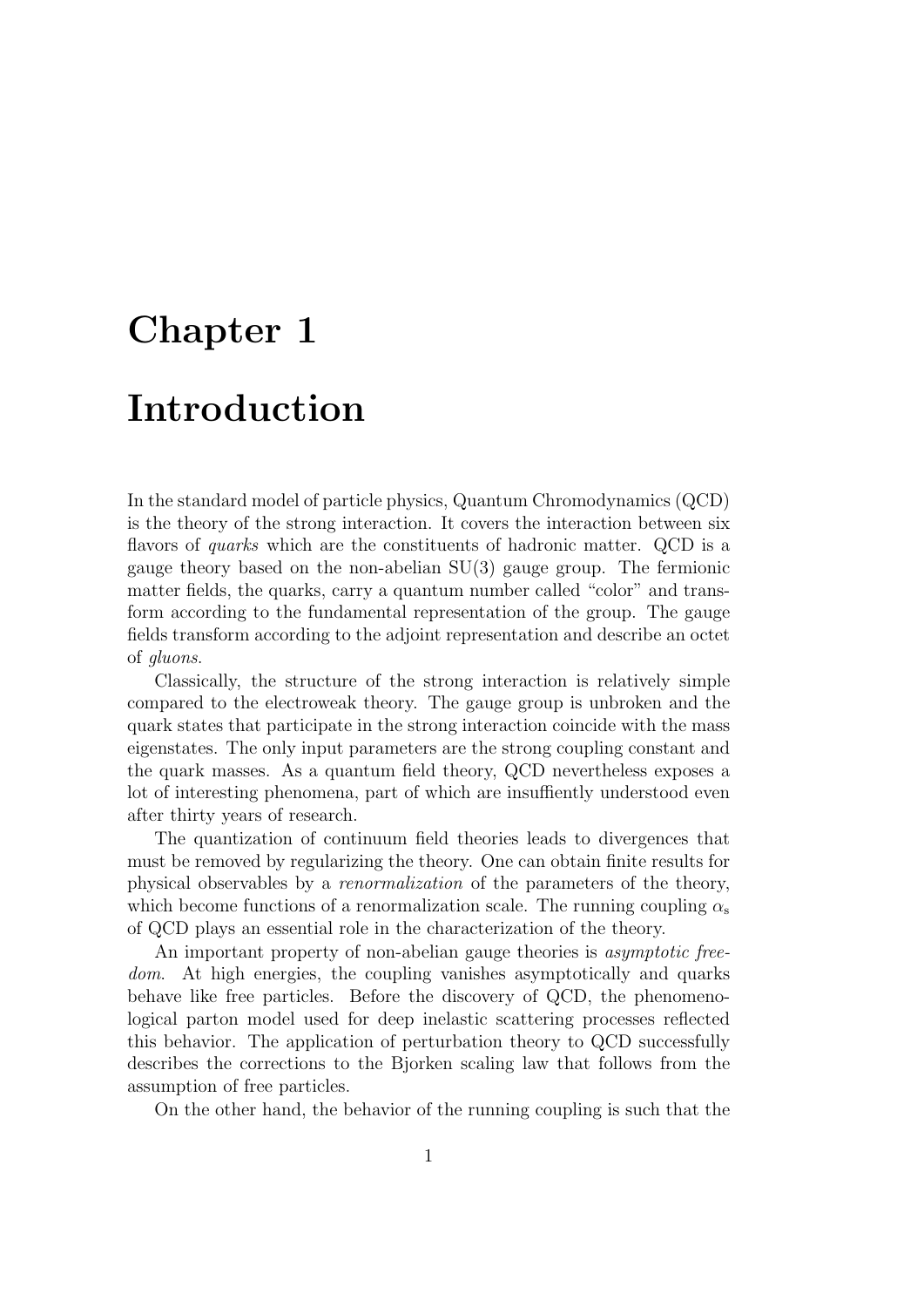coupling grows at low energies. As a consequence, the traditional perturbative methods in Quantum Field Theory, which were developed in the framework of Quantum Electrodynamics (QED), break down in this regime. A new feature arising at large distances is the phenomenon of confinement, which expresses the observation that free quarks do not exist in nature. Hadronic matter appears only in the form of color singlets, which are grouped into mesons (quark-antiquark hadrons) and baryons (hadrons consisting of three quarks).

A decisive step for the understanding of low energy QCD was done by Wilson in 1974, who formulated this theory as a lattice regularized euclidean Quantum Field Theory. In this regularization scheme, matter fields are defined on the sites of a hypercubic space-time lattice and gauge fields are parametrized as parallel transporters between the sites. The continuum limit is obtained by decreasing the lattice spacing to zero. This approach opened the possibility of applying methods from the toolbox of statistical physics, like the strong coupling (high temperature) expansion. Today, Monte Carlo simulations on the lattice have become one of the most popular methods for the non-perturbative investigation of QCD.

The scale dependences of the running coupling and the running quark masses in QCD are described by the renormalization group equations. As these are differential equations of first order, in QCD with  $N_f$  quark flavors there are  $N_f + 1$  integration constants which have to be determined from experiment. One way to express the free parameter of the running coupling is the  $\Lambda$  parameter which is a measure for the asymptotic decay of the coupling at high energies. Another way – used for example in the particle data book [\[1\]](#page-112-1) – is to compute the coupling at a reference scale, conventionally taken as the  $Z^0$  mass.

Figure [1.1](#page-10-0) shows an overview of some typical experimental measurements of the QCD coupling  $\alpha_s$  in the  $\overline{\text{MS}}$  renormalization scheme at different scales [\[2\]](#page-112-2). In order to compare results obtained at different scales, one evolves the coupling to the  $Z^0$  mass by employing the renormalization group equation in the  $\overline{\text{MS}}$  scheme, computed in perturbation theory up to 4-loop. In the above reference, a world average of

$$
\bar{\alpha}_{\rm s}(M_{\rm Z^0}) = 0.1184 \pm 0.0031
$$

is obtained. We have plotted the running  $\overline{\text{MS}}$  coupling for this average and its error as continuous respectively dashed  $lines<sup>1</sup>$  $lines<sup>1</sup>$  $lines<sup>1</sup>$ .

It turns out that the experimental results for  $\alpha_s(M_{Z^0})$  obtained from measurements at different scales agree well with each other. But it is also

<span id="page-9-0"></span><sup>&</sup>lt;sup>1</sup>The running  $\overline{\text{MS}}$  coupling has been computed using the RunDec program from [\[3\]](#page-112-3).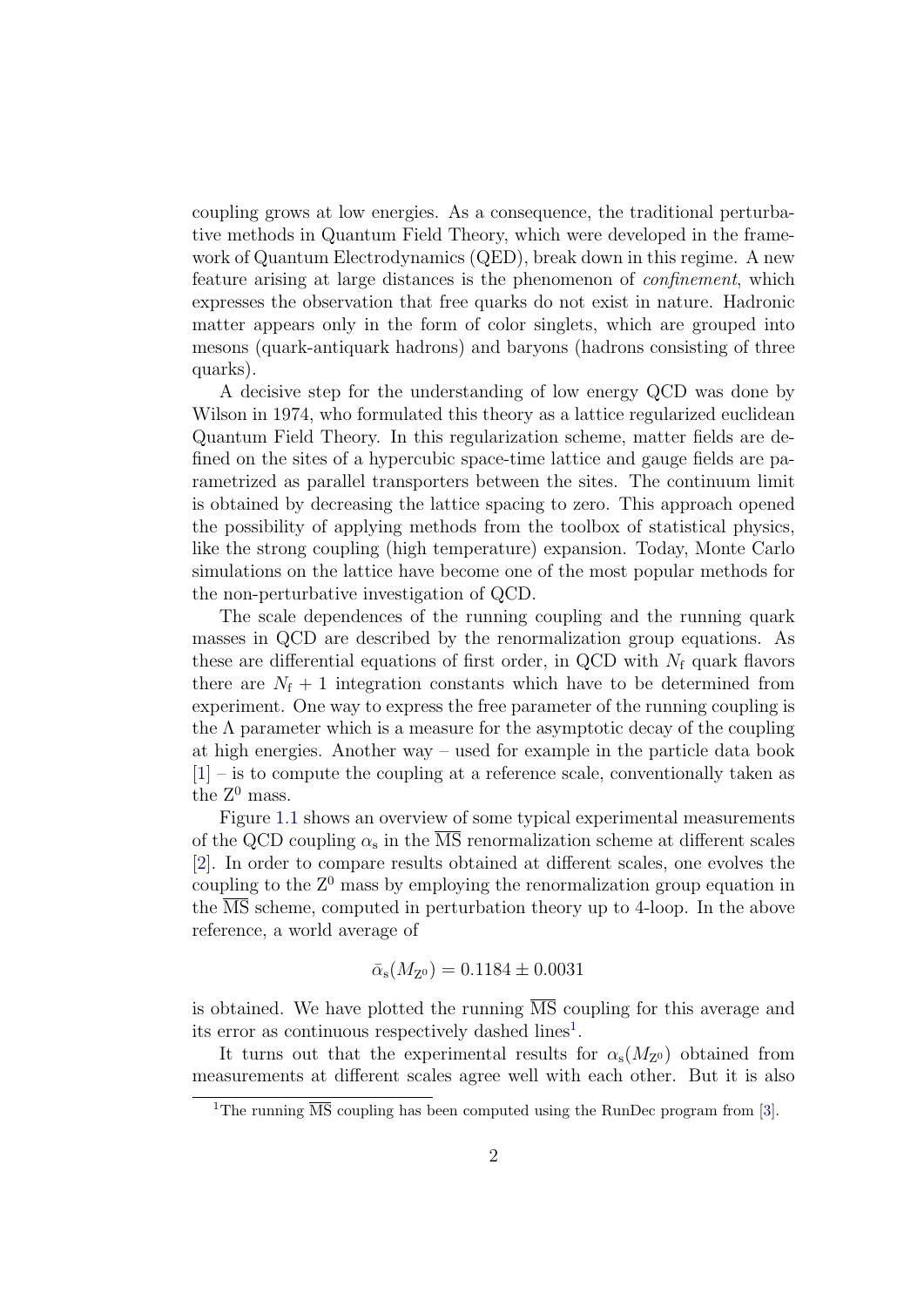

<span id="page-10-0"></span>Figure 1.1: Experimental values for  $\alpha_s$ , compared with the world average.

clear that at some scale,  $\alpha_s$  is not a small expansion parameter anymore and perturbation theory must break down. At lower energies and larger distances, confinement occurs and non-perturbative contributions like instantons are known to play an important role. But not only does perturbation theory fail in qualitatively describing these phenomena. Even at scales where it apparently converges, it is impossible to specify the systematic error caused by using perturbation theory up to a low finite order for the evolution of the coupling to the reference scale. A renormalization scheme that is only perturbatively defined is not suitable at low energies.

Still, one can investigate the low energy properties of QCD with the help of computer simulations. In this context, QCD is regularized by a hypercubic lattice. After the free parameters in the theory have been fixed by requiring certain quantities - like hadron masses - to take their physical value, further observables can be measured in Monte Carlo simulations and compared to experimental results. While in principle, this method provides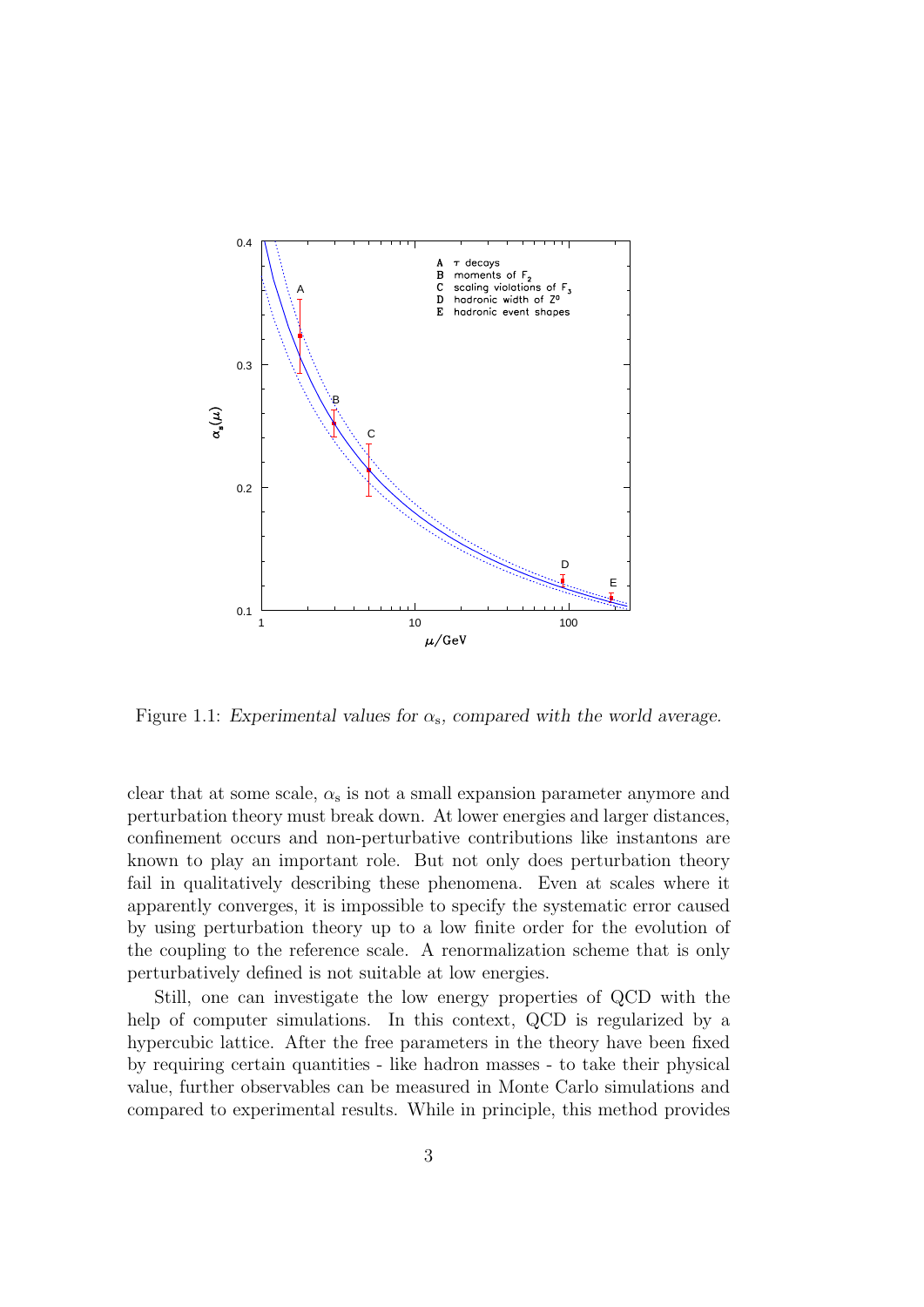a non-perturbatively defined scheme which is suitable in a certain low energy range, the size of lattices which can be simulated in practice puts a tight constraint on the energy scale which can be reached.

So while different renormalization approaches can be used to study different ranges of scales, it is not a priori clear how the parameters in the different schemes are connected to each other. For a test of QCD at all scales, it is indispensable to use a scheme which is defined non-perturbatively, practically tractable and which does not use any uncontrolled approximations. A method for this was proposed by Lüscher, Weisz and Wolff [\[4\]](#page-112-4).

The fundamental concept of this approach is that one does not need to accommodate all relevant scales on a single lattice. Instead, one uses a finite volume scheme where the coupling runs with the space-time volume. The coupling can be tracked recursively along increasing scales using the step scaling function, which describes the change of the coupling under discrete changes of the scale. The step scaling function at a single point can be determined by simulating lattice pairs with decreasing lattice spacing and extrapolating to the continuum. No large scale ratios occur within each lattice pair, and the extrapolation to the continuum can be done with relatively moderate lattice sizes.

This strategy can be used for any asymptotically free theory. First tests were made with the nonlinear  $O(3)$  model in two dimensions [\[4\]](#page-112-4). Later it has been generalized to pure  $SU(2)$  gauge theory [\[5\]](#page-112-5) and pure  $SU(3)$  gauge theory [\[6\]](#page-112-6) within the framework of the ALPHA collaboration. While in principle, there is considerable freedom in the precise choice of boundary conditions and definition of the coupling, for non-abelian gauge theories a special choice has solidified where the theory is defined on a cylinder with Dirichlet boundary conditions in the time direction. The fields at the lower and upper boundary induce a classical background field on the cylinder. A coupling can then be defined as the response of the system towards changes of the background field. The partition function can be quantum mechanically interpreted as the propagation kernel for going from the initial configuration at the lower boundary to the final configuration at the upper boundary. For this reason, this renormalization scheme is also dubbed the *Schrödinger* functional scheme.

In the context of QCD, the ALPHA programme has been fully implemented in the SU(3) pure gauge theory, which can also be understood as the quenched approximation to QCD. This includes several aspects. At low energy, a reference scale is set that allows to express quantities like the  $\Lambda$ parameter in physical units. The Sommer scale  $r_0$  [\[7,](#page-112-7) [8\]](#page-112-8) is derived from the effective potential between static quarks. It can be determined experimentally by measurements of charmonium and bottomonium bound states. At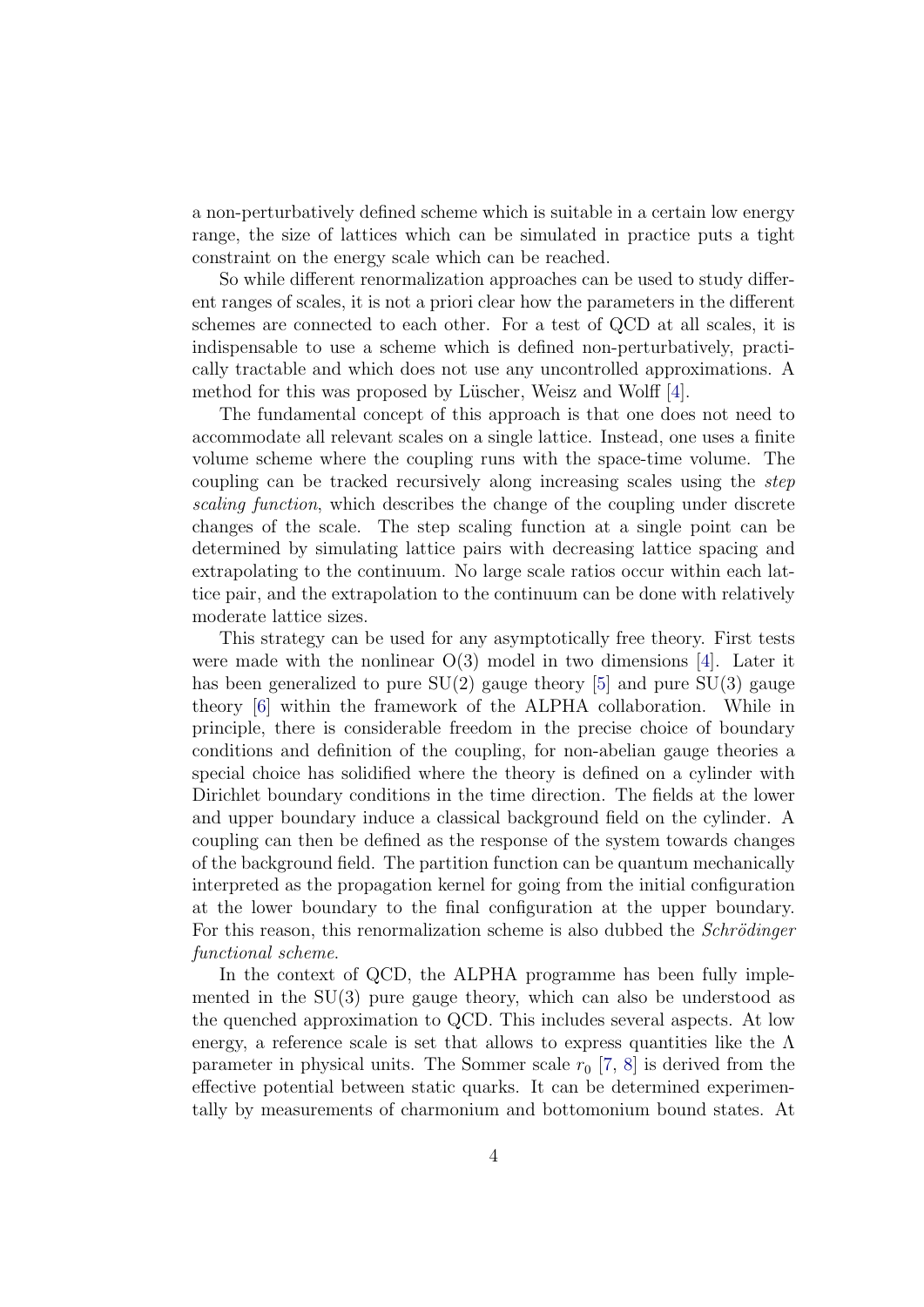intermediate scales, pairs of lattices with decreasing lattice spacing were simulated and the step scaling function was then extrapolated to the continuum. Finally, when a scale is reached where perturbative behavior can be shown to set in, one applies perturbation theory to compute the  $\Lambda$  parameter in the Schrödinger functional scheme. A 2-loop calculation is required to confirm that no uncontrolled error is introduced in this step [\[9\]](#page-112-9).

In the quenched approximation, the fermion determinant in the partition function is formally set to a constant. Physically, this corresponds to freezing the dynamics of quarks and neglecting their vacuum polarization effects. The sole motivation for this approximation is the radically reduced cost of computer simulations. While this model has turned out to yield surprisingly good results in many areas like hadron spectroscopy and matrix elements, the quenched approximation is of course not a substitute for full QCD. In particular, certain phenomena like string breaking or the  $\eta - \eta'$  mass splitting are absent. Quantitatively, systematic deviations from experiment up to  $10\%$ are seen in the hadron spectrum [\[10\]](#page-113-0).

Meanwhile, the ground has been layed out for the extension of the AL-PHA programme to a pair of massless dynamical fermions. First results for the running coupling have been published in [\[11\]](#page-113-1). The main practical problem is the high cost of numerical simulations with dynamical fermions. Therefore, the range of simulated lattices does not yet reach very close to the continuum limit, and simulations on larger lattices are desirable. Also, an element still missing in the programme is the determination of a physical scale as a substitute for  $r_0$ .

As the efficiency of Monte Carlo algorithms for dynamical fermions decreases with a high inverse power of the lattice spacing, it is not possible to perform simulations arbitrarily near to the continuum limit. In order to extrapolate results to vanishing lattice spacing, one wants to accelerate the convergence to the continuum as much as possible. Different solutions for this problem have been invented. The aim of the perfect action approach is to apply theories that yield continuum results already at finite lattice spacing [\[12\]](#page-113-2). The theoretical background for this method is Wilson's renormalization group. In a computer implementation, approximations have to be made to parametrize the action. Another problem is that the fixed point actions used today are not "quantum perfect", i.e. they yield continuum results only at vanishing value of the gauge coupling.

A complementary approach is the Symanzik programme. The idea here is to cancel lattice artefacts order by order in the lattice spacing  $a$ . This is done by adding certain  $-$  in the language of the renormalization group irrelevant – terms to the action and to operators and adjusting their coefficients appropriately. In practice, the full non-perturbative determination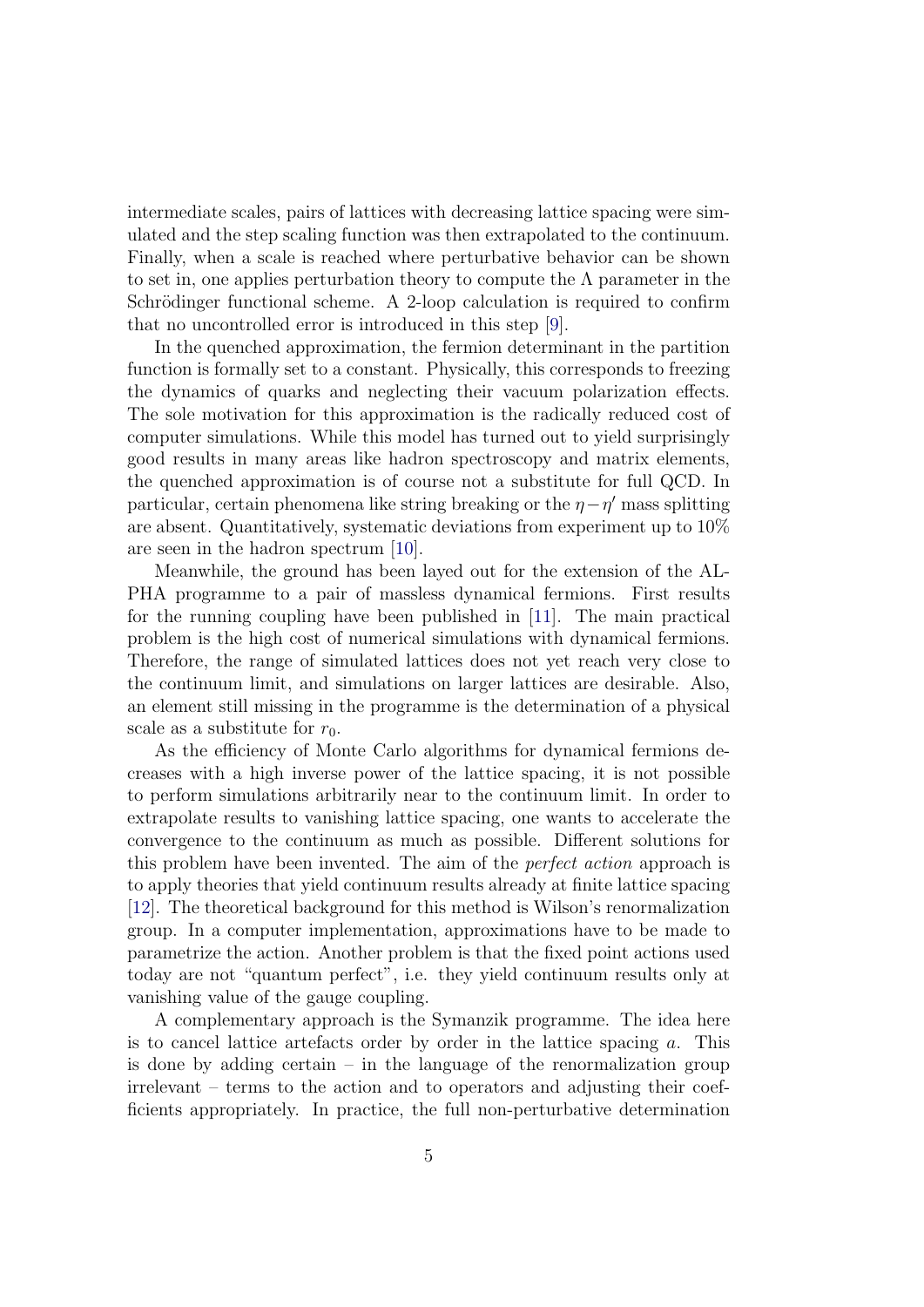of improvement coefficients is a big task. Therefore currently only  $O(a)$  improvement is feasible, i.e. observables converge to the continuum limit with  $O(a^2)$  artefacts.

Symanzik's improvement programme is based on statements that are valid for asymptotically small lattice spacings and are derived from perturbation theory. In particular, one does not know when higher order terms in a become negligible and the asymptotic behavior sets in [\[13\]](#page-113-3).

In this thesis, we are going to study the approach to the continuum limit in the Schrödinger functional and test whether perturbative expectations about lattice artefacts hold. The aim of this investigation is to put the study of the running coupling for dynamical fermions on a firmer ground and justify the used continuum extrapolation and its error estimate. Since full QCD is so notoriously costly to simulate, we study the step scaling function in a different theory which also goes beyond the quenched approximation. By setting the number of quark flavors to  $N_f = -2$ , we obtain a Yang-Mills theory coupled to a bosonic spinor field. This theory, also known as the bermion model, has a local interaction in terms of Bose fields and is therefore much cheaper to simulate.

Another topic which we treat with the bermion model is the massive step scaling function. As soon as one wants to study QCD with quarks that have masses, one has to cope with additional lattice artefacts which are especially sizable when the mass becomes comparable to the inverse lattice spacing. An attractive possibility for saving the evaluation of the running coupling from this danger is to make use of the decoupling of heavy quarks. Since according to the Appelquist-Carazzone theorem, quarks with masses very large compared to some scale do not contribute to the physics at this scale, one may drop these quarks from the theory in a certain energy regime. Depending on the mass cutoff where one matches the theories with and without a heavy quark, one introduces a systematic error, which has previously been estimated in perturbation theory [\[14\]](#page-113-4). Here we study the dependence of the step scaling function in the bermion model on the mass, which should be an indication whether the decoupling follows perturbative expectations.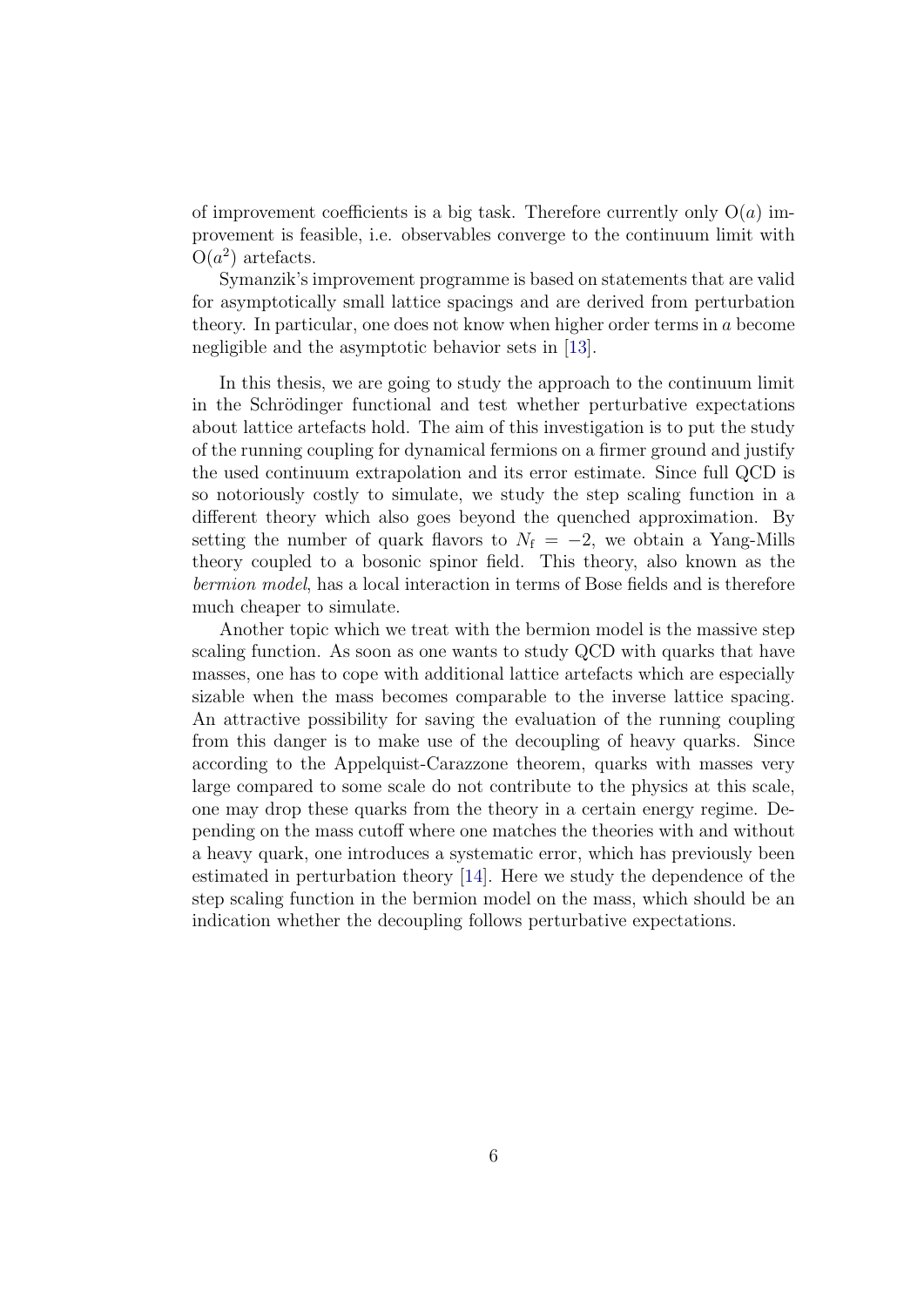## <span id="page-14-0"></span>Chapter 2

## **Theory**

In this chapter, we are going to introduce the basic concepts used in this thesis, and define the model used in later chapters. It goes without saying that we cannot discuss in depth all issues involved. For an introduction into gauge theories and perturbative renormalization we refer to [\[15\]](#page-113-5). The framework and terminology of the lattice regularization of quantum field theories is layed out in [\[16\]](#page-113-6). Non-perturbative renormalization and  $O(a)$ improvement are discussed in [\[17\]](#page-113-7) and [\[18\]](#page-113-8). These references also review the Schrödinger functional approach.

### <span id="page-14-1"></span>2.1 Perturbative renormalization: a brief reminder

In perturbation theory, where transition amplitudes and other quantities are expressed by Feynman graphs, the need for renormalization arises in loop diagrams, which are divergent when evaluated in a naive way. The first step in the renormalization procedure is to construct a Lagrangian from the bare one  $\mathcal{L}_B$  and additional counterterms,

$$
\mathcal{L}_B \to \mathcal{L} = \mathcal{L}_B + \delta \mathcal{L}.\tag{2.1}
$$

The bare Lagrangian develops the usual divergences, and  $\delta \mathcal{L}$  creates additional diagrams. Now one has to regularize the divergent diagrams. A suitable method for gauge theories is the dimensional regularization [\[19\]](#page-113-9), in which one continues the theory analytically in  $D = 4 - 2\epsilon$  dimensions. Its advantage e.g. over momentum cutoffs is that gauge invariance is manifestly retained (for parity conserving theories). Divergences then emerge as poles in the limit  $\epsilon = 0$ , while convergent integrals are unaffected.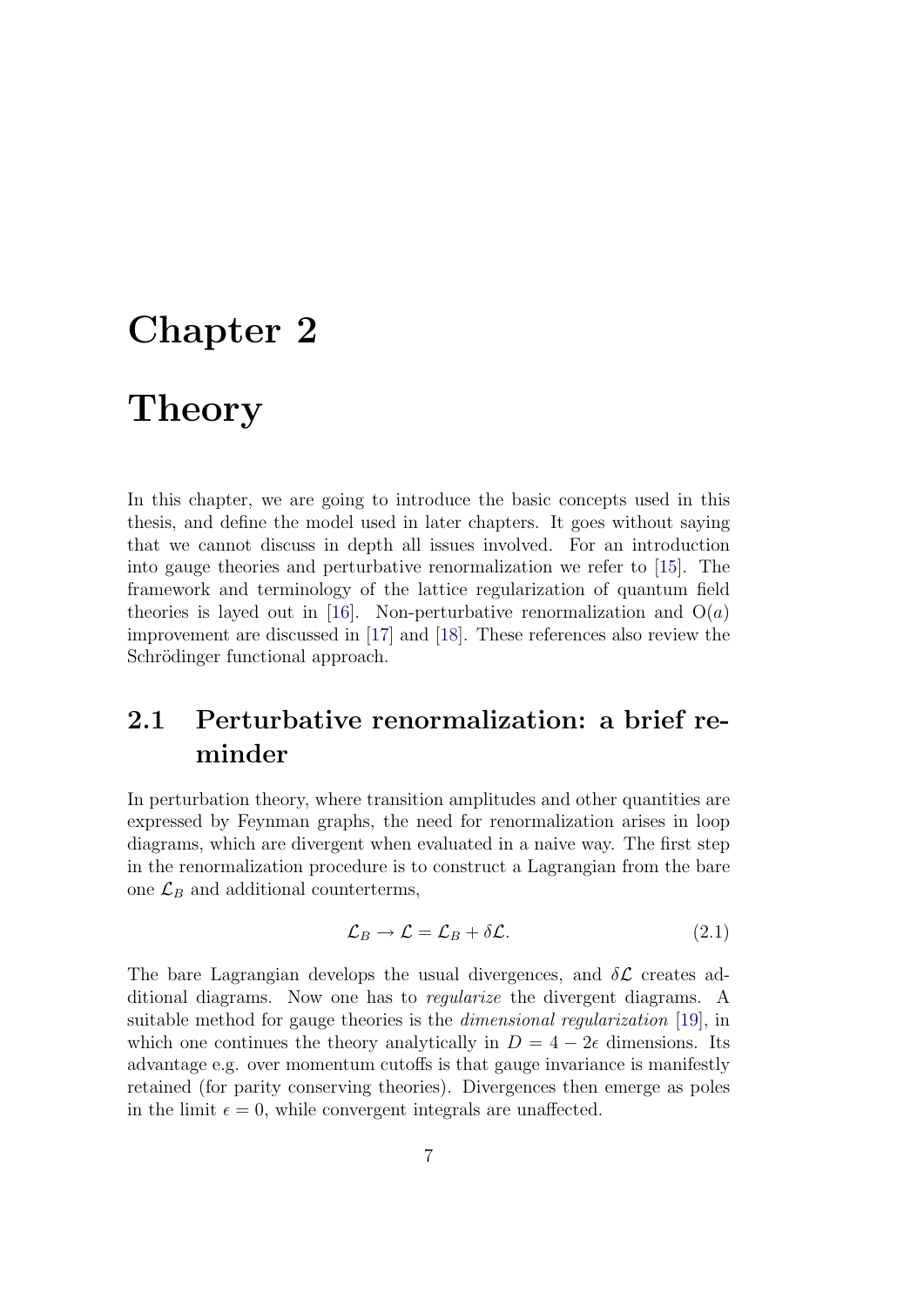The poles can be canceled by choosing the coefficients of the counterterms appropriately. This choice is not unambiguous, and possible choices differ by finite amounts. The precise set of rules for fixing the coefficients is called a renormalization scheme.

In the minimal subtraction (MS) scheme [\[20\]](#page-113-10), only the poles are subtracted. It is a member of a larger class of schemes which are mass independent, i.e. the renormalization condition does not depend on the renormalized masses. A very popular member of this class is the MS scheme [\[21\]](#page-113-11), in which further terms are subtracted that frequently appear in Feynman graphs. An example for a mass dependent scheme is the momentum (MOM) scheme [\[22\]](#page-113-12), which is defined by imposing boundary conditions on the Green's functions in momentum space.

In principle, it can happen for an arbitrary Lagrangian that different kinds of divergences appear in every order of perturbation theory. An infinite number of coefficients would have to fixed then. Such a theory would have little predictive power<sup>[1](#page-15-1)</sup>. A theory is called *renormalizable* if only a finite number of counterterms is necessary. In such a theory, the renormalized parameters can be adjusted to take their physical values. Once this has been done, one can make predictions.

Fortunately, with gauge theories we are in a comfortable position. In his famous articles [\[24,](#page-114-0) [25\]](#page-114-1), 't Hooft has proven the renormalizability of unbroken and broken non-abelian gauge theories. The renormalized theory is gauge invariant, and the counterterm structure is quite simple in that all necessary terms are already present in the bare Lagrangian.

#### <span id="page-15-0"></span>2.2 Running coupling and masses

In the course of dimensional regularization, one has to express dimensionful quantities by some scale  $\mu$  not present in the Lagrangian itself. Similarly, other regularization schemes introduce some cutoff scale in order to render integrals finite. Consequently, renormalized parameters unavoidably acquire a dependency on a renormalization scale.

In the QCD Lagrangian, the bare coupling  $g_0$  and the bare quark masses  $m_{0,i}$  for the flavors  $i = 1 \ldots N_f$  are the bare parameters of the theory. These parameters are fixed in a renormalization scheme such that a corresponding number of physical observables take their prescribed values. After this renormalization, there is no freedom any more, and other renormalized parameters can be predicted.

<span id="page-15-1"></span><sup>&</sup>lt;sup>1</sup>It might still serve as a low-energy effective theory. The Fermi theory of weak interactions is an example for this [\[23\]](#page-113-13).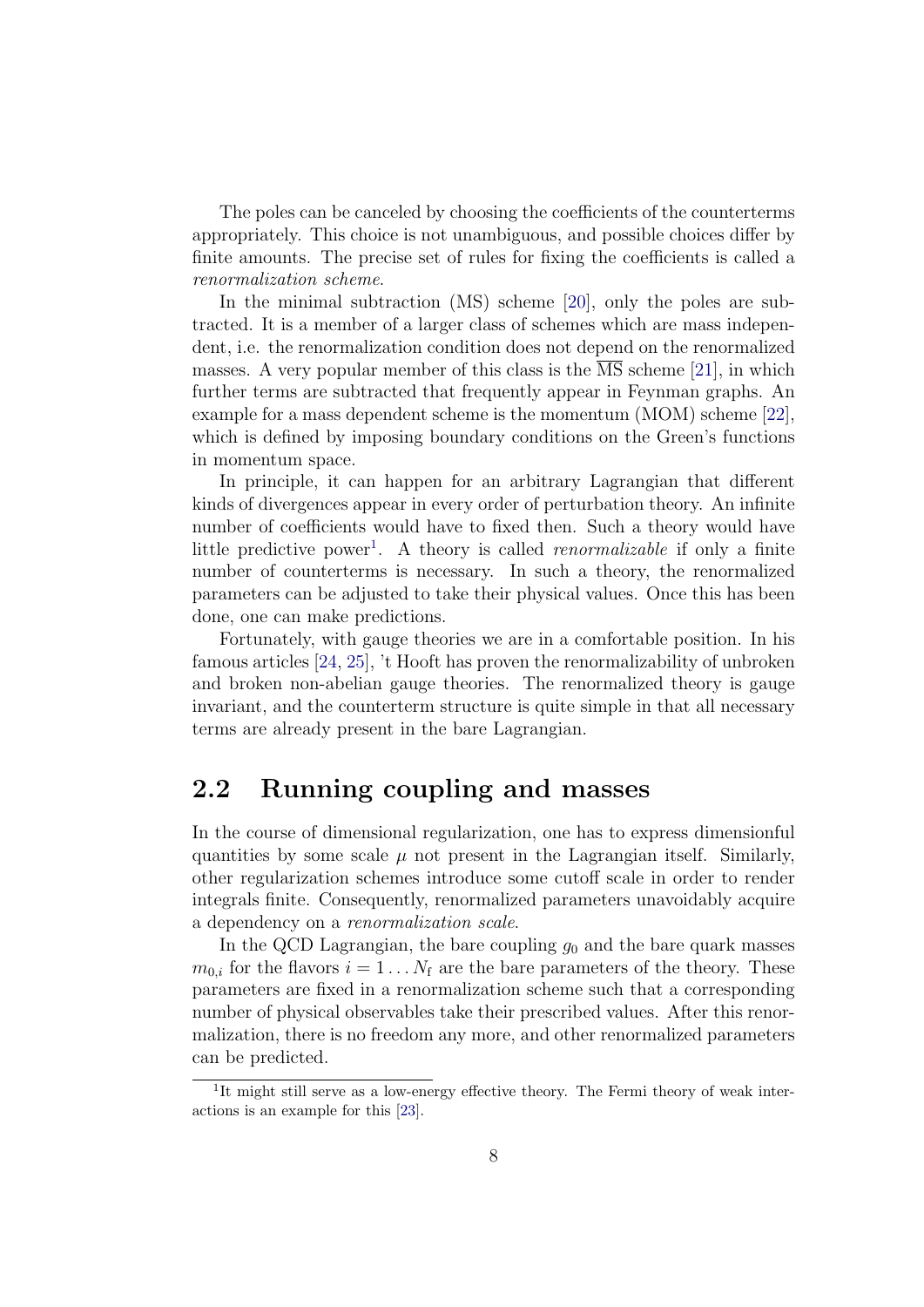A natural question to ask is "How do the renormalized Green's functions change with the renormalization scale when the bare ones are held fixed?" This question is answered by the renormalization group equations. In the following, we assume a mass-independent scheme, i.e. a scheme where the definition of the renormalized parameters does not depend on the quark masses. In that case, the renormalization group equations assume a simpler form.

For the coupling, one is led to a description of the scale dependence by the Callan-Symanzik  $\beta$ -function,

<span id="page-16-0"></span>
$$
\mu \frac{\partial g_{\text{R}}}{\partial \mu} = \beta(g_{\text{R}}). \tag{2.2}
$$

The β-function has an asymptotic expansion

<span id="page-16-1"></span>
$$
\beta(g_{\rm R}) \stackrel{g_{\rm R}\to 0}{=} -g_{\rm R}^3(b_0+b_1g_{\rm R}^2+b_2g_{\rm R}^4+\cdots), \qquad (2.3)
$$

where the first two coefficients are universal,

$$
b_0 = \frac{1}{(4\pi)^2} \left( 11 - \frac{2}{3} N_f \right)
$$
  
\n
$$
b_1 = \frac{1}{(4\pi)^2} \left( 102 - \frac{38}{3} N_f \right),
$$
\n(2.4)

and the higher order coefficients depend on the scheme. For  $N_f \leq 16$ , the expansion of the  $\beta$ -function obviously begins with a negative term, i.e. in the asymptotic high energy regime, the coupling decreases logarithmically with increasing energy. This property is known as asymptotic freedom. It reflects the observation that at high energies, quarks behave like free particles.

In a way similar to the coupling, the scale dependence of the renormalized masses is described by the equations

$$
\mu \frac{\partial m_{\text{R},i}}{\partial \mu} = \tau(g_{\text{R}}) m_{\text{R},i}, \quad i = 1 \dots N_{\text{f}}, \tag{2.5}
$$

where the  $\tau$ -function has an expansion

$$
\tau(g_{\rm R}) = -g_{\rm R}^2 (d_0 + d_1 g_{\rm R}^2 + d_2 g_{\rm R}^4 + \cdots)
$$
\n(2.6)

with a universal coefficient

$$
d_0 = \frac{8}{(4\pi)^2}.\tag{2.7}
$$

In the  $\overline{\text{MS}}$  scheme, the  $\beta$ - and  $\tau$ -functions are known up to 4-loop in perturbation theory [\[26,](#page-114-2) [27\]](#page-114-3).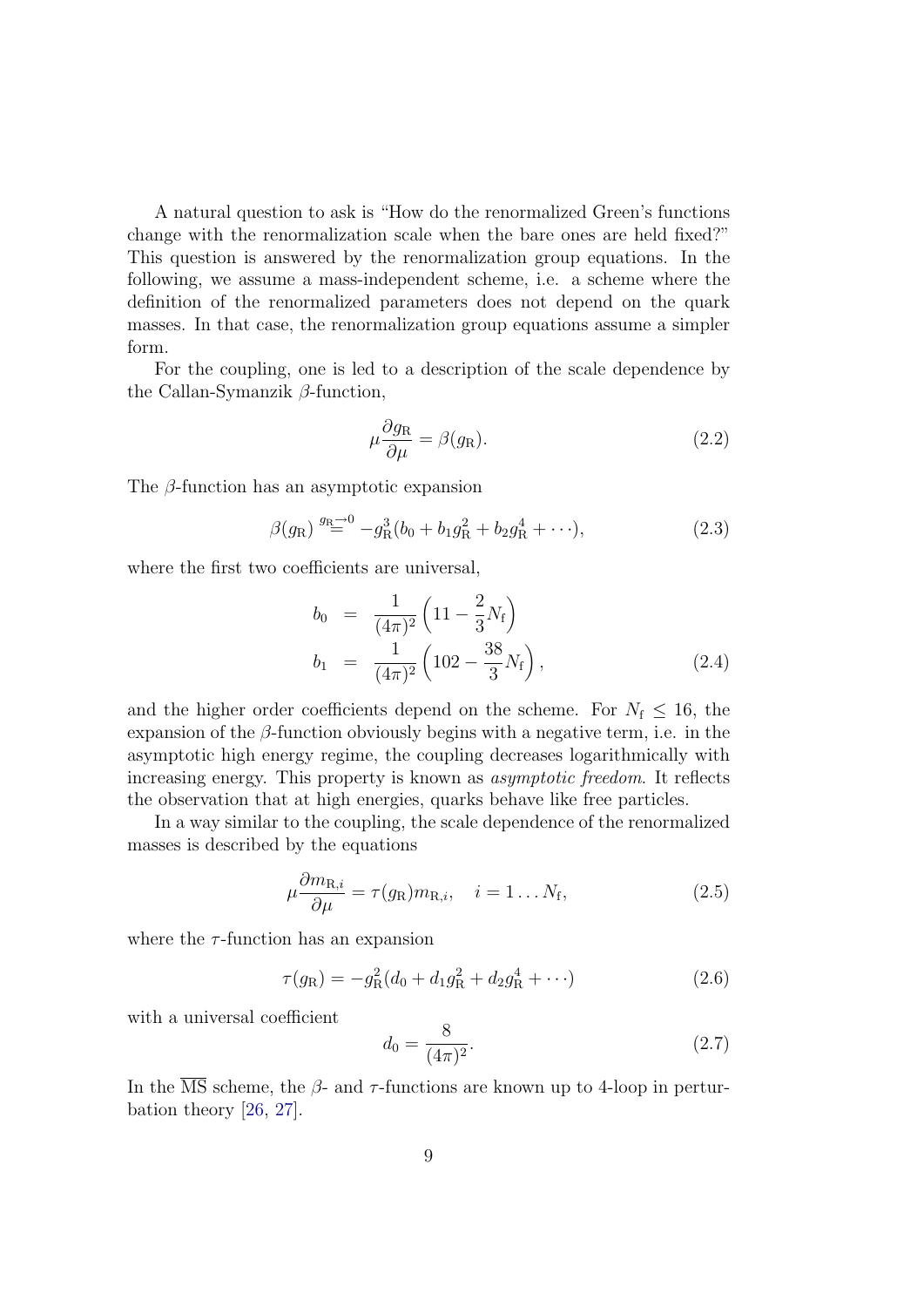The asymptotic solutions of the renormalization group equations are

$$
g_{\mathcal{R}}^2(\mu) \stackrel{\mu \to \infty}{=} \frac{1}{2b_0 \log(\mu/\Lambda)}
$$

$$
m_{\mathcal{R},i}(\mu) \stackrel{\mu \to \infty}{=} \frac{M_i}{\left[\log(\mu/\Lambda)\right]^{d_0/2b_0}}.
$$
(2.8)

The integration constants  $\Lambda$  and  $M_i$  can be regarded as the fundamental parameters of QCD. This means, once these parameters are known, they uniquely fix all running parameters at all scales.

The  $\Lambda$  parameter depends on the renormalization scheme, but can be exactly transformed between different schemes through the 1-loop coefficient relating the couplings in those schemes. The  $M_i$  are scheme independent, and are therefore also called renormalization group invariant quark masses.

In order to obtain the fundamental parameters of QCD from the renormalized parameters at a finite scale, one has to integrate the renormalization group equations. This connection is given by the exact relations

<span id="page-17-1"></span>
$$
\Lambda = \mu (b_0 g_R(\mu)^2)^{-b_1/2b_0^2} \exp\left(-\frac{1}{2b_0 g_R(\mu)^2}\right) \times
$$
  
 
$$
\times \exp\left\{-\int_0^{g_R(\mu)} dx \left[\frac{1}{\beta(x)} + \frac{1}{b_0 x^3} - \frac{b_1}{b_0^2 x}\right]\right\}
$$
  

$$
M_i = m_{R,i} (2b_0 g_R(\mu)^2)^{-d_0/2b_0} \times
$$
  

$$
\times \exp\left\{-\int_0^{g_R(\mu)} dx \left[\frac{\tau(x)}{\beta(x)} - \frac{d_0}{b_0 x}\right]\right\}.
$$
 (2.9)

In practice, one inserts the  $\beta$ - and  $\tau$ -functions to a finite order of perturbation theory here, provided that the perturbative behavior has already set in at the scale  $\mu$ .

#### <span id="page-17-0"></span>2.3 Non-perturbative renormalization

As described in the introduction, an important aim is to compute the running coupling at all scales. A natural way to achieve this is to start with a non-perturbative scheme that is based on a lattice regularized theory. In order to eliminate the bare parameters of the theory in favor of physical ones at low energies, one uses this theory to compute hadronic observables like the pion decay constant  $F_{\pi}$  and hadron masses. Then the coupling is evolved to high energies and compared to experiments via jet cross sections etc. The connection between low-energy hadronic schemes and perturbative energies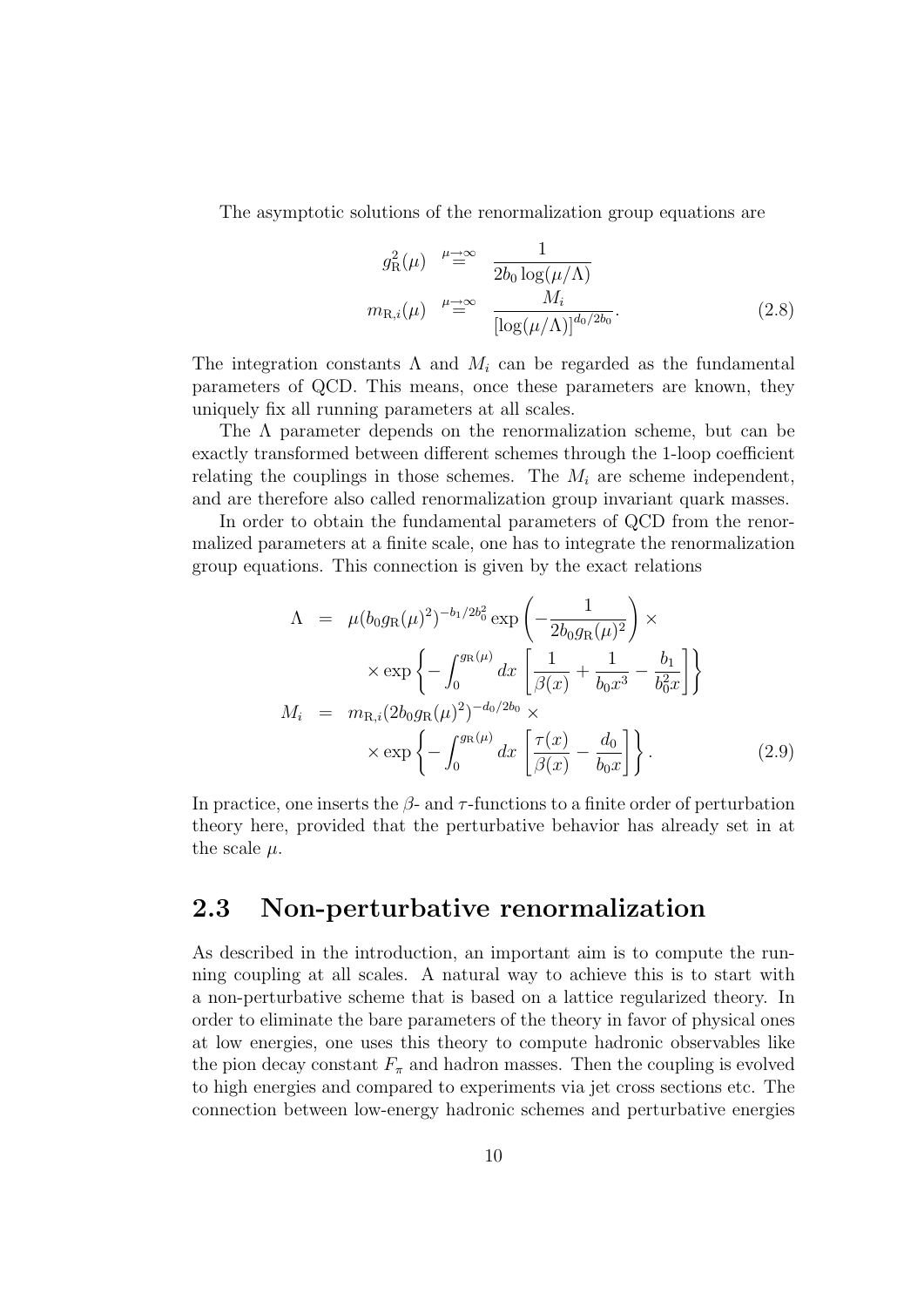however involves scales very different from each other, thus imposing heavy demands on lattice simulations: on the one hand, one must choose the lattice cutoff  $a^{-1}$  away from the energy scale  $\mu$ , in order to avoid large lattice artefacts hampering an extrapolation to the continuum. The limiting quantity here is the energy scale at which the connection to perturbation theory is made, which should be e.g. around 10 GeV. On the other hand, the system size  $L$  should be large enough to avoid finite size effects. The relevant energy scale for this is the confinement scale at about 0.4 GeV in the quenched approximation, or even the pion mass  $m_{\pi}$  at about 0.14 GeV. Together, these constraints imply simulations on lattices with linear extent  $L/a \gg 70$ , which is difficult to achieve in practice.

#### <span id="page-18-0"></span>2.4 Strategy

The Schrödinger functional scheme uses a trick to overcome the problem of widely disparate scales: instead of regarding finite size effects as a problem that is distorting physical states of the finite system compared to the infinite system, one considers the finite volume behavior of the system as origin of interesting observables. This is analogous – though not equivalent – with the computation of critical exponents in statistical systems, which can be extracted from the change of observables with the box size.

In a finite-volume renormalization scheme, the running of the coupling with the energy scale is identified with the running of a coupling  $\bar{g}(L)$  with the system size  $L = \mu^{-1}$ . One starts at a low energy scale  $L_{\text{max}}$  which is fixed by requiring that the coupling takes some value,

$$
\bar{g}(L_{\text{max}}) = \text{prescribed value.} \tag{2.10}
$$

The physical value of  $L_{\text{max}}$  has to be connected to a physical scale by computing for instance  $F_{\pi}$  in units of  $L_{\text{max}}^{-1}$ .

Then this coupling is traced non-perturbatively to energies high enough for perturbation theory to apply. Finally, one can use the relations [\(2.9\)](#page-17-1) to calculate the  $\Lambda$  parameter. This can be transformed to the  $\Lambda$  parameter in the MS scheme with a 1-loop order calculation.

The last step in this technique actually corresponds to a transformation of a small volume coupling to the infinite volume coupling  $\alpha_{\overline{\text{MS}}}$ . Since these couplings are in one-to-one correspondence, this matching is entirely justified if they are just small enough for perturbation theory to be applied.

The important point to notice here is that although finite-volume quantities have been used in the scale evolution of the coupling, there is no reference to the volume in the final result anymore. This is achieved by the standard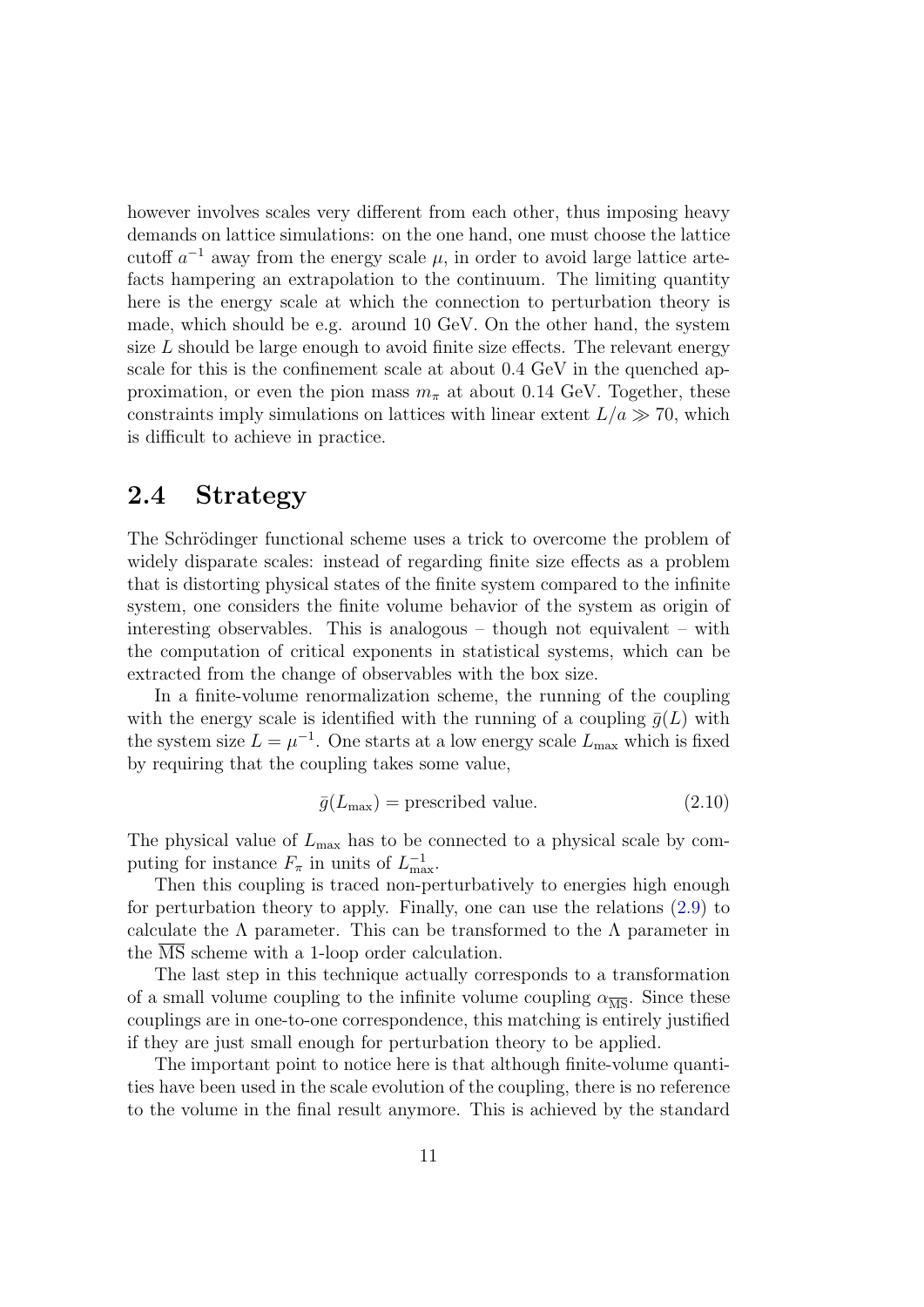assumption that QCD physics is described by the same Lagrangian regardless of the context in which it is used. In particular, the finite size effects of the theory are predicted by the Lagrangian, as is for example the energy dependence of scattering processes.

Now we can introduce an additional concept used to evolve the running coupling. As introduced before, this evolution is given by the renormalization group equation  $(2.2)$ . Thus, the coupling at a scale 2L is related to the coupling at L through a unique function, called the *step scaling function*[\[4\]](#page-112-4),

$$
\bar{g}^2(2L) = \sigma(\bar{g}^2(L)).\tag{2.11}
$$

With the help of this function, the coupling can be computed recursively at scales  $2^{-k}L_{\text{max}}$  beginning at a starting point  $L_{\text{max}}$ .

The step scaling function can be computed with the help of Monte Carlo simulations. First, one simulates a lattice with  $L/a$  lattice sites in each direction and tunes the coupling to the desired value. Then one simulates a lattice with twice the extent,  $2L/a$ , using the same bare parameters. The coupling obtained from this simulation is an approximation  $\Sigma(u, a/L)$  of the step scaling function  $\sigma(u)$ . We expect this to have  $O(a)$  lattice artefacts. With the  $O(a)$  improvement programme discussed later, we assume (apart from logarithmic corrections),

$$
\sigma(u) = \Sigma(u, a/L) + \mathcal{O}(a^2). \tag{2.12}
$$

Therefore, by computing  $\Sigma(u, a/L)$  for a number of lattice sizes  $L/a$ , one can obtain  $\sigma(u)$  by extrapolating to the continuum.

A notable property of this recursive scheme is that by identifying  $\mu = L^{-1}$ , the constraints on the required lattice sizes are significantly relaxed. Instead of

$$
L \gg m_{\pi}^{-1} \gg \mu^{-1} \gg a,\tag{2.13}
$$

we only need

$$
L \gg a \tag{2.14}
$$

for an extrapolation to the continuum limit.

The step scaling function can be understood as an integrated version of the  $\beta$ -function for finite changes of the scale. The couplings at L and 2L are related through an integral,

<span id="page-19-0"></span>
$$
\log 2 = \int_{L}^{2L} \frac{dL'}{L'} = -\int_{\bar{g}(L)}^{\bar{g}(2L)} \frac{dx}{\beta(x)}
$$
(2.15)

such that the perturbative expansion of  $\sigma$  can be derived from the expansion  $(2.3)$  of the  $\beta$ -function,

$$
\sigma(u) = u + s_0 u^2 + s_1 u^3 + s_2 u^4 + O(u^4), \tag{2.16}
$$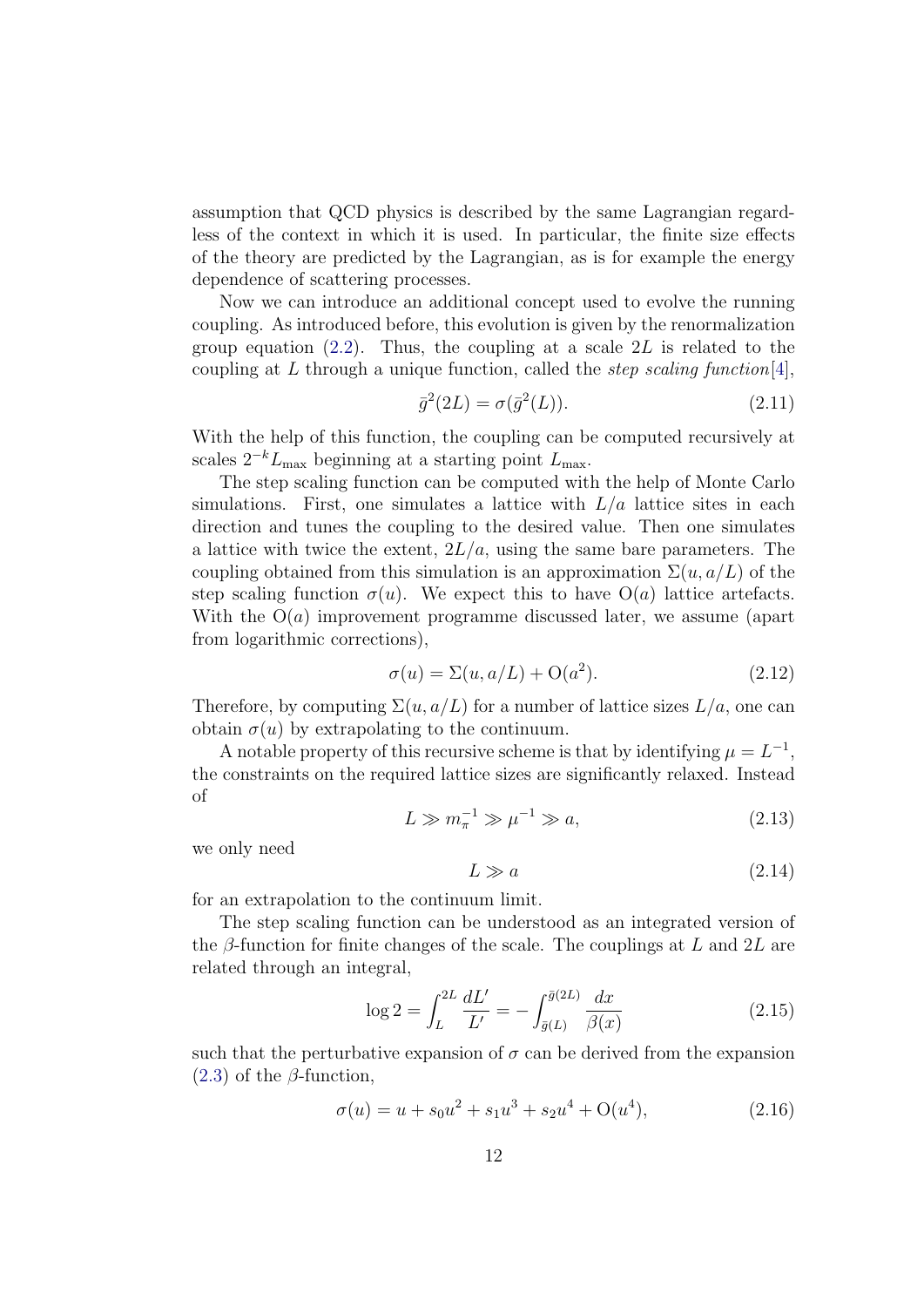where

$$
s_0 = 2 \log 2 b_0
$$
  
\n
$$
s_1 = (2 \log 2)^2 b_0^2 + 2 \log 2 b_1
$$
  
\n
$$
s_2 = (2 \log 2)^3 b_0^3 + (2 \log 2)^2 \frac{5}{2} b_0 b_1 + 2 \log 2 b_2.
$$
\n(2.17)

In addition to the truncated  $n$ -loop expansion of the step scaling function

$$
\sigma^{n-\text{loop}}(u) = u + \sum_{k=1}^{n} s_{k-1} u^{k+1},\tag{2.18}
$$

we define another perturbative step scaling function as the solution of (2.[15\)](#page-19-0) with a truncated  $\beta$ -function,

$$
\log 2 = \int_{\sqrt{u}}^{\sqrt{\hat{\sigma}^{n-\text{loop}}(u)}} dx \left(\sum_{k=1}^{n} b_{k-1} x^{k+2}\right)^{-1}.
$$
 (2.19)

The functions  $\sigma^{n-\text{loop}}(u)$  and  $\hat{\sigma}^{n-\text{loop}}(u)$  differ by terms of order  $u^{n+2}$  from each other and from the exact function  $\sigma(u)$ . In practice,  $\hat{\sigma}^{n-loop}$  seems to be a better approximation for the exact function  $\sigma$ . The difference between both variants may be used as an estimate of the neglected higher order terms.

### <span id="page-20-0"></span>2.5 Improvement

While a finite size technique nicely solves the problem of disparate scales, it still inherits a problem from QCD that makes the precise measurement of observables difficult. In order to determine continuum quantities, one must compute them for several values of the lattice spacing  $a$  and then extrapolate to the continuum limit  $a \to 0$ . Unfortunately, this is also the limit in which Monte Carlo algorithms suffer from critical slowing down, i.e. the cost of conventional algorithms grows with a rate proportional to at least  $a^{-5}$  in the quenched approximation and typically more than  $a^{-7}$  with dynamical fermions. As a consequence, one can not get very close to the continuum limit with currently available hardware, and it is not obvious that measurements are already in a range in which e.g. an asymptotic behavior linear in a can be assumed for an extrapolation.

Symanzik found that lattice theories are equivalent to effective continuum theories that make the cutoff dependence explicit, order by order in a. This means, the theory corresponds to an action

$$
S_{\text{eff}} = \int d^4x \left\{ \mathcal{L}_0(x) + a\mathcal{L}_1(x) + \cdots \right\} \tag{2.20}
$$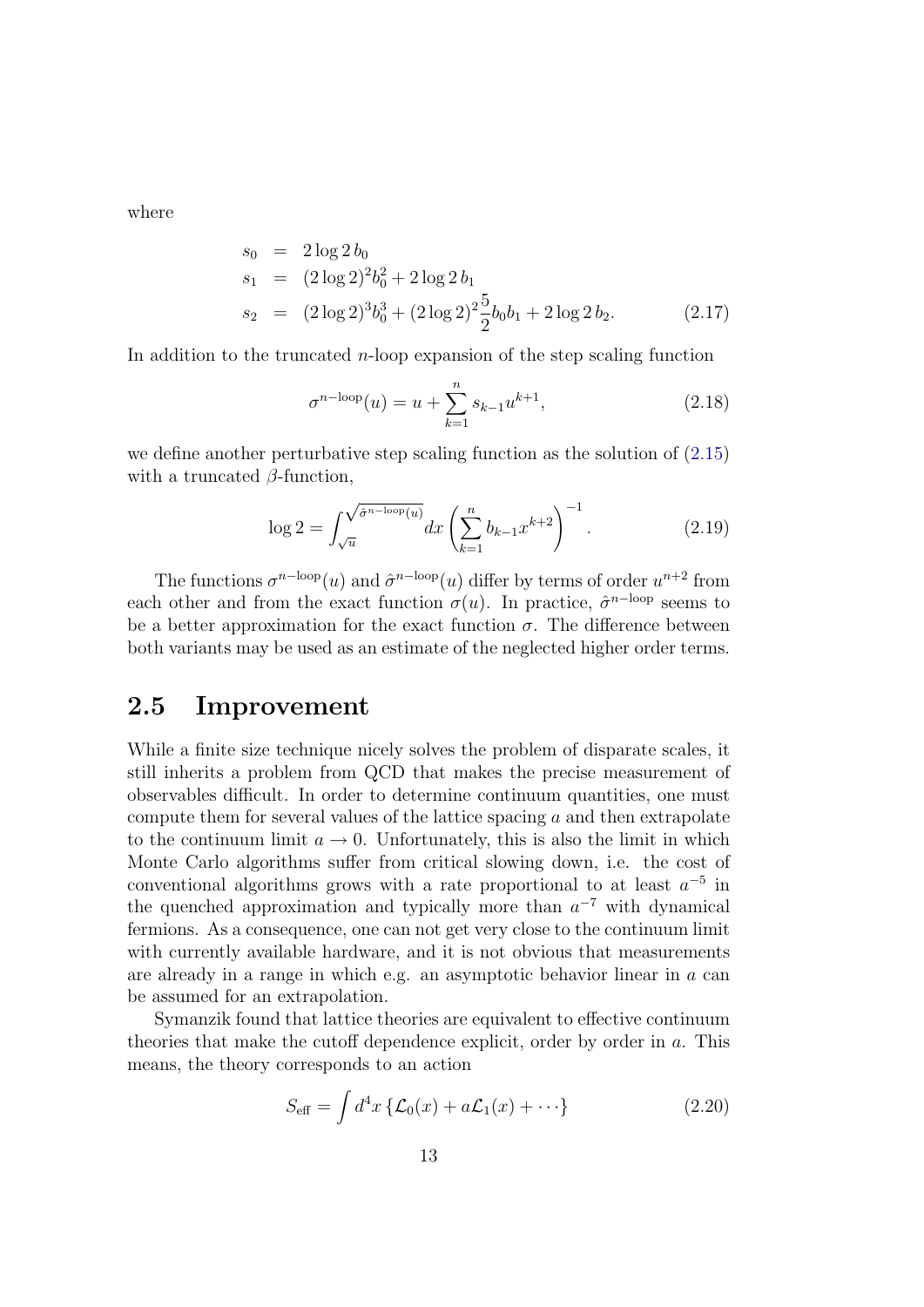and effective lattice fields are

$$
\phi_{\text{eff}} = \phi_0 + a\phi_1 + \cdots. \tag{2.21}
$$

Here,  $\mathcal{L}_0$  stands for the naive continuum Lagrangian (in our case, the QCD one) and the higher  $\mathcal{L}_k$  are linear combinations of local operators also called counterterms. The set of possible operators in each order is restricted by the demand that they must have dimension  $4 + k$  and be invariant under the symmetries of the lattice theory. The *improvement coefficients* of these terms are functions of the bare couplings and are not known a priori.

Following this observation, Symanzik suggested to use improved lattice actions and improved local fields in order to reduce the size of lattice artefacts and accelerate the rate of convergence to the continuum [\[28,](#page-114-4) [29\]](#page-114-5). Meanwhile, it is common in the ALPHA collaboration to use  $O(a)$  improvement in QCD, such that cutoff effects linear in  $a$  are removed in all on-shell quantities. In this context, strategies have been developed to compute improvement coefficients non-perturbatively [\[30\]](#page-114-6). Several improvement coefficients have been determined perturbatively [\[31,](#page-114-7) [32\]](#page-114-8) and non-perturbatively [\[33,](#page-114-9) [34,](#page-114-10) [35,](#page-114-11) [36\]](#page-114-12).

For lattices without boundaries, the only necessary counterterm is the socalled clover, or Sheikoleslami-Wohlert term [\[37\]](#page-115-0). The boundary conditions used in the Schrödinger functional approach are not translational invariant. Therefore, additional counterterms have to be added at the boundary. A detailed analysis can be found in [\[38\]](#page-115-1).

In the following sections, we shall assume degenerate quark masses and denote the bare mass with  $m_0$ . In the lattice regularization, chiral symmetry is explicitly broken. As a consequence, the quark mass gets an additive renormalization depending on the lattice spacing. One defines the critical mass  $m_c(g_0)$  as the bare mass for which the renormalized mass vanishes. A subtracted mass is then defined as  $m_q = m_0 - m_c$ . Furthermore, in the improved theory, a rescaling of the bare parameters by factors  $1 + O(am_0)$ is necessary [\[38\]](#page-115-1). The general connection between bare and renormalized parameters is then given by

$$
\tilde{g}_0^2 = g_0^2 (1 + b_g a m_q) \qquad \qquad g_R^2 = \tilde{g}_0^2 Z_g(\tilde{g}_0^2, a\mu) \n\tilde{m}_q = m_q (1 + b_m a m_q) \qquad m_R = \tilde{m}_q Z_m(\tilde{g}_0^2, a\mu).
$$
\n(2.22)

The coefficients  $b_{\rm g}, b_{\rm m}$  are again improvement coefficients which are independent of the renormalization scheme.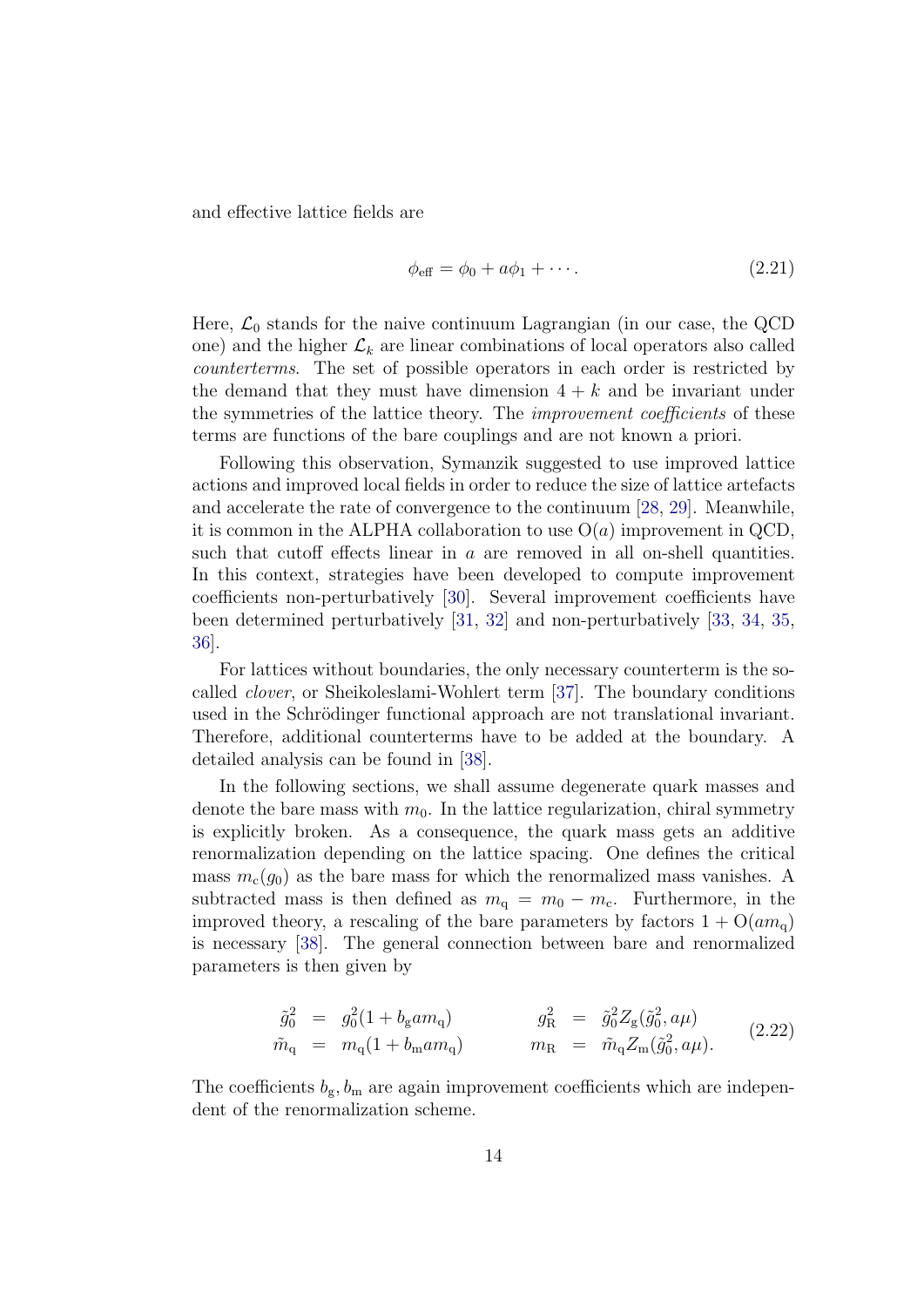#### <span id="page-22-0"></span>2.6 Model

In the following, we will describe the model and the imposed boundary conditions. For undefined notations, we refer to appendix [A.](#page-102-0) We set up our theory on a four-dimensional hypercubic lattice with lattice spacing a and extent  $T$  in the time direction and  $L$  in the space directions. Normally, we set  $T = L$ . On the links between neighboring sites x and  $x + a\hat{\mu}$  (where  $\hat{\mu}$ denotes the unit vector in direction  $\mu = 0, 1, 2, 3$  lives a gauge field that is represented by SU(3) link variables  $U(x, \mu)$ . Furthermore, on the lattice sites reside  $N_f$  flavors of mass degenerate fermionic quark fields  $\psi_f(x)$  which also carry Dirac and color indices. We do not specify  $N_f$  at the moment. Later we will consider the theory in which  $N_f$  is continued to negative numbers. This has to be done after the integration over the quark fields has been performed.



Figure 2.1: Schrödinger functional boundary conditions.

We think of the lattice as being wrapped up on a cylinder, i.e. for the gauge fields we impose periodic boundary conditions in the space directions, while the quark fields obey periodic boundary conditions up a to a phase factor  $\exp(i\theta)$  [\[14\]](#page-113-4).

The gauge field at the boundary takes the form

$$
U(x,k)|_{x_0=0} = \exp(aC)
$$
  
 
$$
U(x,k)|_{x_0=T} = \exp(aC').
$$
 (2.23)

This still leaves open a wide range of possibilities. First, one imposes the restriction that the matrices  $C_k$  and  $C'_k$  are diagonal and independent of  $k$ ,

$$
C_k = \frac{i}{L} \begin{pmatrix} \phi_1 & 0 & 0 \\ 0 & \phi_2 & 0 \\ 0 & 0 & \phi_3 \end{pmatrix}, \quad C'_k = \frac{i}{L} \begin{pmatrix} \phi'_1 & 0 & 0 \\ 0 & \phi'_2 & 0 \\ 0 & 0 & \phi'_3 \end{pmatrix}, \tag{2.24}
$$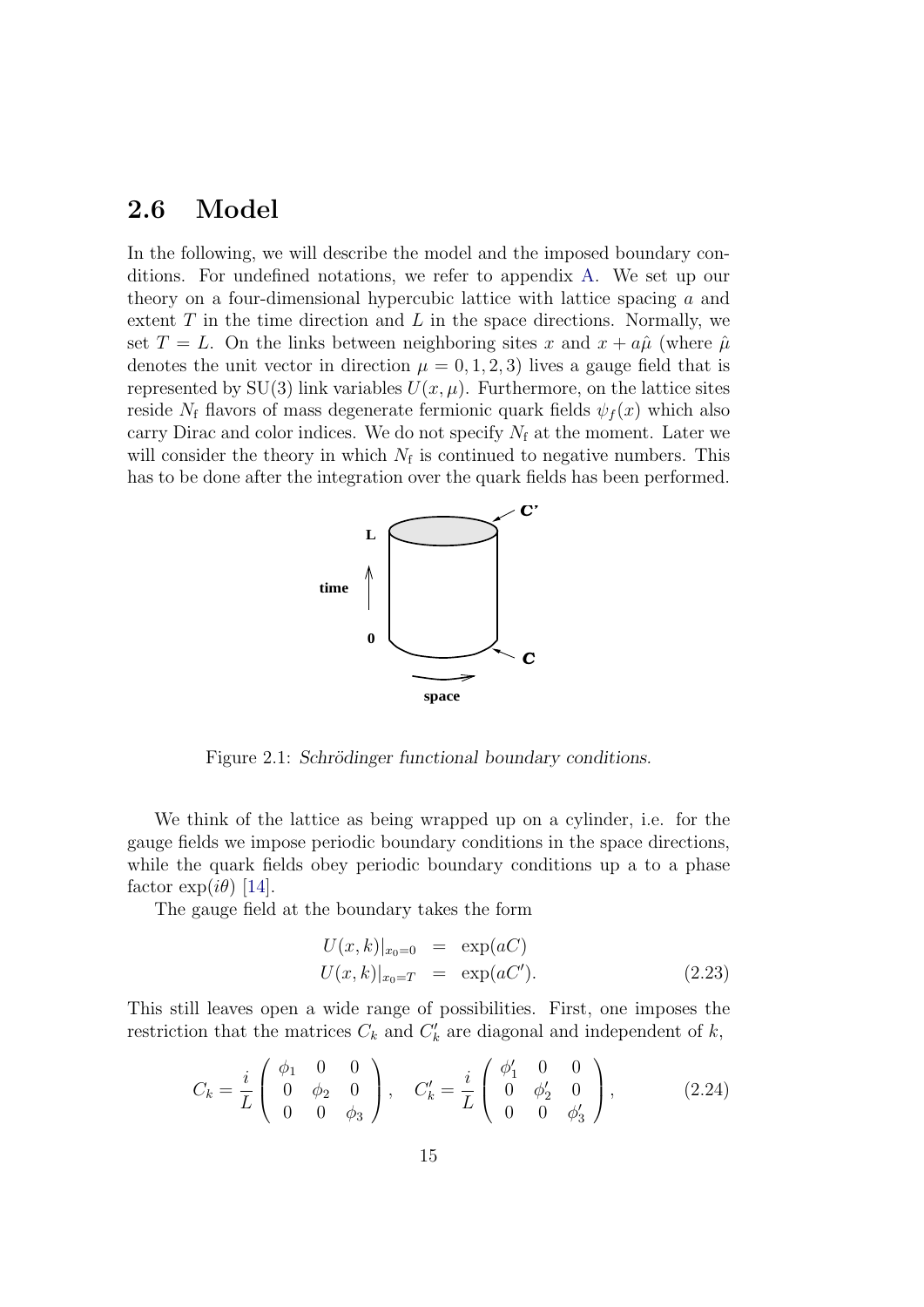with real  $\phi_k$  and  $\phi_1 + \phi_2 + \phi_3 = \phi'_1 + \phi'_2 + \phi'_3 = 0$  such that the corresponding link variables are in SU(3).

We choose the boundary fields as a line through the point "A" as discussed in [\[6\]](#page-112-6), parametrized by a variable  $\eta$ ,

$$
\begin{aligned}\n\phi_1 &= \eta - \frac{\pi}{3} & \phi'_1 &= -\eta - \pi \\
\phi_2 &= -\frac{1}{2}\eta & \phi'_2 &= \frac{1}{2}\eta + \frac{\pi}{3} \\
\phi_3 &= -\frac{1}{2}\eta + \frac{\pi}{3} & \phi'_3 &= \frac{1}{2}\eta + \frac{2\pi}{3}.\n\end{aligned}
$$
\n(2.25)

The boundary fields on the opposite sides of the cylinder are chosen such that the partition function is invariant under a combination of a time reflection, charge conjugation and a central conjugation.

A solution of the field equations for the link variables then is  $V(x, \mu) =$  $\exp(aB_u(x_0))$  with

$$
B_0(x_0) = 0, \quad B_k(x) = [x_0 C'_k + (T - x_0)C_k]/T.
$$
 (2.26)

In  $[5]$ , it has been shown that for  $SU(3)$  and for the lattice sizes of interest, this solution is the unique minimum of the action introduced in the next section, in an environment of  $\eta = 0$ . Hence, we use the notion that the boundary field enforces a constant color-electric (classical) background field.

The boundary conditions for the quark fields are discussed in detail in [\[31\]](#page-114-7). The boundary quark fields serve as sources for fermionic correlation functions. They are set to zero after differentiation,

$$
P_{+}\psi(x)|_{x_{0}=0} = \rho(\mathbf{x}), \qquad P_{-}\psi(x)|_{x_{0}=T} = \rho'(\mathbf{x})
$$
  

$$
\bar{\psi}(x)P_{-}|_{x_{0}=0} = \bar{\rho}(\mathbf{x}), \qquad \bar{\psi}(x)P_{+}|_{x_{0}=T} = \bar{\rho}'(\mathbf{x}). \qquad (2.27)
$$

Here we have used the projectors  $P_{\pm} = \frac{1}{2}$  $\frac{1}{2}(1 \pm \gamma_0)$ . For notational reasons – namely in order to avoid referencing undefined fields in the Dirac operator –, we furthermore extend the time direction beyond the boundaries and set

$$
\psi(x) = \bar{\psi}(x) = 0
$$
 for  $x_0 < 0$  and  $x_0 > T$  (2.28)

and

$$
P_{+}\psi(x)|_{x_{0}=T} = P_{-}\psi(x)|_{x_{0}=0} = 0
$$
  

$$
\bar{\psi}(x)P_{-}|_{x_{0}=T} = \bar{\psi}(x)P_{+}|_{x_{0}=0} = 0.
$$
 (2.29)

Analogously, all link variables outside the cylinder are set to the unity matrix.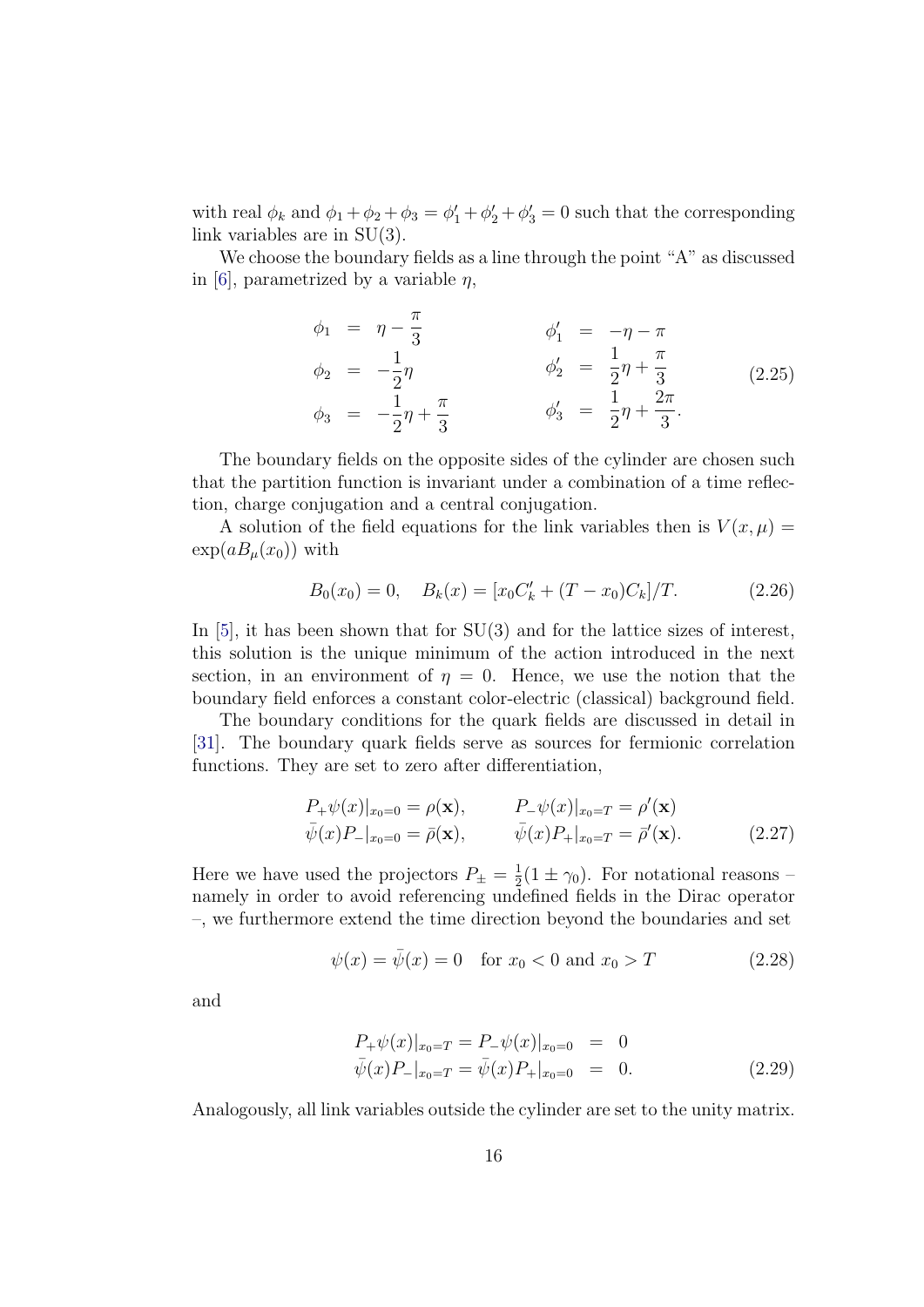The Schrödinger functional is the partition function of this system and is defined as a path integral over all gauge and quark fields that fulfill the given boundary conditions,

$$
\mathcal{Z}[C',C] = e^{-\Gamma} = \int D[U]D[\bar{\psi}]D[\psi]e^{-S[U,\bar{\psi},\psi]}.\tag{2.30}
$$

 $D[U]$  denotes the measure  $\Pi_{x,\mu}dU(x,\mu)$ , and  $D[\psi]$  stands for the product over sites, Dirac and color indices  $\Pi_{xDc}d\psi_{Dc}(x)$ . The expectation value of any product of fields is now given by

$$
\langle \mathcal{O} \rangle = \left\{ \frac{1}{\mathcal{Z}} \int D[U] D[\bar{\psi}] D[\psi] \mathcal{O} e^{-S[U,\bar{\psi},\psi]} \right\}_{\rho=\rho'=\bar{\rho}=\bar{\rho}'=0}.
$$
 (2.31)

Note that possible choices for  $\mathcal O$  include the variational derivatives

$$
\zeta(\mathbf{x}) = \frac{\delta}{\delta \bar{\rho}(\mathbf{x})}, \qquad \bar{\zeta}(\mathbf{x}) = -\frac{\delta}{\delta \rho(\mathbf{x})}
$$

$$
\zeta'(\mathbf{x}) = \frac{\delta}{\delta \bar{\rho}'(\mathbf{x})}, \qquad \bar{\zeta}'(\mathbf{x}) = -\frac{\delta}{\delta \rho'(\mathbf{x})}. \tag{2.32}
$$

These act on the Boltzmannian and have the effect of inserting  $\psi(x)$  terms near the boundary.

### <span id="page-24-0"></span>2.7 Coupling

We can interpret the effective action as a function of the background field,

$$
\Gamma[B] = -\log \mathcal{Z}[C', C] \tag{2.33}
$$

The background field can be varied by changing the parameter  $\eta$ . We define a derivative for  $\Gamma$  as the response to a change of the background field,

$$
\Gamma'[B] = \frac{\partial \Gamma[B]}{\partial \eta}.\tag{2.34}
$$

It has a perturbative expansion

$$
\Gamma'[B] = \frac{1}{g_0^2} \Gamma'_0 + \Gamma_1 + g_0^2 \Gamma_2 + \cdots
$$
 (2.35)

The renormalization properties of the Schrödinger functional have been studied in perturbation theory. Symanzik has proven the renormalizability of the  $\phi^4$  theory with Schrödinger functional boundary conditions to all orders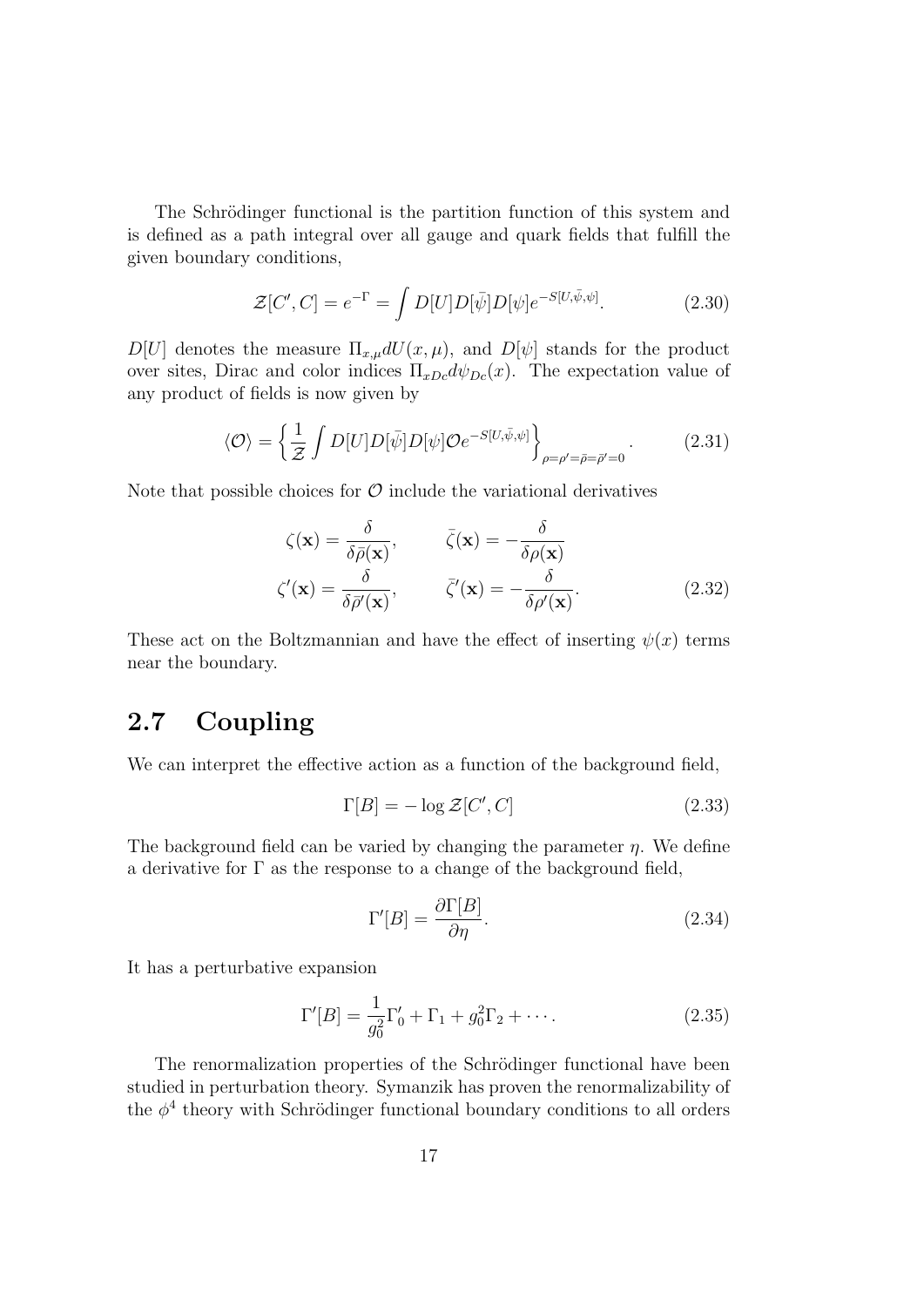of perturbation theory [\[39\]](#page-115-2). For QCD, the renormalizability has been established up to 2-loop for  $N_f = 0$  [\[9\]](#page-112-9) and up to 1-loop for dynamical fermions [\[40\]](#page-115-3).

The important result is that the effective action is finite after the bare coupling has been eliminated in favor of a renormalized coupling, and the fermionic boundary fields have been rescaled with a renormalization factor. We infer that  $\Gamma'$  is itself suitable as a renormalized coupling. It is normalized such that its perturbative expansion begins with the bare coupling at tree level. The Schrödinger functional coupling  $\bar{g}$  is then defined as

$$
\bar{g}^2 = \left. \frac{\Gamma_0'[B]}{\Gamma'[B]} \right|_{\eta=0}.\tag{2.36}
$$

The normalization factor is calculated as

$$
\Gamma_0'[B] = 12(L/a)^2[\sin(\gamma) + \sin(2\gamma)], \quad \gamma = \frac{1}{3}\pi(a/L)^2. \tag{2.37}
$$

It is clear that  $\bar{g}^2$  is an inherently non-perturbative definition of the coupling, as desired. Its only dependence on an external scale is on the system size  $L$ . We can therefore speak of it as a coupling running with  $L$ . The QCD coupling  $\alpha_{s}(\mu)$  at the scale  $\mu$  is related to it by

$$
\alpha_{\rm s}(\mu) = \frac{\bar{g}^2 (L = 1/\mu)}{4\pi}.
$$
\n(2.38)

On the practical side, the coupling defined in this way can easily be computed in Monte Carlo simulations as the expectation value

$$
\Gamma'[B] = \left\langle \frac{\partial S}{\partial \eta} \right\rangle. \tag{2.39}
$$

In order to completely define the scheme for  $N_f \neq 0$ , one complements this definition with the condition that the coupling is taken at vanishing current mass  $m_1$ . The definition of the current mass will be introduced in section [2.9.](#page-29-0) This condition can safely be imposed because the Schrödinger functional is known to have a mass gap of order  $1/T$  in perturbation theory. The step scaling function is then defined as

$$
\Sigma(u, a/L) = \bar{g}^2(2L)\Big|_{u = \bar{g}^2(L), m_1(a/L) = 0}.
$$
\n(2.40)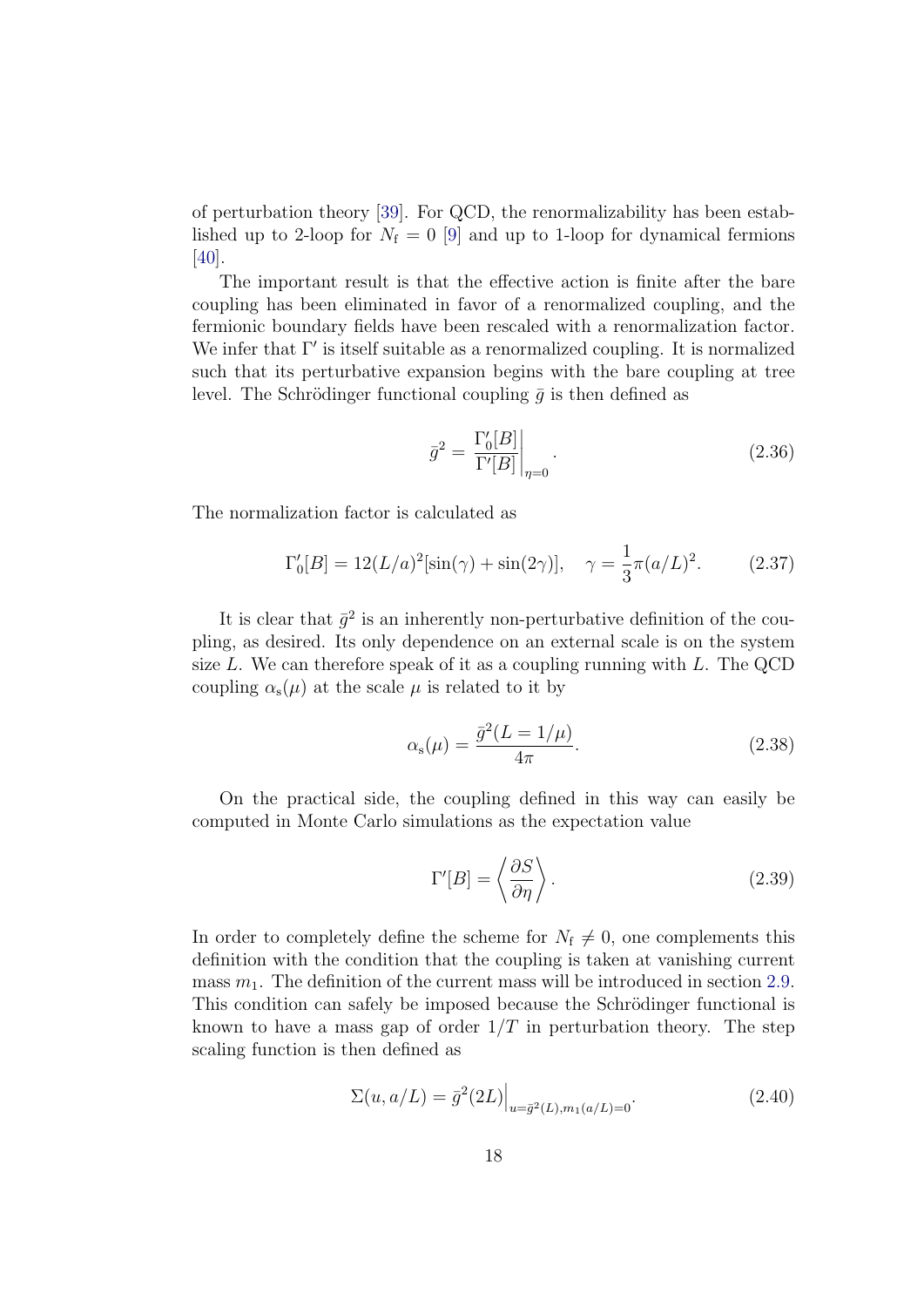### <span id="page-26-0"></span>2.8 Action

The action is given as the sum  $S[U, \bar{\psi}, \psi] = S_{g}[U] + S_{f}[U, \bar{\psi}, \psi]$  of a pure gauge term and the fermionic action. For the pure gauge part, we use the Wilson plaquette action modified by  $O(a)$  improvement,

$$
S_{\rm g}[U] = \frac{1}{g_0^2} \sum_{p} w(p) \text{Tr}(1 - U(p)) \tag{2.41}
$$

Here,  $U(p)$  denotes the parallel transporter around a plaquette p,

$$
U(p) = U(x, \mu)U(x + a\hat{\mu}, \nu)U^{\dagger}(x + a\hat{\nu}, \mu)U^{\dagger}(x, \nu) \tag{2.42}
$$

and the sum extends to all oriented (i.e. left-handed and right-handed) plaquettes. In this thesis, we will alternatively express the bare coupling by  $\beta = 6/g_0^2$ .

On a system without boundaries, the Wilson action already reaches the continuum limit with  $O(a^2)$  artifacts and the weights are  $w(p) = 1$  for all plaquettes. In our Schrödinger functional setup however,  $O(a)$  improvement is achieved by adding a counterterm at the boundaries. The addition of this term is equivalent to a modification of the weights such that

$$
w(p) = ct(g0)
$$
\n
$$
(2.43)
$$

if  $p$  is a time-like plaquette attached to a boundary plane. In all other cases  $w(p) = 1$ . The improvement coefficient  $c_t$  is only known perturbatively. Its 2-loop value depends quadratically on  $N_f$  and has the form [\[9\]](#page-112-9)

$$
c_{t}(g_{0}) = 1 + (-0.08900(5) + 0.0191410(1)N_{f}) g_{0}^{2}
$$
  
+ 
$$
(-0.0294(3) + 0.002(1)N_{f} + 0.0000(1)N_{f}^{2}) g_{0}^{4} + O(g_{0}^{6}).
$$
 (2.44)

For the quark fields, we start with a fermionic action of the form

$$
S_{\rm f}[U, \bar{\psi}, \psi] = a^4 \sum_{x} \bar{\psi}(x) (D + m_0) \psi(x)
$$
 (2.45)

with the Wilson-Dirac operator

$$
D = \frac{1}{2} \sum_{\mu} \left[ \gamma_{\mu} (\nabla_{\mu}^* + \nabla_{\mu}) - a \nabla_{\mu}^* \nabla_{\mu} \right]. \tag{2.46}
$$

The derivative operators  $\nabla_{\mu}$  are given by

$$
\nabla_{\mu}\psi(x) = \frac{1}{a} \Big[ \lambda_{\mu} U(x, \mu)\psi(x + a\hat{\mu}) - \psi(x) \Big],
$$
  
\n
$$
\nabla_{\mu}^{*}\psi(x) = \frac{1}{a} \Big[ \psi(x) - \lambda_{\mu}^{*}U^{\dagger}(x - a\hat{\mu}, \mu)\psi(x - a\hat{\mu}) \Big].
$$
 (2.47)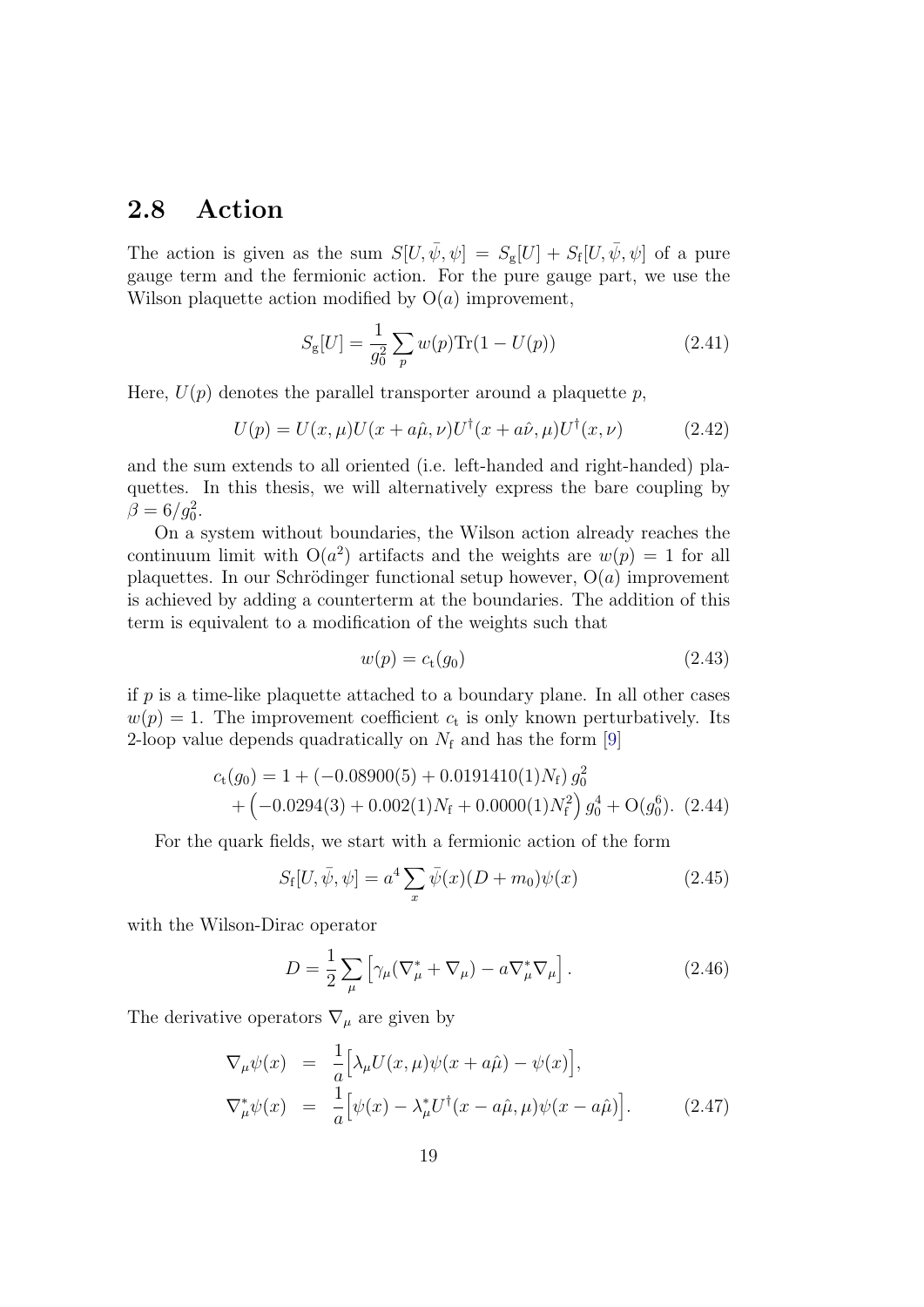

<span id="page-27-0"></span>Figure 2.2: Graphical representation of the products of links contributing to the clover term. The point in the middle is  $x$ .

As a difference to the conventionally used operators, they include phase factors

$$
\lambda_{\mu} = e^{i\theta_{\mu}a/L}, \quad \theta_0 = 0, \ -\pi < \theta_k < \pi. \tag{2.48}
$$

As can be easily seen, these factors are equivalent to boundary conditions

$$
\psi(x+L\hat{k}) = e^{i\theta_k}\psi(x), \quad \bar{\psi}(x+L\hat{k}) = \bar{\psi}(x)e^{-i\theta_k} \tag{2.49}
$$

in the space directions. However, in an implementation on the computer, it is simpler to "distribute" this phase on the difference operators and impose strict periodic boundary conditions on the fields.

In [\[14\]](#page-113-4), it is argued that the choice of  $\theta_k$  should be guided by practical considerations. The lowest eigenvalue of the Dirac operator on the classical background field varies with  $\theta_k$ . In a Monte Carlo simulation, the square of the Dirac operator is inverted frequently, so that a small condition number can improve its performance. An optimal condition number has been found around the value  $\theta_k = \theta = \pi/5$  which we use here.

In the quark sector,  $O(a)$  improvement can be implemented by adding certain terms to the Dirac operator. One is a bulk term

$$
\delta D_{\rm v}\psi(x) = c_{\rm sw}\frac{i}{4}a\sigma_{\mu\nu}\hat{F}_{\mu\nu}(x)\psi(x),\tag{2.50}
$$

also known as Sheikoleslami-Wohlert term. In this term,

$$
\hat{F}_{\mu\nu} = \frac{1}{8a^2} (Q_{\mu\nu} - Q_{\nu\mu})
$$
\n(2.51)

is the lattice definition of the field strength tensor. The term  $Q_{\mu\nu}$  is visualized in figure [2.2](#page-27-0) and is explicitly given by

$$
Q_{\mu\nu}(x) = \left\{ U(x,\mu)U(x+a\hat{\mu},\nu)U^{\dagger}(x+a\hat{\nu},\mu)U^{\dagger}(x,\nu) \right\}
$$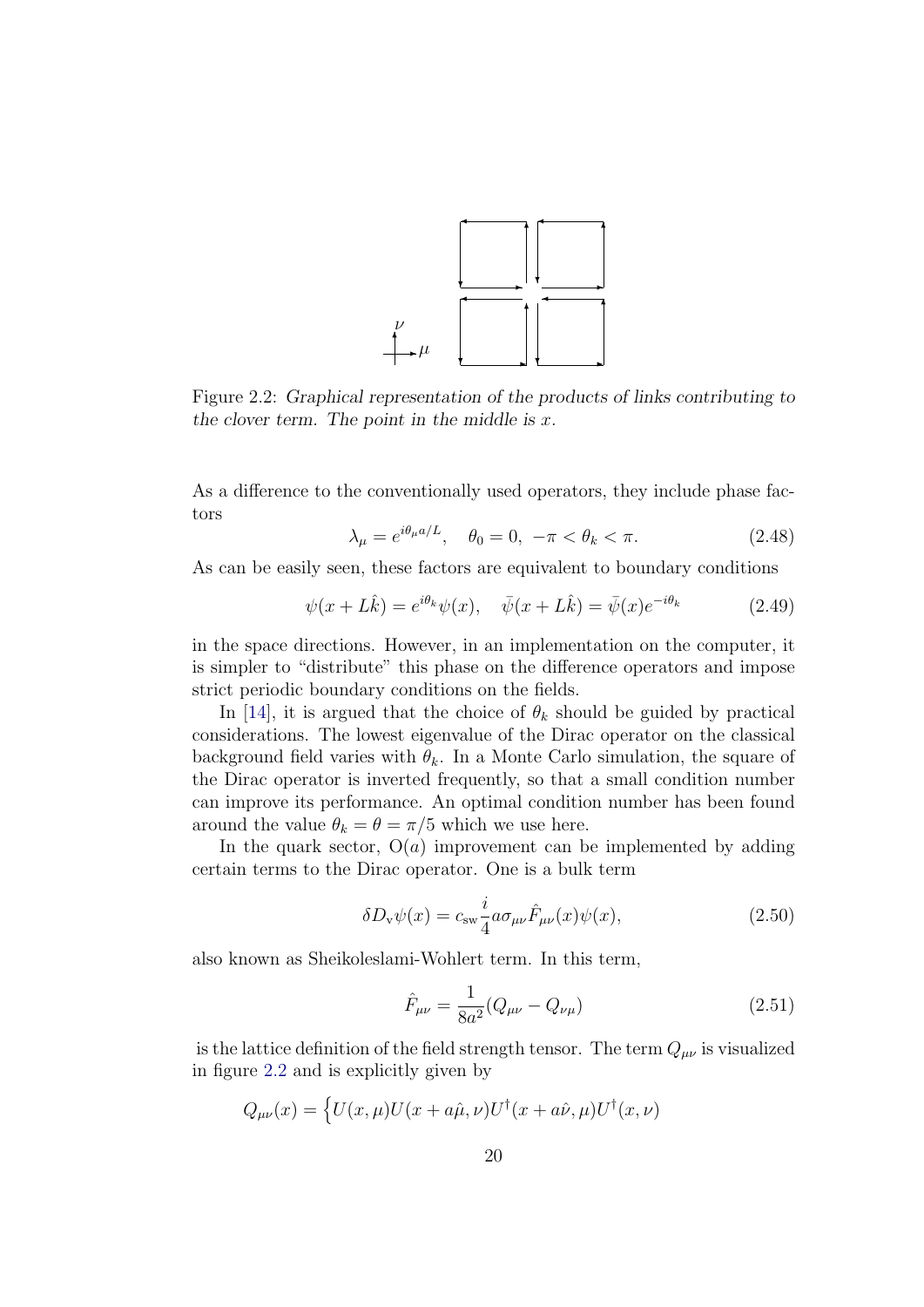$$
+U(x,\nu)U^{\dagger}(x+a\hat{\nu}-a\hat{\mu},\mu)U^{\dagger}(x-a\hat{\mu},\nu)U(x-a\hat{\mu},\mu) +U^{\dagger}(x-a\hat{\mu},\mu)U^{\dagger}(x-a\hat{\nu}-a\hat{\mu},\nu)U(x-a\hat{\nu}-a\hat{\mu},\mu)U(x-a\hat{\nu},\nu) +U^{\dagger}(x-a\hat{\nu},\nu)U(x-a\hat{\nu},\mu)U(x-a\hat{\nu}+a\hat{\mu},\nu)U^{\dagger}(x,\mu) \}. \tag{2.52}
$$

As with Schrödinger functional boundary conditions, we do not have translational invariance in the time direction,  $O(a)$  improvement here requires an additional term

$$
\delta D_{\rm b}\psi(x) = (\tilde{c}_{\rm t} - 1)\frac{1}{a}\Big\{\delta_{x_0,a}[\psi(x) - U^{\dagger}(x - a\hat{0})P_+\psi(x - a\hat{0})] + \delta_{x_0,T-a}[\psi(x) - U(x,0)P_-\psi(x + a\hat{0})]\Big\}.
$$
 (2.53)

The coefficient  $\tilde{c}_t$  is known perturbatively [\[32\]](#page-114-8),

$$
\tilde{c}_t(g_0) = 1 - 0.01795(2)g_0^2 + \mathcal{O}(g_0^4). \tag{2.54}
$$

At this point we want to introduce some further notations. Sometimes it is useful to separate the integration of quark and gauge fields. We therefore write the expectation value above as

$$
\langle \mathcal{O} \rangle = \langle [\mathcal{O}]_{\mathrm{F}} \rangle_{\mathrm{G}}.\tag{2.55}
$$

Here,  $\langle \ldots \rangle_G$  denotes the gauge field average with respect to the distribution

$$
\det(D + \delta D + m_0) \exp(-S_g[U]). \tag{2.56}
$$

The fermionic expectation value  $[\ldots]_F$  can be represented by a generating functional. We refer to [\[31\]](#page-114-7) for a detailed discussion and only list the relevant results here. The quark propagator  $S(x, y)$  on a given gauge field is defined as the solution of

$$
(D + \delta D + m_0)S(x, y) = a^{-4}\delta(x, y), \quad 0 < x_0 < T. \tag{2.57}
$$

with appropriate boundary conditions. It fulfills

<span id="page-28-0"></span>
$$
S^{\dagger}(x,y) = \gamma_5 S(y,x)\gamma_5. \tag{2.58}
$$

Furthermore, one can define a propagator  $H(x)$  "from the lower boundary" to point  $x^"$  through

<span id="page-28-1"></span>
$$
(D + \delta D + m_0)H(x) = a^{-1}\delta(x_0, a)\tilde{c}_t U^{\dagger}(x - a\hat{0}, 0)P_+.
$$
 (2.59)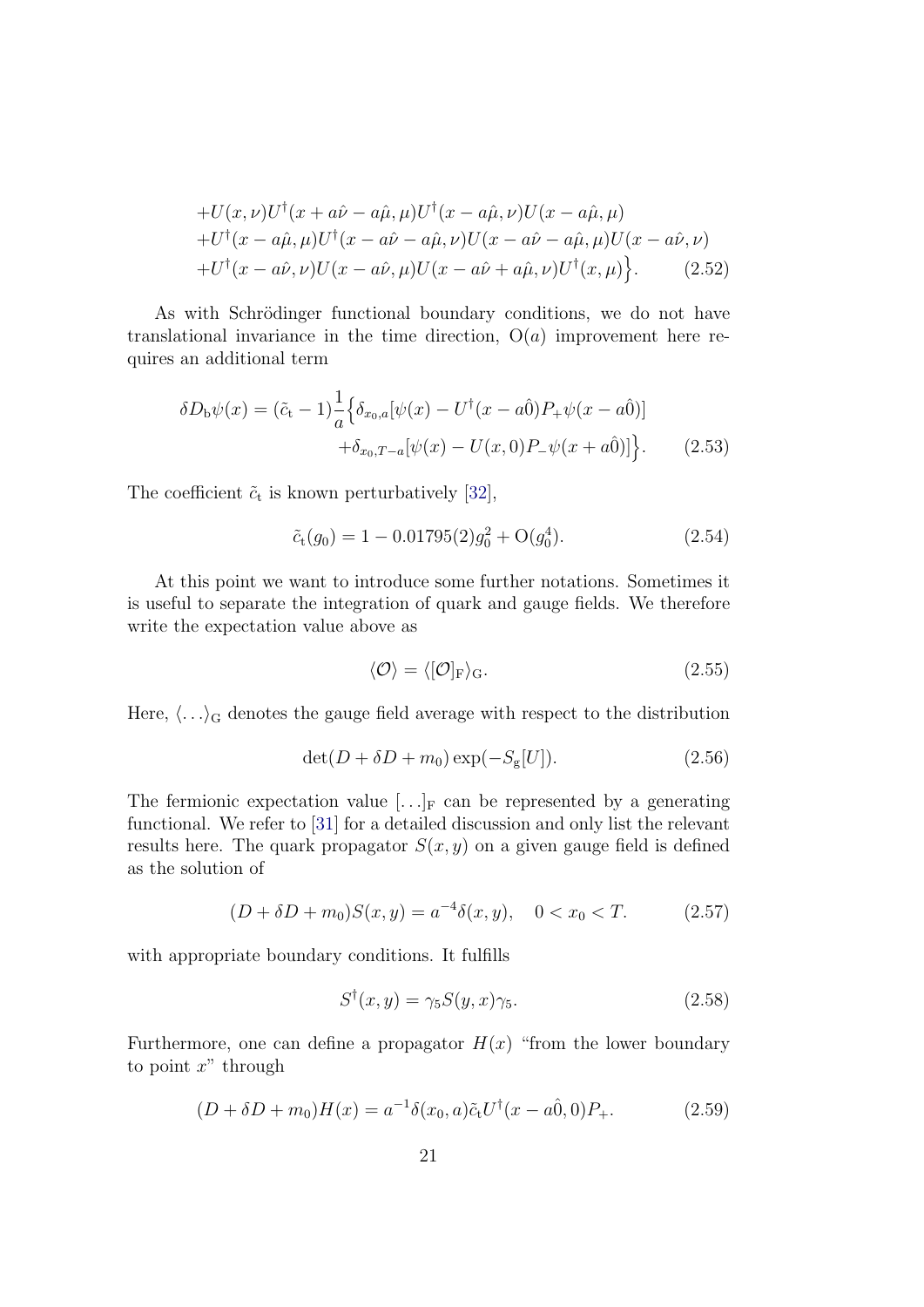Fermionic expectation values  $[\ldots]_F$  necessary for the computation of correlation functions can be expressed in terms of these propagators. The basic boundary-bulk 2-point functions are

<span id="page-29-1"></span>
$$
a^3 \sum_{\mathbf{y}} [\psi(x)\overline{\zeta}(\mathbf{y})]_{\mathrm{F}} = \gamma_5 H(x)\gamma_5
$$
  

$$
a^3 \sum_{\mathbf{y}} [\zeta(\mathbf{y})\overline{\psi}(x)]_{\mathrm{F}} = H^{\dagger}(x).
$$
 (2.60)

One proceeds similarly for the upper boundary.

#### <span id="page-29-0"></span>2.9 Mass

For the definition of a quark mass, we use chiral symmetry to derive a relation between correlation functions, following [\[38\]](#page-115-1). In the continuum, the PCAC (partially conserved axial current) relation  $\partial_{\mu}A_{\mu}^{a} = 2mP_{\mu}^{a}$  is a special case of the chiral Ward identity and connects the isovector axial current

$$
A_{\mu}^{a}(x) = \bar{\psi}(x)\gamma_{\mu}\gamma_{5}\frac{\tau^{a}}{2}\psi(x)
$$
\n(2.61)

and its associated density

$$
P^{a}(x) = \bar{\psi}(x)\gamma_5 \frac{\tau^{a}}{2} \psi(x). \qquad (2.62)
$$

The matrices  $\tau_a$ ,  $a = 1...3$  are the Pauli matrices and act on the flavor indices. On the lattice, we demand that the PCAC relation holds for renormalized quantities. This means, we use it to derive relations between correlation functions and require these to converge to the proper continuum limit. Since we are going to implement improvement in the action, we also have to use improved operators in order to get a mass definition that has only  $O(a^2)$ artefacts. An analysis [\[38\]](#page-115-1) shows that this amounts to an addition of a term

$$
\delta A^a_\mu = c_A \tilde{\partial}_\mu P^a_\mu. \tag{2.63}
$$

to the axial current operator. Here, we use the notation  $\tilde{\partial}_{\mu} = 1/2(\partial_{\mu} + \partial_{\mu}^{*})$ for the average of forward and backward derivative on the lattice.  $c_A$  is a further improvement coefficient. It has been computed to 1-loop order in perturbation theory [\[31\]](#page-114-7),

$$
c_{A}(g_{0}) = -0.00756(1)g_{0}^{2}.
$$
\n(2.64)

Non-perturbative data in the quenched approximation is also available [\[33\]](#page-114-9), but not used in this work. With this improvement term, the renormalized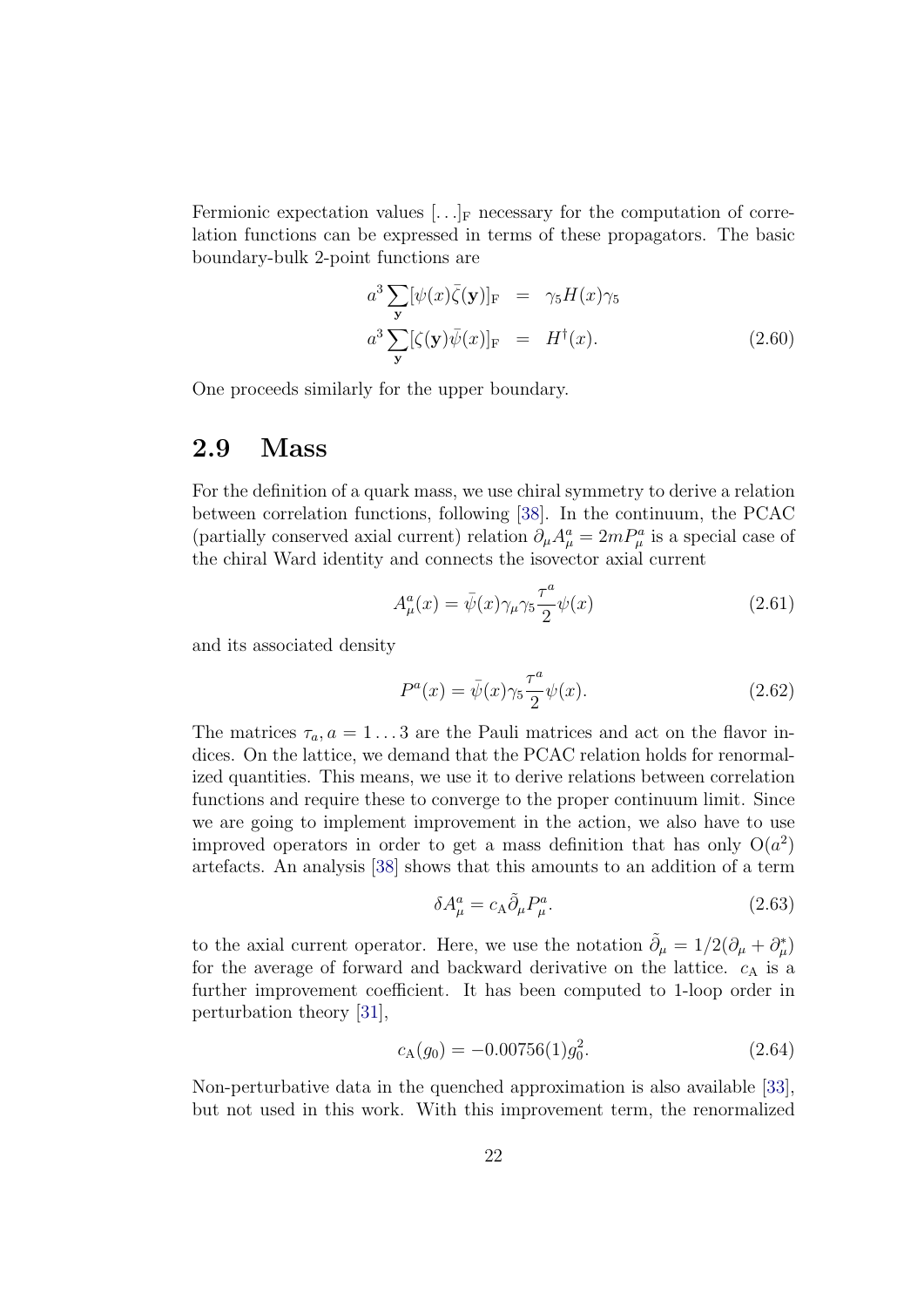axial current and its associated pseudo-scalar density are given by the expressions

$$
(A_{\rm R})_{\mu}^{a} = Z_{\rm A}(1 + b_{\rm A}am_{\rm q}) \left[ A_{\mu}^{a} + c_{\rm A}a\tilde{\partial}_{\mu}P_{\mu}^{a} \right]
$$
  
\n
$$
(P_{\rm R})_{\mu}^{a} = Z_{\rm P}(1 + b_{\rm P}am_{\rm q})P_{\mu}^{a}.
$$
\n(2.65)

Here,  $Z_A$  and  $Z_P$  are renormalization factors. While the former depends only on the bare coupling, the latter is scale dependent.

We now define a renormalized mass through the relationship

<span id="page-30-0"></span>
$$
\langle \tilde{\partial}_{\mu}(A_{\rm R})_{\mu}^{a}(x) \mathcal{O} \rangle = 2\overline{m} \langle (P_{\rm R})^{a}(x) \mathcal{O} \rangle + \mathcal{O}(a^{2}), \qquad (2.66)
$$

where  $\mathcal{O}$  may be any product of improved renormalized fields located at nonzero distance from x. Furthermore, we define a current quark mass by the relation

<span id="page-30-1"></span>
$$
\left\langle \{\tilde{\partial}_{\mu}A_{\mu}^{a} + c_{A}a\partial_{\mu}^{*}\partial_{\mu}P^{a}\}\mathcal{O}^{a} \right\rangle = 2m\langle P^{a}\mathcal{O}^{a} \rangle, \tag{2.67}
$$

where  $\mathcal{O}^a$  is the operator

$$
\mathcal{O}^a = a^6 \sum_{\mathbf{y}, \mathbf{z}} \bar{\zeta}(\mathbf{y}) \gamma_5 \frac{\tau^a}{2} \zeta(\mathbf{z}). \tag{2.68}
$$

We sum over all space-like **x** and define bare correlation functions  $f_A$  and  $f_P$ as

$$
f_{A}(x_{0}) = -\frac{a^{9}}{L^{3}} \sum_{\mathbf{x}, \mathbf{y}, \mathbf{z}} \frac{1}{3} \left\langle A_{0}^{a}(x) \bar{\zeta}(\mathbf{y}) \gamma_{5} \frac{\tau^{a}}{2} \zeta(\mathbf{z}) \right\rangle
$$
  
\n
$$
f_{P}(x_{0}) = -\frac{a^{9}}{L^{3}} \sum_{\mathbf{x}, \mathbf{y}, \mathbf{z}} \frac{1}{3} \left\langle P^{a}(x) \bar{\zeta}(\mathbf{y}) \gamma_{5} \frac{\tau^{a}}{2} \zeta(\mathbf{z}) \right\rangle.
$$
 (2.69)

Similar correlations functions can be defined at the upper boundary,

$$
f_{\mathcal{A}}(T - x_0) = \frac{a^6}{L^3} \sum_{\mathbf{x}, \mathbf{y}, \mathbf{z}} \frac{1}{3} \left\langle A_0^a(x) \overline{\zeta}'(\mathbf{y}) \gamma_5 \frac{\tau^a}{2} \zeta'(\mathbf{z}) \right\rangle
$$
  
\n
$$
f_{\mathcal{P}}(T - x_0) = \frac{a^6}{L^3} \sum_{\mathbf{x}, \mathbf{y}, \mathbf{z}} \frac{1}{3} \left\langle P^a(x) \overline{\zeta}'(\mathbf{y}) \gamma_5 \frac{\tau^a}{2} \zeta'(\mathbf{z}) \right\rangle.
$$
 (2.70)

A time-dependent mass is then obtained as

$$
m(x_0) = \frac{\tilde{\partial}_0 f_A(x_0) + ac_A \partial_0^* \partial_0 f_P(x_0)}{2f_P(x_0)}.
$$
\n(2.71)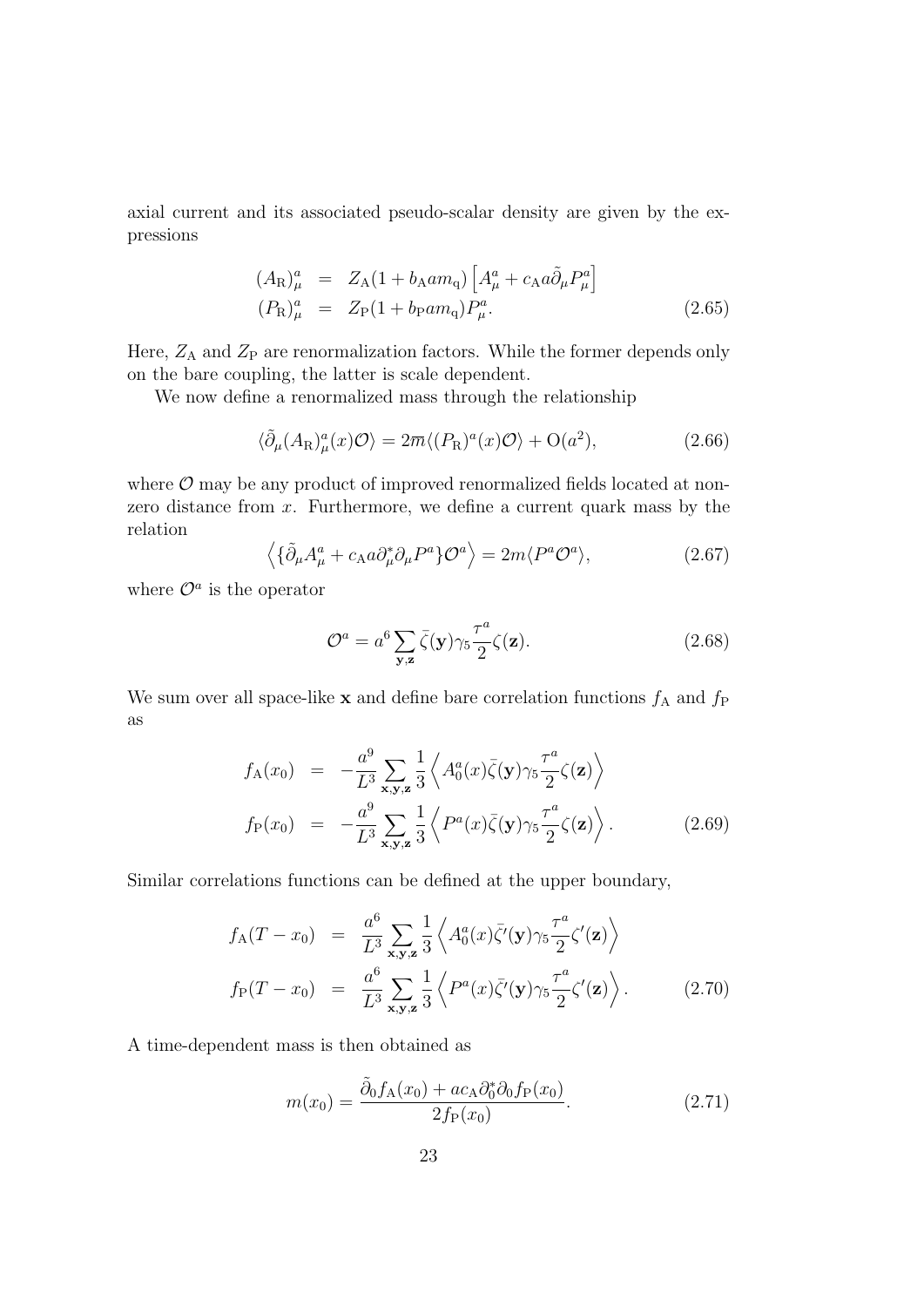In practice,  $m(x_0)$  turns out to have large lattice artifacts at the boundaries, with a plateau in the middle. Thus, choosing  $x_0$  to be in the middle of the lattice is a good idea,

$$
m_1 = \begin{cases} m\left(\frac{T}{2}\right) & \text{for even } T/a\\ \frac{1}{2}\left(m\left(\frac{T-a}{2}\right) + m\left(\frac{T+a}{2}\right)\right) & \text{for odd } T/a. \end{cases}
$$
(2.72)

This is a quantity that can be actually measured in a simulation and plays the role of an unrenormalized mass. We also use the notion of a PCAC or current mass. In contrast, a computation of the renormalized mass requires knowledge about the renormalization factors. By combining [\(2.66\)](#page-30-0) and [\(2.67\)](#page-30-1), we find the relation

$$
\overline{m} = \frac{Z_{\rm A}(1 + b_{\rm A} a m_{\rm q})}{Z_{\rm P}(1 + b_{\rm P} a m_{\rm q})} m_1 + O(a^2). \tag{2.73}
$$

This relation also reflects the knowledge that the current quark mass has no additive renormalization. The definitions of the correlation functions still contain fermionic expectation values. For a practical measurement in a simulation, these have to be integrated out. From an application of Wick's theorem,  $(2.60)$  and  $(2.58)$ , one gets

<span id="page-31-0"></span>
$$
f_{A}(x_{0}) = -\frac{a^{9}}{L^{3}} \sum_{\mathbf{x}, \mathbf{y}, \mathbf{z}} \frac{1}{2} \left\langle \operatorname{Tr} \left\{ [\zeta(\mathbf{z}) \bar{\psi}(x)]_{\mathrm{F}} \gamma_{0} \gamma_{5} [\psi(x) \bar{\zeta}(\mathbf{y})]_{\mathrm{F}} \gamma_{5} \right\} \right\rangle_{\mathrm{G}}
$$
  

$$
= -\frac{1}{2} \frac{a^{3}}{L^{3}} \sum_{\mathbf{x}} \left\langle \operatorname{Tr} \left\{ H^{\dagger}(x) \gamma_{0} H(x) \right\} \right\rangle_{\mathrm{G}}, \tag{2.74}
$$

where the trace is over Dirac and color indices and not over flavor. Analogously, the correlation function  $f<sub>P</sub>$  can be written as

<span id="page-31-1"></span>
$$
f_{\mathcal{P}}(x_0) = \frac{1}{2} \frac{a^3}{L^3} \sum_{\mathbf{x}} \left\langle \text{Tr} \left\{ H^\dagger(x) H(x) \right\} \right\rangle_{\mathcal{G}} . \tag{2.75}
$$

With the help of the equations  $(2.74)$ ,  $(2.75)$  together with  $(2.59)$  one can compute  $f_A$  and  $f_P$  in a Monte Carlo simulation.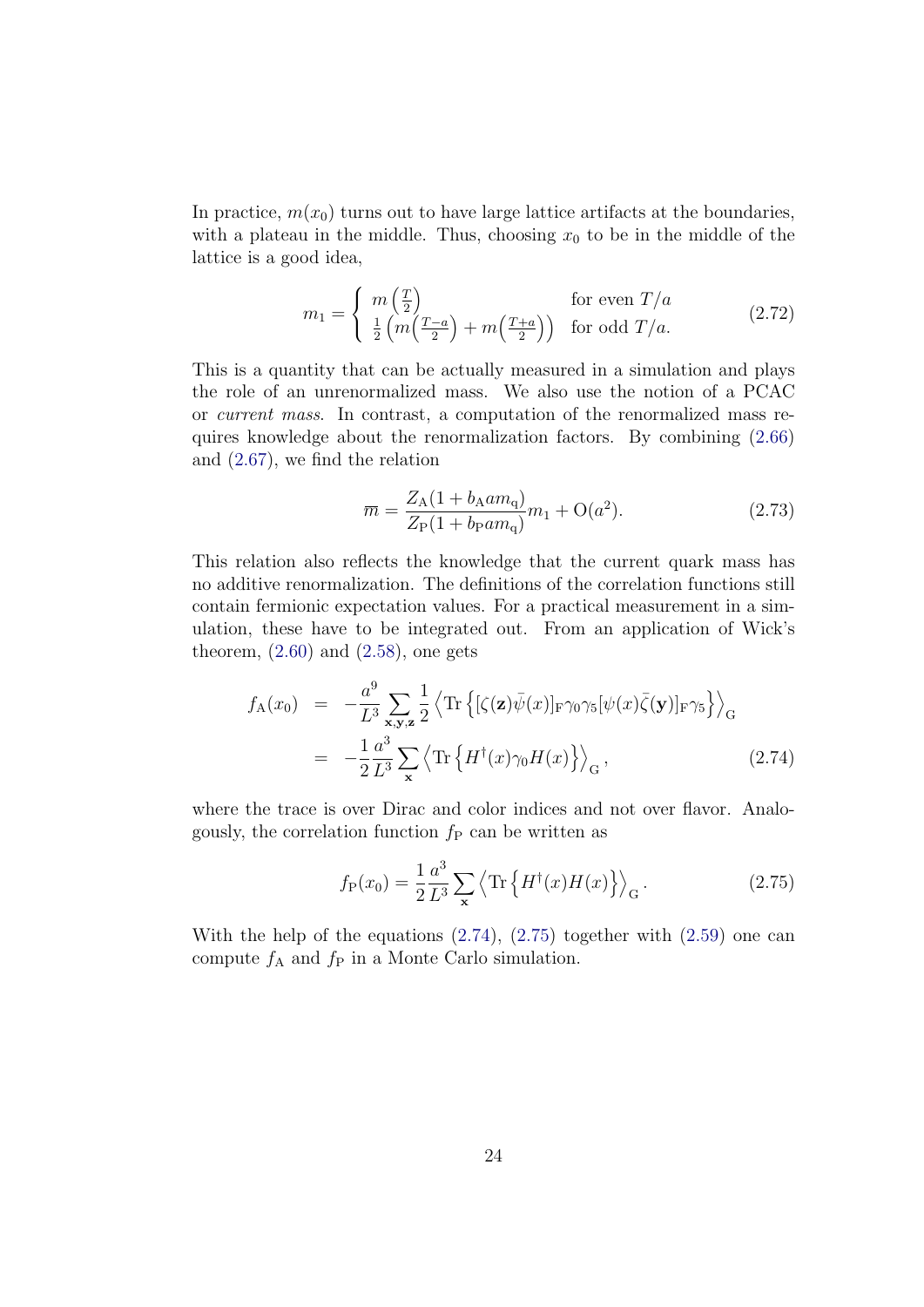## <span id="page-32-0"></span>Chapter 3

## Performance of algorithms in pure gauge theory

#### <span id="page-32-1"></span>3.1 Motivation

From an algorithmic perspective, the simulation of gauge theories with fermions is fundamentally different from the simulation of pure gauge theories. A pure  $SU(N)$  theory has a *local* action. Therefore, it is natural to apply local algorithms for its simulation, unless such algorithms fail in effectively decorrelating successive configurations. The Hybrid Overrelaxation algorithm (HOR) has become a classical method for this purpose.

On the other hand, an important property of QCD with fermions is the Pauli principle, which in the path integral formalism leads to a formulation with Grassmann variables. In practice, Grassmann variables cannot easily be handled numerically, and thus the common way of treating them is to integrate the path integral analytically and represent the resulting fermion determinant as a path integral over boson fields also called *pseudofermions*.

In terms of these boson fields, the action is highly non-local. This means that any algorithm consisting of a sweep over the lattice and updating links locally needs an amount of work at least quadratic in the lattice volume for a complete update of all link variables. In general, two groups of algorithms have been proposed to solve this problem. One is based on using molecular dynamics and includes the Hybrid Monte Carlo (HMC) method and variants thereof. The other is the MultiBoson (MB) method.

The MultiBoson algorithm has been proposed by Lüscher [\[41\]](#page-115-4). The basic idea is to transform the theory into a local bosonic theory. To this end, the fermion determinant – here for two degenerate flavors – is approximated by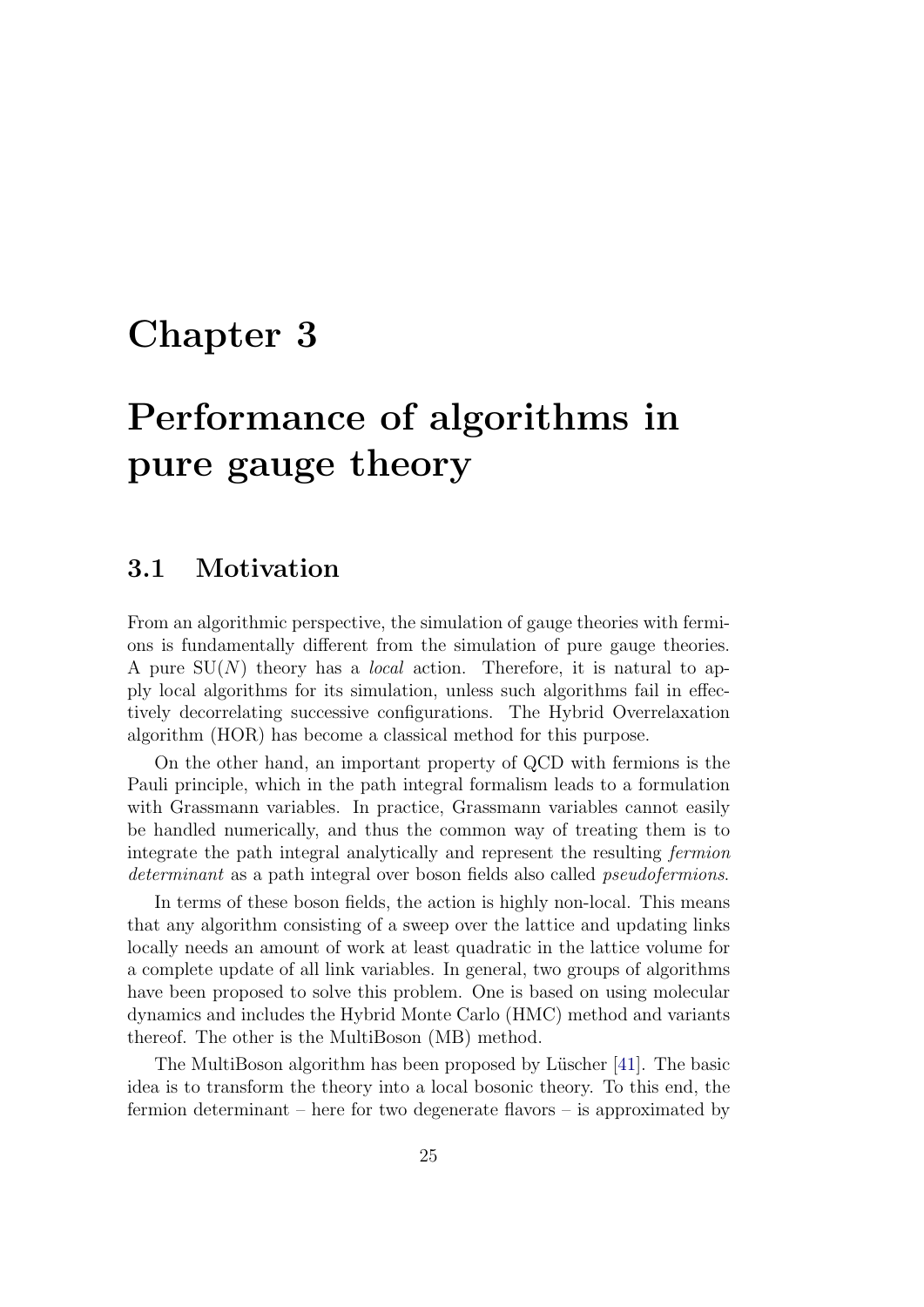a polynomial,

$$
\det Q^2 = \lim_{n \to \infty} [\det P_n(Q^2)]^{-1}, \quad Q = \gamma_5(D + m_0), \tag{3.1}
$$

in an interval that covers the spectrum of the matrix  $Q^2$ . Using the hermiticity property of Q, one can express the approximate fermionic action by

<span id="page-33-0"></span>
$$
\det P_n(Q^2)^{-1} = \int D[\phi]D[\phi^\dagger]D[\phi] \exp\{-a^4 \sum_x \sum_{k=1}^n (|(Q - \mu_k)\phi_k(x)|^2 + \nu_k^2 |\phi_k(x)|^2)\},\tag{3.2}
$$

where the constants  $\mu_k$  and  $\nu_k$  are given by the roots of the polynomial. There are *n* boson fields  $\phi_k$  which carry color indices. When Q is local, these fields may be updated with algorithms known from pure gauge theory. The deviation of the polynomial approximation from the exact measure may be corrected for instance by reweighting.

It has turned out that in practice, a sufficiently precise approximation requires large  $n$ , i.e. a large number of boson fields. This seems to compensate the advantage of having to simulate only a local action. As an additional disadvantage, it is difficult to simulate the action [\(3.2\)](#page-33-0) when the fermion matrix includes a clover term, because in that case the matrix  $(Q - \mu_k)^2$ contains terms beyond the hypercube around the lattice site. A review of the MultiBoson technique can be found in [\[42\]](#page-115-5).

The standard algorithm for the simulation of a pair of dynamical fermions is the Hybrid Monte Carlo algorithm [\[43\]](#page-115-6). It generates new configurations by computing discretized molecular dynamics trajectories. An acceptance step makes this algorithm exact. Hybrid Monte Carlo is not applicable to either odd flavor simulations with Wilson fermions or simulations with  $(N_f = 4)$ staggered fermions. In those cases, it is possible to apply e.g. the R algorithm [\[44\]](#page-115-7), which does not include an acceptance step. It therefore has systematic errors dependent on the step size, and one has to extrapolate to zero step size in order to get reliable results.

It is clear from the preceding discussion that the development of the Hybrid Monte Carlo and other modern algorithms is mainly motivated by the wish to simulate dynamical fermions efficiently. Since the characteristics of these theories are very different from pure gauge theory, one cannot transfer any experience about the relative merits of different algorithms from dynamical fermions to pure gauge theory, and vice versa. In this part of our work, we first compare different algorithms in pure gauge theory. This gives results about the overhead of HMC compared to HOR before dynamical quarks are included.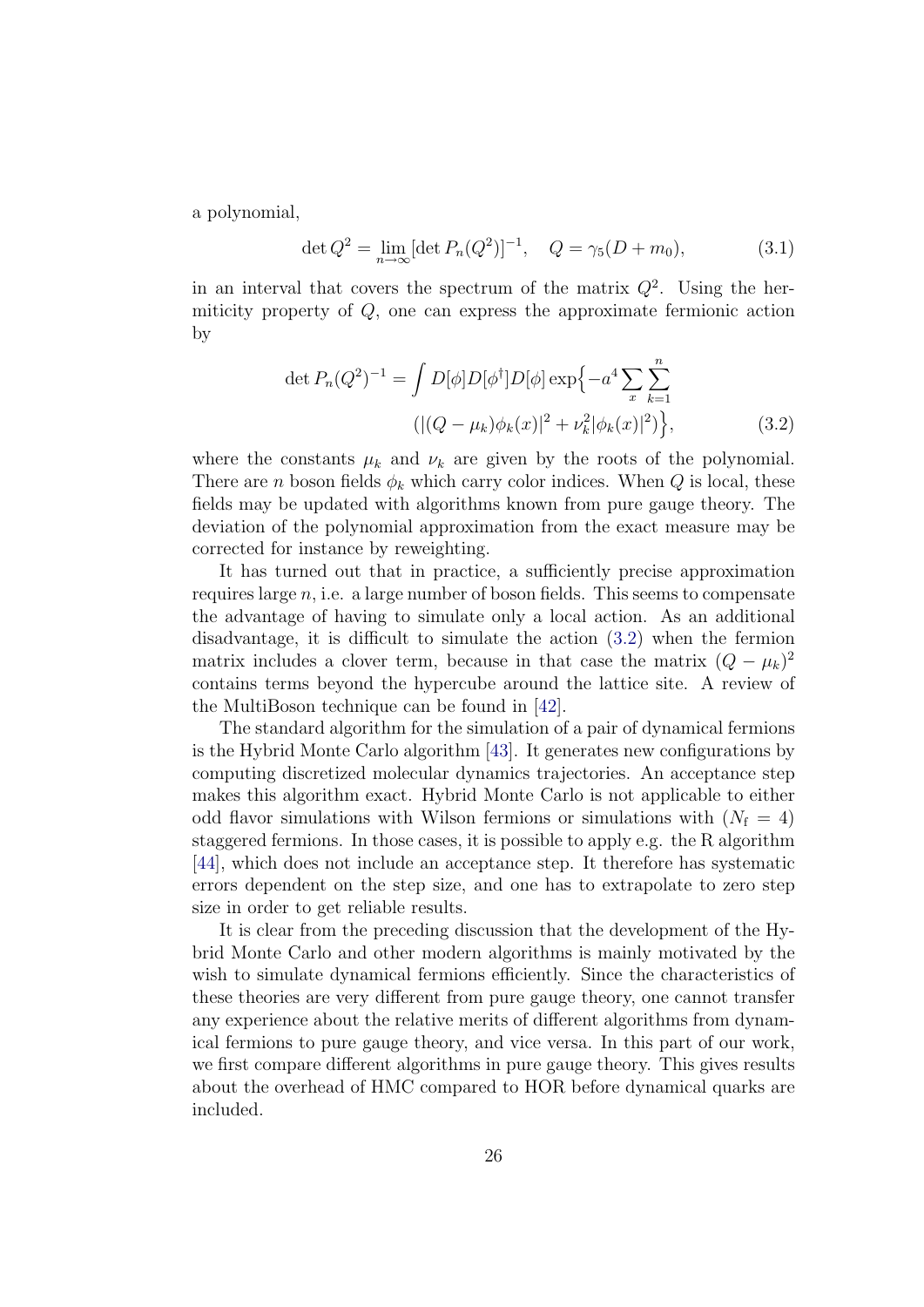### <span id="page-34-0"></span>3.2 Hybrid Overrelaxation

A standard algorithm for the simulation of pure gauge theory is a combination of overrelaxation and heatbath steps. Both are local updates. The overrelaxation algorithm is a microcanonical update which is known to decorrelate configurations very efficiently. It is not ergodic though. The heatbath step is necessary in order to guarantee a simulation of the correct (nonmicrocanonical) statistical ensemble.

#### <span id="page-34-1"></span>3.2.1 Heatbath

In general, the notion of a heatbath algorithm is used for Markov chains in which each new configuration is chosen from the canonical distribution, i.e. independent from the previous configuration,

$$
P(U' \leftarrow U) \propto \exp(-S[U'])
$$
 (3.3)

For arbitrary actions and arbitrary fields it is a non-trivial task to find an efficient way for generating such an ensemble. We begin here with an SU(2) theory. The  $SU(3)$  case can be connected to  $SU(2)$  by updating subgroups and will be discussed later.

In the following, we drop the arguments x and  $\mu$  so that it is obvious that we have to cope with the distribution of a mere  $SU(N)$  matrix.

#### $SU(2)$

We can formulate the goal of finding a heatbath update for  $SU(2)$  as finding an algorithm which produces the distribution

$$
dP(U') \propto e^{\frac{1}{2}\text{Tr}(U'W^{\dagger})}dU',\tag{3.4}
$$

where W is a real multiple of an  $SU(2)$  matrix W. This is e.g. the case for an SU(2) theory with a Wilson action. In that case, det  $W > 0$ , so that we can write  $W = \sqrt{\det W} \hat{W}$ . This distribution factorizes when the SU(2) variables are expressed in the quaternionic representation,

$$
U' = a_0 + ia_j \sigma_j
$$
  
\n
$$
W = w_0 + i w_j \sigma_j.
$$
\n(3.5)

From the invariance of the Haar measure under the multiplication with group elements and [\(A.11\)](#page-103-0) follows

<span id="page-34-2"></span>
$$
dP(U'\hat{W}) \propto e^{\frac{1}{2}\sqrt{\det W}\operatorname{Tr}(U')}dU'
$$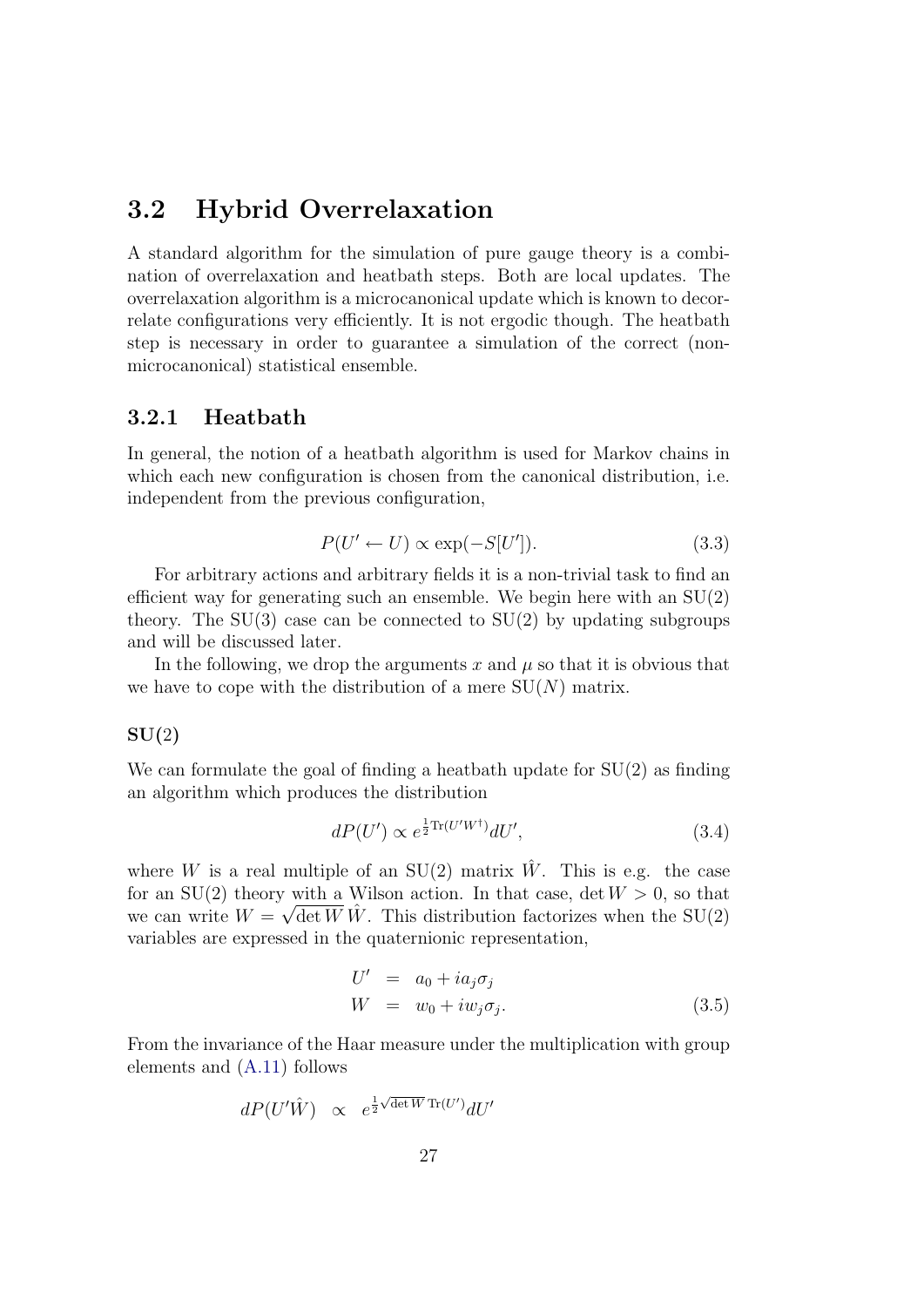$$
\propto \frac{1}{\pi^2} \delta(a^2 - 1) e^{\sqrt{W_\mu W_\mu} a_0} da_0 d^3 \mathbf{a}
$$
  
 
$$
\propto \frac{1}{\pi^2} \delta(\mathbf{n}^2 - 1) e^{\rho a_0} \sqrt{1 - a_0^2} da_0 d^3 \mathbf{n}.
$$
 (3.6)

In the last step, we have set  $a_j = n_j \sqrt{1 - a_0^2}$  and  $\rho = \sqrt{W_0^2 + W_j W_j}$ .

This means, we have to generate a flat distribution in  $a_0$  and a uniform distribution on the surface of a three dimensional sphere for **n**. These produce a matrix U', which is according to [\(3.6\)](#page-34-2) to be multiplied with  $\hat{W}$ , resulting in a new value for the link variable.

Since the angular element can be parametrized as  $d\Omega = d(\cos \theta) d\phi$ , the **n** vector can simply be generated by drawing a pair  $(u_1, u_2)$  of numbers with a uniform distribution in [0,1) and setting

$$
n_1 = 1 - 2u_1
$$
  
\n
$$
n_2 = \sqrt{1 - n_1^2} \cos(2\pi u_2)
$$
  
\n
$$
n_3 = \sqrt{1 - n_1^2} \sin(2\pi u_2).
$$
\n(3.7)

A method to generate the distribution in  $a_0$  has been described by Fabricius and Haan in [\[45\]](#page-115-8) and shortly later by Kennedy and Pendleton [\[46\]](#page-115-9). The basic idea is to generate a variable y according to

$$
P(y) \propto \exp(-y)\sqrt{y}\,\theta(y) \tag{3.8}
$$

and to set  $a_0 = 1 - y\rho$ . The distribution of the generated  $a_0$  is given by

<span id="page-35-0"></span>
$$
\begin{aligned}\n\bar{P}(a_0)da_0 &= P(y)dy \\
\Rightarrow \bar{P}(a_0) &= P(y(a_0))\frac{dy}{da_0} \\
&\propto e^{\rho a_0}\sqrt{1-a_0}\theta(1-a_0).\n\end{aligned} \tag{3.9}
$$

The difference to [\(3.6\)](#page-34-2) is a factor  $\sqrt{1+a_0} \theta(1+a_0)$ , which can be accommodated by an acceptance step: the proposal from [\(3.9\)](#page-35-0) is accepted if a flat random number c fulfills  $2c^2 \leq 1 + a_0$ . This corresponds to a  $P_1(c)$  =  $\theta(2c^2 - 1 - a_0)$  and therefore

$$
\int dc \bar{P}(a_0) P_1(c) = \int_0^{\sqrt{(1-a_0)/2}} dc e^{\rho a_0} \sqrt{1-a_0} \theta (1-a_0) \theta (1+a_0)
$$
  
=  $e^{\rho a_0} \sqrt{1-a_0} \theta (1-a_0)$   
  $\propto P(a_0).$  (3.10)

In the form proposed by Fabricius and Haan, one maps a uniform distribution to the needed distribution in  $a_0$  by a pretty complicated function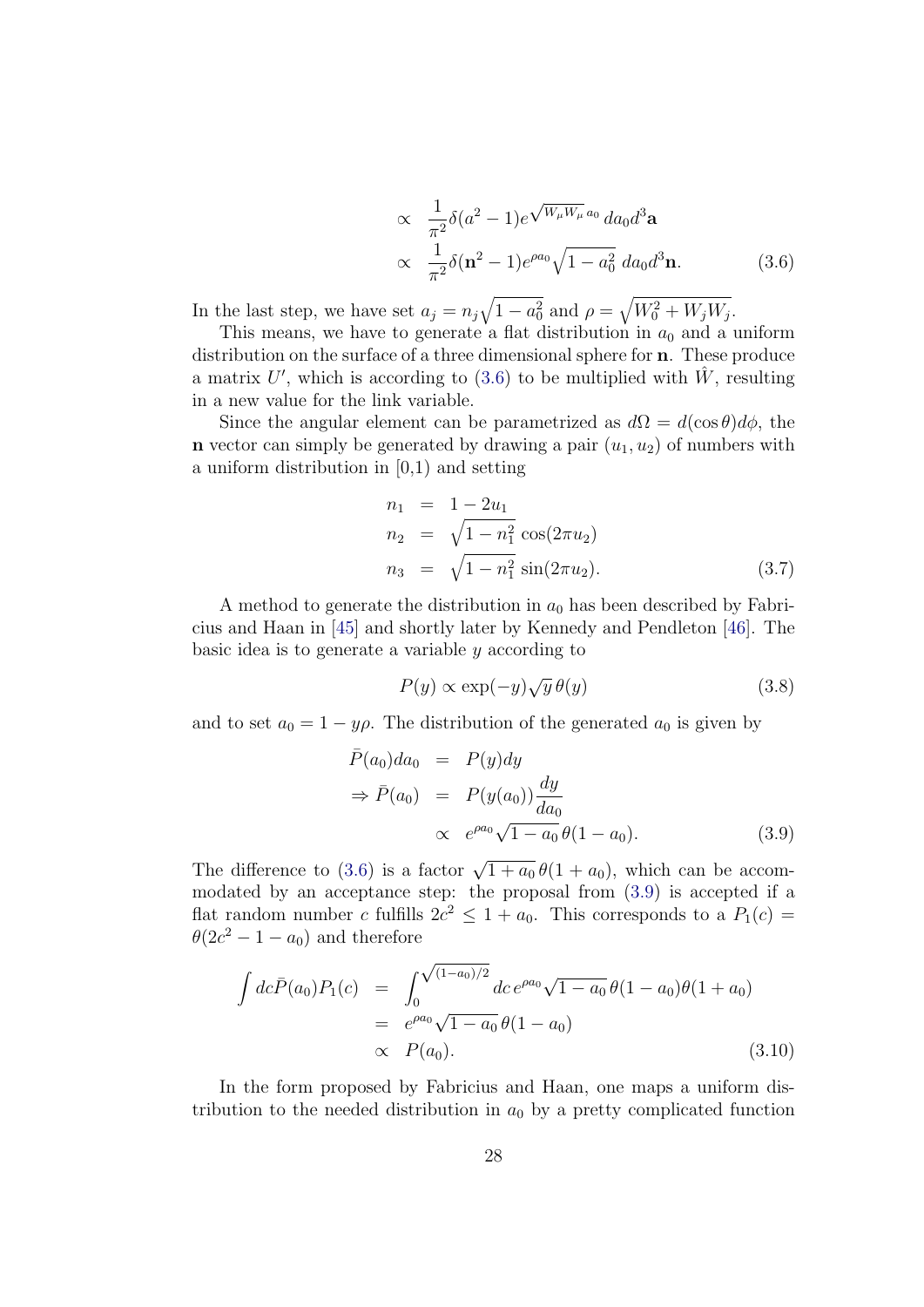involving logarithms of logarithms, which is difficult to calculate in a sufficiently precise way.

Here we use a slightly different method discussed in [\[47\]](#page-115-0), which combines two distributions in order to obtain the desired one, and therefore requires twice the number of random numbers per update. In order to create a value for  $a_0$ , one generates a number  $a$  with a Gaussian distribution

$$
P_1(a) \propto \exp(-a^2)\theta(a) \tag{3.11}
$$

and a number b distributed like

$$
P_2(b) \propto \exp(-b)\theta(b). \tag{3.12}
$$

Then one makes a variable transformation  $y = a^2 + b$  and  $z = a$ . The numbers z are finally dropped. As for the Jacobian of this transformation,

$$
\det \frac{\partial(a,b)}{\partial(y,z)} = 1,
$$
\n(3.13)

the combined distribution of  $y$  and  $z$  is

$$
P(y, z) = P_1(a(y, z), b(y, z)) \times P_2(a(y, z), b(y, z))
$$
  
=  $\exp(-z^2)\theta(z) \times \exp(-y + z^2)\theta(y - z^2)$   
=  $\exp(-y)\theta(z)\theta(\sqrt{y} - z).$  (3.14)

Since the generated numbers  $z$  are dropped, the resulting distribution of  $y$  is obtained by integrating over z, i.e. one really gets the desired

$$
P(y) = \int dz P(y, z) = \sqrt{y} \exp(-y)\theta(y).
$$
 (3.15)

The distributions  $P_1$  and  $P_2$  are well known: the former is the Gaussian distribution explained in appendix [B.](#page-105-0) The latter can be generated from uniformly distributed random numbers u by taking  $b = -\log(1 - u)$ .

#### $SU(N)$

We assume that the action has the form

<span id="page-36-0"></span>
$$
S[U] = -\text{ReTr}\left\{U(x,\mu)V^{\dagger}(x,\mu)\right\} + \cdots,
$$
\n(3.16)

with a part that depends linearly on the link variable  $U(x, \mu) \in SU(N)$  $(N \geq 3)$  that is updated, and a part that is independent. This form is fulfilled by the Wilson action, including the Schrödinger functional improvement term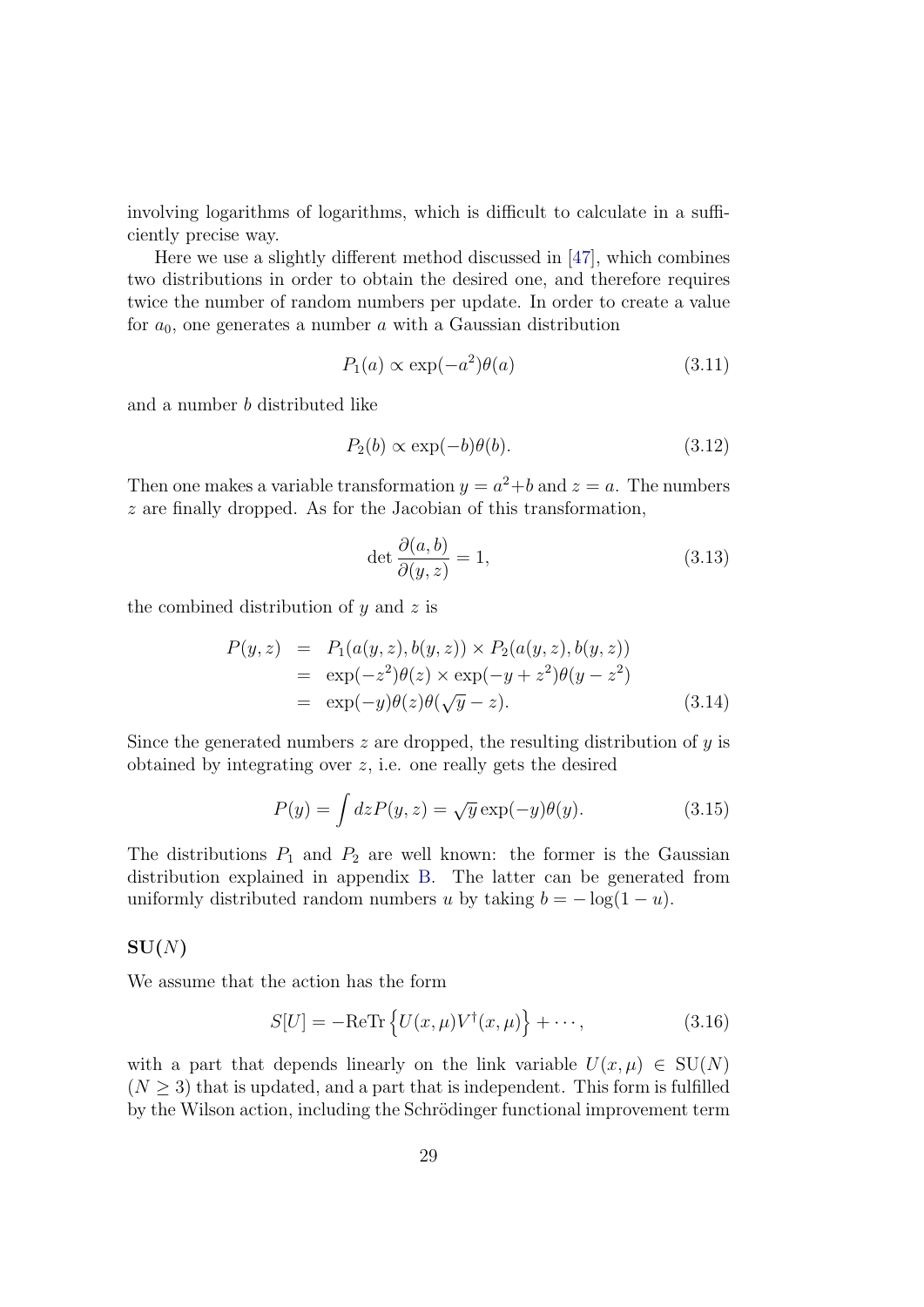in pure gauge theory. In this case, the term  $V(x, \mu)$  is proportional to the sum of the six "staples" of the link,

<span id="page-37-2"></span>
$$
V(x,\mu) = \frac{\beta}{N} S(x,\mu) + \cdots
$$
  
\n
$$
S(x,\mu) = \sum_{\nu \neq \mu} \{ U(x,\nu)U(x+a\hat{\nu},\mu)U^{\dagger}(x+a\hat{\mu},\nu) + U^{\dagger}(x-a\hat{\nu},\nu)U(x-a\hat{\nu},\mu)U(x-a\hat{\nu}+a\hat{\mu},\nu) \}.
$$
 (3.17)

If one of the link variables in the definition of  $S(x, \mu)$  lies in a boundary plane it is to be multiplied with a factor  $c_t$ .

The essential difference to the SU(2) case is that the sum of staples is not in general a real multiple of an element of the gauge group. This makes it non-trivial to factorize the distribution for U into several flat distributions.

For the  $SU(3)$  case – and more generally  $SU(N)$  –, the method described in the previous section was generalized by Cabibbo and Marinari [\[48\]](#page-115-1) in terms of projecting to subgroups successively. In this approach, one chooses a set  $\mathcal F$  of SU(2) subgroups of SU(N) with the property that no subset of SU(N) is left invariant under left multiplication by  $\mathcal{F}$ , except for the whole group,

$$
\mathcal{F} = \{SU(2)_1, \dots, SU(2)_m\}, \quad m \ge N - 1. \tag{3.18}
$$

This guarantees that by successively multiplying a given  $SU(N)$  matrix with random matrices from these subgroups, one can reach any other  $SU(N)$  matrix. So we are left with the task of giving the random matrices the correct distribution. Again, in order to simplify the notation, we do not explicitly display the indices  $x, \mu$ .

An update  $U' \leftarrow U$  starts with  $U^{(0)} = U$  and moves in m steps to  $U^{(m)} =$  $U'$ . The current link variable in each step is obtained by applying to the one from the previous step a member  $A^{(k)} \in SU(2)_k$  of a subgroup,

$$
U^{(k)} = A^{(k)} U^{(k-1)}.
$$
\n(3.19)

The matrices  $A^{(k)}$  are chosen according to the distribution

<span id="page-37-0"></span>
$$
dP(A_k) = dA^{(k)} \frac{\exp\{-S[A^{(k)}U^{(k-1)}]\}}{\int_{\text{SU}(2)_k} dA \exp\{-S[AU^{(k-1)}]\}}.
$$
(3.20)

In this work, we select as subgroups of SU(3) the three most natural possibilities,

<span id="page-37-1"></span>
$$
A_1 = \begin{pmatrix} a_{11} & a_{12} & 0 \\ a_{21} & a_{22} & 0 \\ 0 & 0 & 1 \end{pmatrix}, A_2 = \begin{pmatrix} 1 & 0 & 0 \\ 0 & a_{11} & a_{12} \\ 0 & a_{21} & a_{22} \end{pmatrix}, A_3 = \begin{pmatrix} a_{11} & 0 & a_{12} \\ 0 & 1 & 0 \\ a_{21} & 0 & a_{22} \end{pmatrix},
$$
\n(3.21)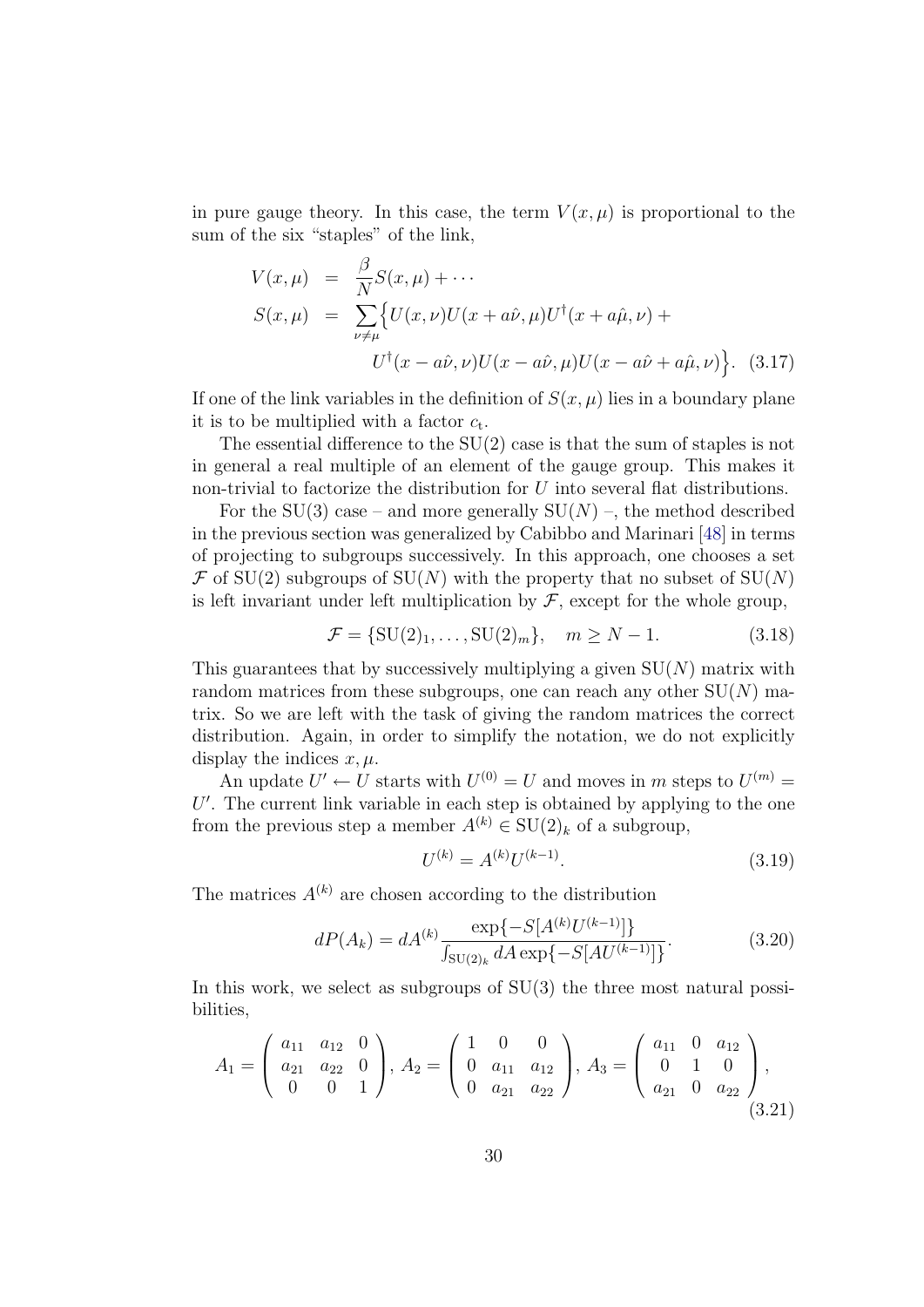where  $a \in SU(2)$ . This in fact implies one subgroup more than necessary for the condition explained above. It is more symmetric and may lead to better autocorrelation times than the minimum of two subgroups. To our knowledge, a detailed study on this topic has however not been done.

In our choice of subgroups, it is obvious that

$$
S[A^{(k)}U^{(k-1)}] = -\text{ReTr}(av),\tag{3.22}
$$

where v is the  $(i, j) \in \{(1, 2), (2, 3), (1, 3)\}\$  submatrix of  $X = U^{\dagger}V$ ,

$$
v = \left(\begin{array}{cc} X_{ii} & X_{ij} \\ X_{ji} & X_{jj} \end{array}\right). \tag{3.23}
$$

By using the quaternionic representation of  $a_k$  and v, we can bring this into a slightly different form,

<span id="page-38-0"></span>
$$
S[A^{(k)}U^{(k-1)}] = -\text{ReTr}(av)
$$
  
= -\text{Re}(a\_0v\_0 - a\_jw\_j)  
= -\frac{1}{2}\text{Tr}(aw<sup>†</sup>), \t(3.24)

where  $w$  is a real multiple of an  $SU(2)$  matrix. Its quaternionic components are given by

$$
w_0 = 2 \operatorname{Re} v_0
$$
  
\n
$$
w_j = -2 \operatorname{Re} w_j,
$$
\n(3.25)

and explicitly by

$$
w_0 = \text{Re}X_{ii} + \text{Re}X_{jj}
$$
  
\n
$$
w_1 = -\text{Im}X_{ij} - \text{Im}X_{ji}
$$
  
\n
$$
w_2 = -\text{Re}X_{ii} + \text{Re}X_{ji}
$$
  
\n
$$
w_3 = -\text{Im}X_{ii} + \text{Im}X_{jj}.
$$
\n(3.26)

Therefore, from [\(3.24\)](#page-38-0) we can see that [\(3.20\)](#page-37-0) can be obtained by applying the Fabricius-Haan algorithm for SU(2), as described above.

## <span id="page-38-1"></span>3.2.2 Overrelaxation

The idea of overrelaxation is to choose the new variable as far as possible from the original one, in an intuitive sense. We again assume that the action has the form  $(3.16)$ .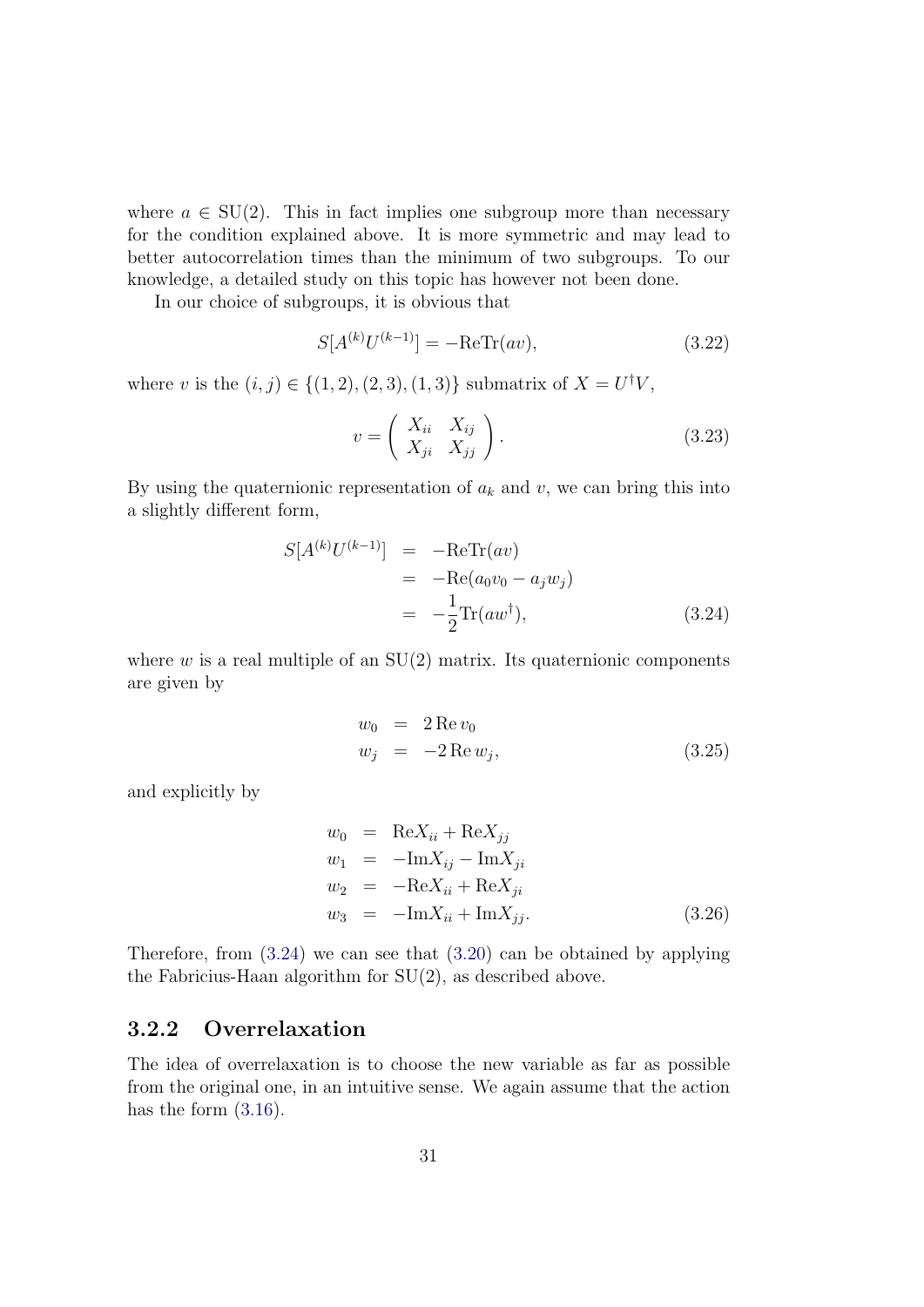For a pure  $SU(2)$  gauge theory with a Wilson-like action, where W is the sum of elements of the gauge group, it is easy to write down an update  $U' \leftarrow U$  with the property

$$
\text{Tr}(U'W^{\dagger}) = \text{Tr}(UW^{\dagger}),\tag{3.27}
$$

namely

$$
U' = \frac{2}{\text{Tr}(W^{\dagger}W)} W U^{\dagger}W.
$$
\n(3.28)

This mechanism is not directly transferable to  $SU(3)$ , because the matrix  $W U^{\dagger} W$  is in general not a real multiple of an SU(3) matrix. But we can make microcanonical updates in some SU(2) subgroups of the variable in question. In analogy to the heatbath case, we create a new U' by applying matrices  $A_k$  as in [\(3.21\)](#page-37-1),

<span id="page-39-0"></span>
$$
U' = A_3 A_2 A_1 U.
$$
\n(3.29)

In order for the action to stay constant, the  $SU(2)$  matrices a corresponding to the  $A_k$  must fulfill the condition

$$
Tr(a w^{\dagger}) = Tr w^{\dagger}.
$$
\n(3.30)

This is achieved by setting them to

$$
a = -1 + 2\frac{2w_0}{\text{Tr}(ww^{\dagger})}w.
$$
\n(3.31)

A potentially dangerous operation in this computation is the division by the value  $Tr(ww^{\dagger})$ , which may become very small and cause an overflow. In our implementation, when it becomes smaller then  $10^{-10}$ , we leave the link variable at its old value instead of flipping it. This does not invalidate the algorithm.

Finally, the Hybrid Overrelaxation is a combination of the two parts described previously [\[49\]](#page-115-2). In each update, one heatbath step is alternated with  $N_{\rm or}$  overrelaxation steps.  $N_{\rm or}$  is a parameter which we may tune to reduce autocorrelation times on larger lattices.

In [\[50\]](#page-115-3), it has been found that the efficiency of the HOR algorithm depends on the order in which a sweep over the lattice processes the links. It is advantageous to perform an outer loop over the Lorentz index  $\mu$  and to embed a loop over x within this one. We have only used this variant.

# 3.3 Hybrid Monte Carlo

The basic idea of the Hybrid Monte Carlo (HMC) is to employ molecular dynamics in order to collectively move the configuration through the configuration space. This means, in each step all field variables are updated by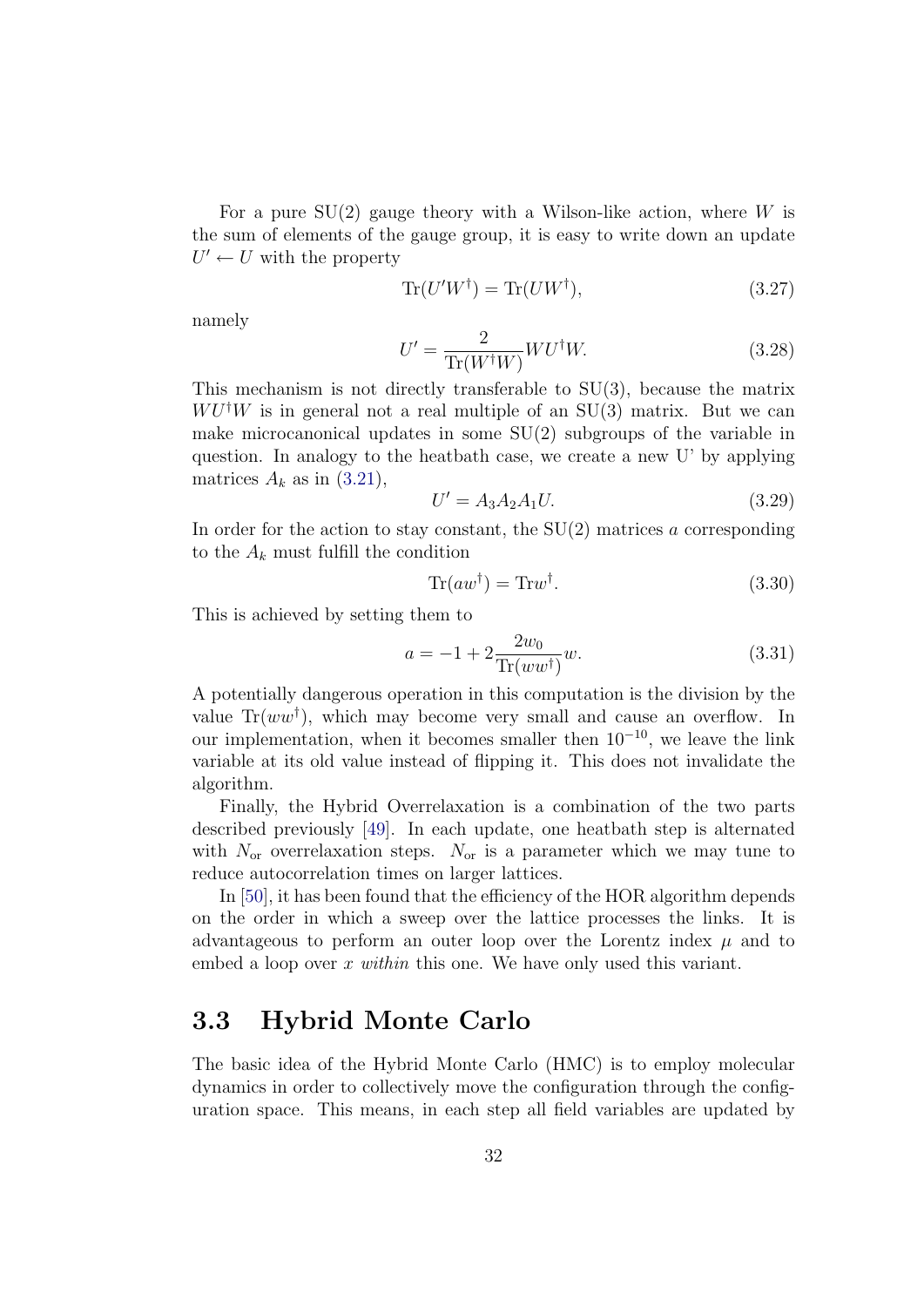computing their trajectory through a coupled set of equations of motions. It is obvious that such a step goes at least linear with the volume. But of course, it also has to be considered that trajectories can only be computed by discretizing them, so there are further parameters like the trajectory length and the step size. With increasing volume, it may be necessary to adjust these parameters, making the cost of a trajectory higher. As a consequence, the dependence of the cost on the system size can not be trivially predicted.

As an alternative to molecular dynamics, one may also consider moving fields through the configuration space by other small-step-size mechanisms, such as random walks. However, a molecular dynamics trajectory is assumed to move more rapidly away from the original configuration, as the single steps of the discretized trajectory move into the same "direction" [\[44\]](#page-115-4).

For the derivation of the equations of motions, we note that expectation values with respect to the action  $S[U]$  are equal to the expectation values of the respective observables with respect to the Hamiltonian

<span id="page-40-0"></span>
$$
H[P, U] = \frac{1}{2} \sum_{x \mu j} P(x, \mu, j)^2 + S[U] \tag{3.32}
$$

with variables  $P(x, \mu, j)$  from a canonical ensemble. The real-valued variables  $P(x, \mu, i)$  are the expansion coefficients of variables  $P(x, \mu)$  which come from the Lie algebra  $su(3)$  of  $SU(3)$ ,

$$
P(x,\mu) := \sum_{j=1}^{8} i\lambda_j P(x,\mu,j)
$$
 (3.33)

and which are to be interpreted as conjugate momenta of the link variables  $U(x, \mu) \in SU(3)$ . Expectation values are defined by

$$
\langle F \rangle = Z^{-1} \int D[P]D[U] \exp(-H[P,U])F[U], \qquad (3.34)
$$

with the normalization factor

$$
Z = \int D[P]D[U] \exp(-H[P, U]), \qquad (3.35)
$$

and obviously factorize into integrals over link variables  $U$  and the new fictitious momenta P. The expectation value defined in this way corresponds to a canonical ensemble. For sufficiently large lattices, one should be able to approximate this by a microcanonical ensemble, which is characterized by a constant energy of all configurations summed over. Provided ergodicity holds, a chain of configurations in the microcanonical ensemble can be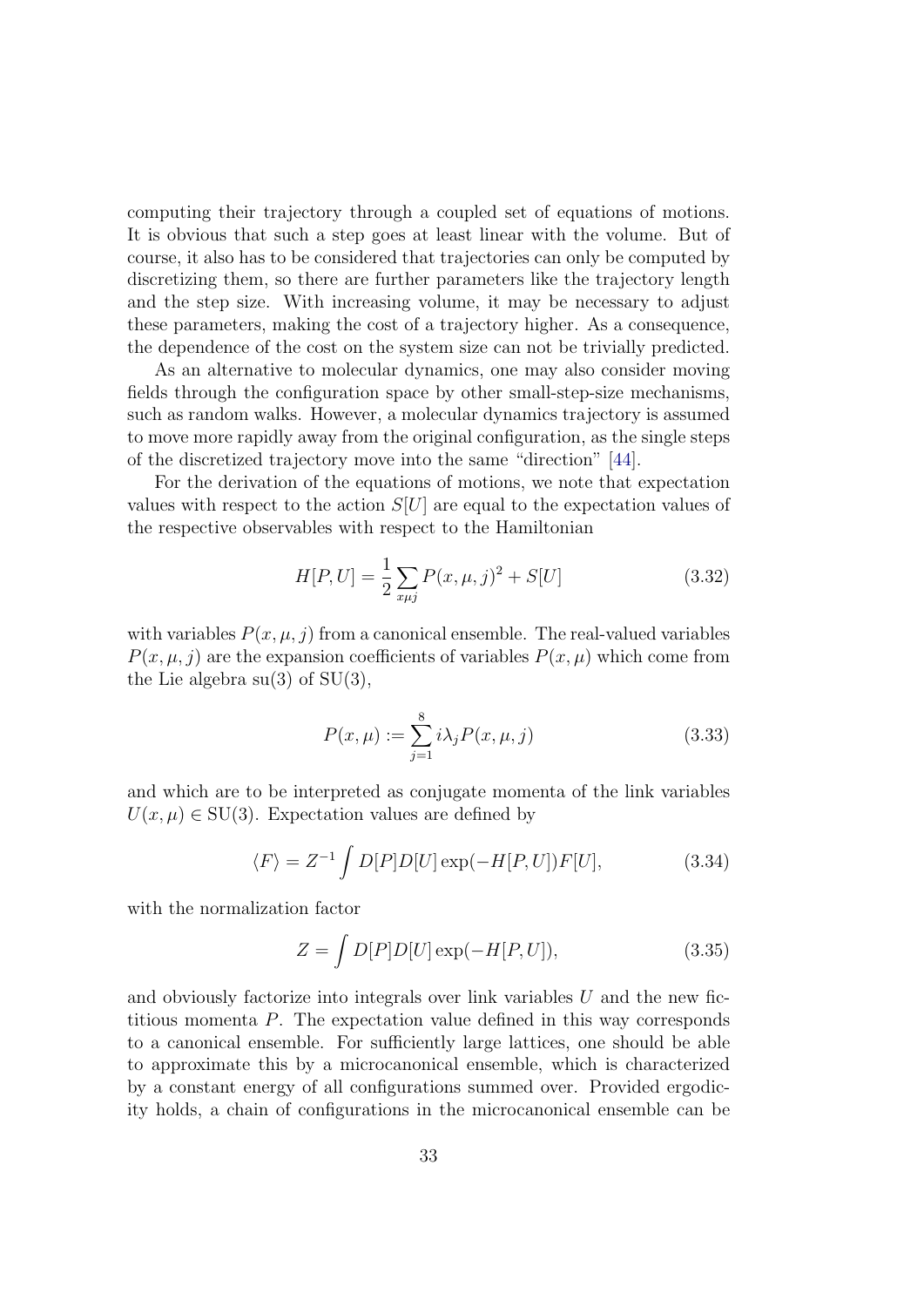generated by solving the canonical equations of motion for the Hamiltonian  $H[P, U].$ 

Naturally, for a complex interacting theory, we cannot solve the equations of motions exactly, but have to resort to a discretization to compute a trajectory from a given starting point to an end point giving a new configuration. This not only produces errors in the configurations, but also changes the total energy, so that we cannot expect to produce the correct ensemble in this way. In the Hybrid Monte Carlo, this problem is overcome by an acceptance step, which makes the algorithm exact.

The classical equations of motion for the Hamiltonian and for the variables  $U(x, \mu)$  and  $P(x, \mu, j)$  are

<span id="page-41-0"></span>
$$
\dot{P}(x,\mu,j) = -D_{x\mu j}S[U] \n\dot{U}(x,\mu) = iP(x,\mu)U(x,\mu)
$$
\n(3.36)

with a derivative  $D_{x\mu j}$  for the gauge fields. This derivative is defined as

$$
D_{x\mu j}f(U(x,\mu)) = \frac{d}{d\alpha}\bigg|_{\alpha=0} f\left(e^{i\alpha\lambda_j}U(x,\mu)\right),\tag{3.37}
$$

where  $\lambda_j$ ,  $j = 1...8$  are the Gell-Mann matrices. The form of the sec-ond equation in [\(3.36\)](#page-41-0) guarantees that  $U(x, \mu)$  remains in the SU(3) group. For an action linear in the su(3) components of  $U(x, \mu)$  it is easy to prove that with these equations, the energy is conserved. Then  $D_{x\mu i}S[U(x,\mu)] =$  $S[i\lambda_j U(x,\mu)]$  and  $S[U(x,\mu)] = S[\dot{U}(x,\mu)]$  and therefore<sup>[1](#page-41-1)</sup>

$$
\dot{H}[P,U] = \sum_{x\mu} P(x,\mu)\dot{P}(x,\mu) + S[\dot{U}] = 0.
$$
 (3.38)

When applying the derivative operator  $D_{x\mu j}$  to the pure gauge action  $S_g[U]$  only those plaquettes contribute which contain  $U(x,\mu)$ . Using the definition of the staples [\(3.17\)](#page-37-2) we can write

$$
D_{x\mu j} S_{\rm g}[U] = -\frac{2}{g_0^2} \text{Re} \text{Tr} \left[ i\lambda_j U(x,\mu) S^{\dagger}(x,\mu) \right]. \tag{3.39}
$$

### 3.3.1 Detailed balance

In the following, we prove that the Hybrid Monte Carlo algorithm fulfills detailed balance. While the previous sections motivated the algorithm by the

<span id="page-41-1"></span><sup>&</sup>lt;sup>1</sup>We only display the dependence of  $S$  on a single link variable here.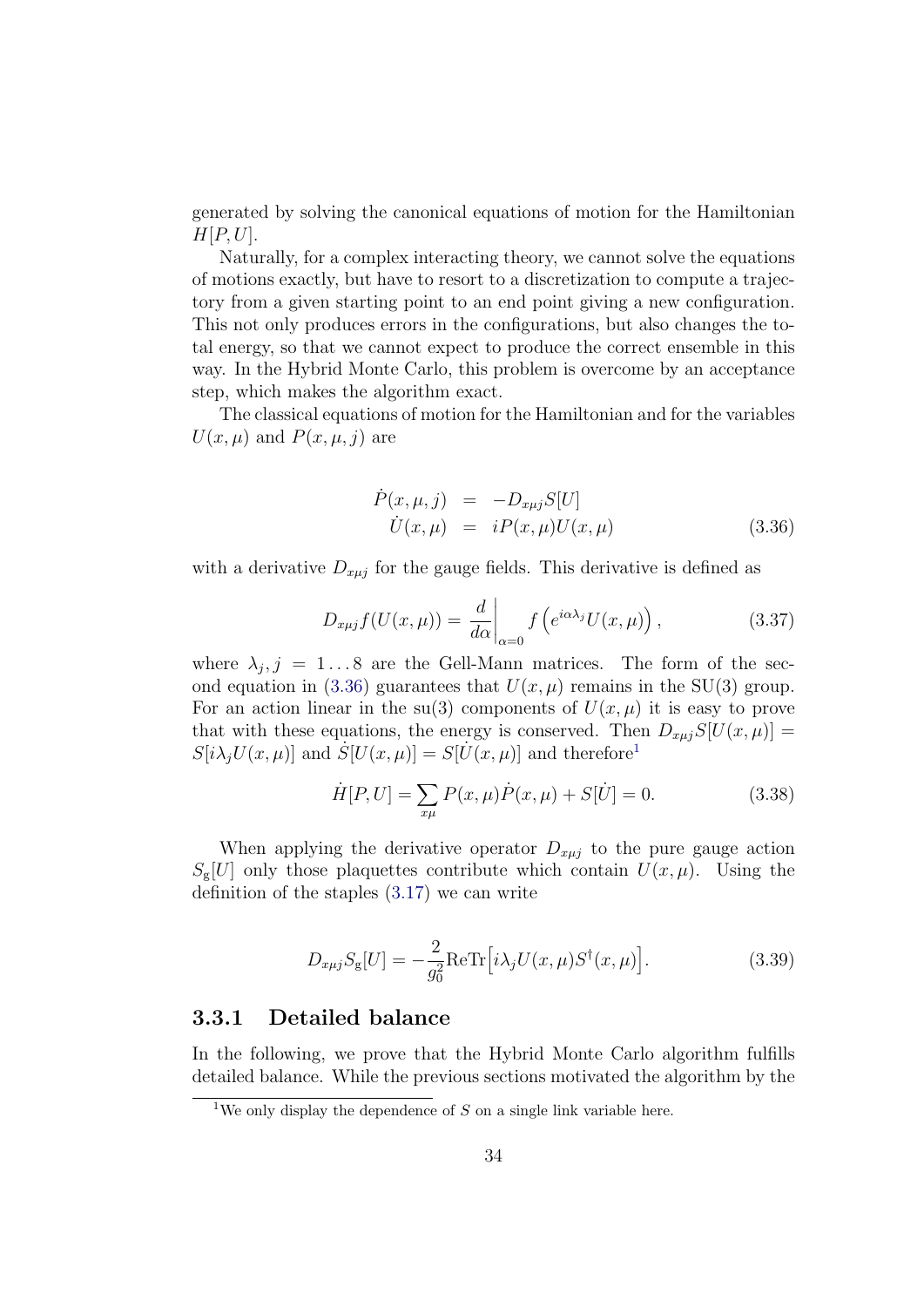physics of the system represented by the Hamilton operator H, this proof is based on weaker prerequisites. We assume that the probability of a transition  $U' \leftarrow U$  is based on three probability distributions: at the beginning of a trajectory, momenta are drawn from a Gaussian distribution

$$
P_{\rm M}(P) = \exp\left(-\frac{1}{2} \sum_{x\mu j} P(x,\mu,j)^2\right).
$$
 (3.40)

Following that, the combined set of variables  $(P, U)$  is used as initial condition for a deterministic process resulting in a new set  $(P', U')$  according to  $(P', U') = T(P, U)$ . The corresponding probability matrix is

$$
P_{\mathcal{T}}((P', U') \leftarrow (P, U)) = \delta((P', U'), T(P, U)). \tag{3.41}
$$

Finally, the new set of link variables is accepted with the condition

$$
P_{\mathcal{A}}((P', U') \leftarrow (P, U)) = \min\Big\{1, \exp(-H[P', U'] + H[P, U])\Big\}.
$$
 (3.42)

with the Hamiltonian from equation [\(3.32\)](#page-40-0). As the momentum variables are discarded, we have to study the combined transition probability

$$
P(U' \leftarrow U) = \int D[P']D[P]P_{\mathcal{A}}((P', U') \leftarrow (P, U)) \times
$$

$$
P_{\mathcal{T}}((P', U') \leftarrow (P, U))P_{\mathcal{M}}(P). \tag{3.43}
$$

As further input, we demand that the computed trajectory is reversible,

<span id="page-42-0"></span>
$$
P_{\rm T}((P',U') \leftarrow (P,U)) = P_{\rm T}((-P,U) \leftarrow (-P',U')). \tag{3.44}
$$

Now we can use  $P_M(P)e^{-S[U]} = e^{-H[P,U]}$  to rearrange the left side of the detailed balance condition,

$$
P(U' \leftarrow U)e^{-S[U]}
$$
  
=  $\int D[P']D[P] \min \{1, \exp(-H[P', U'] + H[P, U])\} \times$   
 $\times P_{\text{T}}((P', U') \leftarrow (P, U)) \exp(-H[P, U])$   
=  $\int D[P']D[P] \min \{1, \exp(-H[P, U] + H[P', U'])\} \times$   
 $\times P_{\text{T}}((P', U') \leftarrow (P, U)) \exp(-H[P', U'])$   
=  $\int D[P']D[P] \min \{1, \exp(-H[P, U] + H[P', U'])\} \times$   
 $\times P_{\text{T}}((P, U) \leftarrow (P', U')) \exp(-H[P', U'])$   
=  $P(U \leftarrow U')e^{-S[U']}. \tag{3.45}$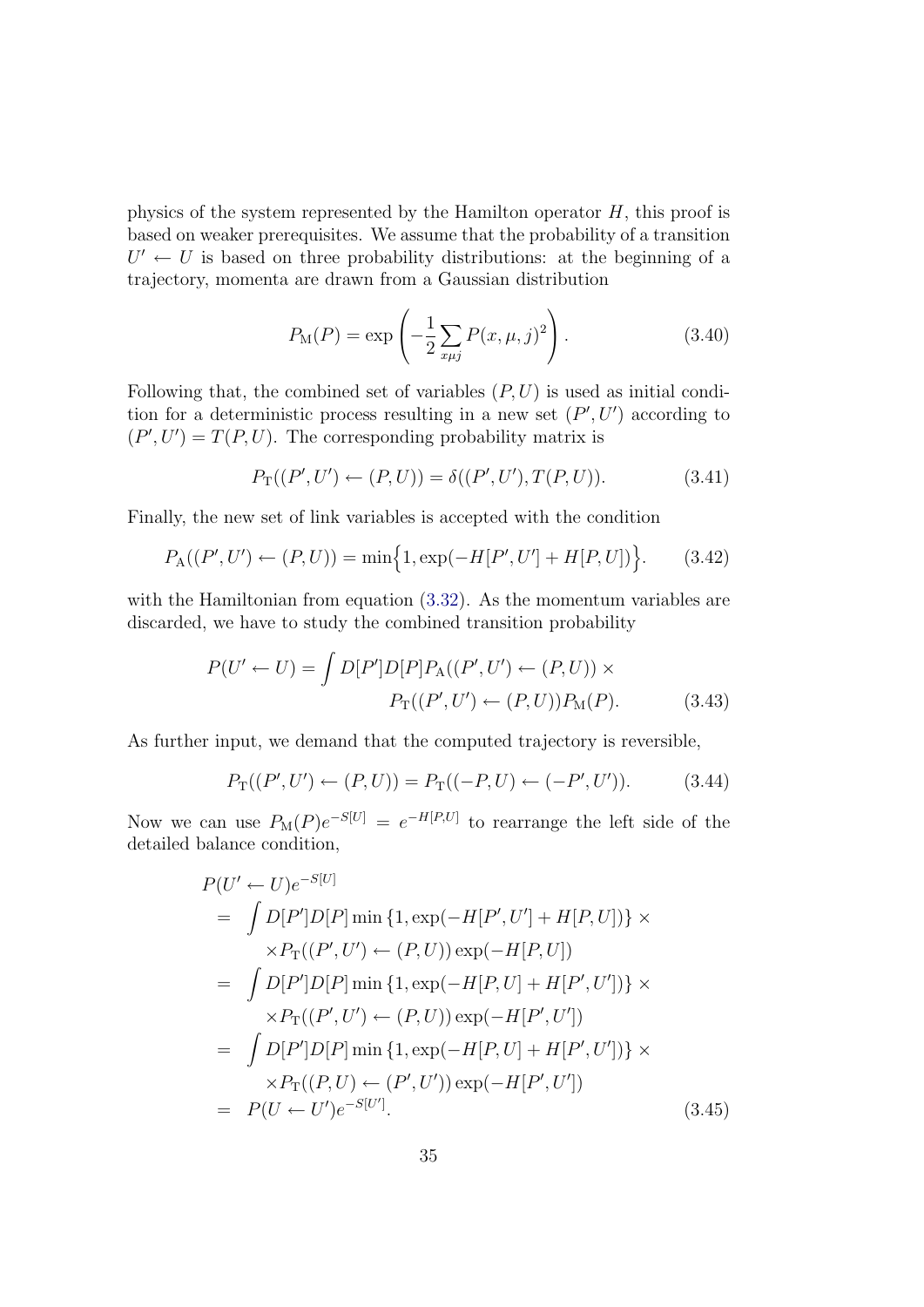Thus, we have proven detailed balance for the described algorithm. Note that we have not required that the Hamiltonian is used in the computation of the trajectory. The trajectory may be computed with different Hamiltonians or different discretizations of it, as long as these mechanisms are reversible. While the validity of the algorithm is not disturbed by such a choice, it may be important for achieving reasonable acceptance rates.

## 3.3.2 Computation of the trajectory

For the computation of a trajectory, we need an integration scheme for the equations of motion fulfilling  $(3.44)$ . Here we use the *leapfroq* algorithm. As parameters, it has a step size  $\delta\tau$  and the trajectory length  $\tau = n\delta\tau$ .

The integration begins with an update step for the conjugate momenta with a step size  $\Delta \tau = \delta \tau / 2$ . It is followed by  $n - 1$  update steps with  $\Delta \tau = \delta \tau / 2$  for the link variables, alternating with the momentum variables. Finally, the link variables are updated with  $\Delta \tau = \delta \tau$ , and the momentum variables with  $\Delta \tau = \delta \tau / 2$ .

The explicit formulae for these steps are

$$
P'(x, \mu, j) = P(x, \mu, j) - D_{x\mu j} S[U] \Delta \tau
$$
  

$$
U'(x, \mu) = \exp \left\{ \sum_{j=1}^{8} i\lambda_j P(x, \mu, j) \Delta \tau \right\} U(x, \mu).
$$
 (3.46)

The single steps cause a discretization error of the order  $\delta\tau^3$  each. Therefore, the action for the final configuration is expected to differ from the initial configuration by an error of order  $\delta \tau^2$ .

## 3.3.3 Computation of the exponential

In the Hybrid Monte Carlo algorithm, each step on a trajectory involves for each link the evaluation of the exponential of an element of the gauge group algebra. On the one hand, it is desirable to minimize the cost of this evaluation. On the other hand, the HMC algorithm is only valid if the computation of trajectories fulfills the requirement of reversibility. If we approximate the exponential  $\exp(A) \approx E(A)$ , reversibility demands that  $E(-A)E(A) = 1.$ 

It is remarkable that this requirement can be easily fulfilled in the case of a U(1) group, where  $A \in i\mathbb{R}$ . Here,  $E(A) = (1 + A/2)/(1 - A/2)$  is a valid approximation (considerations about acceptance rates notwithstanding). It is straightforward to generalize this to a  $SU(2)$  group, whereas the necessary inversion of a matrix becomes an obstacle in SU(3).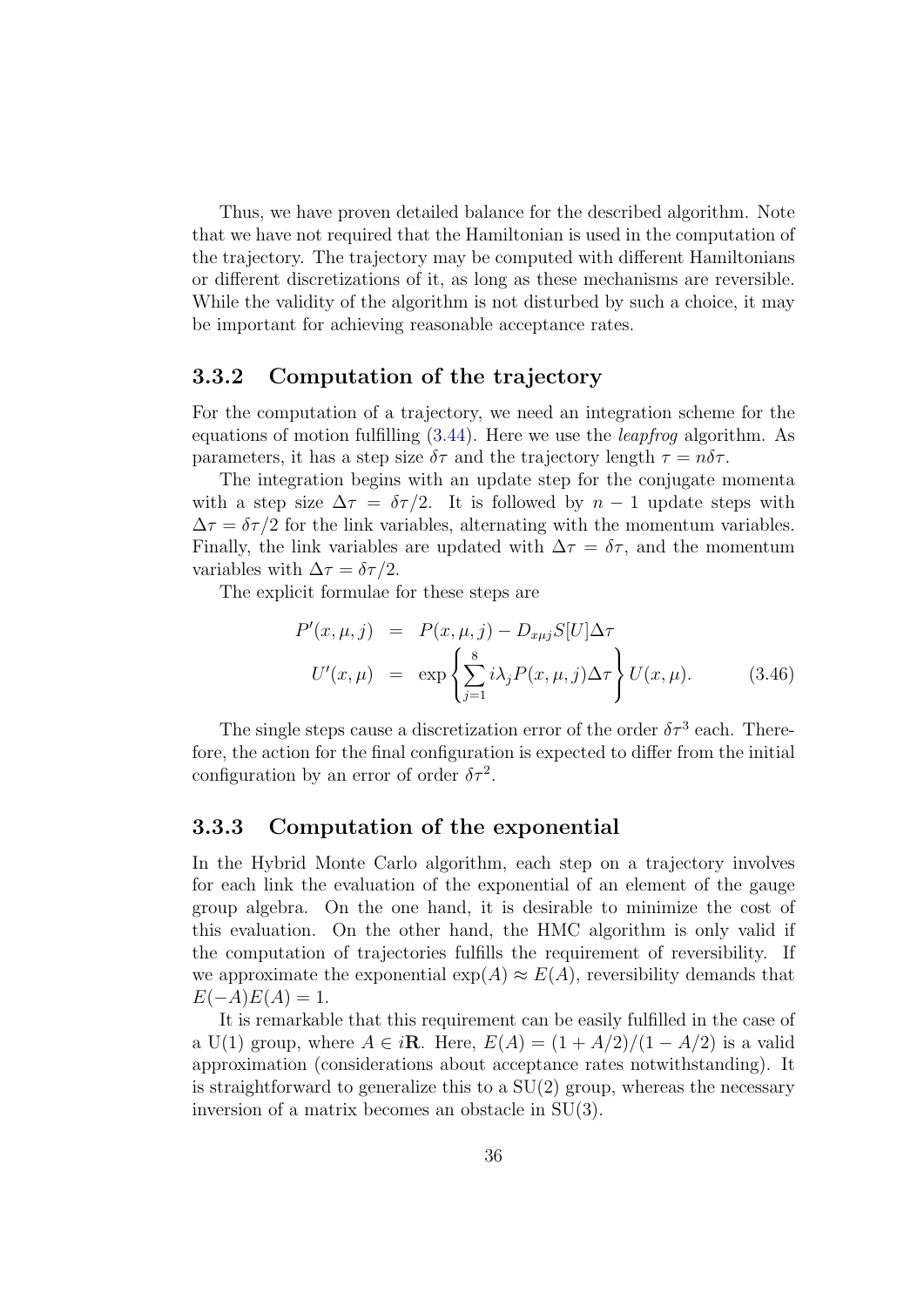#### Functions of SU(3) matrices

Following [\[51\]](#page-116-0), we can transform any polynomial in an SU(3) matrix into a second order polynomial. We note that for any  $3 \times 3$  matrix A, the determinant can be written as

$$
\det A = \frac{1}{6} \left[ (\text{Tr}A)^3 - 3(\text{Tr}A)(\text{Tr}A^2) + 2(\text{Tr}A^3) \right]. \tag{3.47}
$$

In the  $SU(3)$  case, the argument of the exponential is an element of the Lie algebra su(3) with  $Tr A = 0$ , so we have

$$
\det A = \frac{1}{3} \text{Tr} A^3. \tag{3.48}
$$

According to the Cayley-Hamilton theorem, A is a solution of its character-istic equation<sup>[2](#page-44-0)</sup>

$$
\det(A - \lambda I) =
$$
  
=  $\frac{1}{6}$  {[Tr(A - \lambda I)]<sup>3</sup> – 3Tr(A – \lambda I)Tr(A – \lambda I)<sup>2</sup> + 2Tr(A – \lambda I)<sup>3</sup>}  
=  $-\lambda^3 + \frac{1}{2}\lambda Tr A^2 + \frac{1}{3}Tr A^3.$  (3.49)

Therefore,

$$
A3 = \left(\frac{1}{2}\text{Tr}A2\right)A + \left(\frac{1}{3}\text{Tr}A3\right)I.
$$
 (3.50)

Thus, any power series in  $A$  is equivalent with a second order polynomial in  $A$ with complex coefficients. These coefficients are in turn power series in  $Tr A<sup>2</sup>$ and Tr $A^3$ . From  $A = -A^{\dagger}$  we can conclude that  $Tr A^2 = -Tr(A A^{\dagger})$  is real, and  $\text{Tr}A^3 = -\text{Tr}(A^{\dagger 3})$  is imaginary. More explicitly, we set  $a = -\frac{1}{2}\text{Tr}A^2 \in \mathbf{R}$ and  $b = \frac{i}{3} \text{Tr} A^3 \in \mathbf{R}$ . Then an analytic function  $f(A)$  can be written as

$$
f(A) = a_2 A^2 + a_1 A + a_0 I.
$$
 (3.51)

The three coefficients  $a_2$ ,  $a_1$  and  $a_0$  are basis-independent and can in principle be computed exactly. Practically, computing  $f(A) = \exp(A)$  in this manner is complicated. When eigenvalues of  $A$  are approximately degenerate, different formulae have to be used to avoid numerical problems. In particular, on a SIMD (single instruction, multiple data) computer such case distinctions are inefficient and difficult to implement.

<span id="page-44-0"></span> ${}^{2}_{2}$ By *I*, we denote the unity matrix.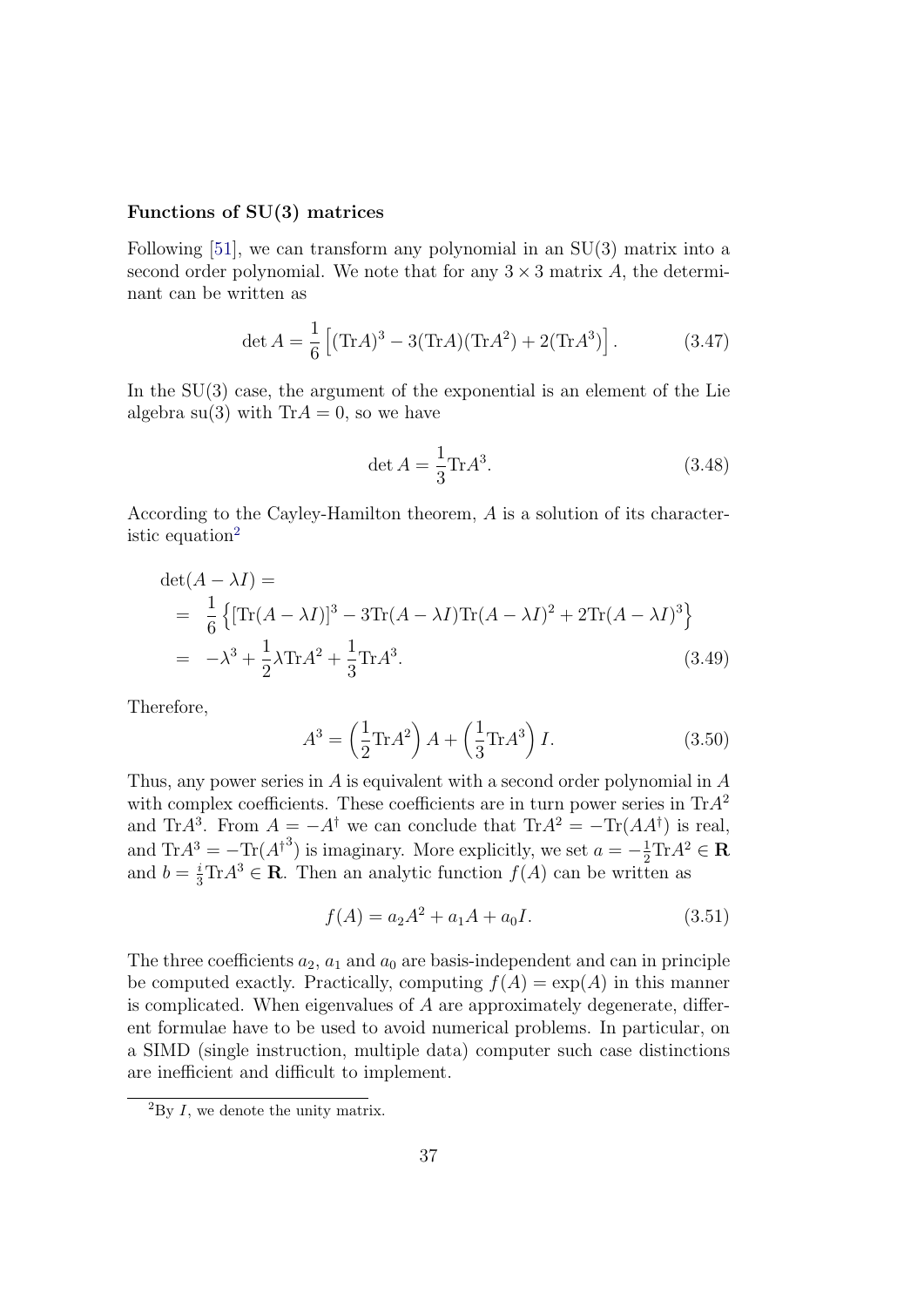#### Taylor expansion

One will in general opt for an approximation of the exponential in the form of a Taylor expansion. In this case, reversibility is not obvious, and one has to make sure that the approximation is accurate to machine precision in the range of arguments which are reasonably expected to occur.

When  $f(A)$  is a Taylor expansion to order N, the coefficients  $a_2$ ,  $a_1$  and  $a_0$ are polynomials of degree  $N-2$  in a and b. It is easy to see that the number of floating point operations is significantly reduced compared to the naive computation of the matrix polynomial, with one of the standard techniques which are discussed e.g. in [\[52\]](#page-116-1).

One way to evaluate the scalar polynomials is to compute them explicitly (e.g. with Maple V) to the given order for general arguments and implement Horner schemes for them in the simulation program. It is however advantageous for the implementation of the above algorithm to take into account its recursive nature. To see this, we define a series of coefficient sets by

$$
\sum_{k=0}^{N} \frac{A^{k}}{k!} = a_{2}^{(N)} A^{N} + a_{1}^{(N)} A^{N-1} + a_{0}^{(N)} A^{N-2} + \sum_{k=0}^{N-3} \frac{A^{k}}{k!}
$$
  
=  $a_{2}^{(N-1)} A^{N-1} + a_{1}^{(N-1)} A^{N-2} + a_{0}^{(N-1)} A^{N-3} + \sum_{k=0}^{N-4} \frac{A^{k}}{k!}$   
= ... (3.52)

Obviously we have to start with the triplet

$$
a_2^{(N)} = \frac{1}{N!}, \ a_1^{(N)} = \frac{1}{(N-1)!}, \ a_0^{(N)} = \frac{1}{(N-2)!}, \tag{3.53}
$$

and we are finally interested in

$$
a_2 = a_2^{(2)}, \ a_1 = a_1^{(2)}, \ a_0 = a_0^{(2)}.
$$
\n
$$
(3.54)
$$

With the help of

$$
A^3 = -aA - ibI,
$$
\n
$$
(3.55)
$$

the recursion relation for the  $a_i^{(k)}$  $i^{(\kappa)}$  comes out as

$$
a_2^{(k)} = a_1^{(k+1)}
$$
  
\n
$$
a_1^{(k)} = a_0^{(k+1)} - a a_2^{(k+1)}
$$
  
\n
$$
a_0^{(k)} = \frac{1}{(k-2)!} - ib a_2^{(k+1)}.
$$
\n(3.56)

This recursion scheme can be implemented as a loop  $k = (N - 1) \dots 2$ . In such an implementation, one can conveniently adjust the order  $N$  to which the Taylor expansion is used.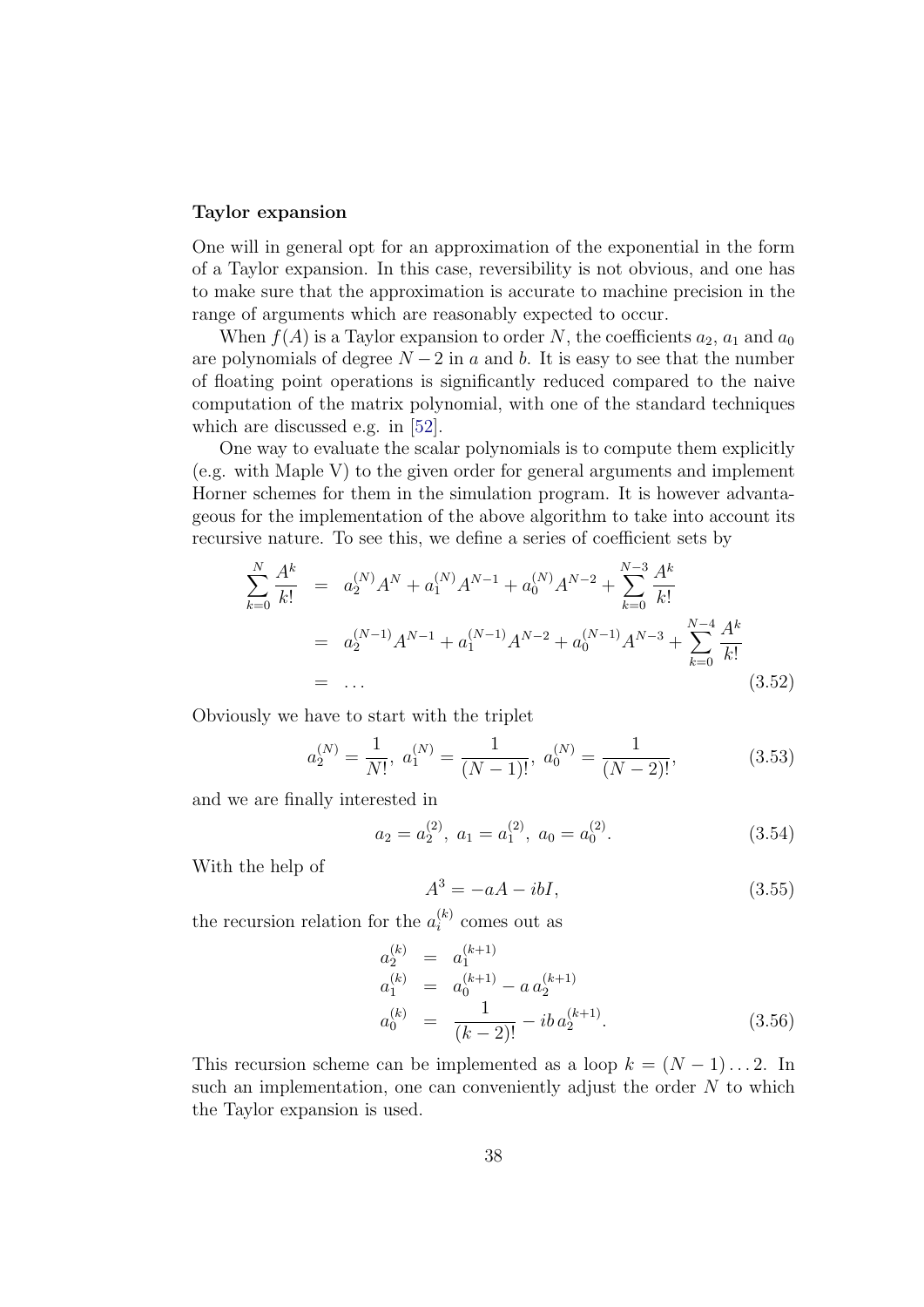#### Accuracy

The error by approximating the exponential by a truncated Taylor expansion of a  $3 \times 3$  matrix can be estimated by

$$
\left\| \exp A - \sum_{k=0}^{N} \frac{A^k}{k!} \right\|_2
$$
  
 
$$
\leq \frac{3}{(N+1)!} \max_{0 \leq s \leq 1} \left\| A^{N+1} \exp^{(N+1)} (As) \right\|_2.
$$
 (3.57)

Using the Cauchy-Schwarz inequality and the fact that for a unitary matrix A,  $||A||_2 = 1$ , one gets an estimate for the error

$$
\begin{aligned}\n\left\|\exp A - \sum_{k=0}^{N} \frac{A^k}{k!} \right\|_2 \\
&\leq \frac{3}{(N+1)!} \|A^{N+1}\|_2 \max_{0 \leq s \leq 1} \|\exp(As)\|_2 \\
&\leq \frac{3}{(N+1)!} \|A\|_2^{N+1}.\n\end{aligned} \tag{3.58}
$$

In the leapfrog algorithm, the relevant values of A come from a statistical ensemble. We have

$$
A = i\delta\tau \sum_{i=j}^{8} \lambda_j P_j,
$$
\n(3.59)

where  $\delta\tau$  is the step size,  $\{\lambda_j, j = 1 \dots 8\}$  are the Gell-Mann matrices, and  $P_j$  are the normally distributed momenta. Obviously, the norm of A is linear in  $\delta \tau$ . Numerically, one can see that the norm very rarely ( $\ll 10^{-5}$ ) exceeds  $7\delta\tau$ .

If we take this as a realistic bound on  $||A||_2$  and demand that the error in the result be smaller than  $10^{-8}$ , we obtain an upper bound on  $\delta\tau$ , depending on  $N$ ,

$$
\frac{3}{(N+1)!} (7\delta\tau)^{N+1} = 10^{-8}
$$

$$
\Rightarrow \delta\tau = \frac{1}{7} \left(\frac{10^{-8}(N+1)!}{3}\right)^{\frac{1}{N+1}}.
$$
(3.60)

In table [3.1,](#page-47-0) values for the order N necessary for some example values of  $\delta\tau$ are listed.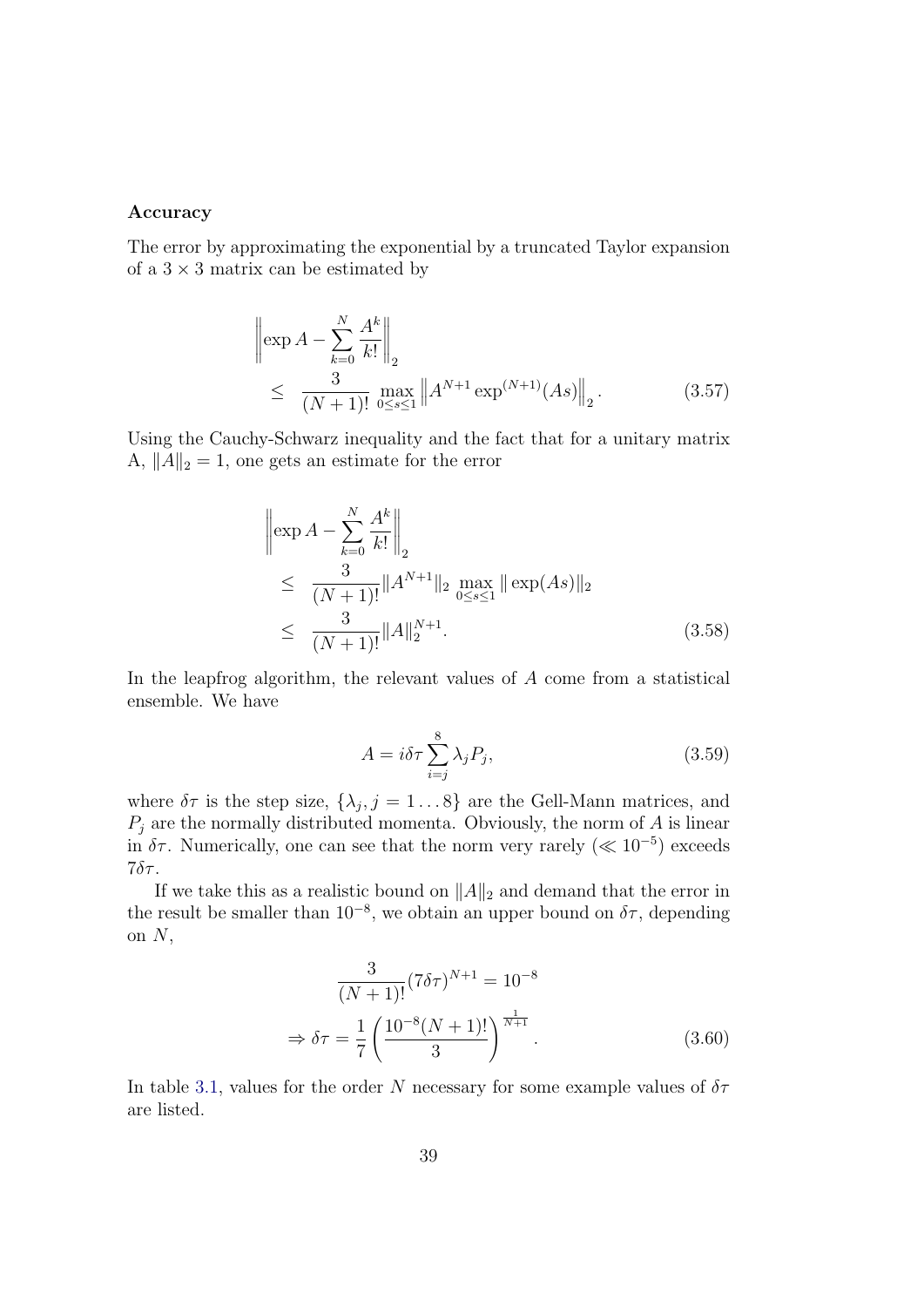|  | $N\mid 4$ 6 8 | $\sim$ 10 | 12 14 16 |                                                               |
|--|---------------|-----------|----------|---------------------------------------------------------------|
|  |               |           |          | $\delta\tau$ 0.0075 0.0297 0.0677 0.1189 0.1804 0.2498 0.3252 |

<span id="page-47-0"></span>Table 3.1: Upper bound for  $\delta\tau$  depending on the order N of the Taylor expansion for the exponential.

## 3.3.4 Tests

We have tested our implementation of the Hybrid Monte Carlo algorithm in several ways.

#### Reversibility

For guaranteeing the correctness of the molecular dynamics evolution, one should check whether trajectories are truly reversible. It has been seen previously in [\[53\]](#page-116-2) that the classical equations of motions in the Hybrid Monte Carlo are chaotic in nature. This means, roundoff errors introduced at any place in the computation are amplified exponentially with the Monte Carlo time, even for  $\delta \tau \to 0$ . It is not evident however whether this phenomenon plays a role for our choice of parameters.

A remarkable example in [\[54\]](#page-116-3) demonstrates that reversibility violations do not necessarily cause the acceptance rate to be low. As the leapfrog integration scheme has a preference for conserving energy even when the computed trajectory deviates much from the true trajectory, the energy difference  $\delta H$ may be small although there are reversibility violations in the configuration itself and in observables.

To check reversibility explicitly, we compute the trajectory once, change the sign of all momentum variables, and then compute a new trajectory with the same length and step size. The resulting configuration should be identical with the starting configuration, apart from unavoidable roundoff errors with a magnitude comparable to the machine precision . A measure for the error is the quantity

$$
\sqrt{\sum_{x\mu} \left( \|\tilde{U}(x,\mu) - U(x,\mu)\|_2 \right)},\tag{3.61}
$$

where  $\tilde{U}$  is the endpoint configuration. Obviously, this observable is a more direct measure than typical observables only involving a subset of all degrees of freedom. With several initial configurations and parameters  $\tau$  and  $\delta \tau$ used in our study, we could see that this error measure is of the order of some  $10^{-14}$  on a PC with 64 bit arithmetics. On the APE100 machine with 32 bit arithmetics, it turns out to be of the order of some 10<sup>−</sup><sup>7</sup> .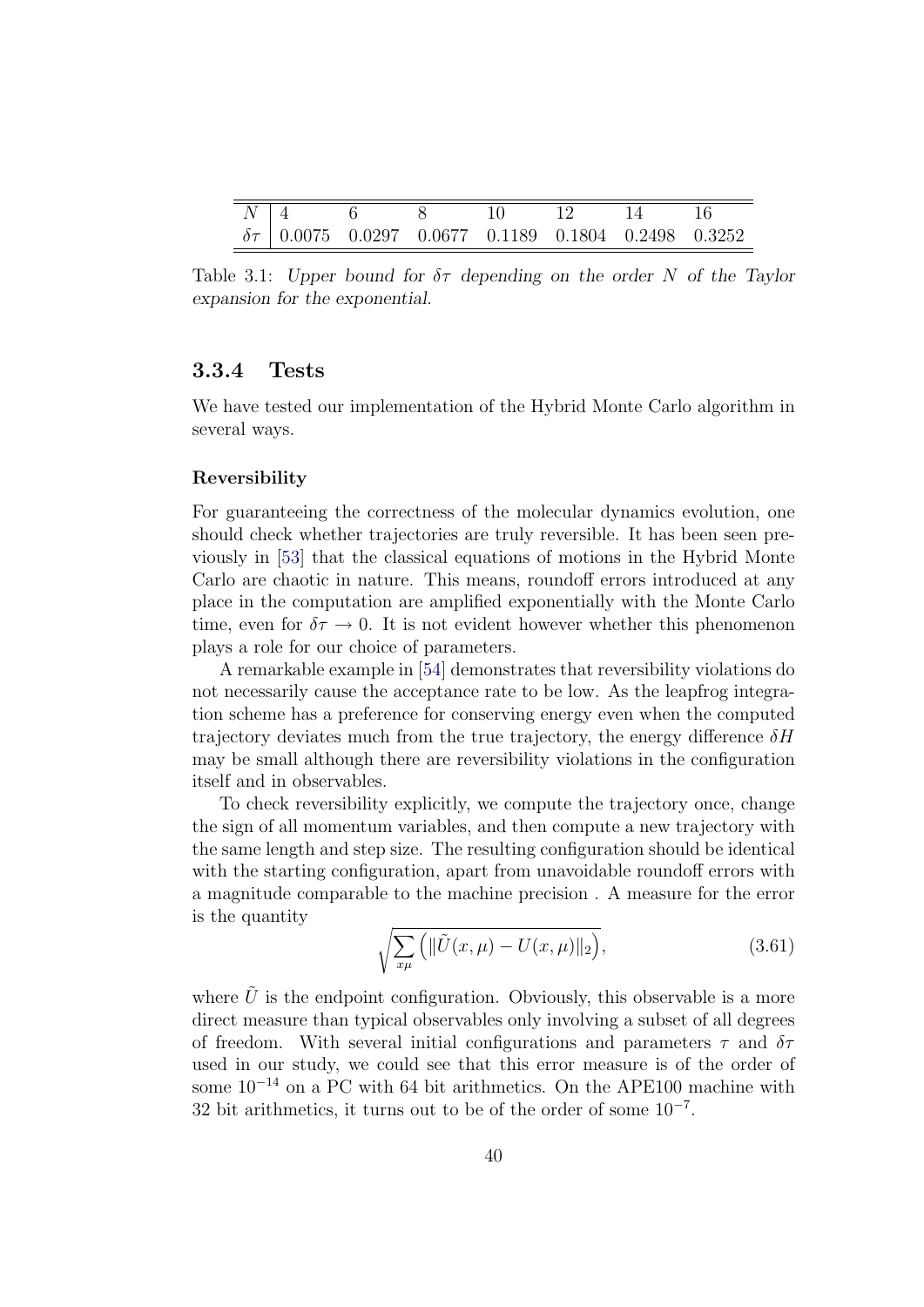First, this indicates that the trajectory computation is indeed correct apart from roundoff errors. Second, it shows that at least in the range of our parameters  $\tau$  and  $\delta\tau$ , there is no sign that errors grow exponentially with the number of steps on the trajectory. For larger lattices, we expect that the number of steps per trajectory has to be increased. Therefore, at some point the integration should become unstable. A detailed analysis can be found in [\[55\]](#page-116-4).

As an additional check, we have also investigated which effect rounding errors have on the measured coupling. To this end, we have implemented a version of the program that artificially adds noise to the force in the update of the momentum variables. Precisely, in each computation of a  $P(x, \mu, j)$ proposal, we substitute

$$
D_{x\mu j}S[U] \to (1+n)D_{x\mu j}S[U]. \tag{3.62}
$$

Here, n is drawn from a Gaussian distribution with width  $\sigma$ . The parameter  $\sigma$  can be chosen to model different magnitudes of errors.

|           | $\bar{q}$   |
|-----------|-------------|
| 0.100000  | 1.0251(147) |
| 0.010000  | 1.0203(11)  |
| 0.001000  | 1.0203(10)  |
| $1.0e-7$  | 1.0218(4)   |
| $1.0e-15$ | 1.0218(7)   |

<span id="page-48-0"></span>Table 3.2: Results for the coupling for different values of artificial error magnitudes  $\sigma$ .

On an APE100 computer with single precision, we have performed simulations at  $\beta = 9.596$  on a  $L/a = 4$  lattice with  $\sigma = 10^{-7}, 10^{-3}, 10^{-2}, 10^{-1}$ . Table [3.2](#page-48-0) shows the obtained results. In this table, we have also inserted a value  $\sigma = 10^{-7}$  for the undisturbed simulation, assuming that this is the typical magnitude of errors caused by single precision arithmetics. This simulation result is averaged over 270000 iterations, while the other runs consisted of only  $50000 - 60000$  iterations. As comparison, there is also a value of the coupling for  $\sigma = 10^{-15}$  obtained from a simulation on a PC with double precision. A simulation with the HOR algorithms yields the result  $\bar{g}^2 = 1.02175(44).$ 

Figure [3.1](#page-49-0) shows the results for  $\bar{g}^{-2}$  in a plot where the ordinate is logarithmic in  $\sigma$ . This illustrates that the coupling is very insensitive against the Gaussian distributed errors in the force. Even at  $\sigma = 0.01$ , the coupling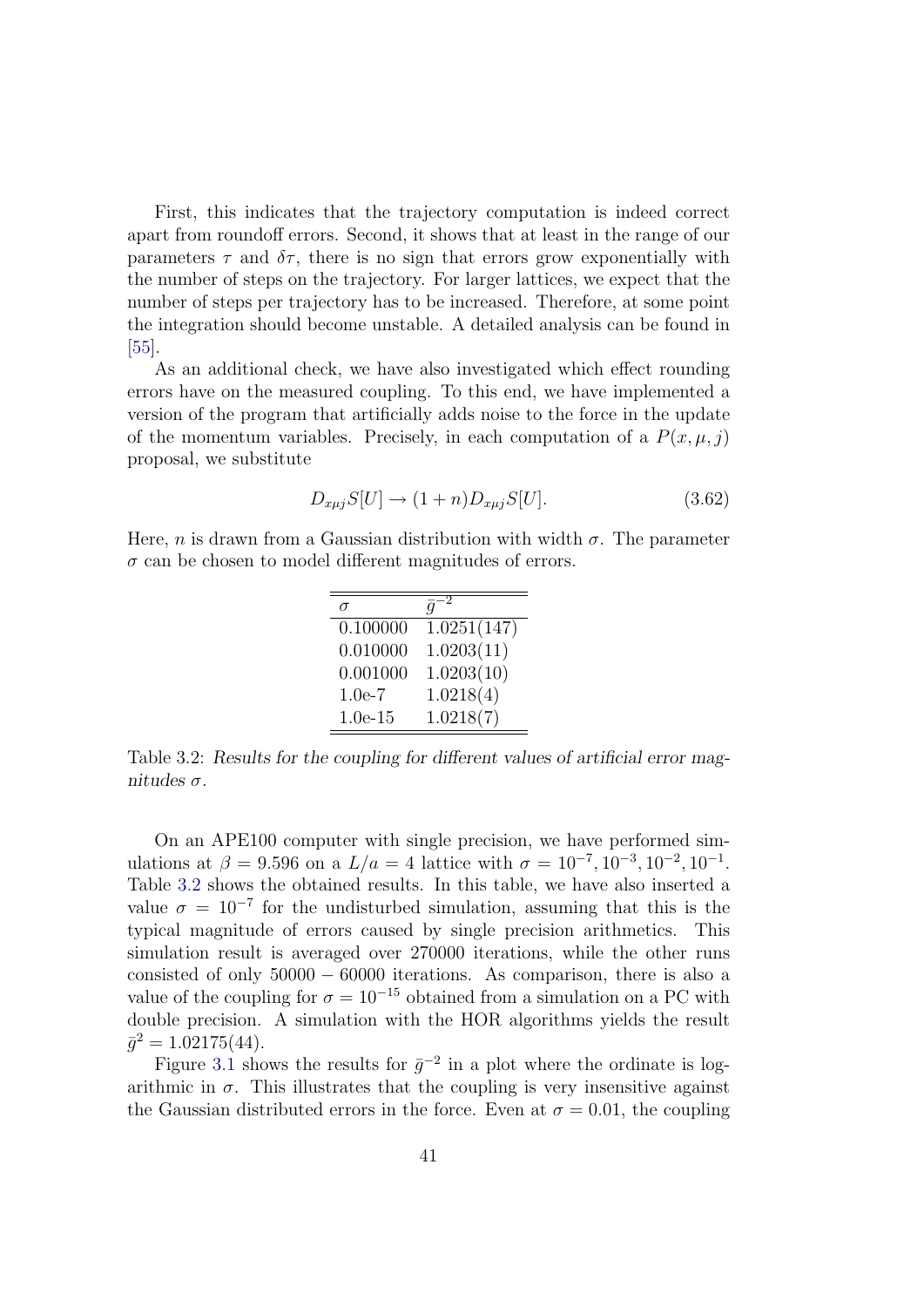

<span id="page-49-0"></span>Figure 3.1: Coupling in dependence of the artificial error  $\sigma$ .

drifts only on a permille level. At even larger  $\sigma$ , the acceptance rate collapses and the error grows, so that systematic effects can not be measured.

This investigation increases our trust in the feasibility of the Hybrid Monte Carlo on a single precision computer. Nevertheless, we note that it is not clear that our model of Gaussian rounding errors is realistic; different asymmetric models may introduce larger biases. We have also restricted ourselves to a specific  $L/a$  and  $\beta$ .

In addition, we emphasize that in global sums in the APE100 code, a double precision data type implemented in software is used [\[56,](#page-116-5) [57\]](#page-116-6). Thus, on large lattices with many terms the loss of precision due to cancellations is significantly reduced.

Rounding errors do not only play a role for the reversibility of the HMC. For the implementation of any algorithm, the validity of the simulation requires that all link variables remain in the SU(3) group. Due to rounding errors, matrices move away from this group in the course of typically thousands of iterations in a simulation. To avoid this, from time to time it is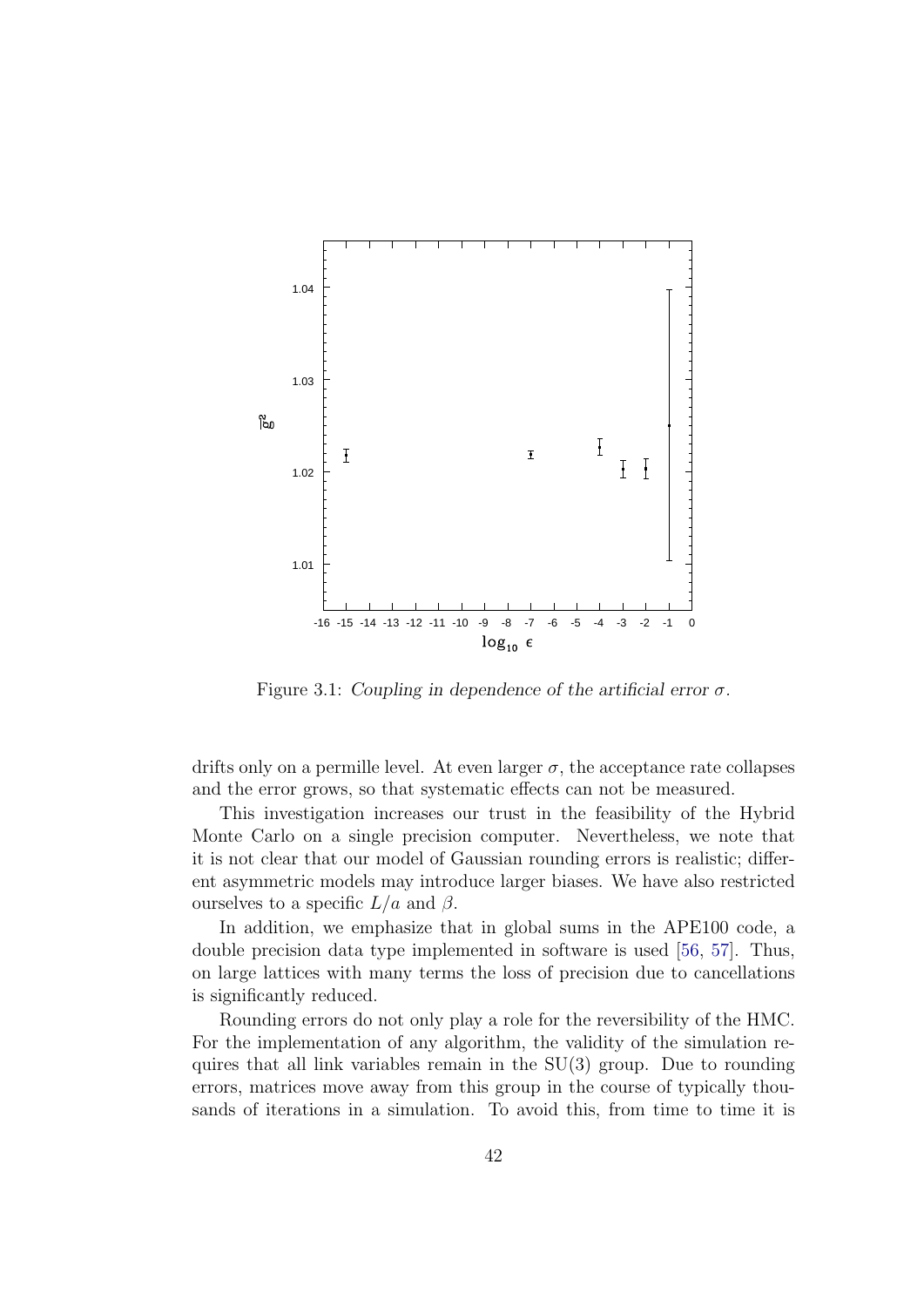necessary to "project" them back. Assuming that a variable has the value  $v = u(1 + \epsilon)$ , where  $\epsilon$  is the deviation from the true SU(3) matrix u, one can construct a corrected variable  $w$  with

$$
x = \frac{1}{2}v(3 - v^{\dagger}v)
$$
  
\n
$$
w = x\left(1 - \frac{i}{3}\text{Im}\det x\right).
$$
\n(3.63)

This formulae are based on the assumption that when  $\epsilon$  is in the order of typical roundoff errors of the machine,  $\epsilon^2$  is negligible. Then

$$
v^{\dagger}v \approx 1 + \epsilon + \epsilon^{\dagger}
$$
  
det  $v \approx 1 + \text{Tr}\,\epsilon,$  (3.64)

further

$$
x \approx u \left( 1 + \frac{\epsilon - \epsilon^{\dagger}}{2} \right)
$$
  

$$
x^{\dagger} x \approx 1
$$
  

$$
\det x \approx 1 + \text{Tr} \frac{\epsilon - \epsilon^{\dagger}}{2},
$$
 (3.65)

and finally

$$
w \approx u \left( 1 + \frac{\epsilon - \epsilon^{\dagger}}{2} \right) \left( 1 - \text{Tr} \frac{\epsilon - \epsilon^{\dagger}}{6} \right)
$$
  

$$
w^{\dagger} w \approx 1
$$
  
det  $w \approx 1$ . (3.66)

All the preceding equations are meant to be valid up to order  $\epsilon^2$ .

#### Control variable

Each step in the leapfrog is area preserving [\[16\]](#page-113-0). This means, if we denote with  $(P', U')$  the configuration going into the acceptance step,

$$
D[P']D[U'] = D[P]D[U].
$$
\n(3.67)

Consequently,

$$
\int D[P'] [DU'] \exp(-H[P', U'])
$$
  
= 
$$
\int D[P] D[U] \exp(-H[P, U] - (H[P', U'] - H[P, U])). (3.68)
$$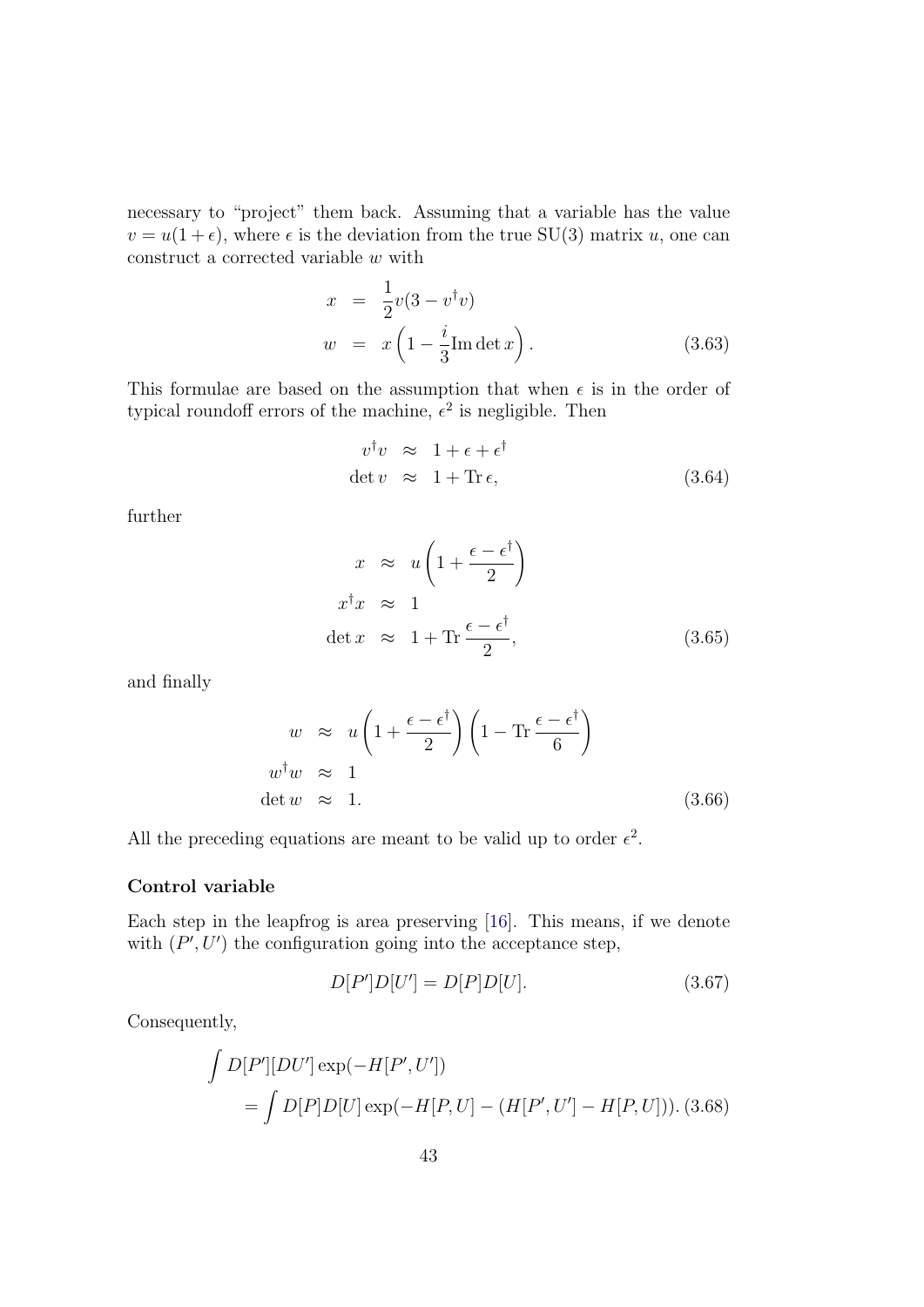If we measure  $E := \exp(-H[P', U'] + H[P, U])$  as an observable, we expect exactly

$$
\langle E \rangle = 1. \tag{3.69}
$$

This can be used as a test for the correctness of the leapfrog implementation and its reversibility.

# <span id="page-51-0"></span>3.4 Local Hybrid Monte Carlo

We also study here a local version of the Hybrid Monte Carlo which was apparently first discussed in [\[58\]](#page-116-7). As this algorithm does not collectively move all degrees of freedom through the phase space, one naturally does not expect it to be suitable for non-local actions. For local theories, it is unlikely to compete with finite step size algorithms, like Hybrid Overrelaxation. But in contrast to HOR, it is suitable for actions which are not linear in the link variables. It is therefore a candidate for the update of improved bermions, which we will investigate in chapter [4.](#page-62-0)

In the global Hybrid Monte Carlo, in each step on a trajectory the global candidate configuration of new momentum and link variables are updated. In the Local Hybrid Monte Carlo (LHMC), a sweep over the lattice is performed. For each link variable, a trajectory is computed with all other link variables kept fixed.

When applied to a pure gauge theory, there are some advantages in this local approach:

- Since for each trajectory only a single link variable is changed, the discretization error is much smaller than for the global case. Therefore, larger step sizes should be possible than for the HMC.
- Computing the "force"  $D_{x\mu i}S[U]$  in each step is quite cheap because the sum of staples stays constant over a whole trajectory and has to be computed only once per trajectory. Therefore, additional steps are quite cheap. In this study, this advantage has turned out to be of minor importance, as the optimal parameter set has  $\tau/\delta\tau \approx 2-3$ .

It is evident that the LHMC is not a suitable algorithm for the simulation of pseudofermions. With a fermionic action, the computation of the force goes with the volume of the lattice, which means that the cost of the algorithm is quadratic in the volume.

We also mention here that for a pure Wilson action, the leapfrog algorithm for calculating a trajectory can be replaced by an exact integration of the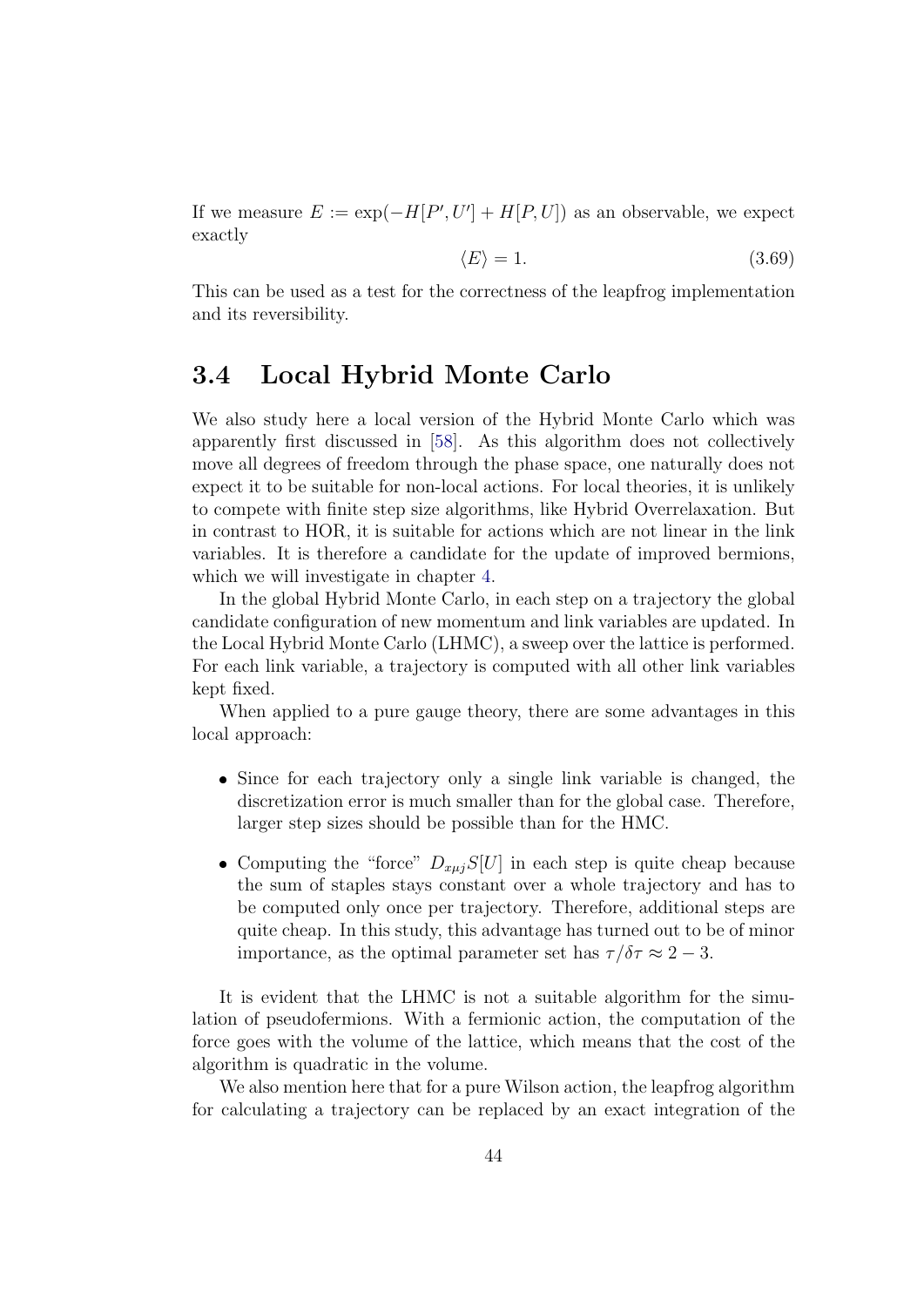equations of motion [\[59\]](#page-116-8). The method in this reference makes use of the fact that in certain subgroups of SU(3) the action takes the form of the energy of a pendulum.

# 3.5 Results

Our aim is to represent an efficiency measure in a way that allows a machineindependent comparison of different algorithms. Furthermore, we want to investigate the cost of computing the observable  $\bar{q}$ , which is directly relevant for the computation of the running coupling. Therefore, we define a measure  $S_{\text{cost}}$  such that in order to compute  $\bar{g}^{-2}$  at 1% accuracy, the equivalent in complexity of  $S_{\text{cost}}$  computations of all staples is required. Explicitly,

$$
S_{\text{cost}} = \left(\text{number of computations of all staples}\right) \times \left[\frac{100 \cdot (\text{error of } \bar{g}^{-2})}{\bar{g}^{-2}}\right]^2. \tag{3.70}
$$

This measure already excludes a trivial volume factor. For the error of the cost, we estimate

$$
\delta S_{\text{cost}} = S_{\text{cost}} \frac{\delta \tau_{\text{int}}}{\tau_{\text{int}}},\tag{3.71}
$$

which implies that we neglect the error of the autocorrelation function at zero,  $\Gamma(0)$ , as explained in appendix [C.](#page-107-0)

For the HMC algorithm, the number of staples computations is the number of trajectories times  $n + 1$ , when  $n\delta\tau = \tau$  is the trajectory length.

For the LHMC algorithm, we have already noted that further additional steps on a trajectory are cheaper than the initial one. In our experience, an appropriate estimate for an equivalent of staples computations on our computers is  $1.6 + 0.4n$ . For example, a trajectory with  $n = 6$  is only twice as expensive as one with  $n = 1$ . For the Hybrid Overrelaxation algorithm, we use  $1 + N_{\text{or}}$  as an equivalent for the staples computations.

We have performed this study at constant physics in the sense of the Schrödinger functional. This means, for each lattice size  $L/a$ , the bare parameter  $\beta$  is tuned such that the measured coupling of the system matches  $\bar{g}^2 = 2.100$ . We have considered lattice sizes  $L/a = 4, 6, 8, 10$ . Except for the  $L/a = 4$  case, the tuned  $\beta$  values were taken from [\[6\]](#page-112-0). Table [3.3](#page-53-0) shows the values we have used.

Most of the simulations were done on APE100 machines with 8 nodes, while the largest lattices were simulated on machines with 128 nodes. For the Hybrid Monte Carlo algorithms, we have used trajectory lengths of 0.5,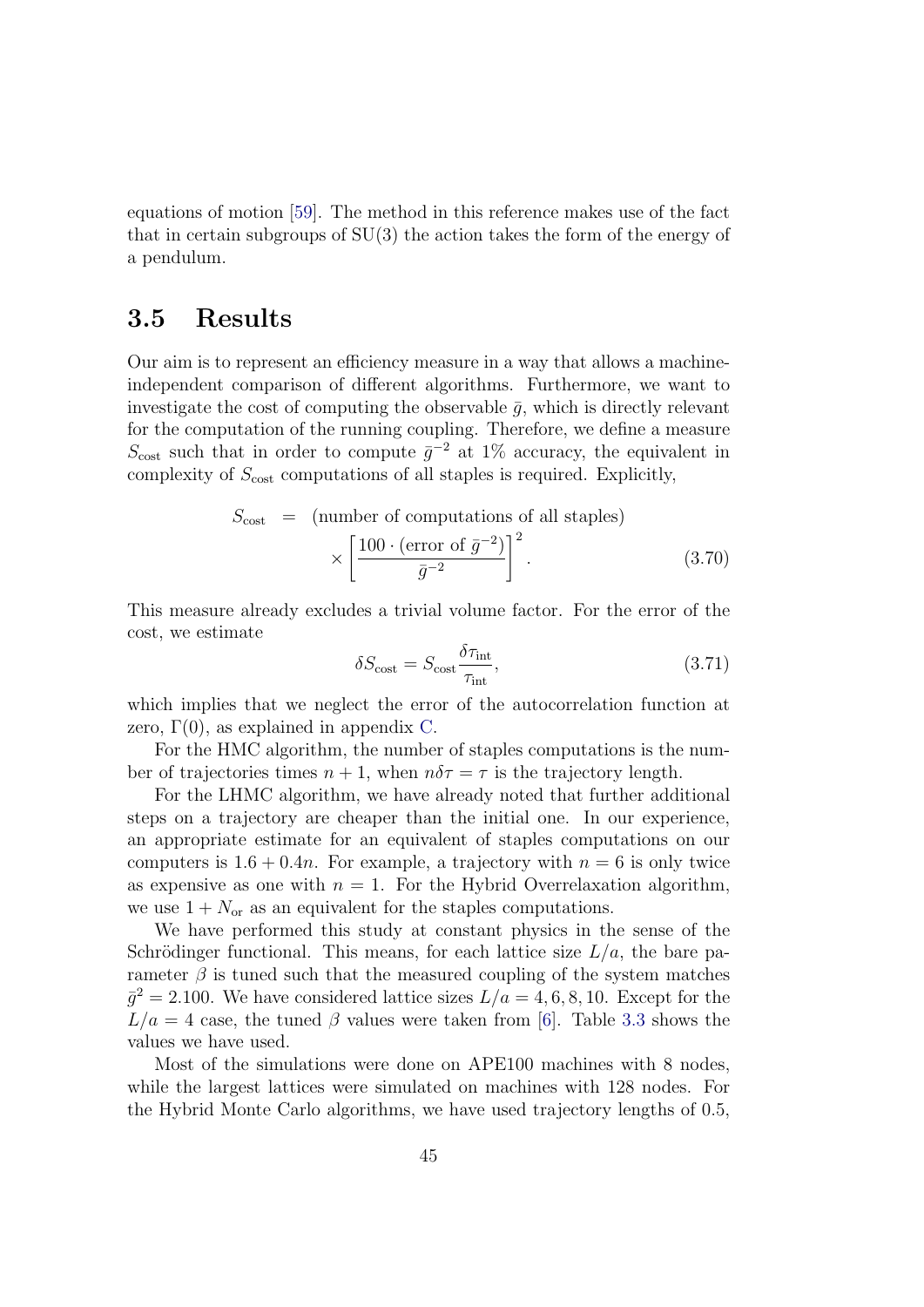| L/a |        |
|-----|--------|
| 4   | 6.7796 |
| 6   | 7.1214 |
| 8   | 7.3632 |
| 10  | 7.5525 |

<span id="page-53-0"></span>Table 3.3: Tuned  $\beta$  values for various  $L/a$  belonging to  $\bar{g}^2 = 2.100$ .

1.0 and 2.0 and varied the step size  $\delta\tau$  in a range with reasonable acceptance rates  $P_{\text{acc}}$ . In addition to the coupling, we have also measured the acceptance rates. This was motivated by the common folklore that optimal efficiency can be achieved with an acceptance of about 70%. It thus makes sense to parametrize plots of the cost also by the acceptance rate. For the Hybrid Overrelaxation algorithm, we have varied  $N_{\rm or}$  from 0 (corresponding to a pure heatbath) to 3.

Table [3.4](#page-54-0) shows the cost of the HOR algorithm. The corresponding plot can be found in figure [3.2.](#page-54-1) For all lattice sizes  $L/a$ , the optimal choice of  $N_{\text{or}}$ turns out to be 1. Table [3.5,](#page-54-2) in which we list the autocorrelation times for the same runs, indicates the reason for this: for  $N_{\text{or}} = 1$ , there are almost no autocorrelations. If the number of overrelaxation sweeps per measurement is increased, the computational cost increases, while  $\tau_{\text{int}}$  in units of updates cannot decrease further.

In table [3.6,](#page-55-0) the results for the HMC algorithm are listed. The figures [3.3](#page-56-0) and [3.4](#page-56-1) contain plots of these data for  $L/a = 6$ ,  $L/a = 8$  respectively. Both plots show the data with constant trajectory length connected with dashed lines.

In all cases, the optimal trajectory length is 1. One can also see that for each trajectory length, the minimal cost is achieved at an acceptance rate of roughly 70 %. This is consistent with conventional wisdom. When  $L/a$ is increased, the step size has to be scaled down in order to gain optimal performance. In [\[60\]](#page-116-9) it is argued that for the leapfrog discretization, the average acceptance scales as

$$
\langle P_{\rm acc} \rangle = \exp\left\{ -(\delta \tau L/a)^4 \right\},\tag{3.72}
$$

and therefore the step size must be changed with  $\delta \tau \propto a/L$  in order to keep the acceptance rate fixed. This seems to be roughly the case in our simulations.

Table [3.7](#page-57-0) contains our results for the cost and acceptance rates of the LHMC algorithm. These data are illustrated in figure [3.5](#page-58-0) for  $L/a = 6$  and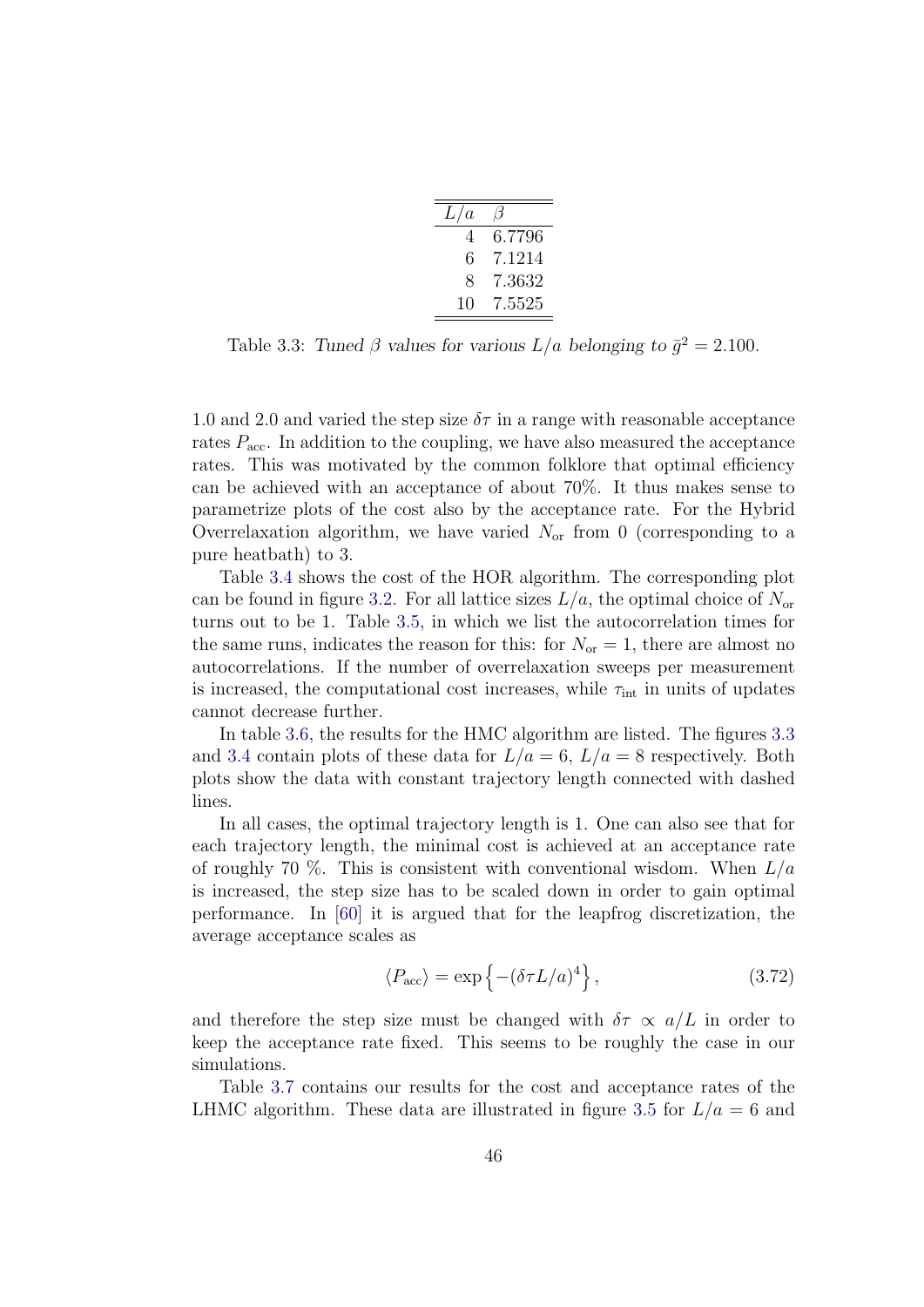|    | $L/a$ $N_{or} = 0$ $N_{or} = 1$ $N_{or} = 2$ $N_{or} = 3$ $N_{or} = 4$ $N_{or} = 5$ $N_{or} = 6$ |                                                                        |         |  |  |
|----|--------------------------------------------------------------------------------------------------|------------------------------------------------------------------------|---------|--|--|
|    | 4 $5.03(1)$ $3.41(5)$ $4.07(6)$ $4.98(7)$                                                        |                                                                        |         |  |  |
|    | $5\quad 9.20(26) \quad 5.68(10) \quad 6.42(9) \quad 7.61(11)$                                    |                                                                        |         |  |  |
| 6  |                                                                                                  | $13.8(4)$ $8.71(16)$ $9.31(2)$ $11.0(2)$ $12.4(2)$ $14.4(2)$ $16.3(3)$ |         |  |  |
| 8  |                                                                                                  | $28(1)$ $16.5(3)$ $17.9(3)$                                            | 19.2(3) |  |  |
| 10 |                                                                                                  | $46.3(2)$ $25.4(7)$ $26.4(6)$                                          | 30.1(7) |  |  |

<span id="page-54-0"></span>Table 3.4:  $S_{\rm cost}/1000$  for the HOR algorithm for different  $L/a$  and  $N_{\rm or}.$ 

|    |  | $L/a$ $N_{or} = 0$ $N_{or} = 1$ $N_{or} = 2$ $N_{or} = 3$ $N_{or} = 4$ $N_{or} = 5$ $N_{or} = 6$     |  |  |
|----|--|------------------------------------------------------------------------------------------------------|--|--|
|    |  | 4 2.10(5) $0.72(1)$ $0.57(1)$ $0.52(1)$                                                              |  |  |
|    |  | $5\quad 2.74(8) \quad 0.86(1) \quad 0.65(1) \quad 0.58(1)$                                           |  |  |
|    |  | $6\quad 3.21(8) \quad 1.02(2) \quad 0.72(1) \quad 0.64(1) \quad 0.57(1) \quad 0.55(1) \quad 0.53(1)$ |  |  |
| 8  |  | $4.5(2)$ $1.27(2)$ $0.92(2)$ $0.75(1)$                                                               |  |  |
| 10 |  | $5.4(2)$ $1.47(4)$ $1.02(2)$ $0.86(2)$                                                               |  |  |

Table 3.5:  $\tau_{\rm int}$  for the HOR algorithm for different  $L/a$  and  $N_{\rm or}.$ 

<span id="page-54-2"></span>

<span id="page-54-1"></span>Figure 3.2:  $S_{\text{cost}}$  for the HOR algorithm.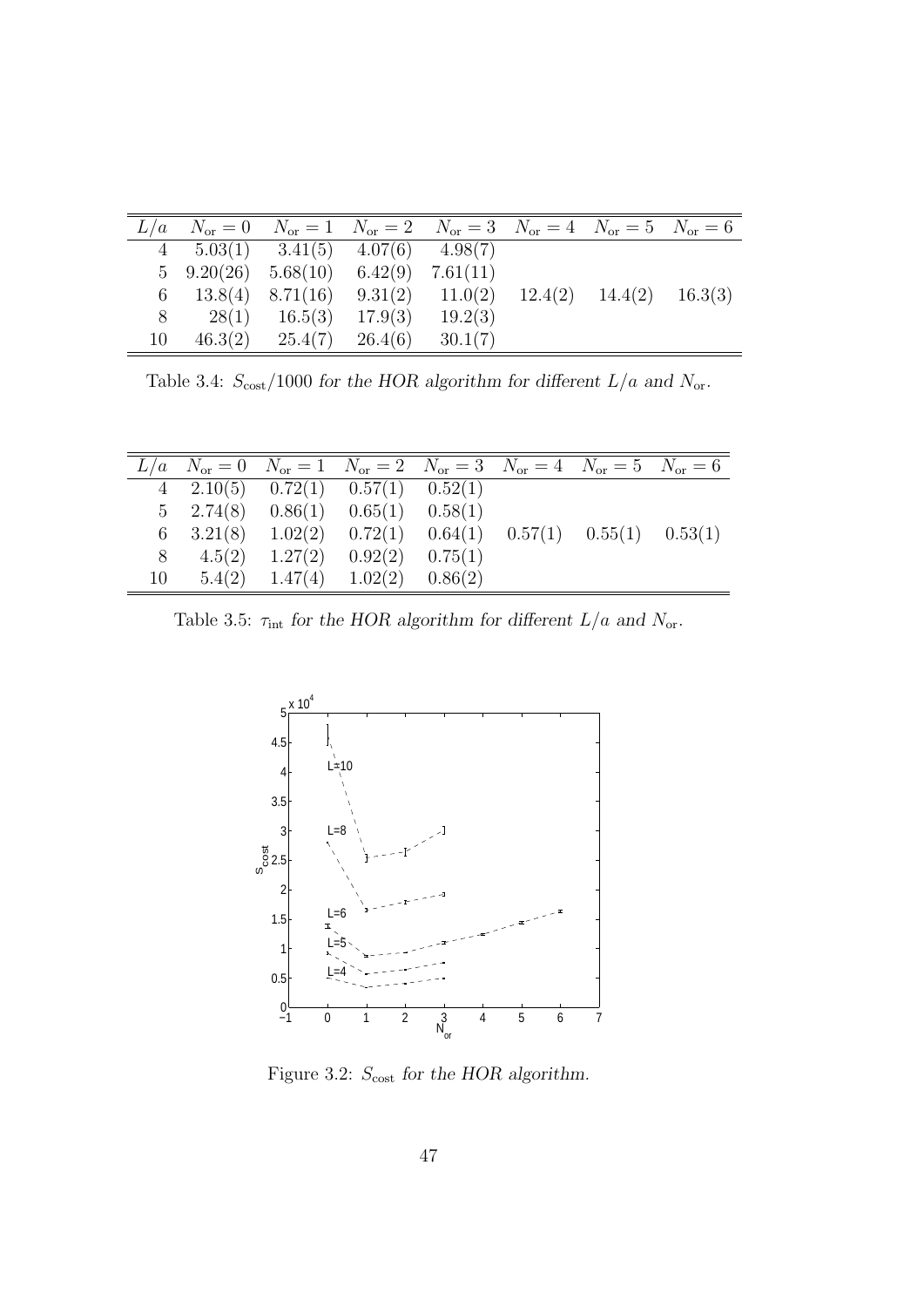| $\overline{L}/$<br>$\alpha$ | $\tau$  | $\overline{\tau/\delta\tau}$ | acceptance in $\%$ | $\overline{S}_{\rm cost}$      |
|-----------------------------|---------|------------------------------|--------------------|--------------------------------|
| $\overline{4}$              | 0.5     | 8                            | 50.5(2)            | $6.71(18)\cdot 10^4$           |
| $\overline{4}$              | 0.5     | 12                           | 77.1(1)            | $5.97(12)\cdot 10^4$           |
| $\overline{4}$              | 0.5     | 15                           | 85.1(1)            | $6.66(16) \cdot 10^{4}$        |
| $\overline{4}$              | 0.5     | 20                           | 91.5(1)            | $7.72(14)\cdot 10^4$           |
| $\overline{4}$              | $1.0\,$ | 20                           | 62.8(2)            | $5.55(11)\cdot 10^4$           |
| $\overline{4}$              | $1.0\,$ | 30                           | 83.2(1)            | $5.07(8) \cdot 10^4$           |
| $\overline{4}$              | $1.0\,$ | 40                           | 90.2(1)            | $5.77(8) \cdot 10^4$           |
| $\overline{4}$              | $1.0\,$ | 60                           | 95.7(1)            | $7.84(14)\cdot 10^4$           |
| $\overline{4}$              | 2.0     | 30                           | 38.3(2)            | $1.85(4)\cdot 10^5$            |
| $\overline{4}$              | 2.0     | 60                           | 83.0(1)            | $1.09(1)\cdot 10^5$            |
| $\overline{4}$              | $2.0\,$ | 100                          | 93.9(1)            | $1.46(2)\cdot 10^5$            |
| $\!6\,$                     | 0.5     | 10                           | 30.5(3)            | $3.05(18)\cdot 10^5$           |
| $\sqrt{6}$                  | 0.5     | 15                           | 64.8(2)            | 10 <sup>5</sup><br>$2.34(9)$ . |
| $\boldsymbol{6}$            | 0.5     | 30                           | 91.0(1)            | $3.17(10) \cdot 10^5$          |
| $\boldsymbol{6}$            | 0.5     | 50                           | 96.8(1)            | $5.01(16)\cdot 10^5$           |
| 6                           | 1.0     | 20                           | 22.8(9)            | $4.54(22)\cdot 10^5$           |
| 6                           | $1.0\,$ | 30                           | 59.1(3)            | $1.96(5)\cdot 10^5$            |
| $\overline{6}$              | 1.0     | 40                           | 76.3(2)            | $1.87(4) \cdot 10^5$           |
| $\overline{6}$              | $1.0\,$ | $60\,$                       | 89.3(2)            | $2.13(4)\cdot 10^5$            |
| $\overline{6}$              | 2.0     | 60                           | 59.4(2)            | $3.22(8) \cdot 10^5$           |
| $\sqrt{6}$                  | $2.0\,$ | 80                           | 76.4(2)            | $2.90(6)\cdot 10^5$            |
| $\boldsymbol{6}$            | 2.0     | 120                          | 89.2(1)            | $3.20(6) \cdot 10^5$           |
| $\boldsymbol{6}$            | $2.0\,$ | 160                          | 94.1(1)            | $3.92(7)\cdot10^5$             |
| 8                           | 0.5     | 15                           | 39.6(3)            | $7.89(40)\cdot\overline{10^5}$ |
| 8                           | 0.5     | $20\,$                       | 63.6(2)            | $5.25(23)\cdot 10^5$           |
| 8                           | 0.5     | 30                           | 83.0(2)            | $6.16(35) \cdot 10^5$          |
| 8                           | 0.5     | $50\,$                       | 94.1(2)            | $8.63(45) \cdot 10^5$          |
| 8                           | $1.0\,$ | 30                           | 30.7(3)            | $8.64(41)\cdot 10^5$           |
| 8                           | $1.0\,$ | 40                           | 56.4(2)            | $5.33(16)\cdot 10^5$           |
| 8                           | $1.0\,$ | 60                           | 79.9(3)            | $10^5\,$<br>$4.27(13)$ .       |
| 8                           | $1.0\,$ | 80                           | 89.3(4)            | $4.91(14)\cdot 10^5$           |
| 8                           | 2.0     | 80                           | 57.5(4)            | $7.15(28)\cdot 10^5$           |
| 8                           | $2.0\,$ | 120                          | 80.4(2)            | $6.19(18) \cdot 10^5$          |
| 8                           | 2.0     | 160                          | 88.5(2)            | $7.11(21)\cdot 10^5$           |

<span id="page-55-0"></span>Table 3.6:  $S_{\rm cost}$  for the HMC algorithm for different  $L/a, \, \tau$  and  $\delta \tau.$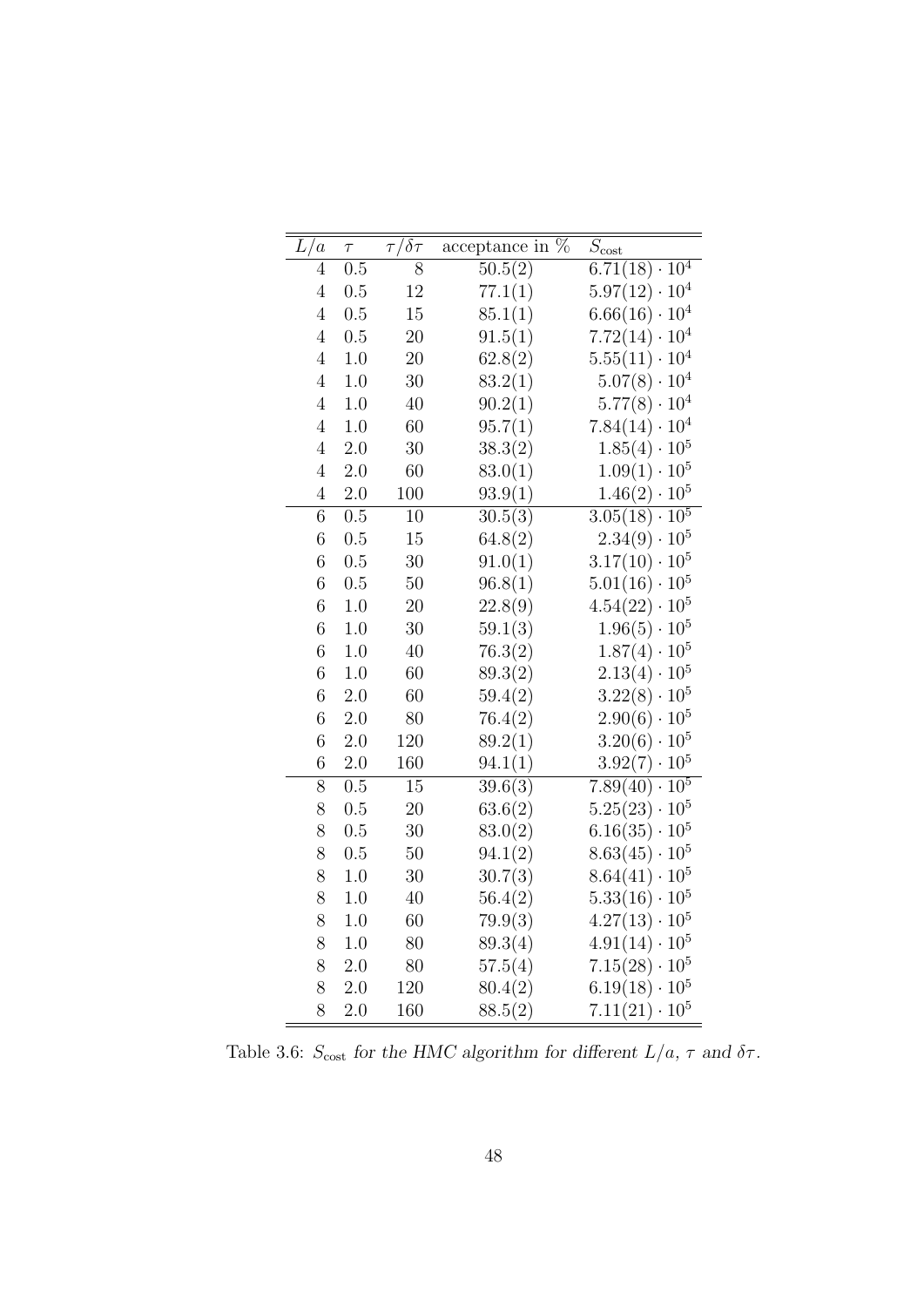

Figure 3.3:  $S_{\text{cost}}$  for global Hybrid Monte Carlo at  $L/a = 6$ . For each data point, the corresponding acceptance is shown.

<span id="page-56-0"></span>

<span id="page-56-1"></span>Figure 3.4:  $S_{\text{cost}}$  for global Hybrid Monte Carlo at  $L/a = 8$ .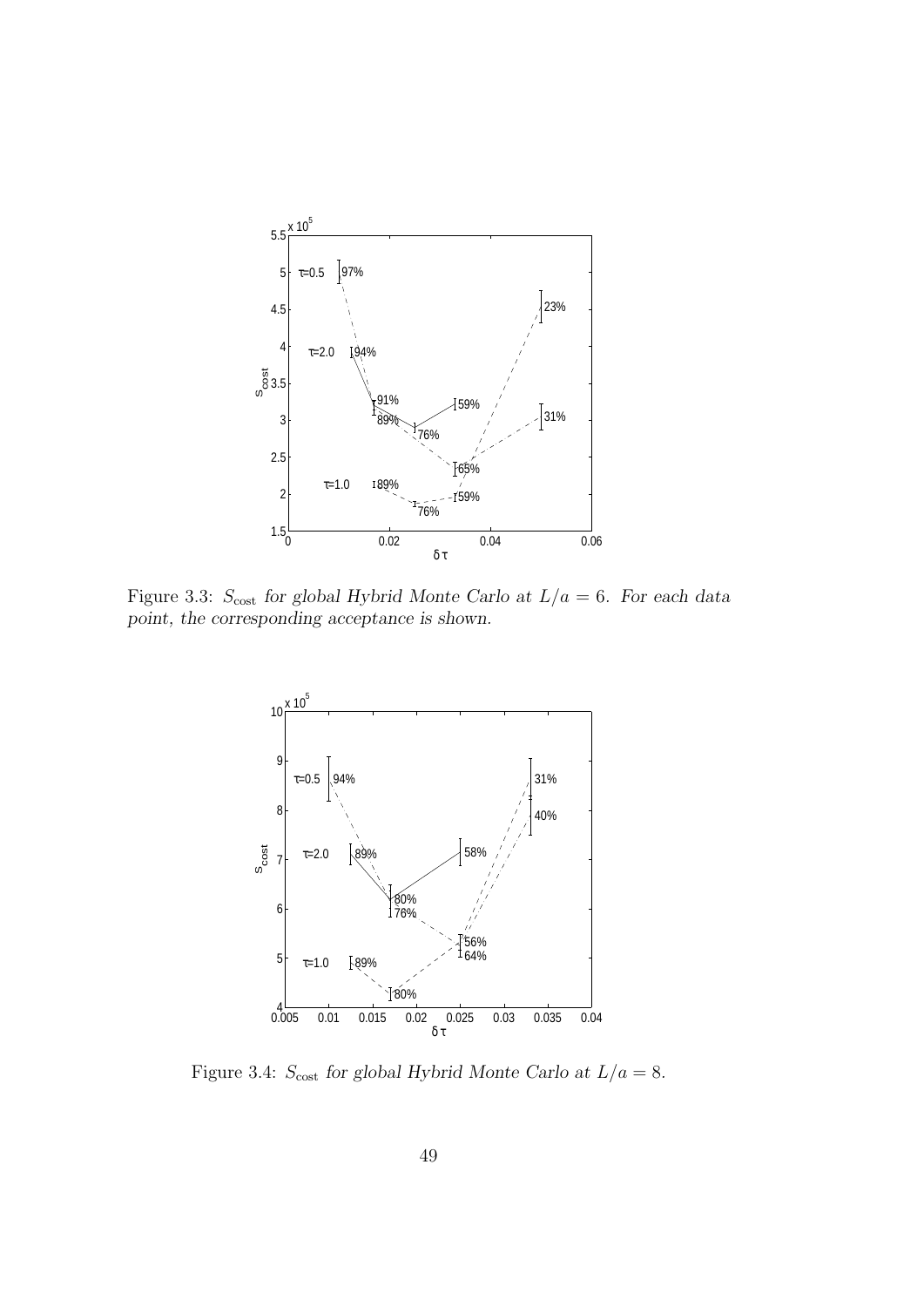| L/a              | $\tau$  | $\sqrt[\prime]{\delta\tau}$<br>$\tau$ | acceptance in $\overline{\%}$ | $S_{\text{cost}}$                |
|------------------|---------|---------------------------------------|-------------------------------|----------------------------------|
| $\overline{4}$   | 0.5     | $\overline{2}$                        | 85.3                          | $7.39(\overline{16}) \cdot 10^3$ |
| $\overline{4}$   | 0.5     | 3                                     | 93.7                          | $9.08(18)\cdot 10^3$             |
| $\overline{4}$   | 0.5     | $\overline{5}$                        | 97.8                          | $1.37(3) \cdot 10^{4}$           |
| $\overline{4}$   | 1.0     | 3                                     | 67.6                          | $6.11(30)\cdot 10^4$             |
| $\overline{4}$   | 1.0     | $\overline{4}$                        | 82.6                          | $3.41(11)\cdot 10^4$             |
| $\overline{4}$   | $1.0\,$ | $\overline{5}$                        | 89.5                          | $3.19(9) \cdot 10^4$             |
| $\overline{4}$   | $1.0\,$ | 10                                    | 97.6                          | $4.33(10)\cdot 10^4$             |
| $\overline{4}$   | 2.0     | 6                                     | 73.9                          | $4.00(11)\cdot 10^4$             |
| $\overline{4}$   | 2.0     | 10                                    | 93.5                          | $2.92(6)\cdot 10^4$              |
| $\overline{4}$   | $2.0\,$ | 20                                    | 98.2                          | $5.70(11)\cdot10^4$              |
| $\overline{4}$   | $4.0\,$ | 20                                    | 92.0                          | $2.36(9) \cdot 10^5$             |
| $\overline{6}$   | 0.5     | $\overline{2}$                        | 85.1                          | $2.46(7)\cdot 10^4$              |
| $\!6\,$          | 0.5     | 3                                     | 93.7                          | $2.22(5) \cdot 10^4$             |
| 6                | 0.5     | $\overline{5}$                        | 97.8                          | $2.74(6)\cdot 10^4$              |
| $\boldsymbol{6}$ | 0.5     | 10                                    | 99.5                          | $4.14(10)\cdot 10^4$             |
| $\overline{6}$   | 1.0     | $\overline{4}$                        | 80.7                          | $1.15(6) \cdot 10^5$             |
| $\sqrt{6}$       | 1.0     | $\bf 5$                               | 88.2                          | $8.60(34)\cdot 10^4$             |
| $\boldsymbol{6}$ | 1.0     | 10                                    | 97.3                          | $8.74(28)\cdot 10^4$             |
| $\overline{6}$   | 2.0     | 6                                     | 71.7                          | $1.04(4) \cdot 10^5$             |
| $\boldsymbol{6}$ | 2.0     | 10                                    | 94.7                          | $4.62(11)\cdot 10^4$             |
| $\boldsymbol{6}$ | $2.0\,$ | 20                                    | 98.6                          | $7.32(17) \cdot 10^4$            |
| $\overline{8}$   | 0.5     | $\overline{2}$                        | 85.1                          | $4.94(18)\cdot 10^{4}$           |
| 8                | 0.5     | $\overline{5}$                        | 97.7                          | $4.96(15)\cdot 10^4$             |
| 8                | 0.5     | 10                                    | 99.4                          | $7.71(23)\cdot 10^4$             |
| 8                | 1.0     | 4                                     | 79.7                          | $2.78(21) \cdot 10^5$            |
| 8                | 1.0     | $\overline{5}$                        | 87.5                          | $2.16(13) \cdot 10^5$            |
| 8                | 1.0     | 10                                    | 97.1                          | $2.09(11)\cdot 10^5$             |
| 8                | 1.0     | 20                                    | 99.3                          | $3.30(16)\cdot 10^5$             |
| 8                | 2.0     | 8                                     | 89.5                          | $9.82(37) \cdot 10^4$            |
| 8                | 2.0     | 10                                    | 94.6                          | $9.40(31)\cdot 10^4$             |
| 8                | 2.0     | 20                                    | 98.8                          | $1.44(5) \cdot 10^5$             |

<span id="page-57-0"></span>Table 3.7:  $S_{\rm cost}$  for the LHMC algorithm for different  $L/a,\,\tau$  and  $\delta\tau.$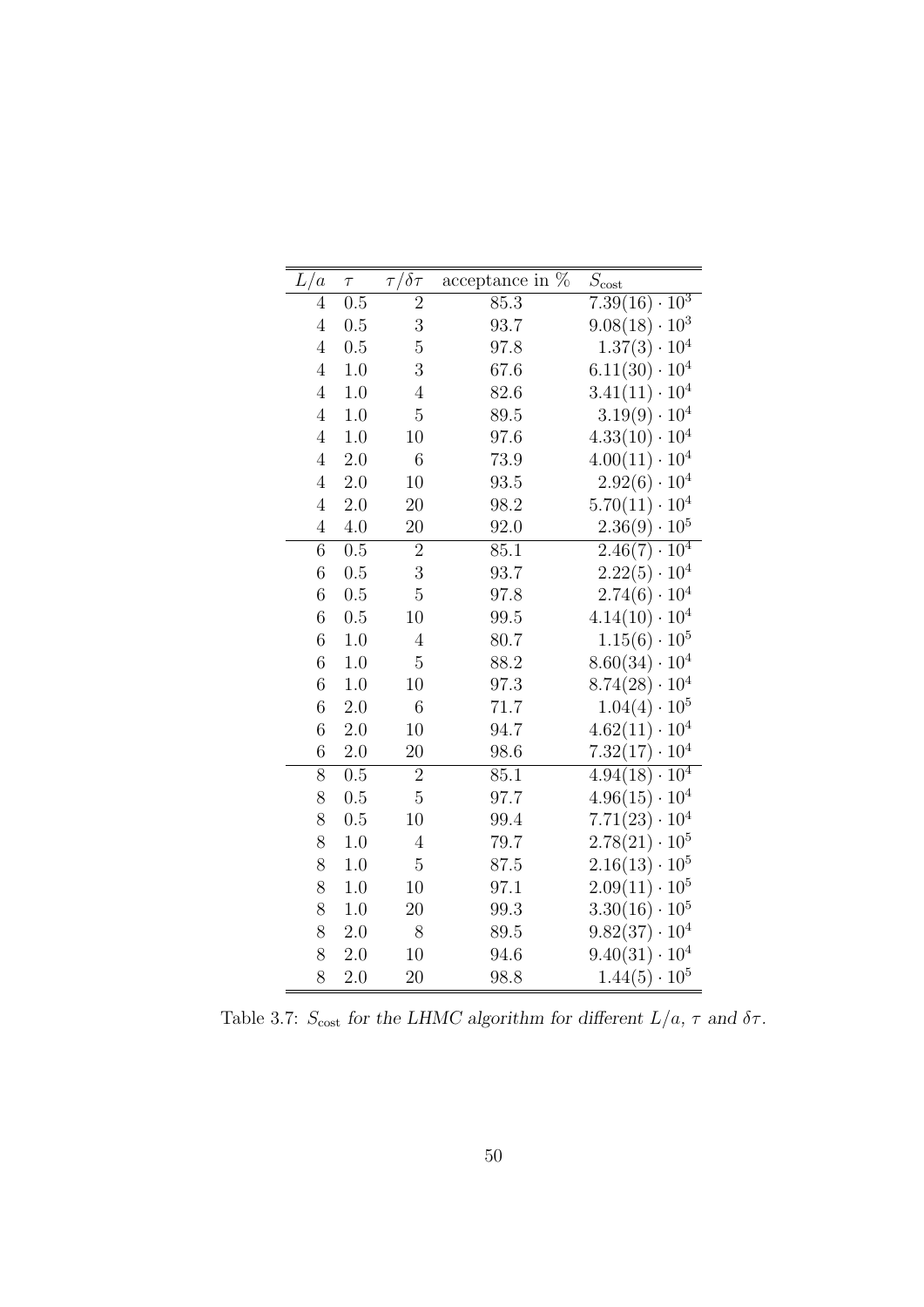

Figure 3.5:  $S_{\rm cost}$  for Local Hybrid Monte Carlo at  $L/a=6.$ 

<span id="page-58-0"></span>

<span id="page-58-1"></span>Figure 3.6:  $S_{\rm cost}$  for Local Hybrid Monte Carlo at  $L/a=8.$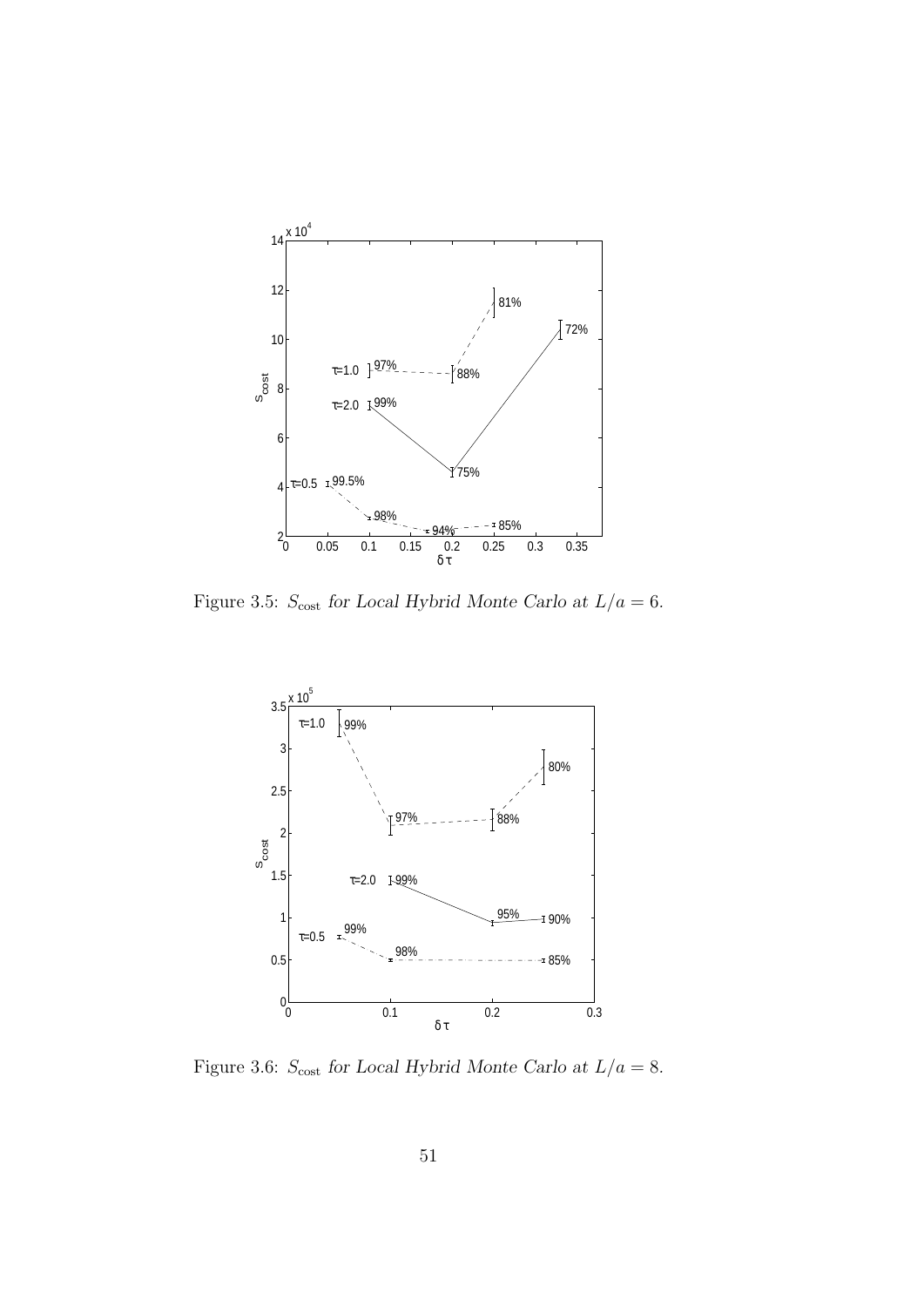

Figure 3.7: Scaling behavior of  $\Gamma(0)$  from runs with the HOR algorithm, in a double-logarithmic plot.

<span id="page-59-0"></span>

<span id="page-59-1"></span>Figure 3.8: Optimal  $S_{\text{cost}}$  for the different algorithms in a double-logarithmic representation. For comparison, dotted lines which correspond to exponents  $z = 1, 2$  are displayed. The points denoted with HB correspond to a pure heatbath.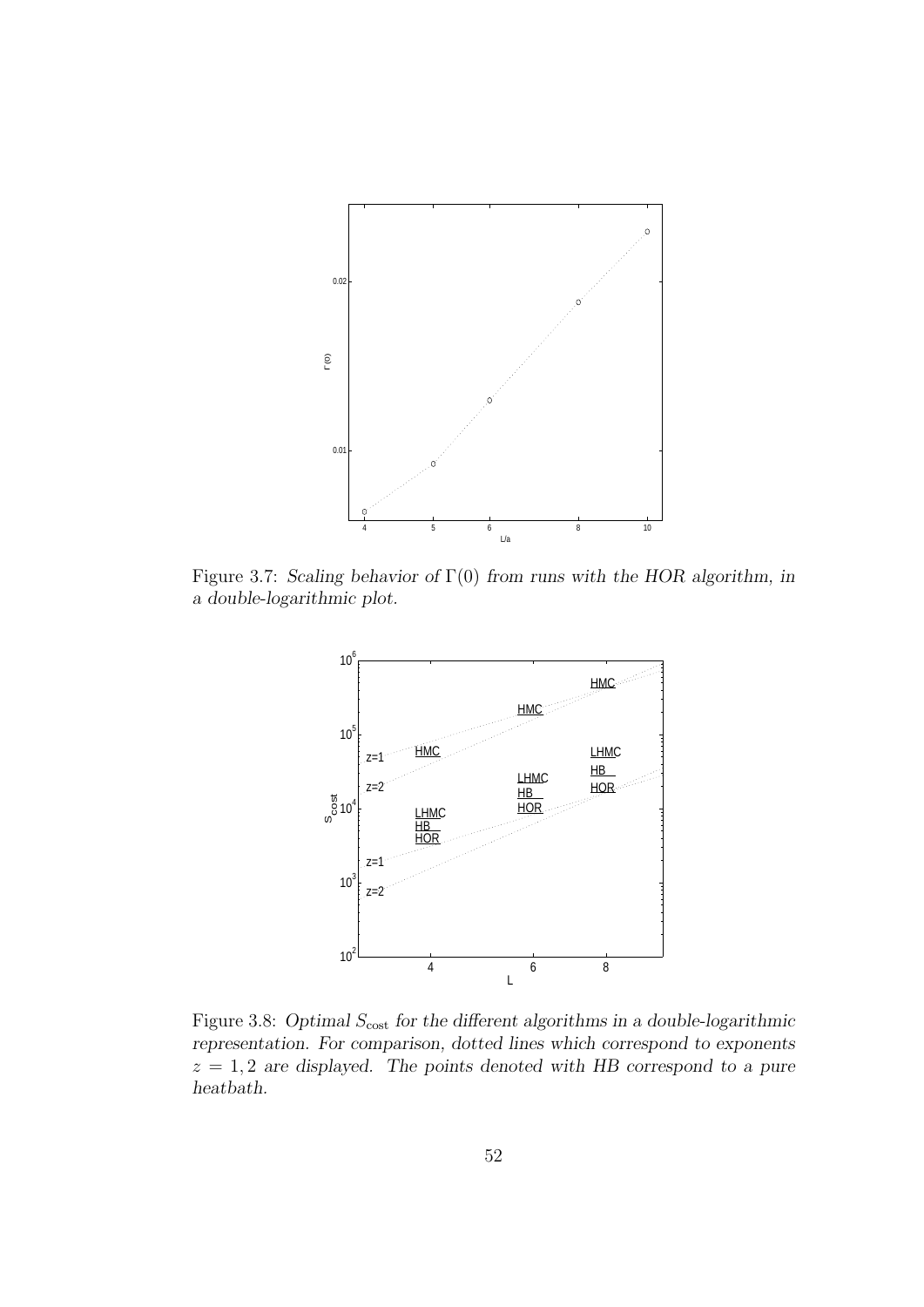[3.6](#page-58-1) for  $L/a = 8$ . For all  $L/a$ , the optimal trajectory length is  $\tau = 0.5$ . It is remarkable that the cost for  $\tau = 2.0$  is smaller than for  $\tau = 1.0$ . In order to check the behavior for even longer trajectories, we have performed runs with lower statistics and found that the cost increases again. This may be an indication that performance oscillates in the trajectory length. The reason for this could be that the phase space that can be exhausted by a local trajectory is quite small, because a link variable is restricted to the SU(3) manifold. A "good" trajectory is one that is equivalent with an overrelaxation update. When the trajectory length is further increased, it moves on cycles on the sphere.

Compared to global Hybrid Monte Carlo, step sizes can be made much larger, as expected. Optimal acceptance rates are also much larger.

In the following, we investigate how the performance of these algorithms scales with  $L/a$ . In lattice field theories, the continuum limit is defined near second order phase transitions in the bare parameter space. Simulations in this area suffer from critical slowing down, i.e. the autocorrelation time increases rapidly as the continuum is approached. One expects that the autocorrelation time diverges as [\[61\]](#page-116-10)

$$
\tau_{\text{int}} \sim \min(L,\xi)^z,\tag{3.73}
$$

where  $\xi$  is the correlation length and z is an exponent specific to the algorithm used. It is not clear that the definitions of z in the regimes  $L > \xi$  and  $L < \xi$ are equivalent [\[62\]](#page-116-11). For simple local algorithms like the heatbath, an intuitive understanding is that modifications of variables are transported around by diffusive dynamics, which suggests a critical dynamical exponent  $z = 2$  near the critical point. As the main cost of QCD simulations arises from the largest lattices, z is an important parameter to characterize algorithms.

| L/a | $\Gamma(0)$ |
|-----|-------------|
| 4   | 0.0311      |
| 5   | 0.0378      |
| 6   | 0.0491      |
| 8   | 0.0735      |
| 10  | 0.0982      |

<span id="page-60-0"></span>Table 3.8:  $\Gamma(0)$  for runs with the HOR algorithm with different  $L/a$ . We have not determined errors for these data.

According to [\(C.8\)](#page-109-0), the error of an observable A is the product of  $\Gamma(0)$ and the autocorrelation time. The former is a property of the statistical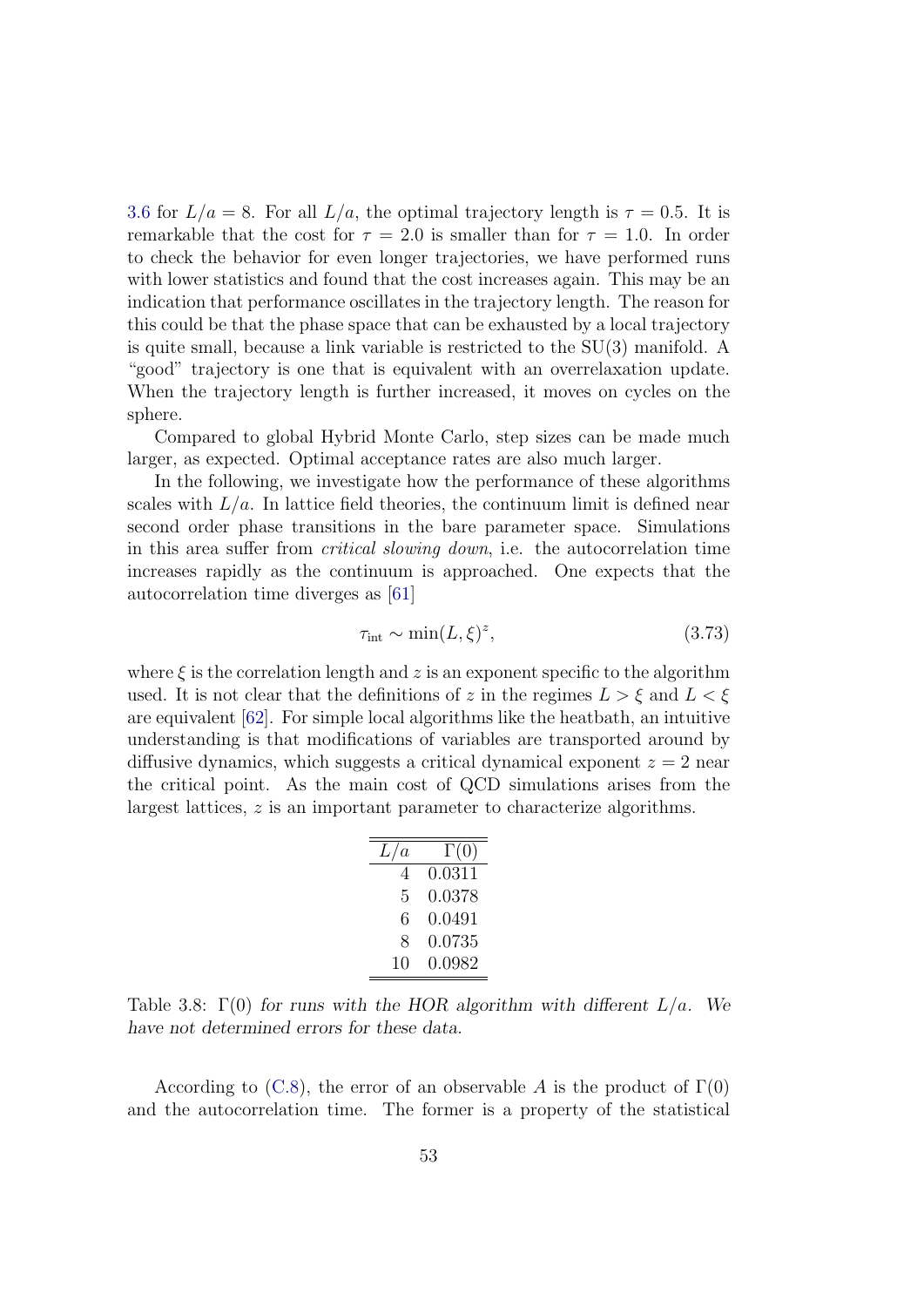ensemble whereas the latter is a property of the simulation algorithm. Both have their separate scale dependence. In table [3.8](#page-60-0) we have listed  $\Gamma(0)$  for the HOR algorithm, for which our data goes to  $L/a = 10$ . Figure [3.7](#page-59-0) shows a logarithmic plot. For a fit of log( $\Gamma(0)$ ) against log( $L/a$ ), we drop the value for  $L/a = 4$  because the scaling behavior is only reached asymptotically. From the fit, we find approximately

$$
\Gamma(0) \propto (L/a)^{1.38}.\tag{3.74}
$$

Therefore, we expect our cost measure to scale like

$$
S_{\text{cost}} \propto (L/a)^{1.38+z} \,. \tag{3.75}
$$

Figure [3.8](#page-59-1) shows the cost of the studied algorithms at different lattice sizes in comparison. For each  $L/a$ , we have plotted the data with optimally tuned parameters. The figure also indicates exponents  $z = 1, 2$  by dashed lines. The Hybrid Overrelaxation algorithm almost reaches  $z = 1$ , while the other algorithms scale slightly worse.

At  $L/a = 8$ , the observed ratios in  $S_{\text{cost}}$  for tuned parameters are 1 : 3 : 26 for HOR : LHMC : HMC. This illustrates the overhead of HMC even before dynamical quarks are included.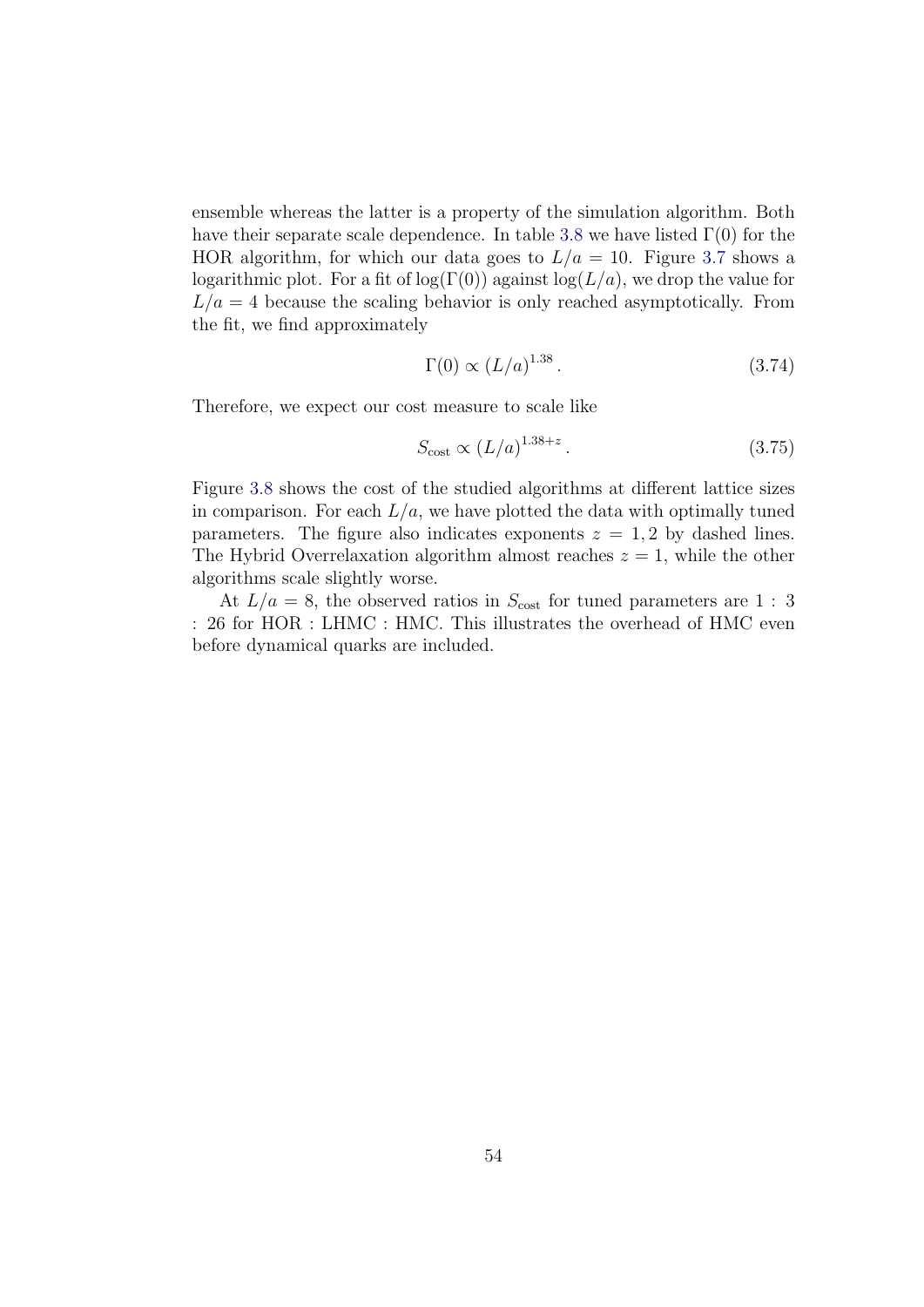# <span id="page-62-0"></span>Chapter 4 Bermions

In this chapter, we are going to investigate the Schrödinger functional coupling in a Yang-Mills theory coupled to a bosonic spinor field. Formally, it corresponds to setting the number of flavors in the fermionic partition function to  $N_f = -2$ . In comparison to the full QCD case, this theory has a local interaction and is therefore much cheaper to simulate.

In the literature, the term *bermion model* has been coined for this theory. It was introduced for the purpose of studying unquenching effects without immediately moving to the full QCD theory [\[63,](#page-116-12) [64,](#page-117-0) [65\]](#page-117-1). The emphasis in these articles lies on the extrapolation of results from negative to positive flavor numbers. In perturbation theory, this can surely be justified. There, the flavor number is just a parameter in the Feynman graphs, and increasing powers of  $N_f$  appear with increasing loop order. Therefore, quantities calculated to finite order are polynomials in  $N_f$ .

Non-perturbatively, the  $N_f$  dependence is not straight-forward. An extrapolation cannot be done in a reliable way and with errors under control. Here, we are not trying to obtain quantitative information for the full theory from the bermion theory. The model serves as tool for studying improvement and the approach to the continuum limit.

# 4.1 Model

The Schrödinger functional, as the partition function of the system, is an integral over all gauge and quark fields which fulfill the given boundary conditions. After integrating out the quark fields, it is given by

$$
\mathcal{Z} = e^{-\Gamma} = \int D[U]D[\bar{\psi}]D[\psi]e^{-S[U,\bar{\psi},\psi]}
$$

$$
= \int D[U]e^{-S_{\rm g}}\det(M^{\dagger}M)^{N_{\rm f}/2}
$$
(4.1)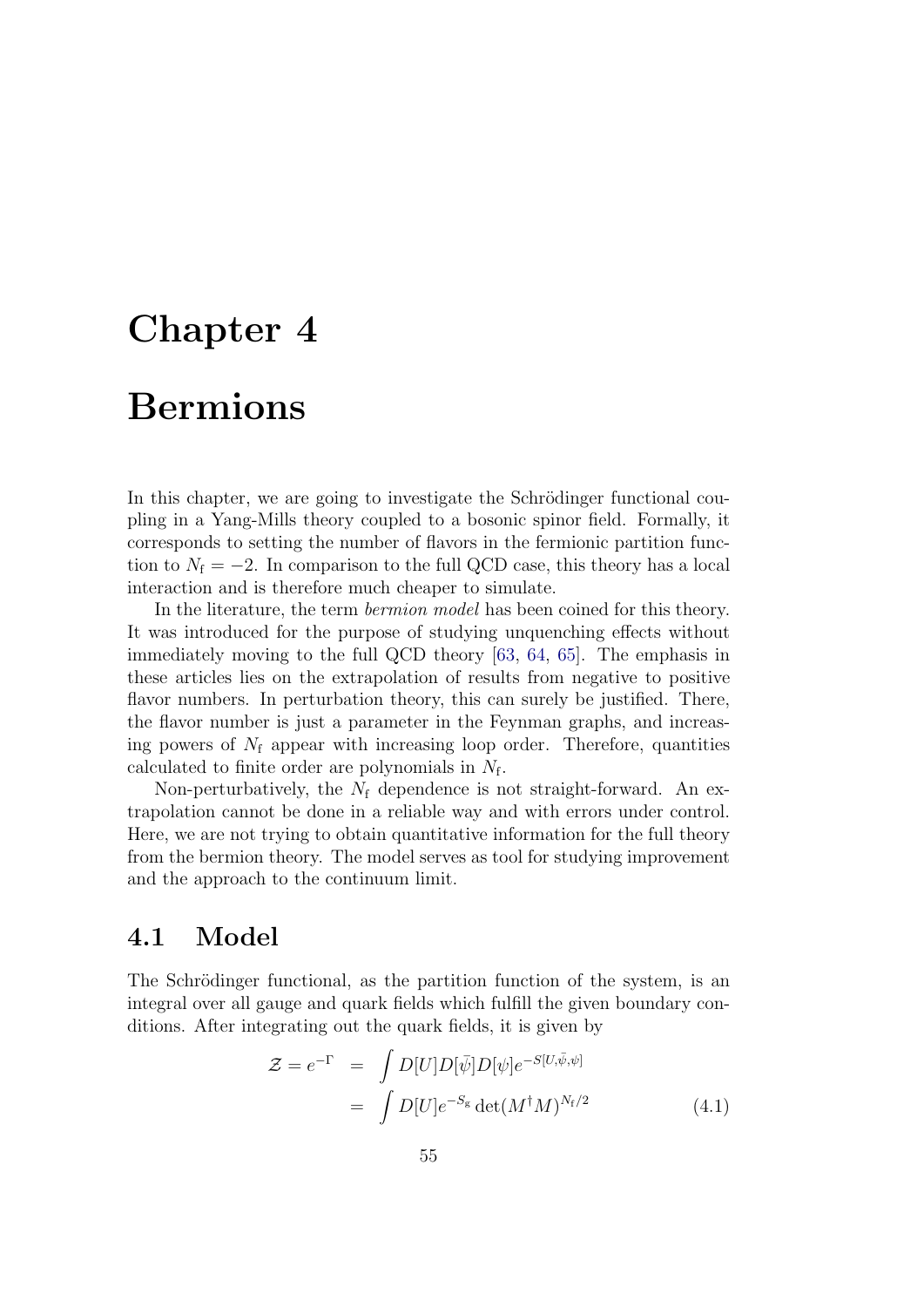with the fermion matrix

$$
M = 2\kappa (D + \delta D + m_0), \quad \kappa = (8 + 2am_0)^{-1}.
$$
 (4.2)

For  $N_f = -2$ , the determinant can be integrated in,

$$
\mathcal{Z} = \int D[U]D[\phi^{\dagger}]D[\phi]e^{-S_{\rm g}-S_{\rm b}}.\tag{4.3}
$$

Here, the fields  $\phi(x)$  are located on the lattice sites and carry Dirac and color indices. However, the components are complex numbers and can therefore be regarded as boson fields. The bermion action  $S<sub>b</sub>$  is given by

$$
S_{\mathbf{b}}[\phi, \phi^{\dagger}, U] = \sum_{x} |M\phi(x)|^2.
$$
 (4.4)

In order to completely define the action, we have to fix the improvement coefficients  $c_t$ ,  $\tilde{c}_t$  and  $c_{sw}$ . For the first two, the choice is easy: these coefficients are only known in perturbation theory, and perturbative results are computed with general  $N_f$ . Therefore, we can take the formulae  $(2.44)$  and [\(2.54\)](#page-28-0) and insert  $N_f = -2$  and the value  $g_0$  used in the respective simulation.

For the Sheikoleslami-Wohlert coefficient  $c_{sw}$ , the situation is more complicated. It has been determined non-perturbatively for the range of bare couplings  $0 \le g_0 < 1$  interesting for the ALPHA programme for  $N_f = 0$  [\[33\]](#page-114-0) and  $N_f = +2$  [\[35\]](#page-114-1). The results can be represented as smooth functions of the bare coupling,

<span id="page-63-0"></span>
$$
c_{sw}(g_0)|_{N_f=0} = \frac{1 - 0.656g_0^2 - 0.152g_0^4 - 0.054g_0^6}{1 - 0.922g_0^2}
$$
  

$$
c_{sw}(g_0)|_{N_f=2} = \frac{1 - 0.454g_0^2 - 0.175g_0^4 + 0.012g_0^6 + 0.045g_0^8}{1 - 0.720g_0^2}.
$$
 (4.5)

These interpolation formulae are arranged such that they go over to the  $N_f$ -independent 1-loop result for  $g_0 \rightarrow 0$  [\[31\]](#page-114-2),

$$
c_{sw}(g_0) = 1 + 0.2659(1)g_0^2 + O(g_0^4). \tag{4.6}
$$

For the purpose of this work, performing the method proposed in these papers also for  $N_f = -2$  would be a large undertaking. We have therefore chosen to extrapolate the non-perturbative data from  $N_f = 0$  and  $N_f = +2$ linearly in  $N_f$ . Only for the most critical parameters used in our simulations, we have explicitly calculated  $c_{sw}$  with the method utilized in the papers cited above and checked that our extrapolation matches the obtained values with good accuracy. This will be explained in more detail in section [4.3.](#page-69-0)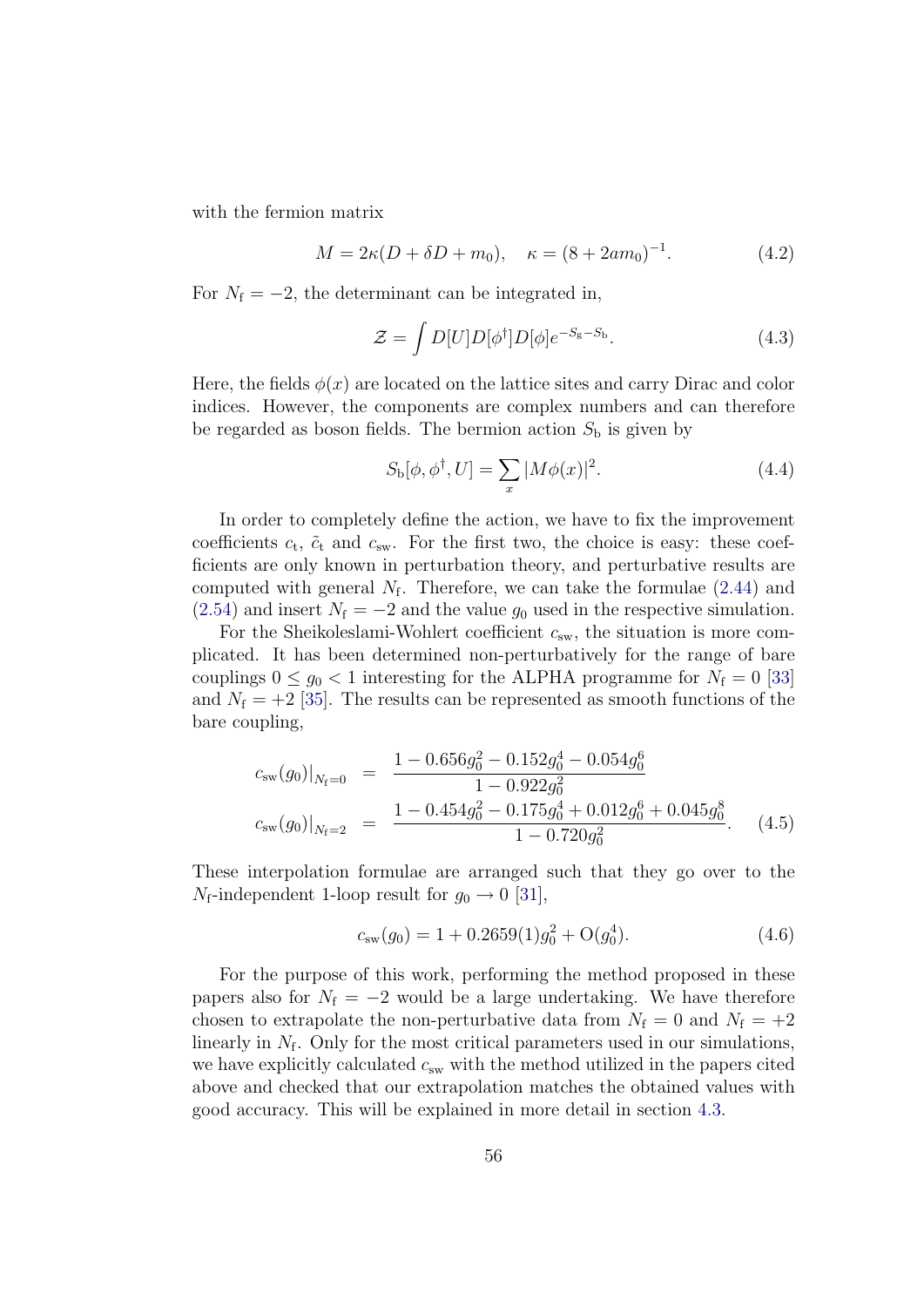# 4.2 Simulation algorithm

In [\[66\]](#page-117-2), the bermion model was investigated without improvement. There, it was straight-forward to find a suitable algorithm:

- The gauge fields are updated with a Hybrid Overrelaxation algorithm as described in section [3.2.](#page-34-0)
- The boson fields are updated with an overrelaxation algorithm.

The important property of the unimproved action that made this possible is that it is linear in each link variable. We found it practically impossible to generalize these finite step size methods to the improved case, where the action depends quadratically on the individual link variables.

From our experience with the Local Hybrid Monte Carlo algorithm, as discussed in section [3.4,](#page-51-0) this was an alternative candidate for the update of the gauge field. However, the inclusion of the clover term defeats its main advantage. In that case, the force  $D_{x\mu i}S[U]$  depends on the link  $U(x,\mu)$  in a non-trivial way and has to be recomputed in each step on a trajectory. We therefore expect this algorithm to be relatively expensive for improved bermions.

After some experimentation, we decided to update the gauge field by applying local overrelaxation with respect to the action without clover term. An acceptance step with the local action difference with respect to the full action then corrects for the error made. The assumption behind this method is that the clover term only represents a small correction to the unimproved action. Therefore, the acceptance rate should be reasonably high. Our results confirm this assumption.

As the proposals for the gauge field update are fully deterministic and set up in a special way, ergodicity may be severely hampered when the bermion fields are also updated with an overrelaxation method. Therefore, we have changed the boson field update to a global heatbath.

## 4.2.1 Gauge fields

In order to apply the overrelaxation method described in section [3.2.2,](#page-38-1) we have to isolate a part of the full action that is of the form [\(3.16\)](#page-36-0). For the derivation of such a contribution, we utilize the operator  $M_{\mu}$  defined by

$$
M_{\mu}\phi(x) = -\frac{\kappa}{a} \Big\{ \lambda_{\mu} (1 - \gamma_{\mu}) U(x, \mu) \phi(x + a\hat{\mu}) +
$$
  

$$
\lambda_{\mu}^{*} (1 + \gamma_{\mu}) U(x - a\hat{\mu}, \mu) \phi(x - a\hat{\mu}) \Big\}.
$$
 (4.7)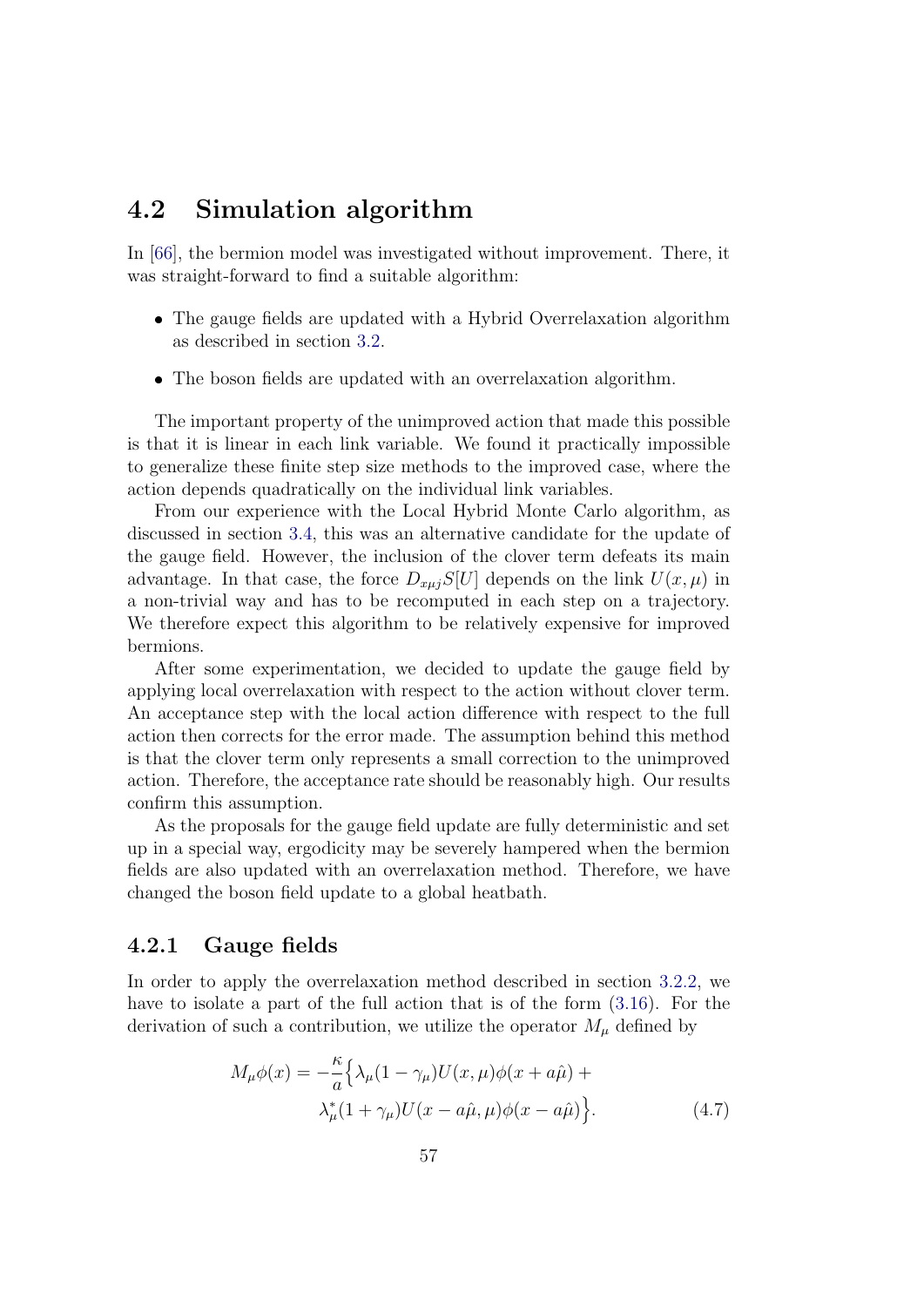Furthermore, we introduce  $\overline{M}_{\mu} = M_{\text{unimproved}} - M_{\mu}$ , which is the contribution to the bermion matrix from the directions orthogonal to  $\mu$ . Then the boson action can be written as

$$
S_{\rm b} = |M_{\rm unimproved}\phi(x)|^2 + |M_{\rm unimproved}\phi(x+a\hat{\mu})|^2 + \cdots
$$
  
\n
$$
= 2 \operatorname{Re}(M_{\mu}\phi(x), \overline{M}_{\mu}\phi(x))
$$
  
\n
$$
+ 2 \operatorname{Re}(M_{\mu}\phi(x+a\hat{\mu}), \overline{M}_{\mu}\phi(x+a\hat{\mu})) + \cdots
$$
  
\n
$$
= -\frac{2\kappa}{a} \operatorname{Re}\left\{ (\overline{M}_{\mu}\phi)^{\dagger}(x)\lambda_{\mu}(1-\gamma_{\mu})U(x,\mu)\phi(x+a\hat{\mu}) + (\overline{M}_{\mu}\phi)^{\dagger}(x+a\hat{\mu})\lambda_{\mu}^{*}(1+\gamma_{\mu})U^{\dagger}(x,\mu)\phi(x)\right\} + \cdots
$$
  
\n
$$
= -\frac{2\kappa}{a} \operatorname{Re} \sum_{A\alpha\beta} \lambda_{\mu} \left\{ \left[ (\overline{M}_{\mu}\phi)^{\dagger}(x) \right]_{A\alpha} U_{\alpha\beta} \phi(x+a\hat{\mu})_{A\beta} + \phi(x)_{A\alpha}^{*} U_{\alpha\beta} \left[ (\overline{M}_{\mu}\phi)^{\dagger}(x+a\hat{\mu})(1+\gamma_{\mu}) \right]_{A\beta}^{*} \right\} + \cdots
$$
  
\n
$$
= -2\kappa \operatorname{ReTr} \left\{ U(x,\mu)\xi^{\dagger}(x,\mu) \right\} + \cdots
$$
(4.8)

Here we have used A to denote the Dirac index and  $\alpha, \beta$  to denote color indices. The SU(3) matrix  $\xi$  can be computed as the dyadic product of matrices v and w,  $\xi_{\alpha\beta} = \lambda^*_{\mu}(w^{\dagger}v)_{\beta\alpha}$ . These matrices in turn are given by

$$
v = (1 - \gamma_{\mu}) \overline{M}_{\mu} \phi(x) + \frac{1}{a} (1 + \gamma_{\mu}) \phi(x)
$$
  
\n
$$
w = (1 + \gamma_{\mu}) \overline{M}_{\mu} \phi(x + a\hat{\mu}) + \frac{1}{a} (1 - \gamma_{\mu}) \phi(x + a\hat{\mu}).
$$
\n(4.9)

The action we use to generate a proposal for a link variable now is

<span id="page-65-1"></span>
$$
S_{\text{prop}} = -\text{ReTr}\left\{U(x,\mu)V^{\dagger}(x,\mu)\right\} \tag{4.10}
$$

with

<span id="page-65-0"></span>
$$
V(x,\mu) = \frac{\beta}{3}S(x,\mu) + 2\kappa \xi(x,\mu),
$$
\n(4.11)

where  $S(x, \mu)$  is the staples matrix as defined in [\(3.17\)](#page-37-2).

Note that in the action  $S_{\text{prop}}$  we have only considered terms from the unimproved bermion action. In principle, we could have included the contribution to  $S_{\rm b}$  which stems from the improvement coefficient  $\tilde{c}_{\rm t}$  and which is linear in  $U(x, \mu)$ . But this term is very small, and it turns out that varying  $\tilde{c}_t$  does not change the acceptance rate of this algorithm significantly. On the other hand, including it in the proposal action would complicate the implementation of the algorithm such that optimization blocks are broken and the program is slowed down. It is therefore probably more efficient to include the tiny  $\tilde{c}_t$  contribution into the acceptance step.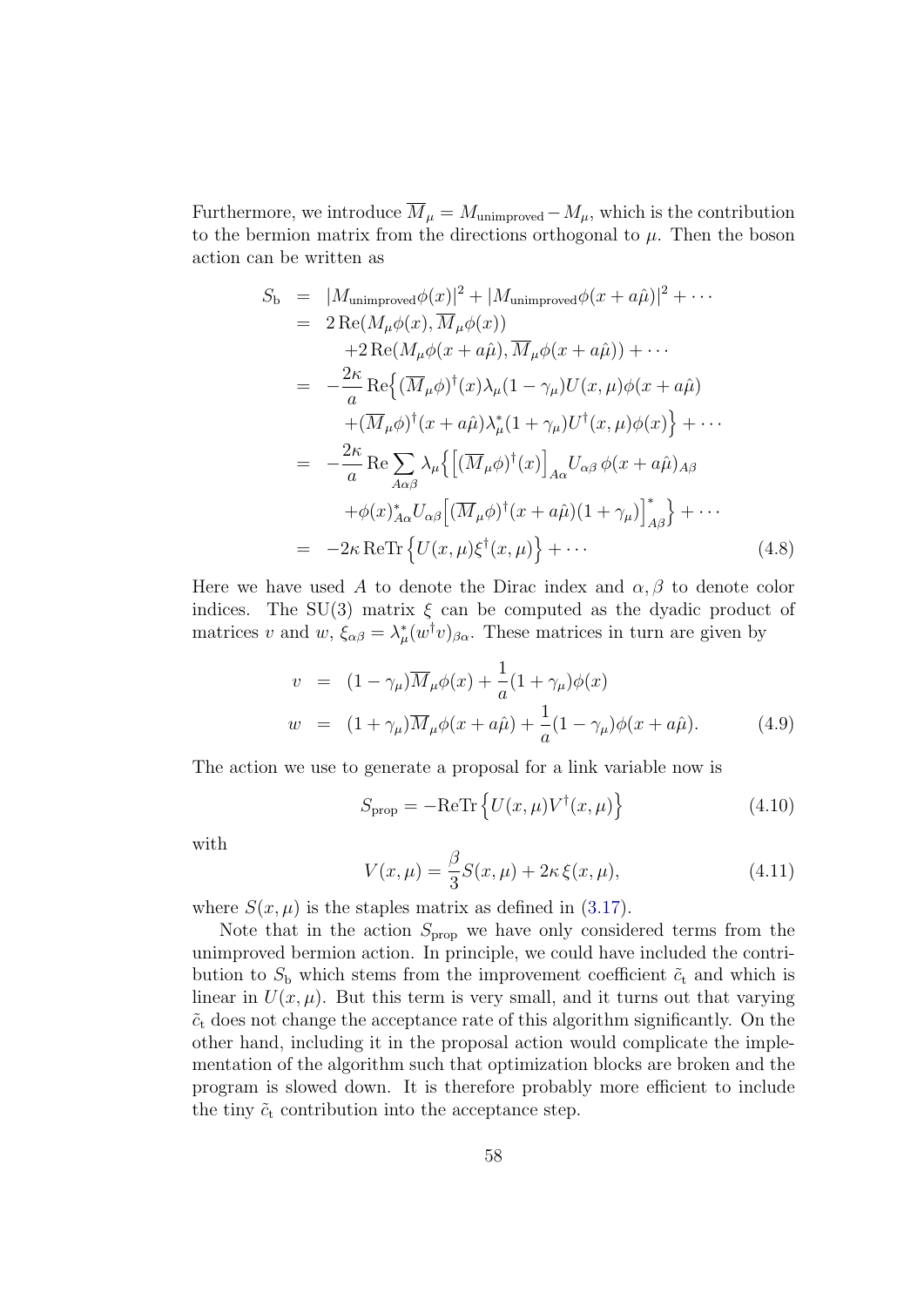The SU(3) overrelaxation mechanism described in section [3.2,](#page-34-0) in which three  $SU(2)$  subgroups are "flipped" subsequently, is not set up symmetrically. This means, the probability of going from one value to another is not the same as the probability of the reverse transition.

This problem can be cured by choosing the order of subgroups randomly, i.e. with a probability of  $1/2$  for the sequences  $1, 2, 3$  and  $3, 2, 1$ . Thus, starting from a variable  $U$  we generate a proposal  $U'$  with the probability

$$
P_{\rm P}(U' \leftarrow U) = \frac{1}{2} \Big\{ \delta(U' - A_3 A_2 A_1 U) + \delta(U' - A_1 A_2 A_3 U) \Big\}.
$$
 (4.12)

The application of these matrices is discussed after [\(3.29\)](#page-39-0). The proposal is then accepted with the probability

<span id="page-66-1"></span>
$$
P_{\mathcal{A}}(U' \leftarrow U) = \min\left\{1, \exp(-S[\phi, \phi^{\dagger}, U'] + S[\phi, \phi^{\dagger}, U])\right\}.
$$
 (4.13)

We can show that the combined probability

$$
P(U' \leftarrow U) = P_{A}(U' \leftarrow U)P_{P}(U' \leftarrow U)
$$
\n(4.14)

fulfills detailed balance. Since  $P_{P}(U \leftarrow U) = P_{P}(U \leftarrow U')$ , we transform

$$
P(U' \leftarrow U) \exp(-S[U])
$$
  
=  $P_P(U' \leftarrow U) \min \{ \exp(-S[U]), \exp(-S[U']) \}$   
=  $P_P(U' \leftarrow U) P_A(U \leftarrow U') \exp(-S[U'])$   
=  $P(U \leftarrow U') \exp(-S[U]).$  (4.15)

We continue with a discussion of the implementation of this method. In the acceptance step, the change of the action for the proposed change of a link variable is needed. For the gauge part of the action, the difference

<span id="page-66-0"></span>
$$
S_{\mathbf{g}}[U'] - S_{\mathbf{g}}[U] = -\frac{\beta}{3} \text{ReTr}\left\{ \left[ U'(x,\mu) - U(x,\mu) \right] S^{\dagger}(x,\mu) \right\} \tag{4.16}
$$

can easily be obtained. The analogous difference for the bermion contribution is more complicated. A change of the variable  $U(x, \mu)$  affects the clover leafs centered around fourteen lattice sites,

$$
Y = \{x, x + a\hat{\mu}, x \pm a\hat{\nu}, x + a\hat{\mu} \pm a\hat{\nu}\}, \quad \nu \neq \mu. \tag{4.17}
$$

Hence, a naive computation of  $S_{\text{b}}[U] - S_{\text{b}}[U]$  implies fourteen applications of the Dirac operator for each local step, which would make the acceptance step very expensive.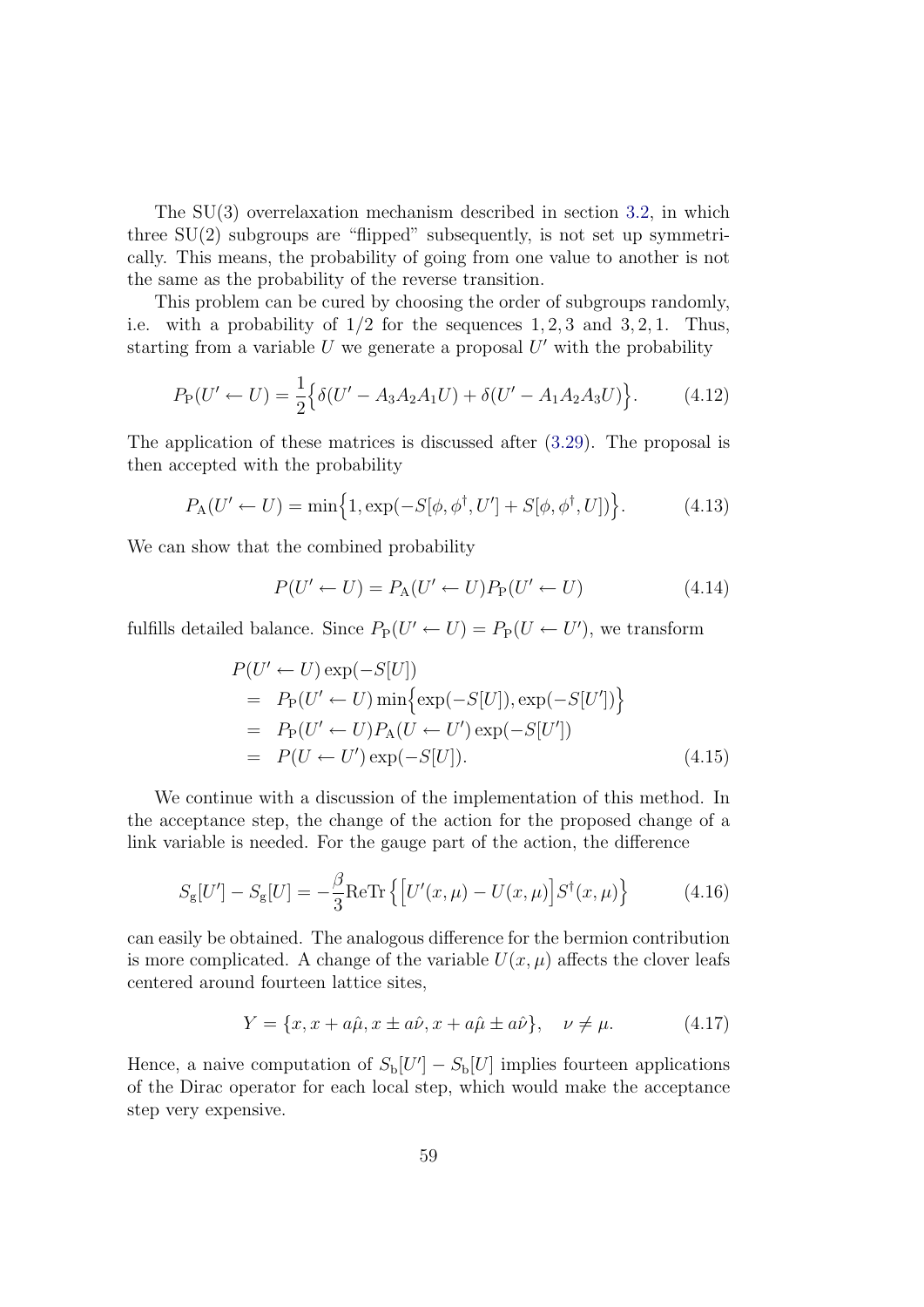Instead, we introduce an auxiliary field  $\psi = M[U]\phi$  which is always kept up to date during a sweep over the lattice. At the beginning of a sweep, the Dirac operator is applied globally. Then, for each proposed local change  $U'(x,\mu) \leftarrow U(x,\mu)$ , proposals  $\psi'(z) \leftarrow \psi(z)$  are computed for the fourteen affected sites z. The bermion action difference used in the acceptance step is

<span id="page-67-1"></span>
$$
S_{\rm b}[\phi,\phi^{\dagger},U'] - S_{\rm b}[\phi,\phi^{\dagger},U] = \sum_{z \in Y} \{ |\psi'(z)|^2 - |\psi(z)|^2 \}.
$$
 (4.18)

The proposals for the auxiliary field are accepted or rejected together with the proposal of the link variable. With this method, in each local step only the difference  $M[U']\phi(z) - M[U]\phi(z)$  has to be calculated, which involves fewer floating point operations than the computation of  $M\phi(z)$ .

In order to make this explicit, we note that the action depends on a link variable  $U(x, \mu)$  through either the hopping or the clover term. We split  $M = M_1 + M_2$  into a term  $M_1$  which is diagonal in coordinate space and a term  $M_2$  which contains nearest-neighbor contributions. Then the proposals are given by

<span id="page-67-0"></span>
$$
\psi'(z) = \psi(z) + \Delta_{x\mu}^{(1)}\phi(z) + \Delta_{x\mu}^{(2)}\phi(z),\tag{4.19}
$$

where we have to compute

$$
\Delta_{x\mu}^{(1)}\phi(z) = M_1[U']\phi(z) - M_1[U]\phi(z)
$$
  
\n
$$
\Delta_{x\mu}^{(2)}\phi(z) = M_2[U']\phi(z) - M_2[U]\phi(z).
$$
\n(4.20)

The Hopping term affects the sites x and  $x + a\hat{\mu}$ ,

$$
\Delta_{x\mu}^{(2)}\phi(x) = -\frac{\kappa}{a}\lambda_{\mu} (1 - \gamma_{\mu}) \left[ U'(x,\mu) - U(x,\mu) \right] \phi(x + a\hat{\mu})
$$
  

$$
\Delta_{x\mu}^{(2)}\phi(x + a\hat{\mu}) = -\frac{\kappa}{a}\lambda_{\mu}^{*} (1 + \gamma_{\mu}) \left[ U'^{\dagger}(x,\mu) - U^{\dagger}(x,\mu) \right] \phi(x). \quad (4.21)
$$

The clover term affects all  $z \in Y$ . At  $z = x + a\hat{\mu} + a\hat{\nu}$  we get for example

$$
\Delta_{x\mu}^{(1)}\phi(x+a\hat{\mu}+a\hat{\nu}) = \frac{i}{8a}\kappa c_{\rm sw}\sigma_{\mu\nu}U^{\dagger}(x+a\hat{\nu},\mu)U^{\dagger}(x,\nu) \times
$$

$$
\times \left[U'(x,\mu) - U(x,\mu)\right]U(x+a\hat{\mu},\nu)\phi(x+a\hat{\mu}+a\hat{\nu}). \tag{4.22}
$$

Similar four-link products with  $\phi(z)$  insertions are obtained at the other sites.

Let us summarize our method. The update of the gauge fields begins with a global application of M in order to compute the field  $\psi$ . Then, a sweep over the whole lattice is performed. In each local step, we do the following:

• Compute the SU(3) matrix  $V(x, \mu)$  given by [\(4.11\)](#page-65-0).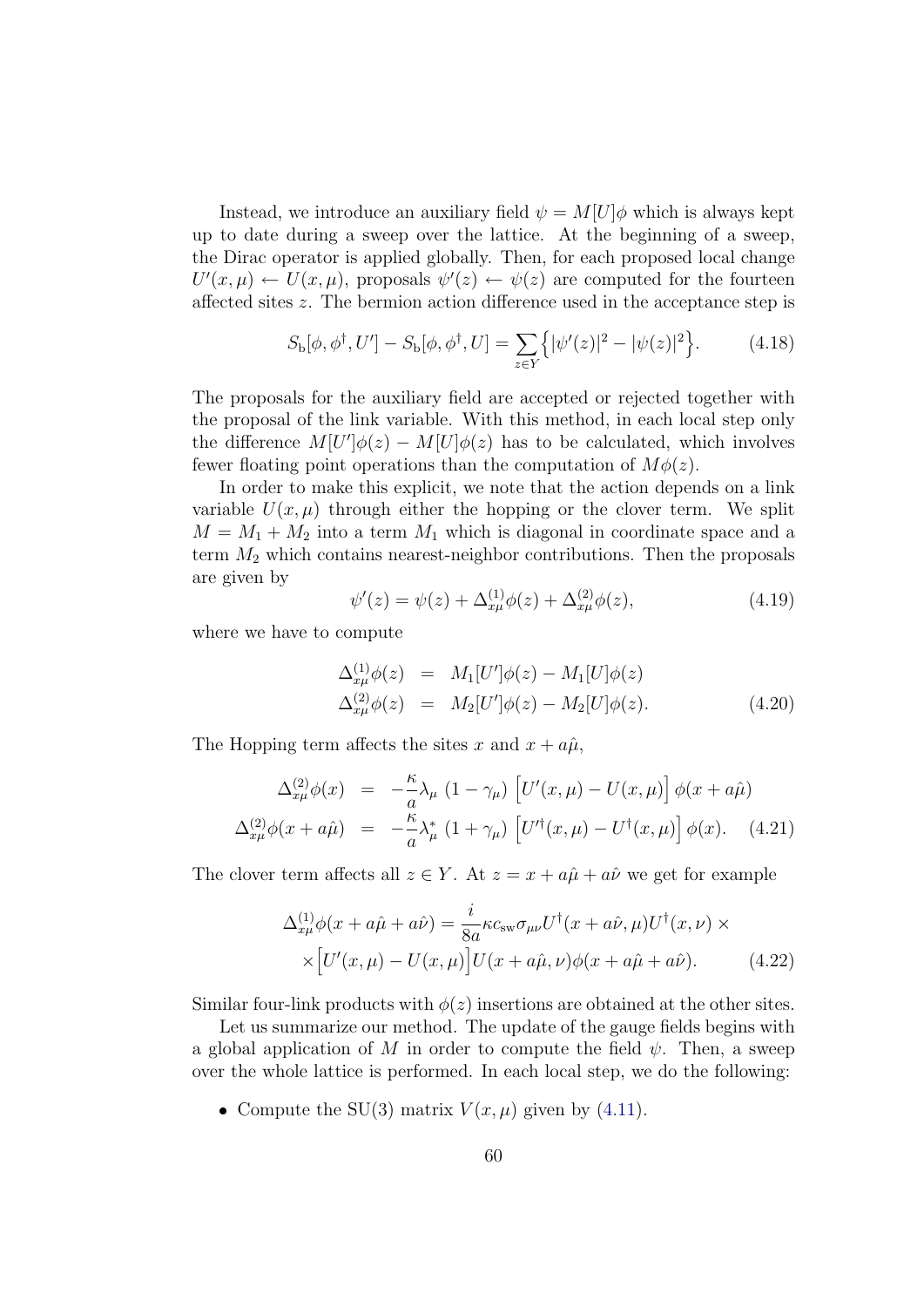- Compute a proposal  $U'(x, \mu)$  for the local link variable by an overrelaxation step, which leaves the action [\(4.10\)](#page-65-1) constant.
- Compute  $\psi'(z)$  for  $z \in Y$ , following [\(4.19\)](#page-67-0).
- Compute  $S[\phi, \phi^{\dagger}, U'] S[\phi, \phi^{\dagger}, U]$  using [\(4.16\)](#page-66-0) and [\(4.18\)](#page-67-1).
- Accept or reject the U and  $\psi$  proposals with the probability [\(4.13\)](#page-66-1).

## 4.2.2 Boson fields

In a given gauge field background, one can easily find an update algorithm for the boson fields. The action is quadratic in  $\phi$ , so the needed distribution is

<span id="page-68-1"></span>
$$
P(\phi) \propto \exp\{-\sum_{x} (M\phi(x), M\phi(x))\}.
$$
 (4.23)

This can be achieved by generating a field  $\zeta$  with the distribution

<span id="page-68-0"></span>
$$
P(\zeta) \propto \exp\{-\sum_{x}(\zeta(x), \zeta(x))\}\tag{4.24}
$$

and then computing  $\phi' = M^{-1}\zeta$ . Equation [\(4.24\)](#page-68-0) is a Gaussian distribution with variance 2 for the real and imaginary components of  $\phi(x)_{A\alpha}$ . An algorithm for generating Gaussian numbers on the APE100 is described in appendix [B.](#page-105-0)

The direct usage of this heatbath method implies that one has to solve the equation  $\zeta = M\phi'$  with full precision, which can be quite costly. If one reduces the precision of the solver, the correct distribution [\(4.23\)](#page-68-1) gets disturbed in an uncontrolled way. By introducing additional degrees of freedom, one can get around this problem. Following [\[67\]](#page-117-3), we introduce a field  $\chi$  with the same indices as the boson field  $\phi$ , distributed like

$$
P(\chi) = \exp\left\{-\sum_{x} |\chi(x) - M\phi(x)|^2\right\}.
$$
 (4.25)

As  $\int D\chi P(\chi)$  = const is independent of  $\phi$ , one can then simulate the combined distribution

$$
P(\phi, \chi) = \exp\left\{-\sum_{x} [ |M\phi(x)|^2 - |\chi(x) - M\phi(x)|^2] \right\}
$$
 (4.26)

without affecting the distribution of the  $\phi$  field. This can be done as follows. One first updates  $\chi$  by a global heatbath step. To this end, one generates a normal random vector  $\eta$  and computes

$$
\chi'(x) = M\phi(x) + \eta(x). \tag{4.27}
$$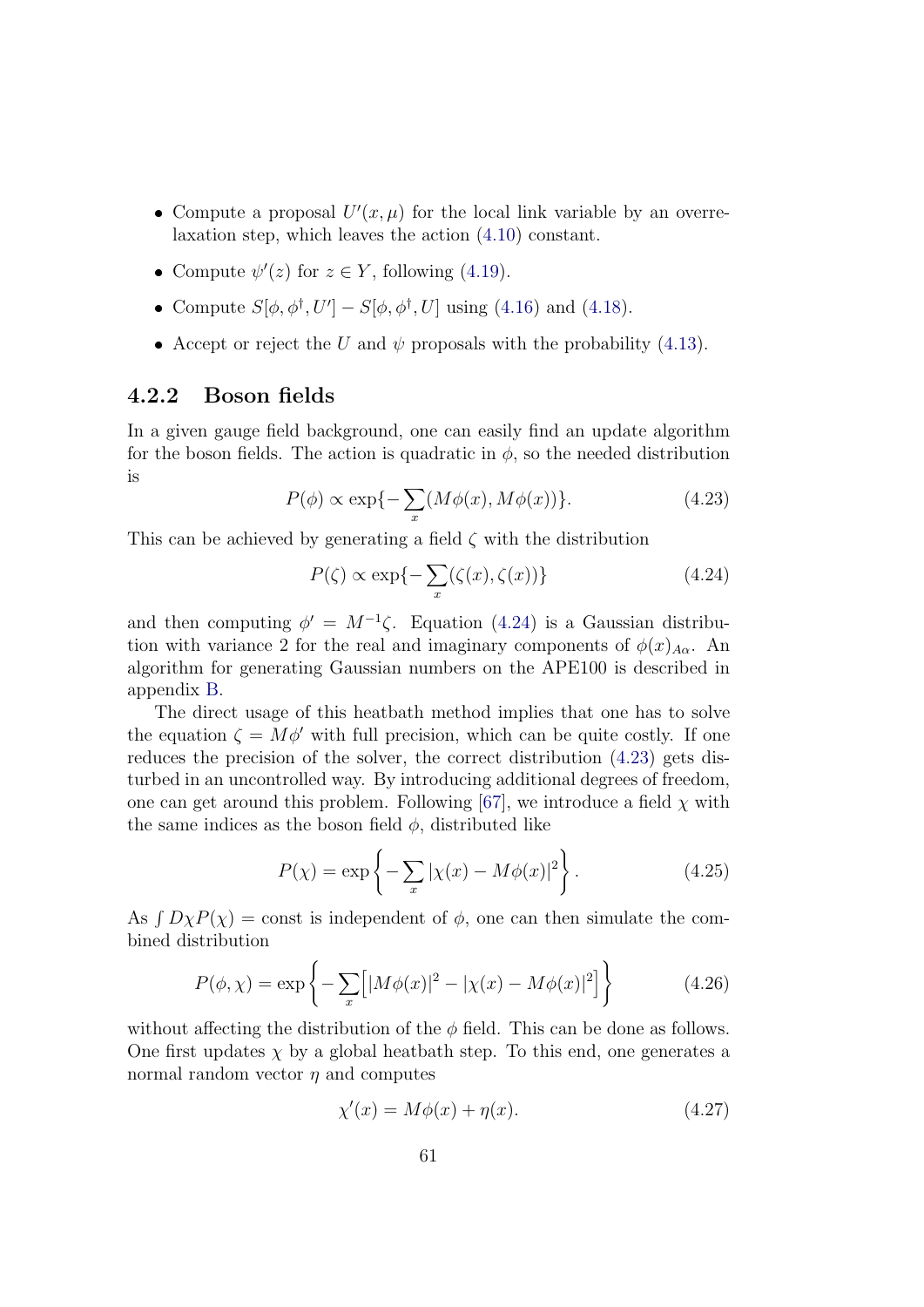In a second step, one updates  $\phi$  with an overrelaxation method that leaves the action constant,

$$
\phi'(x) = \zeta(x) - \phi(x), \quad \zeta(x) = M^{-1}\chi(x). \tag{4.28}
$$

We notice that in each update, the new  $\chi$  field is constructed from  $\phi$  and a random vector, and it is not used after the update is finished. Therefore, it can be dropped and does not need to be stored in memory.

Obviously, if the equation  $\chi = M\zeta$  is solved exactly, this algorithm is completely identical with the one described above. However, we notice that this version can be turned into a Metropolis algorithm. By inverting the fermion matrix only up to a residue vector r, one can generate a proposal  $\phi'$ for an acceptance step,

<span id="page-69-1"></span>
$$
M\zeta(x) = \chi(x) + r(x)
$$
  
\n
$$
\phi'(x) = \zeta(x) - \phi(x).
$$
\n(4.29)

For a Metropolis algorithm with a deterministic proposal, detailed balance is equivalent with the requirement is that the proposal transition must be symmetric in  $\phi$  and  $\phi'$ . As in [\(4.29\)](#page-69-1),  $\zeta$  is independent of the old  $\phi$  field, this is the case here. The action difference in the acceptance step can be computed as

$$
\Delta S = \sum_{x} \left\{ |M\phi'(x)|^2 + |\chi(x) - M\phi'(x)|^2 - |M\phi(x)|^2 - |\chi(x) - M\phi(x)|^2 \right\}
$$
  
=  $2 \text{Re} \sum_{x} r^{\dagger}(x) \Big( M\phi'(x) - M\phi(x) \Big).$  (4.30)

For the inversion of the bermion matrix, we use a stabilized biconjugate gradient (BiCGStab) solver with SSOR preconditioning. A study of an implementation of this solver for the APE100 machine and with Schrödinger functional boundary conditions can be found in [\[68\]](#page-117-4).

# <span id="page-69-0"></span>4.3 The size of  $c_{\rm sw}$

In all our simulations, we have chosen the improvement coefficient  $c_{sw}$  by extrapolating the non-perturbative formulae in  $N_f$ . This ansatz is consistent with 1-loop perturbation theory, and also supported by the fact that the 2-loop contribution is linear in  $N_f$ . Nevertheless, we have computed  $c_{sw}$  nonperturbatively for  $N_f = -2$  for the bare coupling  $\beta = 8.99$  to check our assumptions.

By definition, improvement coefficients for  $O(a)$  improvement have an ambiguity. Different choices for these coefficients correspond to different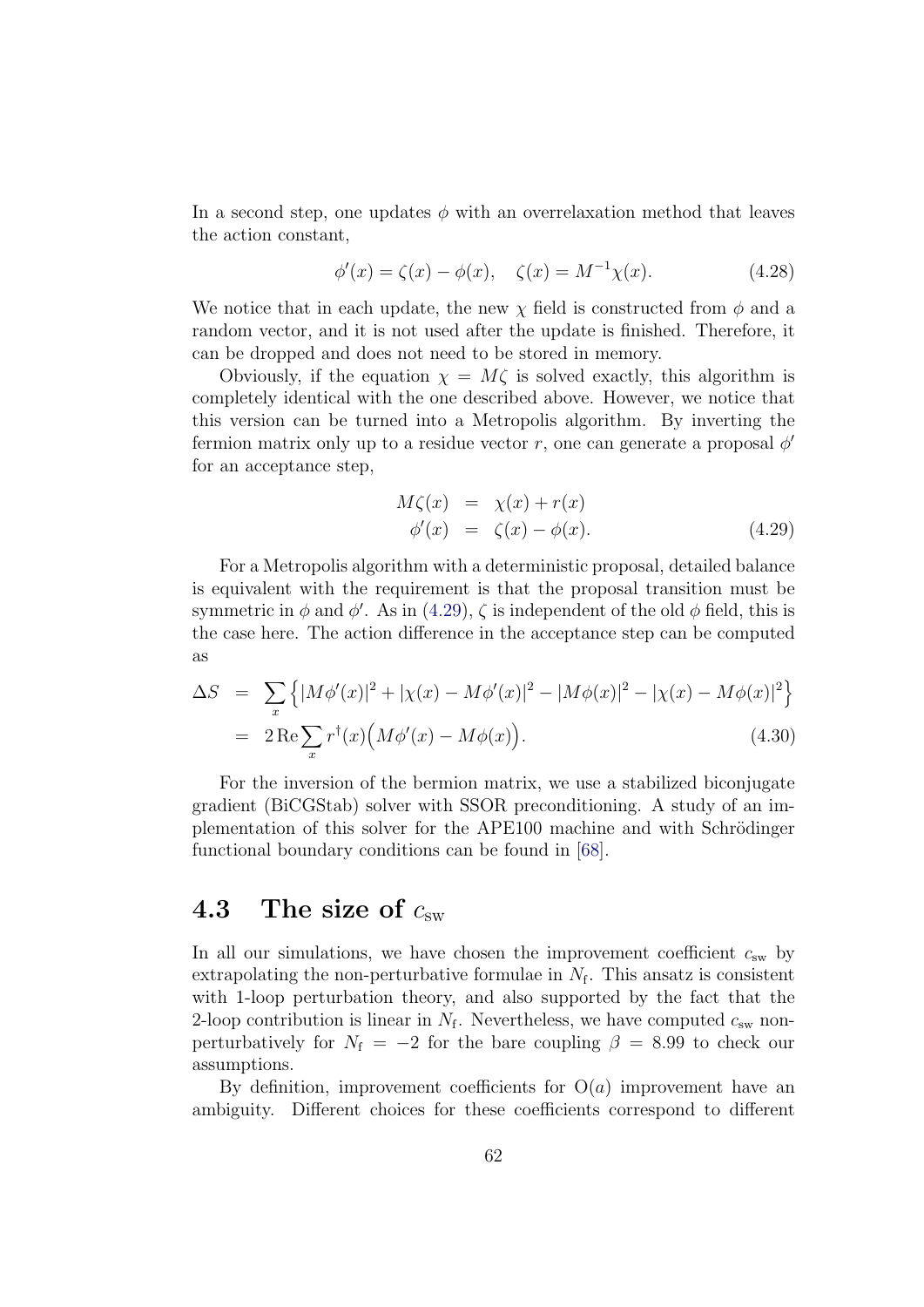$O(a^2)$  artefacts. Therefore, it is important to use the same improvement condition as was used in the computation of [\(4.5\)](#page-63-0). Consequently, we follow the method described in [\[33,](#page-114-0) [35\]](#page-114-1). The idea there is to use an observable that vanishes in the continuum limit and has only  $O(a^2)$  corrections if the improvement coefficients are chosen properly. Such an observable can be deduced from the PCAC relation.

One first observes that the computation of the current quark mass  $m(x_0)$ in  $(2.71)$  includes the coefficient  $c_A$  which is not known a priori. In order to eliminate it, we define

$$
r(x_0) = \frac{1}{2}\tilde{\partial}_0 f_A(x_0)
$$
  
\n
$$
s(x_0) = \frac{1}{2}a\partial_0^*\partial_0 f_P(x_0)
$$
\n(4.31)

and write

$$
m(x_0) = r(x_0) + c_A s(x_0). \tag{4.32}
$$

From the correlation function  $f'_{A}$ ,  $f'_{P}$  at the upper boundary, one gets another current mass  $m'$ . Then the mass defined as

$$
M(x_0, y_0) = m(x_0) - s(x_0) \frac{m(y_0) - m'(y_0)}{s(y_0) - s'(y_0)}
$$
  
= 
$$
r(x_0) - s(x_0) \frac{r(y_0) - r'(y_0)}{s(y_0) - s'(y_0)}
$$
(4.33)

is independent of  $c_A$ . Again, a similar quantity  $M'$  is obtained by exchanging variables with and without a prime. For this section, we define the current mass M as  $M(T/2, T/4)$ . Finally, the difference

$$
\Delta M = M\left(\frac{3T}{4}, \frac{T}{4}\right) - M'\left(\frac{3T}{4}, \frac{T}{4}\right) \tag{4.34}
$$

is zero in the continuum and inherits lattice artefacts from the correlation functions used in its definition. In order to ensure the perturbative asymptotics  $c_{sw}(g_0) \rightarrow 1$  for  $g_0 \rightarrow 0$ , we precisely demand that  $\Delta M$  takes its tree-level value at  $M = 0$  [\[33\]](#page-114-0),

<span id="page-70-0"></span>
$$
\Delta aM \Big|_{M=0} = 0.000277. \tag{4.35}
$$

This improvement condition is imposed at  $L/a = 8$  and  $T = 2L$ , furthermore  $\theta_k = 0$  and with boundary fields

$$
(\phi_1, \phi_2, \phi_3) = \frac{1}{6}(-\pi, 0, \pi)
$$
  
\n
$$
(\phi'_1, \phi'_2, \phi'_3) = \frac{1}{6}(-5\pi, 2\pi, 3\pi).
$$
 (4.36)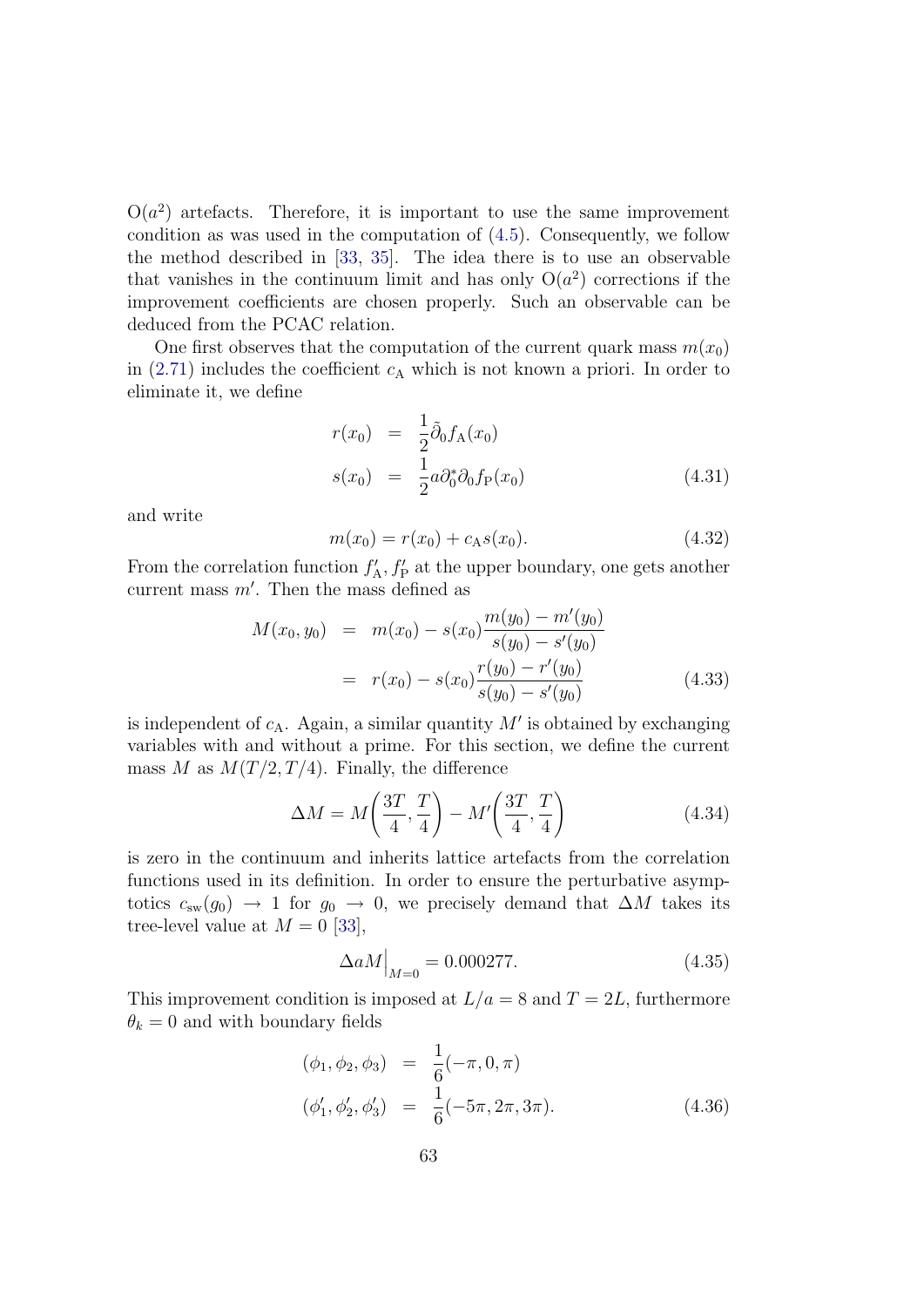Using the setup described above, we have measured the current mass  $aM$ and  $a\Delta M$  for some values of  $\kappa$  at three values of  $c_{sw}$ . As shown in table [4.1,](#page-71-0) these results are in line with the observations in [\[33,](#page-114-0) [69\]](#page-117-5), which indicate that  $\Delta M$  depends only weakly on the mass M. Since it is not critical whether the condition [\(4.35\)](#page-70-0) is precisely imposed at zero current mass, we have not extrapolated the mass to zero, but instead taken the results where it roughly vanishes. The error introduced hereby is negligible. Our results for the lattice artefact  $a\Delta M$  are summarized in table [4.2.](#page-71-1)

| $\kappa$ | $c_{\rm sw}$ | a M            | $a\Delta M$              |
|----------|--------------|----------------|--------------------------|
| 0.13209  | 1.171815     | 0.01899(12)    | $0.002\overline{19(18)}$ |
| 0.13213  | 1.171815     | 0.01825(14)    | 0.00237(21)              |
| 0.13241  | 1.171815     | 0.00946(13)    | 0.00218(19)              |
| 0.13209  | 1.271815     | $-0.00030(19)$ | 0.00066(24)              |
| 0.13105  | 1.371815     | 0.01173(13)    | $-0.00124(18)$           |
| 0.13139  | 1.371815     | 0.00061(17)    | $-0.00127(21)$           |

<span id="page-71-0"></span>Table 4.1:  $a\Delta M$  at three trial values of  $c_{sw}$  at  $\beta = 8.99$  and some values of  $\kappa$ 

| $c_{\rm sw}$ | a M          | $a\Delta M$    |
|--------------|--------------|----------------|
| 1.171815     | 0.0095(1)    | 0.00218(19)    |
| 1.271815     | $-0.0003(2)$ | 0.00066(24)    |
| 1.371815     | 0.0006(2)    | $-0.00127(21)$ |

<span id="page-71-1"></span>Table 4.2:  $a\Delta M$  for different values of  $c_{sw}$  at  $\beta = 8.99$ .

A linear interpolation of these three points to  $(4.35)$  gives  $c_{sw} = 1.285(7)$ , which is very near to the value  $c_{sw} = 1.271815$  from our extrapolation in  $N_f$ . By 1-loop perturbation theory, one can see that this difference causes an error in the step scaling function smaller than  $4 \cdot 10^{-4}$  [\[70\]](#page-117-6) which is negligible compared to the statistical errors as listed in table [4.6.](#page-81-0)

# 4.4 Measurement of the coupling

The Schrödinger functional coupling is defined by  $(2.36)$ . In a Monte Carlo simulation, we have to measure the average value of  $\partial S/\partial \eta$ , which gets contributions from the pure gauge action  $S_g$  and the bermion action  $S_b$ . In both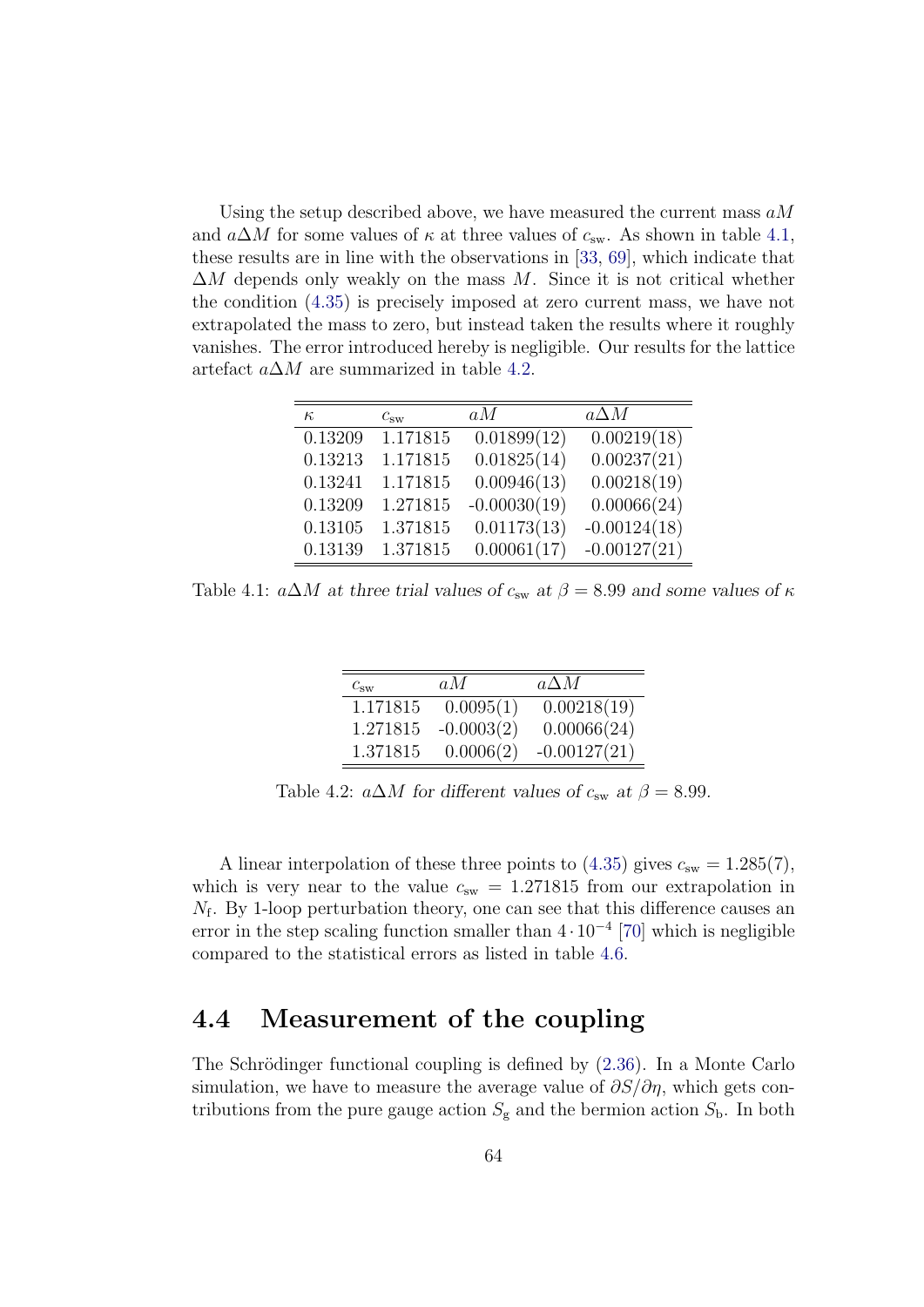terms, one needs in the end the derivative of a boundary link with respect to  $\eta$ . With the given boundary conditions, we get

$$
\left. \frac{\partial C_k}{\partial \eta} \right|_{\eta=0} = \frac{i}{L} \Omega_0, \quad \left. \frac{\partial C'_k}{\partial \eta} \right|_{\eta=0} = -\frac{i}{L} \Omega_0,\tag{4.37}
$$

where we have defined  $\Omega_0 = \text{diag}(1, -1/2, -1/2)$ . For the gauge action, we evaluate

$$
\frac{\partial S_{\rm g}}{\partial \eta}\Big|_{\eta=0} = -\frac{\beta c_{\rm t}}{3} \frac{a}{L} \sum_{\mathbf{x}} \sum_{k} \text{ReTr} \, i\Omega_{0} \Big\{\n\left[U(x,k)U(x+a\hat{k},0)U^{\dagger}(x+a\hat{0},k)U^{\dagger}(x,0)\right]_{x_{0}=0}\n-\left[U(x,k)U^{\dagger}(x+a\hat{k}-a\hat{0},0)U^{\dagger}(x-a\hat{0},k)U(x-a\hat{0},0)\right]_{x_{0}=T}\n\Big\}.\n\tag{4.38}
$$

The computation of the bermion contribution to the coupling is slightly more complicated. It suffices to compute  $\partial M\phi(x)/\partial\eta$ , because

$$
\frac{\partial S_{\rm b}}{\partial \eta}\Big|_{\eta=0} = \frac{\partial}{\partial \eta} \sum_{x} \left\{ (M\phi)^{\dagger}(x)(M\phi)(x) \right\}
$$

$$
= 2 \operatorname{Re} \sum_{x} \psi^{\dagger}(x) \frac{\partial}{\partial \eta} (M\phi(x)). \tag{4.39}
$$

Clearly, only the clover term at  $x_0 = a$  and  $x_0 = T - a$  can contribute to the derivative. Furthermore the derivative of the magnetic components vanishes,  $\frac{\partial}{\partial \eta}F_{ij}(x) = 0$ , and we have  $\frac{\partial}{\partial \eta}F_{0k} = -\frac{\partial}{\partial \eta}F_{k0}$  and  $\sigma_{0k} = -\sigma_{k0}$ . Thus, for  $x \in X = (a, \mathbf{x}) \cup (T - a, \mathbf{x}),$ 

$$
\frac{\partial M\phi(x)}{\partial \eta} = \frac{i}{2a} \kappa c_{\rm sw} \frac{\partial}{\partial \eta} \sum_{k=1,2,3} \left\{ \sigma_{k0} \hat{F}_{k0}(x) + \sigma_{0k} \hat{F}_{0k}(x) \right\} \phi(x)
$$

$$
= \frac{i}{8a} \kappa c_{\rm sw} \sum_{k} \sigma_{k0} \left\{ \frac{\partial}{\partial \eta} Q_{k0}(x) - \text{h.c.} \right\} \phi(x). \tag{4.40}
$$

We define for each lattice point x and plane  $(\mu, \nu)$  the color matrix  $\xi_{\mu\nu}(x)$ with elements

$$
\xi_{\mu\nu,ba}(x) = \psi_a^{\dagger}(x)\sigma_{\mu\nu}\phi_b(x) \tag{4.41}
$$

and its hermitian part  $\chi_{\mu\nu}(x) = \xi_{\mu\nu}(x) + \xi_{\mu\nu}^{\dagger}(x)$ , where we have explicitly displayed the color indices of the bermion fields. Using this, we obtain

$$
\left. \frac{\partial S_{\rm b}}{\partial \eta} \right|_{\eta=0} = \left. \frac{-\kappa c_{\rm sw}}{4a} \text{Im} \sum_{x \in X} \psi^{\dagger}(x) \sum_{k} \sigma_{k0} \left( \frac{\partial Q_{k0}(x)}{\partial \eta} - \text{h.c.} \right) \phi(x) \right.
$$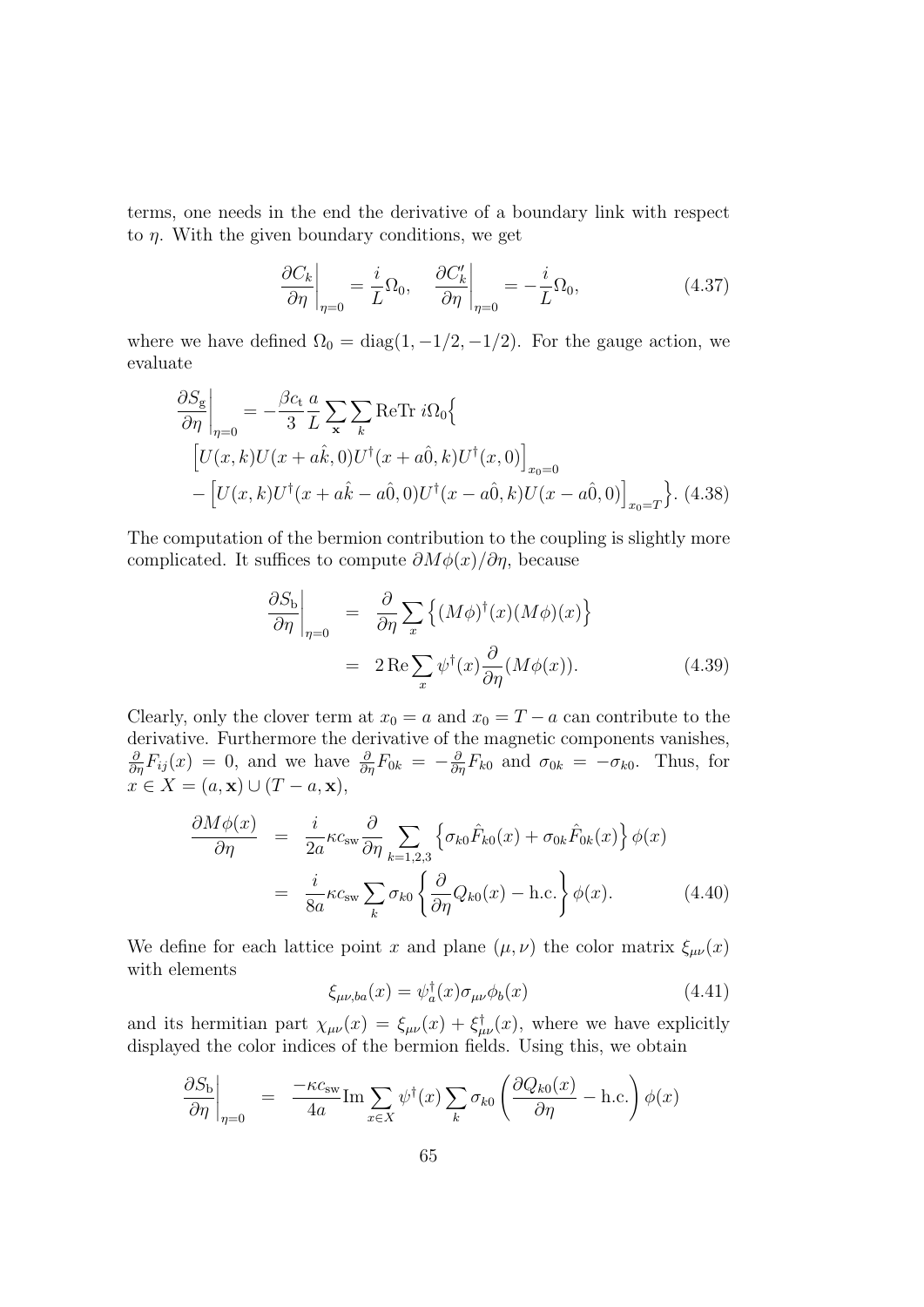$$
= \frac{-\kappa c_{\rm sw}}{4a} \text{ImTr} \sum_{x \in X} \sum_{k} \xi_{k0}(x) \left( \frac{\partial Q_{k0}(x)}{\partial \eta} - \text{h.c.} \right)
$$

$$
= \frac{-\kappa c_{\rm sw}}{4a} \text{ImTr} \sum_{x \in X} \sum_{k} \chi_{k0}(x) \frac{\partial Q_{k0}(x)}{\partial \eta}.
$$
(4.42)

The computation of the derivative is analogous to the gauge action case. For practical purposes it is advantageous to organize the above sum in terms of time-like plaquettes at the boundary. Each plaquette contributes to two different clover leafs. So we can write

$$
\frac{\partial S_{\rm b}}{\partial \eta}\bigg|_{\eta=0} = \frac{-\kappa c_{\rm sw}}{4} \frac{a}{L} \text{Im} \text{Tr} \sum_{\mathbf{x}} \sum_{k} \left( R_{k}^{1}(\mathbf{x}) + R_{k}^{u}(\mathbf{x}) \right), \tag{4.43}
$$

where we have contributions from the lower boundary

$$
R_k^1(\mathbf{x}) = \frac{1}{a} U^{\dagger}(x,0) \Big[ i\Omega_0 U(x,k) \Big] U(x+a\hat{k},0) \times
$$
  
 
$$
\times U^{\dagger}(x+a\hat{0},k) \chi(x+a\hat{0})
$$
  
 
$$
+ U^{\dagger}(x+a\hat{0},k) U^{\dagger}(x,0) \Big[ i\Omega_0 U(x,k) \Big] \times
$$
  
 
$$
\times U(x+a\hat{k},0) \chi(x+a\hat{0}+a\hat{k}) \tag{4.44}
$$

and the upper boundary

$$
R_k^{\mathrm{u}}(\mathbf{x}) = \frac{1}{a} U(x - a\hat{0}, k) U(x - a\hat{0} + a\hat{k}, 0) \left[ i\Omega_0 U(x, k) \right]^{\dagger} \times
$$
  
 
$$
\times U^{\dagger} (x - a\hat{0}, 0) \chi(x - a\hat{0})
$$
  
 
$$
+ U(x - a\hat{0} + a\hat{k}, 0) \left[ i\Omega_0 U(x, k) \right]^{\dagger} U^{\dagger} (x - a\hat{0}, 0) \times
$$
  
 
$$
\times U(x - a\hat{0}, k) \chi(x - a\hat{0} + a\hat{k}). \tag{4.45}
$$

In the implementation of the measurement, bermions do not produce a large overhead. The computation of  $\partial S_{\rm b}/\partial \eta$  can be done in a loop together with  $\partial S_{\rm g}/\partial \eta$ . The effort for a measurement grows only with  $(L/a)^3$ , whereas the cost of the same computation for  $N_f = +2$  is proportional to the lattice volume.

#### 4.5 Tests

Large parts of the simulation program consisted of new code; the gauge field update, the boson update and the measurement of the boson contribution to the coupling. In order to check the program carefully for correctness, it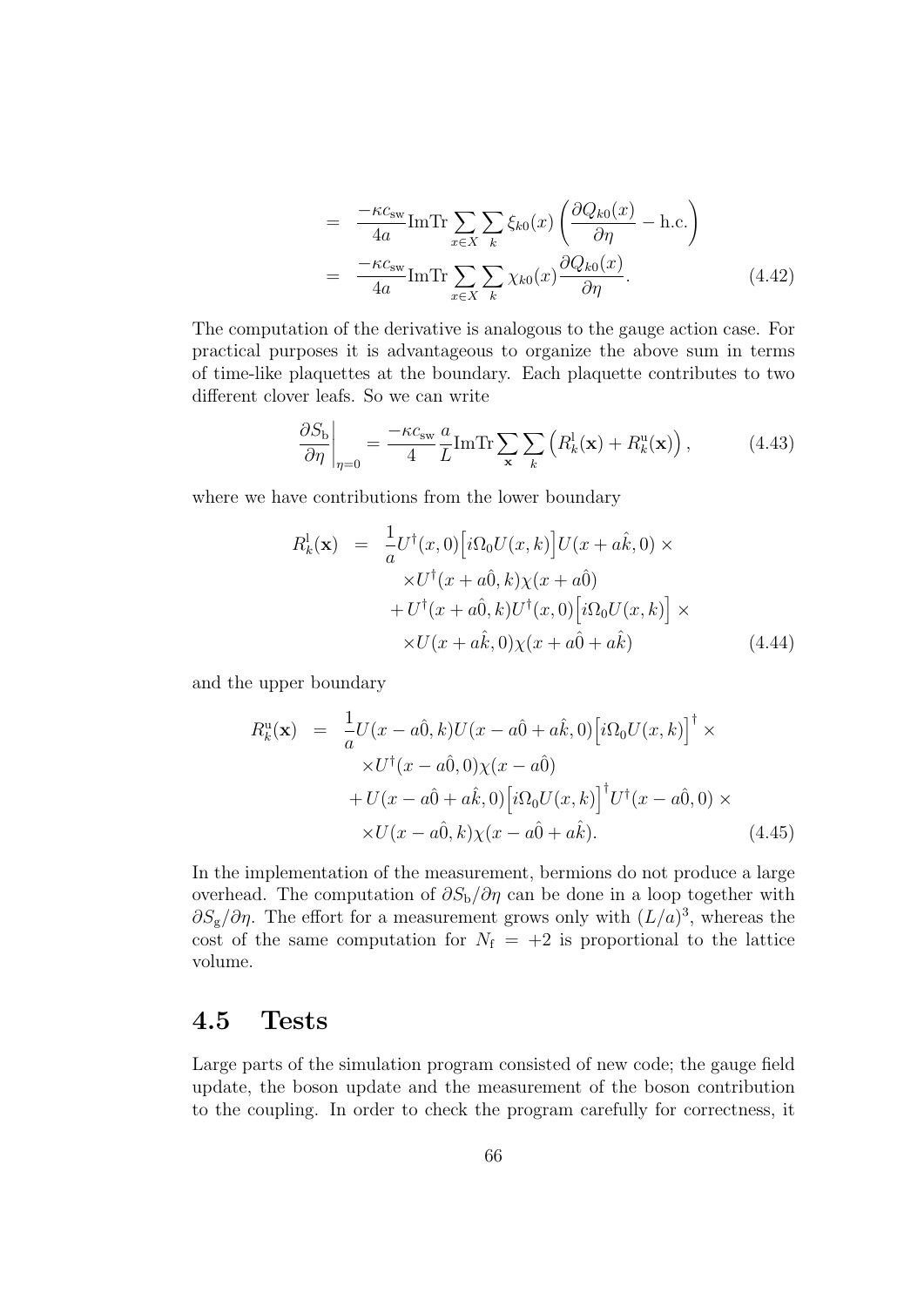is desirable to separate the test for different parts of the code as much as possible.

We have done this as follows: in the implementation for unimproved bermions, the overrelaxation boson update there can be replaced by the heatbath boson update discussed in section [4.2.2](#page-68-0) and setting the improvement coefficients  $c_{sw} = 0, \tilde{c}_t = 1$ . We have confirmed that the modified program still yields the same results as before.

Then we have run the improved bermion program consisting of the gauge field update from section [4.2.1](#page-64-0) and the boson update from section [4.2.2](#page-68-0) with various choices of the improvement parameters and checked a control variable discussed below. This tests the update algorithm as a whole.

Provided the boson update on a given gauge field generates a sample distributed according to the action  $S_{\rm b}$ , the measurement routine for  $\partial S_{\rm b}/\partial \eta$ can then be checked on the classical background field by comparing with the tree-level perturbative result.

#### 4.5.1 Control variable

In general, it is advantageous to have a nontrivial observable whose mean is known exactly for any choice of parameters and bare couplings. This allows a consistency check without having to compare results e.g. with the results of other programs, which may not even be possible. In particular, when comparing with another Monte Carlo result, one compares two quantities which both are affected with statistical errors, whereas the comparison with a constant value only involves one statistical error and is therefore more reliable.

In the bermion model, it is easy to construct such an observable. We define

$$
E = \frac{1}{12(L/a)^3[(T/a) - 1]} \sum_{x} |M\phi(x)|^2,
$$
\n(4.46)

where  $(L/a)^3[(T/a) - 1]$  is the number of sites with fluctuating boson fields and 12 is the number of Dirac and color components.

As a generalization of the property of the one-dimensional Gaussian measure,

$$
\langle x^2 \rangle = 1 \quad \text{for} \quad P(x) \propto e^{-\frac{1}{2}x^2},\tag{4.47}
$$

we expect the expectation value of  $E$ , which corresponds to a path integral with Gaussian measure, to be

$$
\langle E \rangle = 1. \tag{4.48}
$$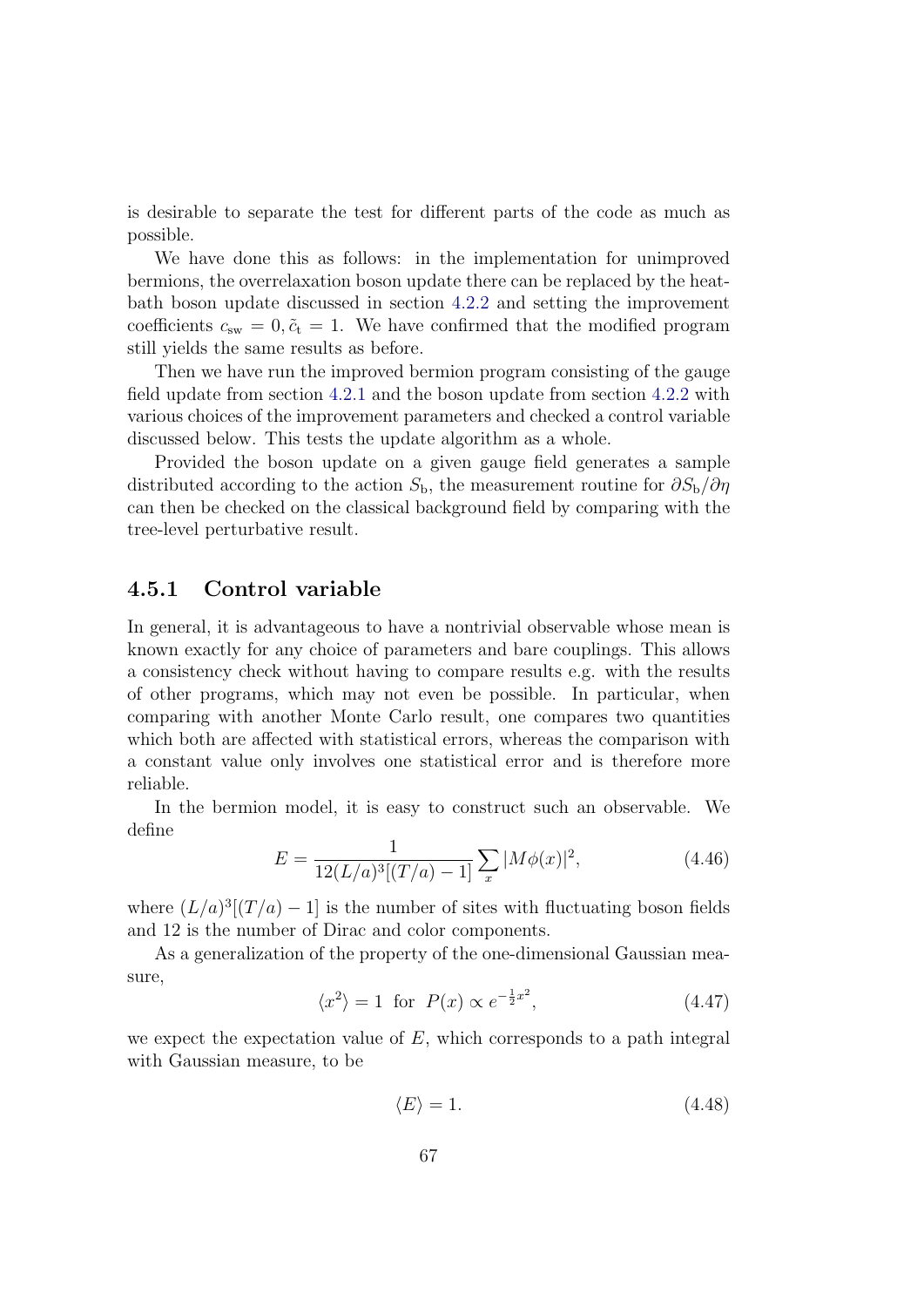#### 4.5.2  $\partial S_{\rm b}/\partial \eta$  with a static gauge field

By switching off the gauge field update routine, the bermion program can be transformed into a Monte Carlo simulation for a boson field on a fixed gauge field background. We have initialized the gauge fields to the classical background field given by [\(2.26\)](#page-23-0) and run the modified simulation program. The fields then should be distributed like  $\exp(-S_{\rm b}[\phi, \phi^{\dagger}, V])$ .

For this distribution, the result for the boson contribution to the coupling,  $\partial S_{\rm b}/\partial \eta$ , can be calculated exactly using perturbation theory. We first make this calculation for the fermionic action  $S_f$ . The fermionic contribution to the coupling comes from the term

$$
\frac{\partial S_{\rm f}}{\partial \eta} = \frac{i}{4} a^5 c_{\rm sw} \sum_{x\mu\nu} \bar{\psi}(x) \sigma_{\mu\nu} \frac{\partial \hat{F}_{\mu\nu}(x)}{\partial \eta} \psi(x). \tag{4.49}
$$

Note that with  $\psi$ , we denote Grassmann fields here. In the classical background field, all time-like links are equal to the unity matrix, and all spacelike links are independent of x. Therefore the magnetic components  $\partial \overline{F}/\partial \eta$ vanish. The other components are translational invariant in the space directions, such that we can write

$$
\left\langle \frac{\partial S_f}{\partial \eta} \right|_{\eta=0} \right\rangle_{\text{cl}} = \frac{c_{\text{sw}} L^3}{4} \left[ v(a) + v(L-a) \right] \tag{4.50}
$$

with

$$
v(x_0) = 2ia^2 \left\langle \bar{\psi}(x) \sum_k \sigma_{0k} \left. \frac{\partial \hat{F}_{0k}(x)}{\partial \eta} \right|_{\eta=0} \psi(x) \right\rangle_{\text{cl}}.
$$
 (4.51)

With  $\langle \rangle_{\rm cl}$  we denote the fermionic expectation value in the classical gauge field background. For  $x_0 = a$ , we have

$$
\frac{\partial \hat{F}_{0k}(x)}{\partial \eta}\Big|_{\eta=0} = \frac{1}{8a^2} \Biggl\{ V(x,k) \frac{\partial V^{\dagger}(x-a\hat{0},k)}{\partial \eta} + \frac{\partial V^{\dagger}(x-a\hat{0},k)}{\partial \eta} V(x,k) \Biggr\}_{\eta=0} - \text{h.c.}
$$

$$
= -\frac{i}{4a^2} \frac{a}{L} \Omega_0 \exp \Biggl\{ \frac{a}{T} (C_k' - C_k) \Biggr\}_{\eta=0} - \text{h.c.}
$$

$$
= -\frac{i}{2a^2} \frac{a}{L} \Omega_0 \cos \Biggl\{ \frac{2\pi}{3} \frac{a^2}{LT} \Omega_0 \Biggr\} . \tag{4.52}
$$

The same result is obtained  $x_0 = T - a$ . If we now introduce the diagonal  $3 \times 3$  matrix

$$
r = \Omega_0 \cos\left\{\frac{2\pi}{3} \frac{a^2}{LT} \Omega_0\right\},\tag{4.53}
$$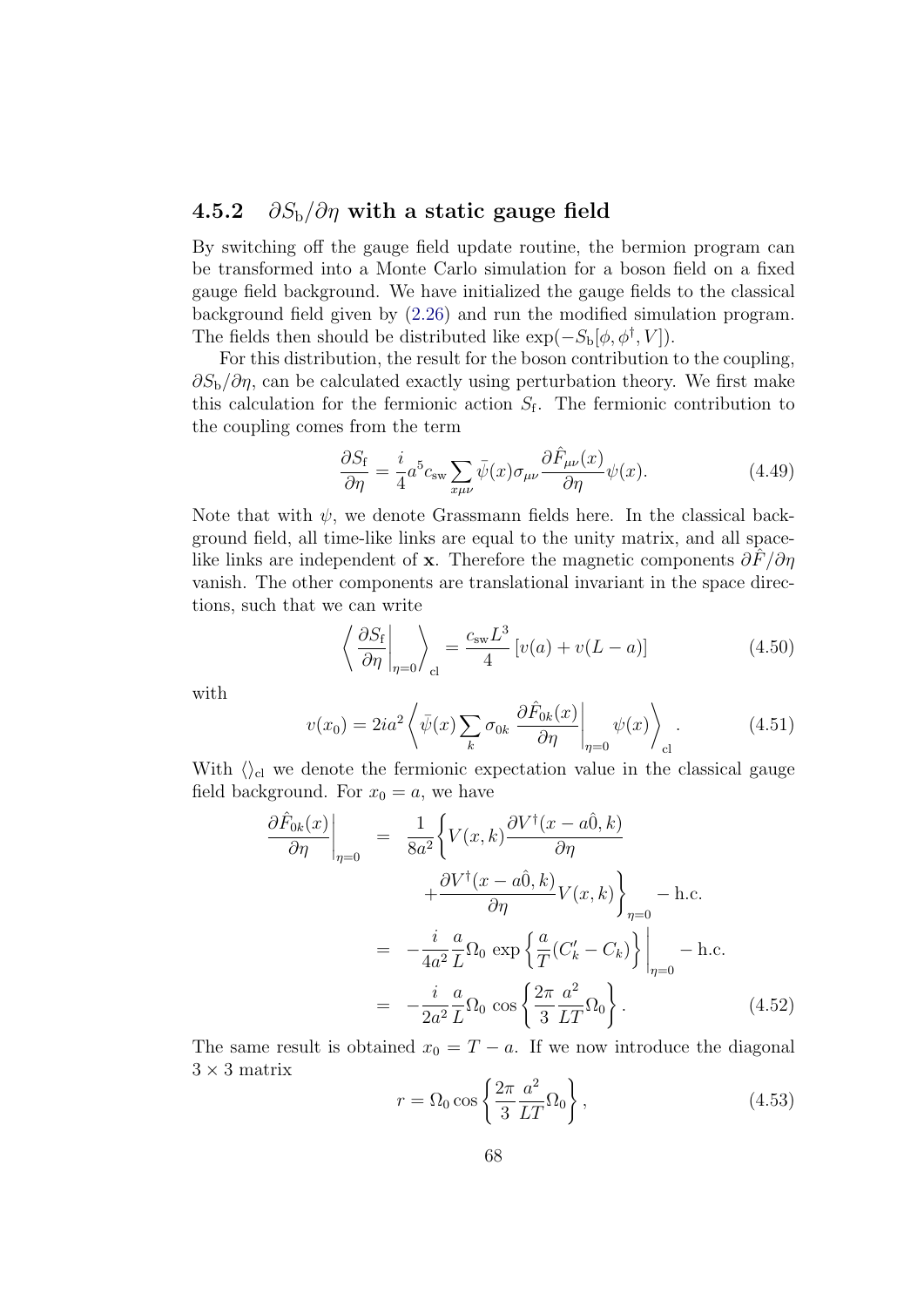and use  $\langle \bar{\psi}(x)\psi(x)\rangle_{\text{cl}} = S(x, x)$ , where  $S(x, x)$  is the propagator in the gauge field background, as discussed in [\[31\]](#page-114-0), we get

$$
v(x_0) = -N_f \frac{a}{L} \sum_{\alpha} r_{\alpha \alpha} \text{Tr} \left( S^{\alpha}(x, x) \sum_{k} \sigma_{0k} \right). \tag{4.54}
$$

The results for  $v(a)$  and  $v(L - a)$  are computed for some parameter set in [\[71\]](#page-117-0) and listed in table [4.3.](#page-76-0) Since the formula for  $v(x_0)$  is linear in  $N_f$ , we expect the result for  $\partial S_b/\partial \eta$  to be of the same value, with the opposite sign.

We have made runs with the parameter set used in table [4.3](#page-76-0) at  $L/a =$ 4, 6. Within the statistical errors, which had a magnitude of about  $3\%$ , our numerical simulation results were consistent with these results.

| L/a | v(a)          | $v(L-a)$      |
|-----|---------------|---------------|
| 4   | 0.05454081493 | 0.02858695070 |
| 6   | 0.01555246822 | 0.00892024138 |
| x   | 0.00622327486 | 0.00398090210 |

<span id="page-76-0"></span>Table 4.3: Expectation values  $v(a)$ ,  $v(L-a)$  on the classical background field for  $N_f = +2$ ,  $\kappa = 1/8$ ,  $\theta = \pi/5$  and  $c_{sw} = 1$ .

### <span id="page-76-1"></span>4.6 Tuning and error propagation

Computing the step scaling function for a given coupling involves a couple of matching runs at size  $L$  and a run at size  $2L$ . The error of the coupling at 2L is easily obtained as the statistical error of the simulation. But also the statistical error at L must be taken into account when estimating the error of the step scaling function. For the calculation of the step scaling function itself, we also have to consider a mismatch. Let us assume that  $(\beta, \kappa)$  is the pair of bare parameters which correspond to the renormalized parameters  $\bar{g}^2(L) = u_0, m_1(L) = 0$ . Then the simulations yield results

$$
\bar{g}^{2}(L)|_{\beta^{*}} = u_{1} \pm \delta u_{1}
$$
  
\n
$$
\bar{g}^{2}(2L)|_{\beta^{*}} = u_{2} \pm \delta u_{2},
$$
\n(4.55)

with  $u_1$  being slightly different from  $u_0$ , and  $\beta^*$  having a slight mismatch compared to the true  $\beta$ . We use the expansion [\(2.16\)](#page-19-0) to estimate

$$
\Sigma(u_0, a/L) \approx u_2 - \{\Sigma(u_1, a/L) - \Sigma(u_0, a/L)\}
$$
  
=  $u_2 - (u_1 + s_0 u_1^2 - u_0 - s_0 u_0^2 + \cdots)$   
=  $u_2 - (u_1 - u_0)(1 + 2s_0 u_0) + O((u_1 - u_0) u_0^2)$ . (4.56)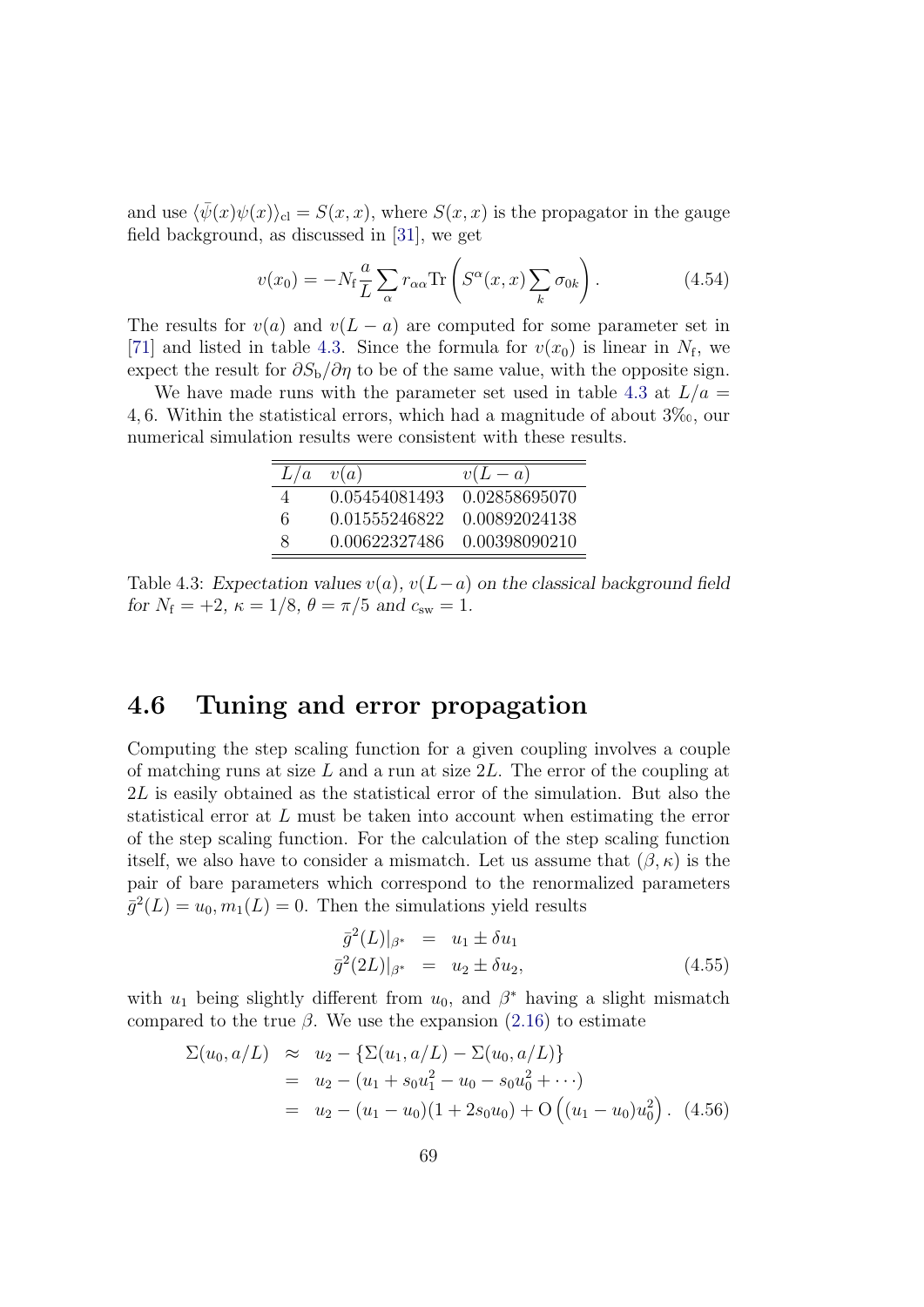For the statistical error, we use the estimate

$$
(\delta \Sigma(u_0, a/L))^2 \approx (\delta u_2)^2 + (1 + 2s_0 u_0)^2 (\delta u_1)^2. \tag{4.57}
$$

In addition to the renormalized coupling, in the tuning procedure the current mass  $m_1(L/a)$  must be tuned to zero. In order to minimize the amount of computer time going into the tuning runs, it is helpful to know which precision is needed in the computation of the current mass. In perturbation theory one can estimate how a mismatch in the mass propagates into the value of the step scaling function [\[72\]](#page-117-1). One defines the derivative of  $\Sigma$  with respect to  $z = m_1L$ ,

$$
\frac{\partial}{\partial z} \left( \bar{g}^2 (2L)|_{\bar{g}^2(L)=u, m_1(L) L=z} \right) \Big|_{z=0} = \Sigma_1' (a/L) u^2 + \cdots. \tag{4.58}
$$

By approximating this derivative by its continuum value and using the function  $c_{1,1}(z)$  computed in [\[14\]](#page-113-0), one gets

$$
\Sigma_1'(a/L) \approx \Sigma_1'(0) = -\frac{N_f}{4\pi} \frac{\partial}{\partial z} c_{1,1}(z) \Big|_{z=0} = 0.00957 \ N_f. \tag{4.59}
$$

We conclude that tuning the current mass to a residue value 0.001 for example on an  $L/a = 8$  lattice leads to an error in the step scaling function smaller than  $0.0002 u^2$ , which can be neglected compared to our statistical errors. Table [4.5](#page-81-0) contains the results of our tuning runs and shows that the measured masses are in a safe range. We have also found that the best tuning runs for a given pair of  $\bar{g}$  and  $m_1$  allow for an interpolation to  $m_1 = 0$ . In those cases, we have listed the value zero with the error given by the fit routine in the table.

### 4.7 Performance

For the feasibility of our updating strategy, a reasonable acceptance rate in the gauge field update is essential. In particular, there is no tunable parameter which could be used to optimize this component of the update. In the range of bare couplings we have used in our simulations, the acceptance rate does not vary much. It is roughly 76% at  $\bar{g}^2 = 0.9793$ , and with 70% slightly worse at  $\bar{g}^2 = 1.5145$ .

In the boson sector of the algorithm, the stopping criterion of the solver can be optimized for performance. In the solver implementation we use, the iteration scheme is finished as soon as the norm of the residue vector is smaller than  $\epsilon$  times the norm of the solution vector of the preconditioned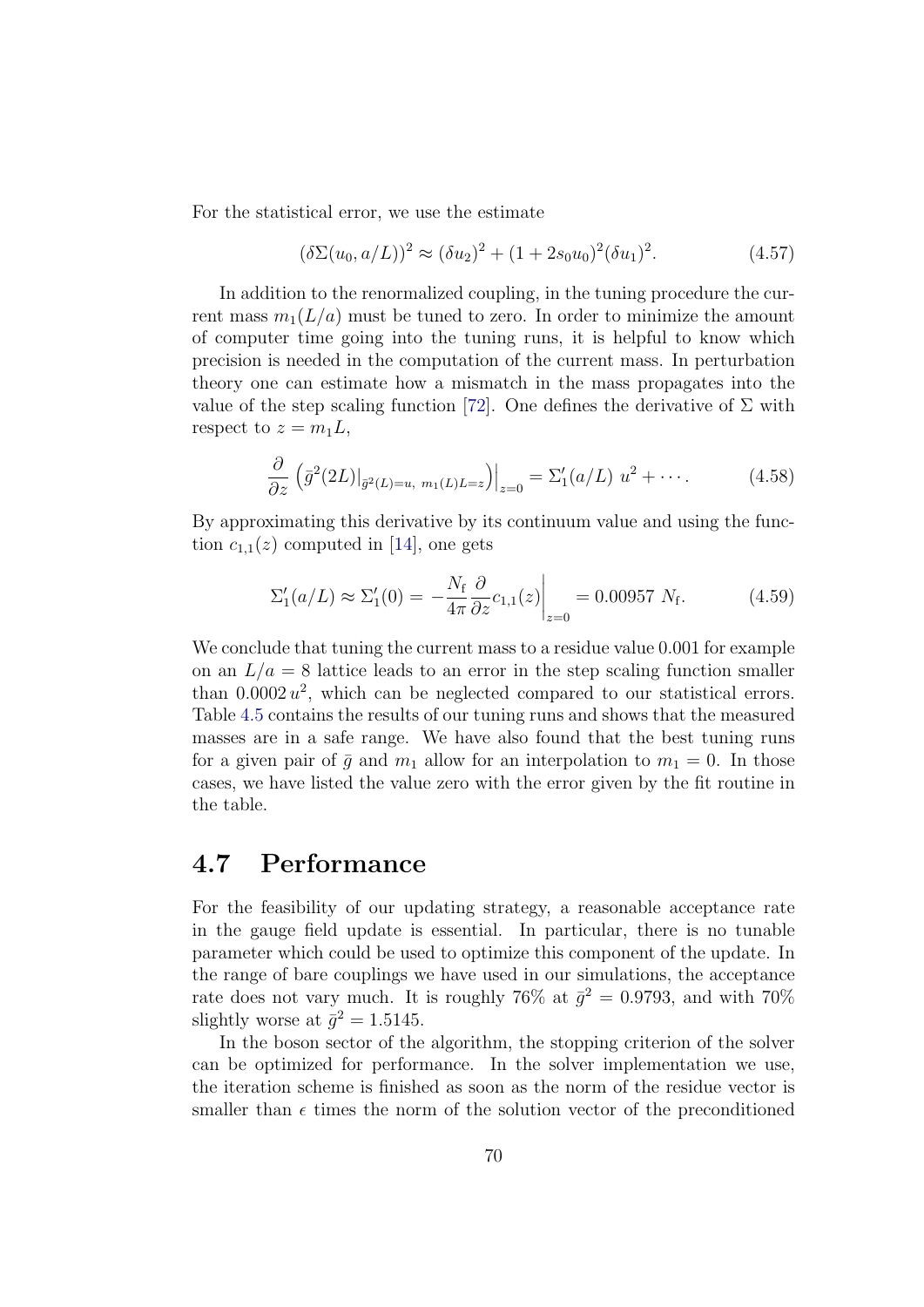system. A solution of the system of equations to machine precision amounts to setting  $\epsilon^2 \approx 10^{-14}$ .

Since the cost of the whole update process is dominated by the gauge field update, we could not obtain a great advantage by increasing  $\epsilon$ . In test runs on a  $4^4$  lattice, the performance maximum is pretty flat in  $\epsilon$ , and the decrease in cost only about 10%. On larger lattices, one expects that the accuracy of the solver has to be scaled [\[67\]](#page-117-2), so that we expect the benefit of tuning this parameter to even diminish on the large lattice. As determining autocorrelation times accurately requires large statistics, a detailed performance study on large lattices would be very expensive. Therefore, we have dispensed with this and instead set the solver precision to a safe value of  $\epsilon^2 = 10^{-10}$ , which gave an acceptance rate of more than 99%.

For a comparison of the efficiency of our algorithm with the one for unimproved Wilson bermions and with simulations with dynamical fermions, we use the measure  $M_{\text{cost}}$  as defined in [\[73\]](#page-117-3). It is machine dependent, with our reference computer being an 8-node APE100, and is defined as

$$
M_{\text{cost}} = (\text{update time in seconds on machine M})
$$
  
×(error of  $\bar{g}^{-2}$ )<sup>2</sup> × (4a/T) (4a/L)<sup>3</sup>. (4.60)

According to this definition, if we want to compute  $\bar{g}^{-2}$  with an absolute precision of 0.01 on a  $4^4$  lattice, we need  $10000 \cdot M_{\text{cost}}$  seconds update time on a Q1 machine. The focus on the absolute error of  $\bar{g}^{-2}$  is motivated by its relevance in the recursive scheme used to compute the  $\Lambda$  parameter. In 1-loop approximation, the expansion [\(2.16\)](#page-19-0) can be written as

$$
\bar{g}^{-2}(2L) \approx \bar{g}^{-2}(L) - s_0. \tag{4.61}
$$

This means, under an application of the step scaling function, the error of  $\bar{g}^{-2}$  is conserved. In a recursive computation of the coupling at scales  $L = 2^{-k} L_{\text{max}}$ , the error of  $\bar{g}^{-2}$  in each step is equally important.

The cost of our algorithm for the simulated lattice sizes at  $\bar{g}^2 = 0.9793$  is shown in table [4.4](#page-79-0) and figure [4.1](#page-79-1) in comparison with the algorithm for unimproved bermions. When we fit these data with a linear ansatz, excluding the  $L/a = 4$  lattices, we find that the cost both for the improved and unimproved theory scales with about  $a^{-2.5}$ . The overhead of improvement however turns out to be about a factor 12. Considering that unimproved bermions are only a factor 3 more expensive than the quenched approximation, this is quite large. In section [4.8](#page-80-0) we will argue that this overhead is nevertheless more than compensated by a substantially improved extrapolation to the continuum limit.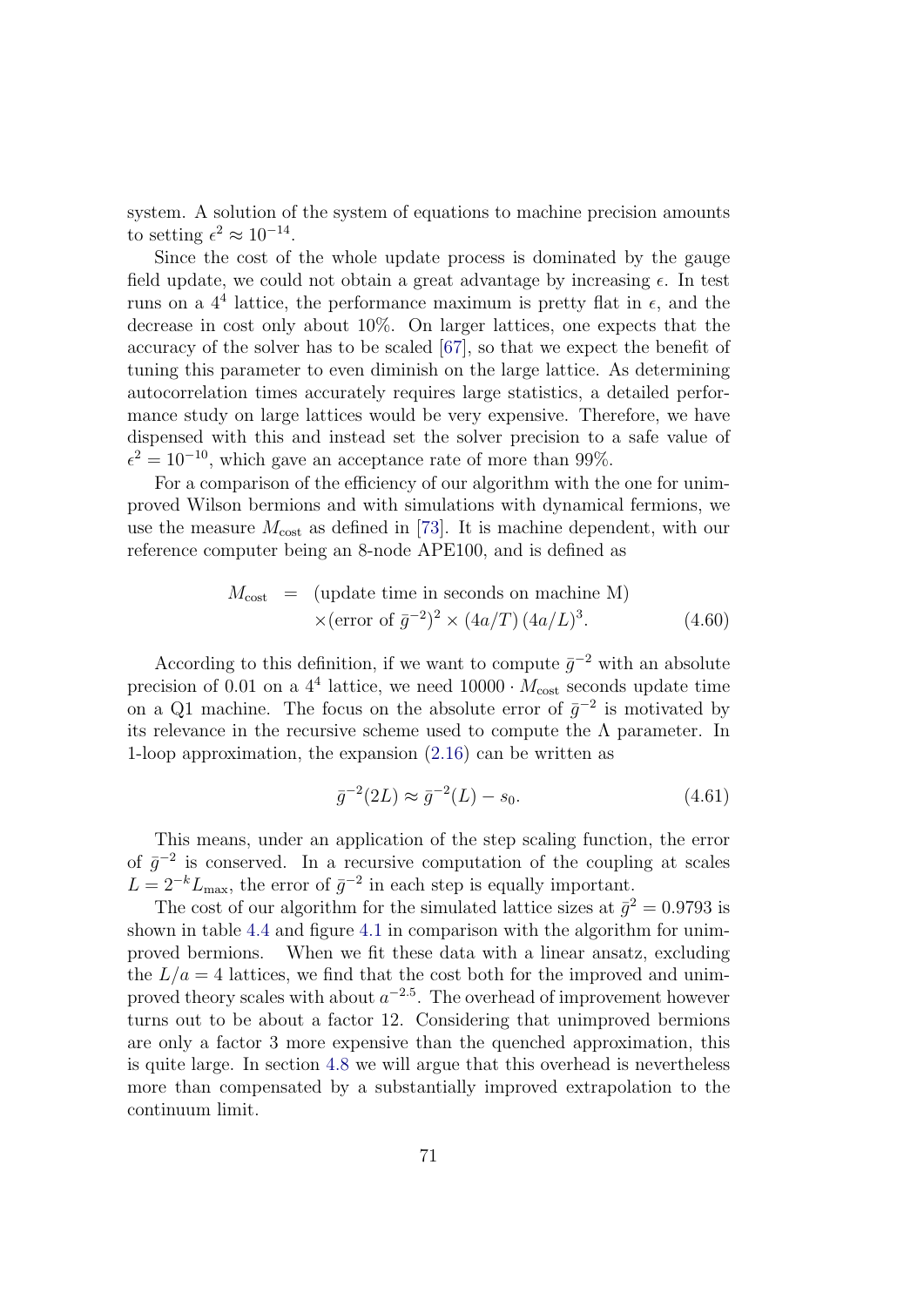| L/a | $M_{\rm cost}$ | $M_{\rm cost}$ |  |
|-----|----------------|----------------|--|
|     | improved       | unimproved     |  |
| 4   | 0.061(2)       | 0.00535(7)     |  |
| 5   | 0.107(3)       | 0.00866(13)    |  |
| 6   | 0.212(6)       | 0.0155(2)      |  |
| 8   | 0.457(11)      | 0.0319(4)      |  |
| 10  | 0.790(17)      |                |  |
| 12  | 1.30(3)        | 0.0788(12)     |  |

<span id="page-79-0"></span>Table 4.4: Cost of the measurement of the coupling  $\bar{g}^2 = 0.9793$  for improved and unimproved bermions. The last two entries for improved bermions are at  $\bar{g}^2 \approx 1.11$ .



<span id="page-79-1"></span>Figure 4.1: Costs of improved and unimproved bermions at  $\bar{g}^2 = 0.9793$ .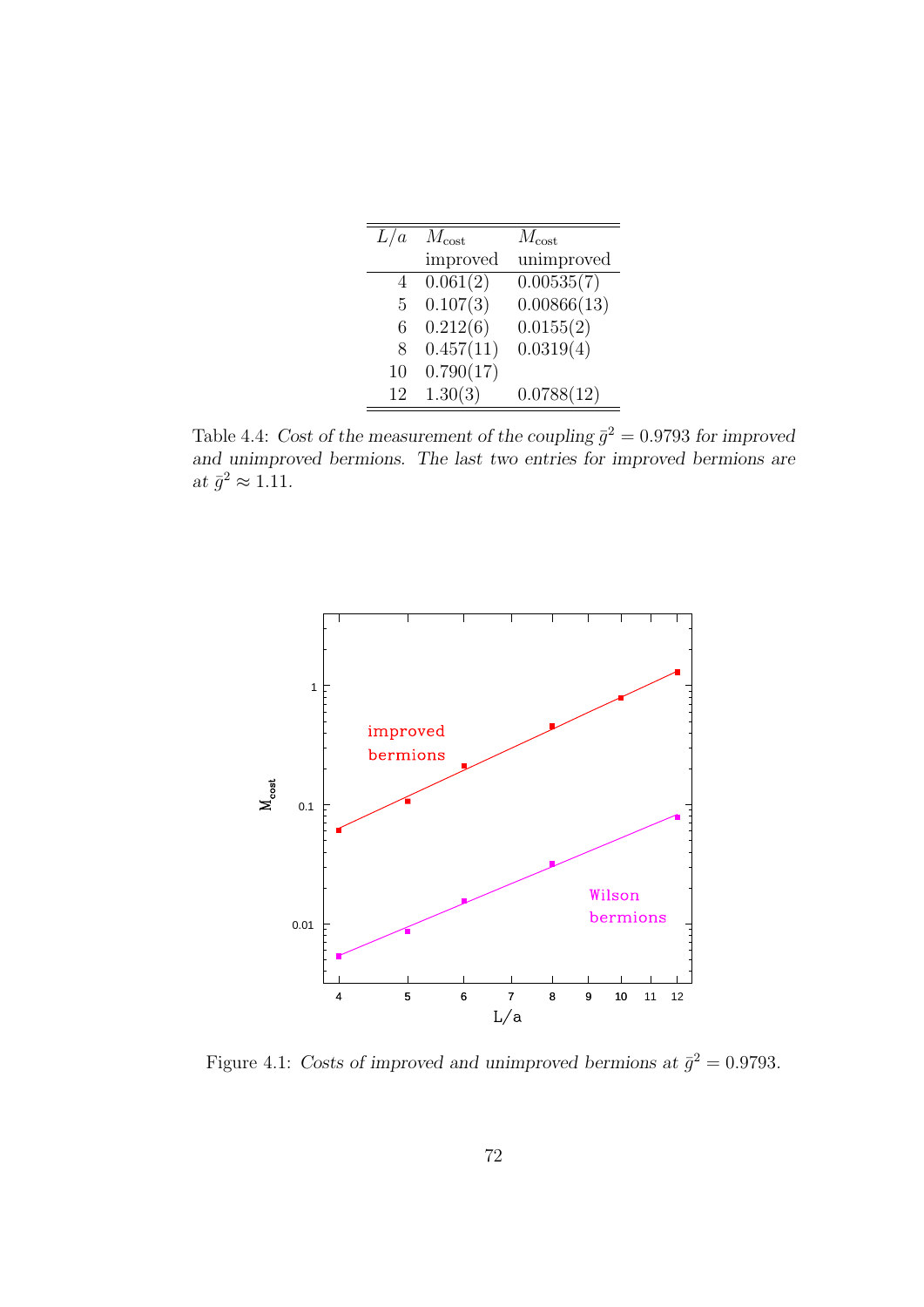Since our motivation for studying the  $N_f = -2$  model was the lower cost in comparison with dynamical fermions, it is also interesting to compare with data from [\[73\]](#page-117-3). We find that on a  $L/a = 12$  lattice, our implementation of improved bermions is about a factor 10 cheaper than simulations of dynamical fermions. Also, our algorithm scales slightly better.

#### <span id="page-80-0"></span>4.8 Results

Our simulation program was implemented in the TAO language for the APE100 parallel computer. To give an impression of the cost, the run at  $\bar{g}^2 = \Sigma(0.9793, 1/16)$  needed roughly 20 days on a QH2 machine with 256 nodes. During this time, 20000 measurements of the couplings have been accumulated in each of 16 replica. We have also ported the program to the slightly changed APEmille environment. Without taking advantage of many improvements like the extended register file, the performance gain is not more than a factor 3. About half of the statistics for the measurement of  $\sigma(1.5145, 1/16)$  has been collected on an APEmille crate with 128 nodes.

The measurement of the coupling is quite cheap and its autocorrelation time only up to about 6 in units of updates (while other observables like the average plaquette are correlated over 10 updates). Since our main interest is in the coupling, we have measured it after each update. In contrast, the measurement of the correlation functions  $f_A$  and  $f_P$  is quite costly. Also, the mass  $m_1$  fluctuates little and is not required with a great precision. Therefore, we have only measured these correlation functions after every 100th or 150th update. For the estimation of statistical uncertainties, we have employed the methods described in appendix [C.](#page-107-0)

Our results for the tuning runs are listed in table [4.5.](#page-81-0) The corresponding results at the same bare parameters are summarized in table [4.6.](#page-81-1)

By applying the techniques for the propagation of the coupling mismatch and error propagation described in section [4.6,](#page-76-1) we obtain  $\Sigma(u, a/L)$  for  $L/a =$ 4, 5, 6, 8 as shown in figure [4.2.](#page-82-0) In the figure linear in  $(a/L)^2$ , all points lie on a straight line with no visible appearance of  $a/L$  effects. So we fit with the ansatz

$$
\Sigma(u, a/L) = \sigma(u) + \rho(u)(a/L)^2.
$$
\n(4.62)

In both cases, the slope  $\rho(u)$  turns out to be compatible with zero within the errors. In the computation of the step scaling function in the quenched approximation, it has been observed that the Schrödinger functional coupling follows perturbation theory to quite low energies. Therefore, we also display the 2-loop and 3-loop perturbative values in the diagram, which we obtain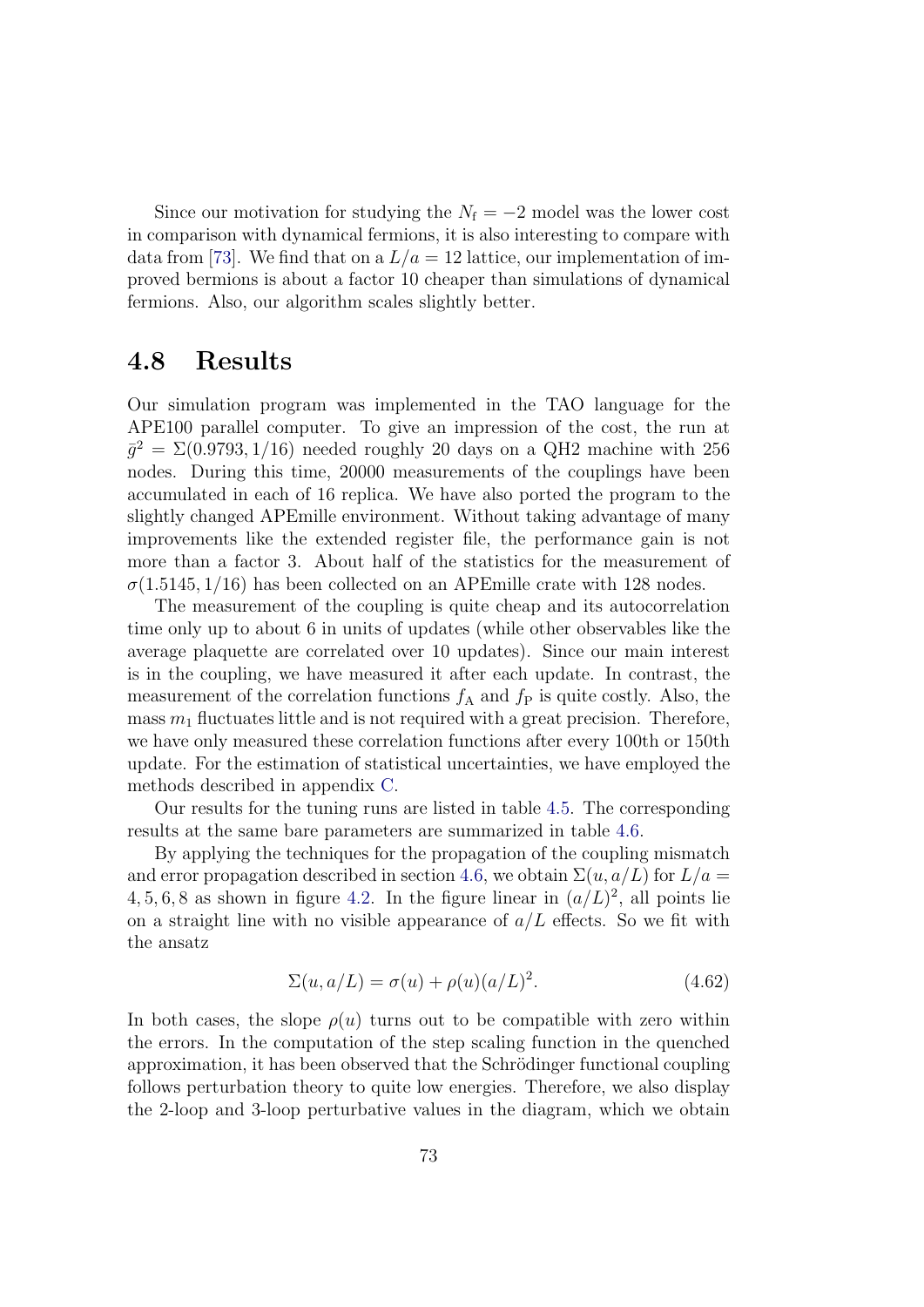| $\boldsymbol{a}$ |         | $\kappa$ | $\bar{q}^2(L)$ | $m_1(L/a)$  |
|------------------|---------|----------|----------------|-------------|
| $\overline{4}$   | 10.3488 | 0.131024 | 0.9793(19)     | 0.00000(31) |
| 5                | 10.5617 | 0.130797 | 0.9795(21)     | 0.00055(13) |
| 6                | 10.7302 | 0.130686 | 0.9793(11)     | 0.00000(5)  |
| 8                | 11.0026 | 0.130489 | 0.9793(14)     | 0.00000(6)  |
| 4                | 8.3378  | 0.132959 | 1.5145(23)     | 0.00000(28) |
| 5                | 8.5453  | 0.132637 | 1.5145(17)     | 0.00000(7)  |
| 6                | 8.70830 | 0.132433 | 1.5145(33)     | 0.00000(4)  |
| 8                | 8.99    | 0.13209  | 1.5145(33)     | 0.00066(8)  |

<span id="page-81-0"></span>Table 4.5: Parameters and results for the coupling and the mass at L.

| L/a | $\overline{g^2(2L)}$    | $m_1(2L/a)$    |
|-----|-------------------------|----------------|
| 4   | 1.1090(28)              | $-0.00300(10)$ |
| 5   | 1.1079(29)              | $-0.00086(5)$  |
| 6   | 1.1053(30)              | $-0.00094(4)$  |
| 8   | 1.1093(40)              | $-0.00025(3)$  |
| 4   | $1.873\overline{4(74)}$ | $-0.00266(12)$ |
| 5   | 1.8648(82)              | $-0.00094(7)$  |
| 6   | 1.8488(86)              | $-0.00070(5)$  |
| 8   | 1.8741(100)             | 0.00002(5)     |

<span id="page-81-1"></span>Table 4.6: Results for the coupling and the PCAC mass at 2L at the bare parameters given by the listed values of  $\bar{g}^2(L)$ .

| $\boldsymbol{u}$ | $\sigma(u)$ | $\hat{\sigma}^{\text{2-loop}}(u)$ | $\hat{\sigma}^{\text{3-loop}}(u)$ |
|------------------|-------------|-----------------------------------|-----------------------------------|
| 0.9793           | 1.1086(72)  | 1.10435                           | 1.10546                           |
| 1.5145           | 1.8713(167) | 1.85122                           | 1.85938                           |

<span id="page-81-2"></span>Table 4.7: Extrapolated simulation results and perturbation theory of the massive step scaling function for  $N_f = -2$ .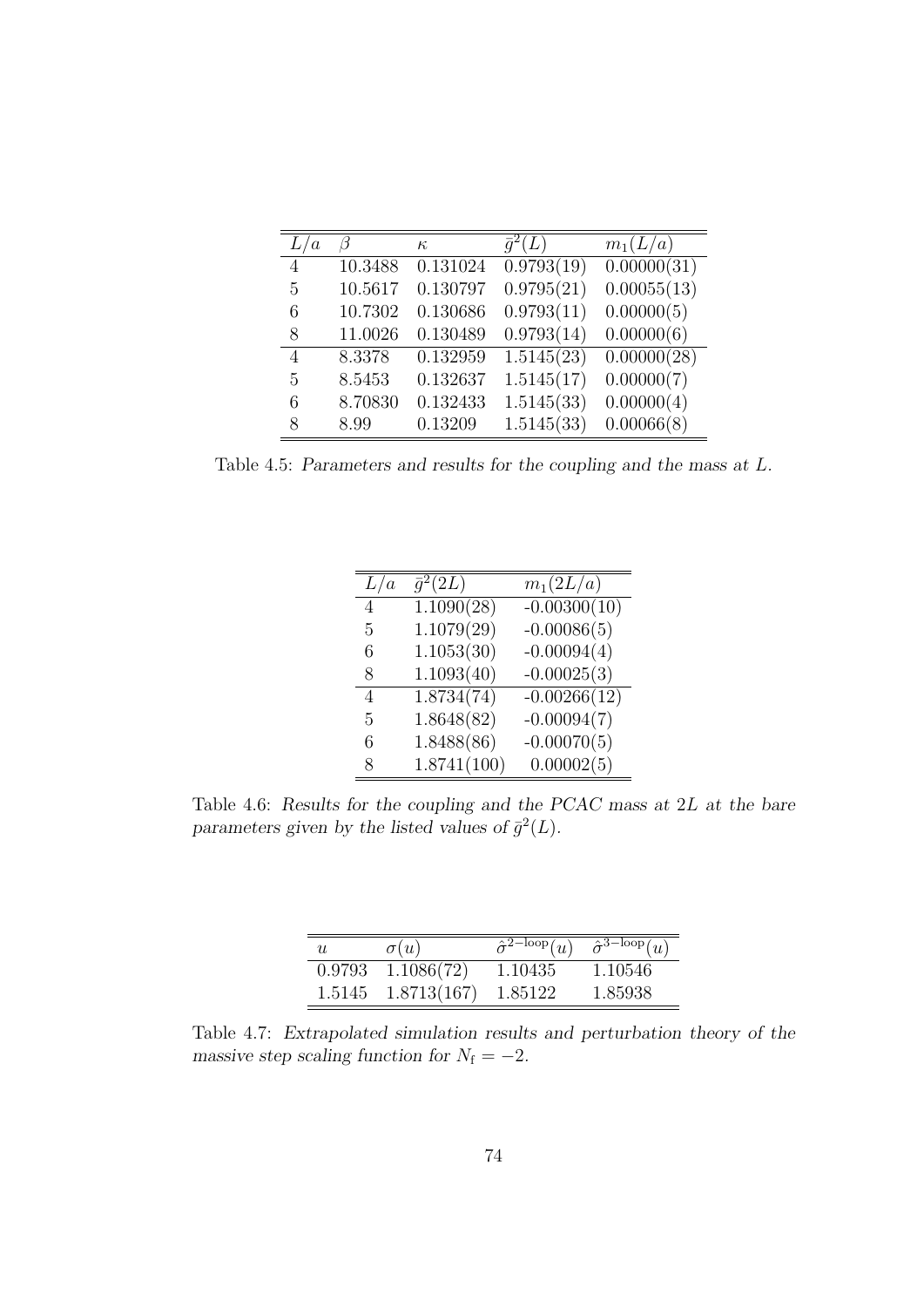

<span id="page-82-0"></span>Figure 4.2: Step scaling function for improved bermions for the couplings  $u = 0.9793$  and  $u = 1.5145$  with fits linear in  $(a/L)^2$ . Also shown is the extrapolated continuum value and the 2- and 3-loop values.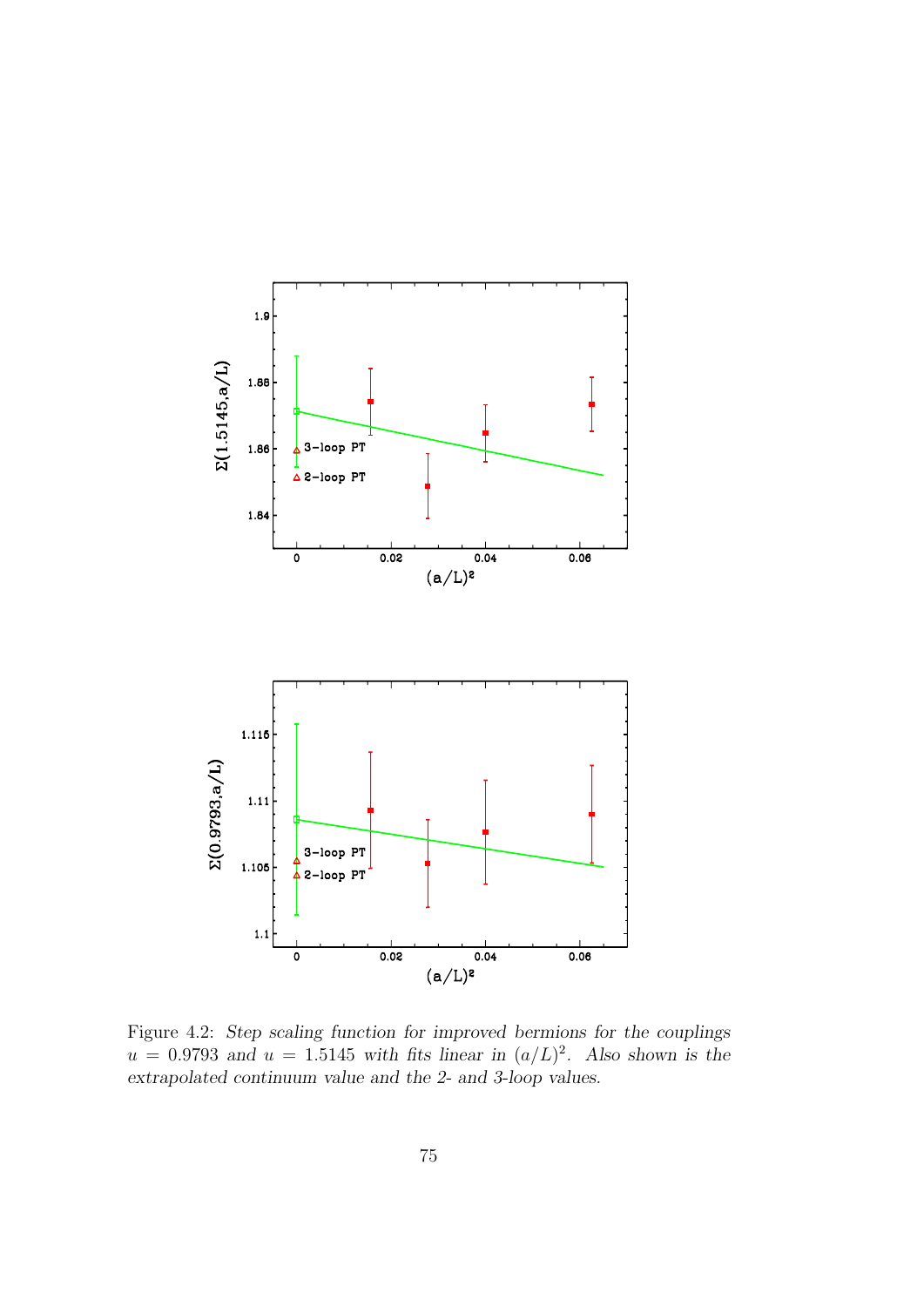from [\[9\]](#page-112-0) and [\(2.16\)](#page-19-0). For a direct comparison, these numbers are summarized in table [4.7.](#page-81-2) It can be seen that our simulation results are consistent with perturbation theory within the errorbars. It can also be seen that the 3-loop contribution is of the same order of magnitude as our statistical error (and much larger than in the  $N_f = +2$  case).



<span id="page-83-0"></span>Figure 4.3: Results for the step scaling function at  $u = 0.9793$ , together with a quadratic fit under the constraint of universality.

Now we want to compare our data with the results for unimproved Wilson bermions from [\[66\]](#page-117-4). That study covers the step scaling function at  $u = 0.9793$ with resolutions  $L/a = 4, 5, 6, 8, 12$ . Figure [4.3](#page-83-0) shows both data sets in a common diagram against  $L/a$ . While the unimproved data points clearly show cutoff effects of a few percent, the improved ones are even consistent with a constant within the statistical errors. The diagram shows a joint fit of the improved data with a quadratic term and of the unimproved data with a linear and quadratic term. In this combined fit, the constraint has been imposed that both curves have the same continuum limit. The continuum limit from this procedure comes out as  $\sigma_{\text{combined}}(0.9793) = 1.1059(43)$  which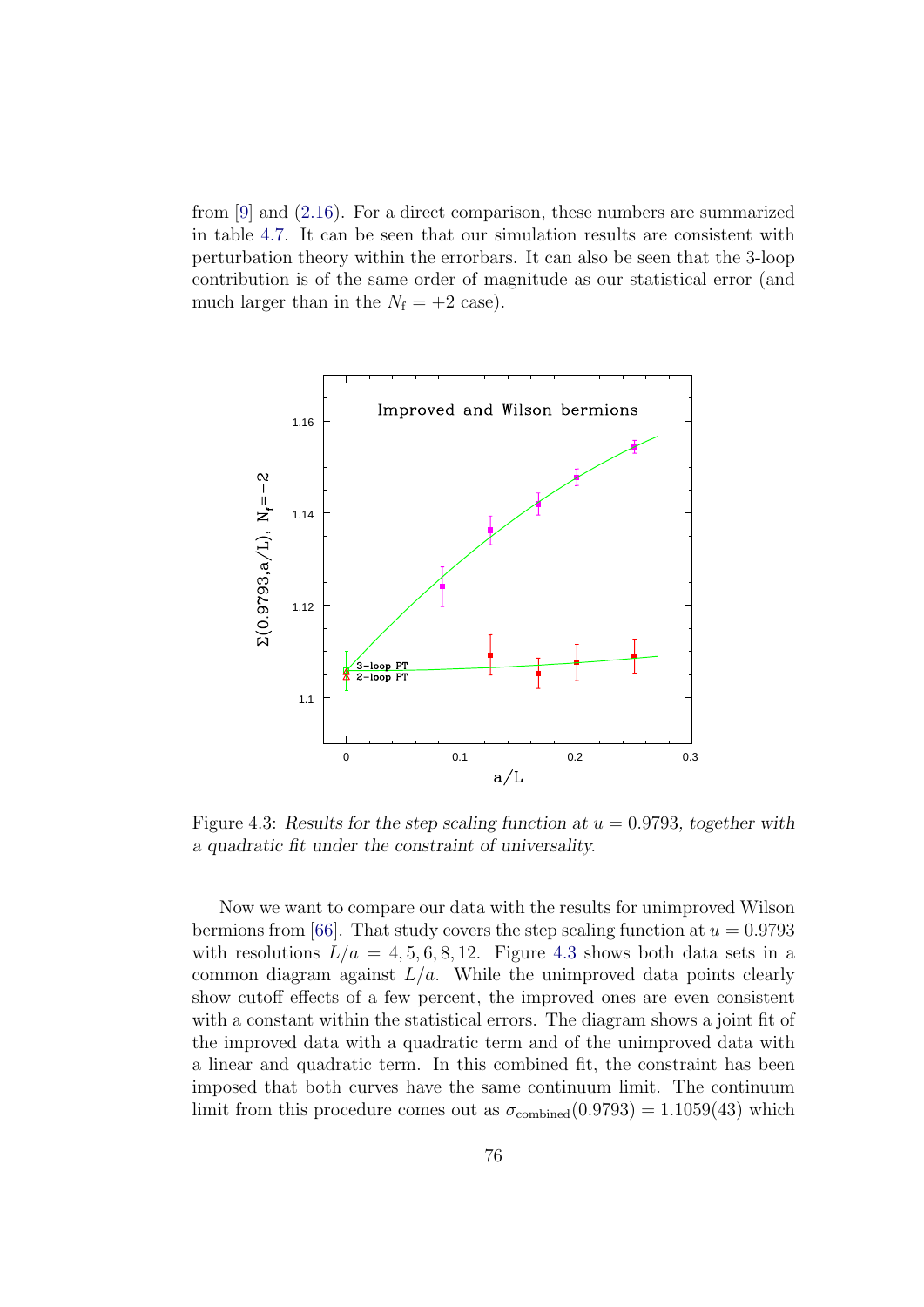is minimally different from the value in table [4.7.](#page-81-2) This is a strong indication that universality holds.

An interesting question is whether improvement is profitable. Fitting the unimproved data alone with a linear plus quadratic function yields a continuum limit of  $\sigma_{\text{unimproved}}(0.9793) = 1.103(12)$ , i.e. the error estimate is by a factor 2.7 higher than for the fit in figure [4.2.](#page-82-0) On the other hand, the computational cost was only a factor 1.7 less. From these numbers, the conclusion is that the implementation of  $O(a)$  improvement is a costeffective way of enhancing the precision of the continuum limit. Surely our observations also amend our trust in the extrapolation to the continuum limit.

We should note that this is a quantitative comparison against the Wilson action without any improvement. Experience with the Schrödinger functional boundary conditions in the pure gauge theory indicates that a large part of the lattice artefacts is caused by the time-like boundaries, which are absent in the usually simulated torus setups. These cutoff effects can be very effectively eliminated by setting  $c<sub>t</sub>$  to its perturbative value, with a minimal implementation overhead.

So the more interesting effect is the one by the clover term. For the simulation of dynamical fermions, the balance will bend more towards improvement than for bermions. One point to consider is the critical slowing down towards the continuum limit. For bermions, a trustworthy extrapolation of the unimproved data points needed simulations up to  $L/a = 24$ , whereas we were satisfied with  $L/a = 16$  for the improved case. The Hybrid Monte Carlo like algorithms for dynamical fermions scale worse than our bermion algorithm, and therefore going to larger lattices is more costly. The other point is that our algorithm for improved bermions is very expensive compared to the unimproved program. In a Hybrid Monte Carlo program for  $N_f = +2$ , improvement amounts to the modification of the Dirac operator. Hence the inclusion of the clover term implies a much lower overhead, for example about 20% as reported in [\[74\]](#page-117-5).

Finally, we also want to compare our data with quenched results and data for  $N_f = +2$  as published in [\[11\]](#page-113-1). While we use the 2-loop value for the improvement coefficient  $c_t$ , it was only known to 1-loop at the time when the data for  $N_f = 0, +2$  was produced.

The cases  $N_f = 0$  and also  $N_f = -2$ , as discussed before, look well behaved. One can fit both of them linearly in  $(a/L)^2$ . When the data point  $L/a = 4$  is left out, both data sets are also consistent with a constant, which is an indication that higher orders in  $a$  do not play a significant role.

The  $N_f = +2$  case looks more disturbing, and actually this was one of the main points that led to the consideration of the bermion model. Simulation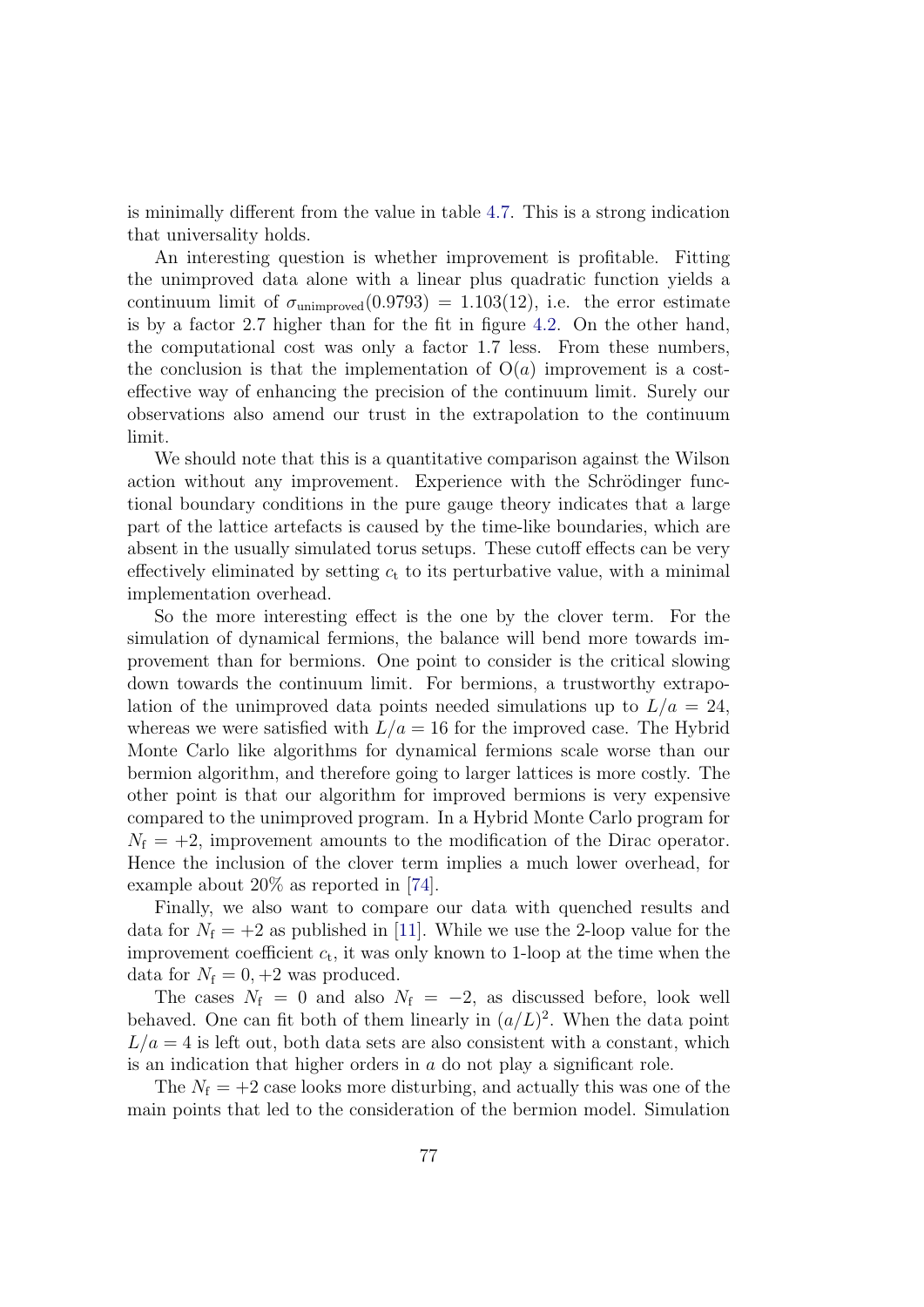

Figure 4.4: Step scaling function for  $N_f = -2, 0, +2$  in comparison, in a diagram linear in  $(a/L)^2$ . The 3-loop perturbative values are displayed as triangles.

runs at different couplings have however produced data sets in which the  $L/a = 5, 6$  points differ less [\[11\]](#page-113-1). One may conclude that in this figure, the point at  $L/a = 6$  has a large statistical fluctuation. Nevertheless, this plot shows that one must be careful with using expectations from the improvement programme for the extrapolation of data. In particular, simulations closer to the continuum limit are evidently needed.

### <span id="page-85-0"></span>4.9 Results with perturbative corrections

The size of remaining cutoff effects in the step scaling function can be computed in perturbation theory. In order to get an estimate, one expands the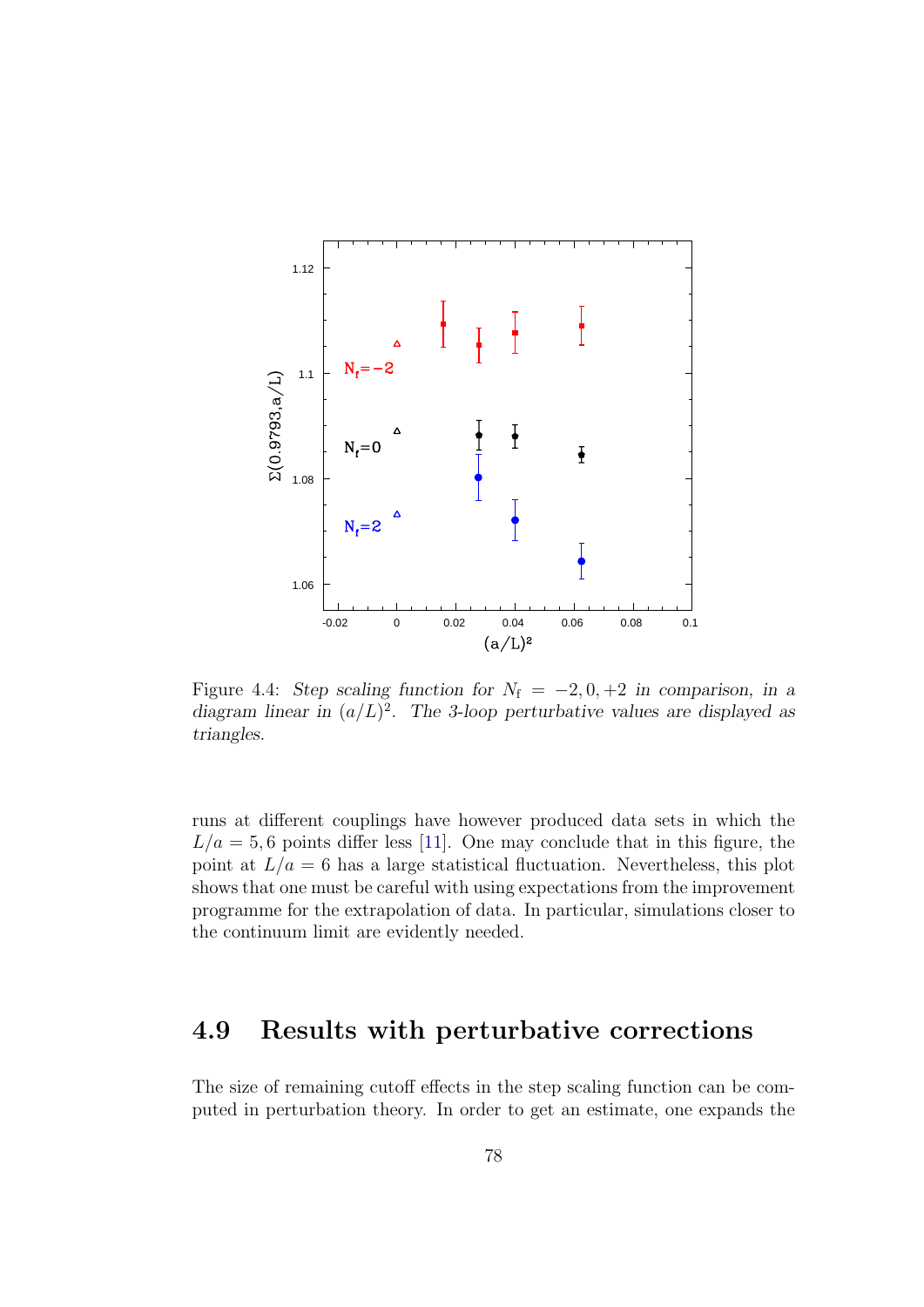relative deviation from the continuum limit in a series

<span id="page-86-0"></span>
$$
\delta(u, a/L) = \frac{\Sigma(u, a/L) - \sigma(u)}{\sigma(u)}
$$
  
=  $(\delta_{10} + \delta_{11}N_{\rm f})u + (\delta_{20} + \delta_{21}N_{\rm f} + \delta_{22}N_{\rm f}^2)u^2 + O(u^3)$ . (4.63)

One can hope to smoothen the approach to the continuum limit by canceling the perturbative contribution to the remaining cutoff effects from the  $\Sigma(u, a/L)$  data from Monte Carlo simulations. Here we also study the corrected values

$$
\Sigma^{(2)}(u, a/L) = \frac{\Sigma(u, a/L)}{1 + \delta_1(a/L)u + \delta_2(a/L)u^2}
$$
(4.64)

with  $\delta$  coefficients computed to 2-loop order [\[75\]](#page-117-6). Figure [4.5](#page-87-0) shows the data for  $\Sigma^{(2)}(u, a/L)$  in comparison with the uncorrected data  $\Sigma(u, a/L)$ . These points are fitted in the same way, i.e. linear in  $(a/L)^2$  and without the point  $L/a = 4$ . The perturbative cutoff effects are quite small and do not change the slope of our extrapolations in a systematic way. The  $L/a = 4$  points are even pushed away from the extrapolated value. As the perturbative corrections are within the statistical fluctuations of our data, no general statement about the success of this approach can be made. However we note that the extrapolated value changes only minimally.

#### 4.10 Lattice artefacts in the current mass

Another test of the improvement programme and in particular of the PCAC relation are the lattice artefacts in the fermionic observables. Our definition of the step scaling function is such that the current mass  $m_1(L/a)$  is tuned to zero on the small lattices. We then expect that  $m_1(2L/a)$  measured with the same bare parameters vanishes in the continuum limit and has cutoff effects of order  $O(a^2)$ . In order to take into account a small mismatch in  $m_1(L/a)$ , we examine the quantity  $m_1(2L/a) - m_1(L/a)$  which is plotted against  $(a/L)^2$ in figure [4.6.](#page-88-0) The linear fits in the data points assert the expected scaling behavior. Only for  $\bar{g}^2 = 1.5145$  we can see a small deviation which may stem from a statistical fluctuation and is not a sign of pathological behavior.

Also here it is interesting to see this observable in comparison with the cases  $N_f = 0, +2$ . Figure [4.7](#page-89-0) shows the data points for the coupling  $\bar{g}^2 =$ 0.9793 in a common diagram. This plot also shows the perturbative data, which is available for integer  $L/a$ , connected with dotted lines. As  $m_1$  in [\(2.72\)](#page-31-0) is defined differently for even and odd lattice sizes, the perturbative points do not lie on a smooth curve.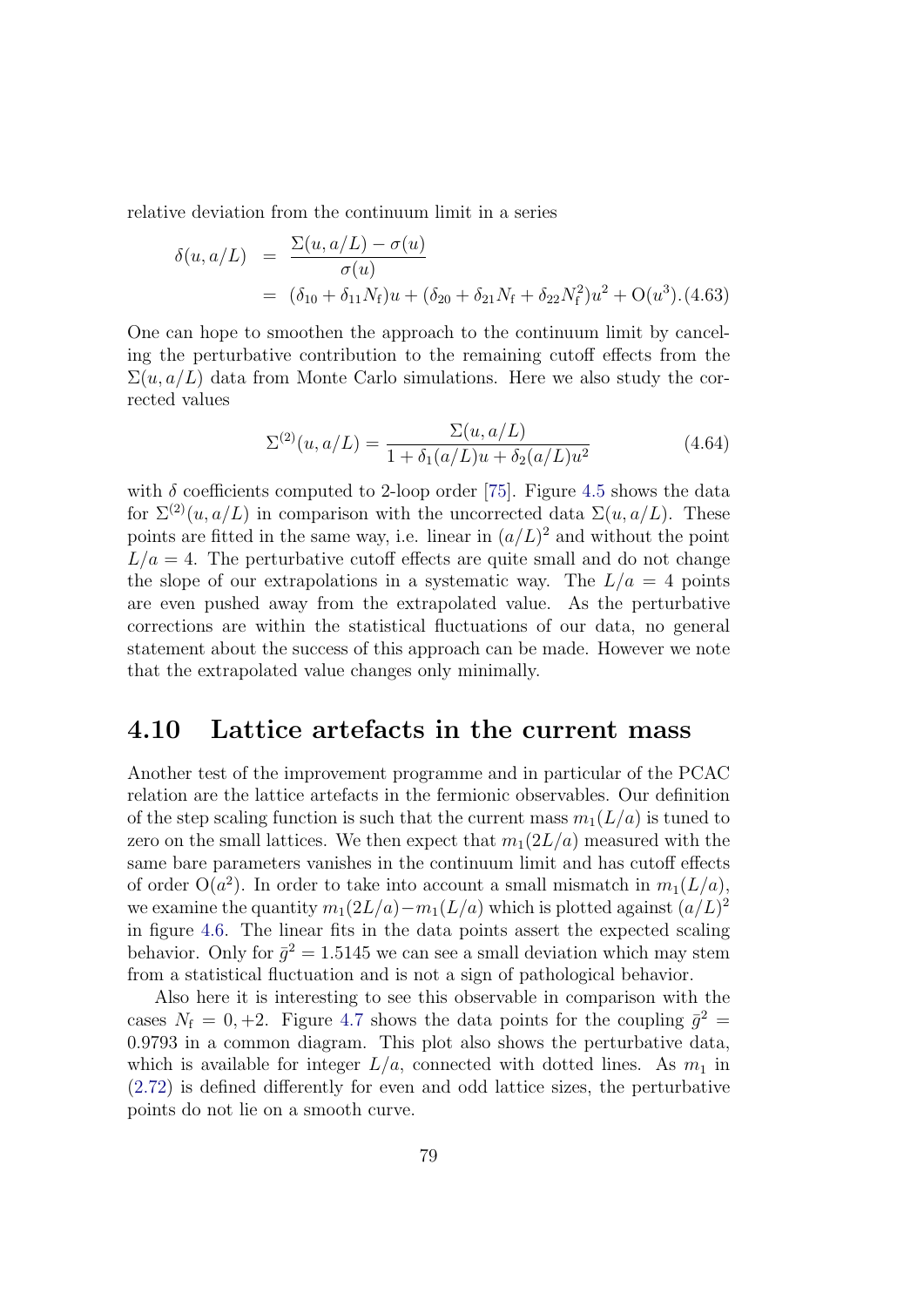

<span id="page-87-0"></span>Figure 4.5: Step scaling function for improved bermions for the couplings  $u = 0.9793$  and  $u = 1.5145$  with fits linear in  $(a/L)^2$ . The rectangles represent the data points obtained from our simulations, whereas the circles represent the data  $\Sigma^{(2)}$  corrected by perturbation theory.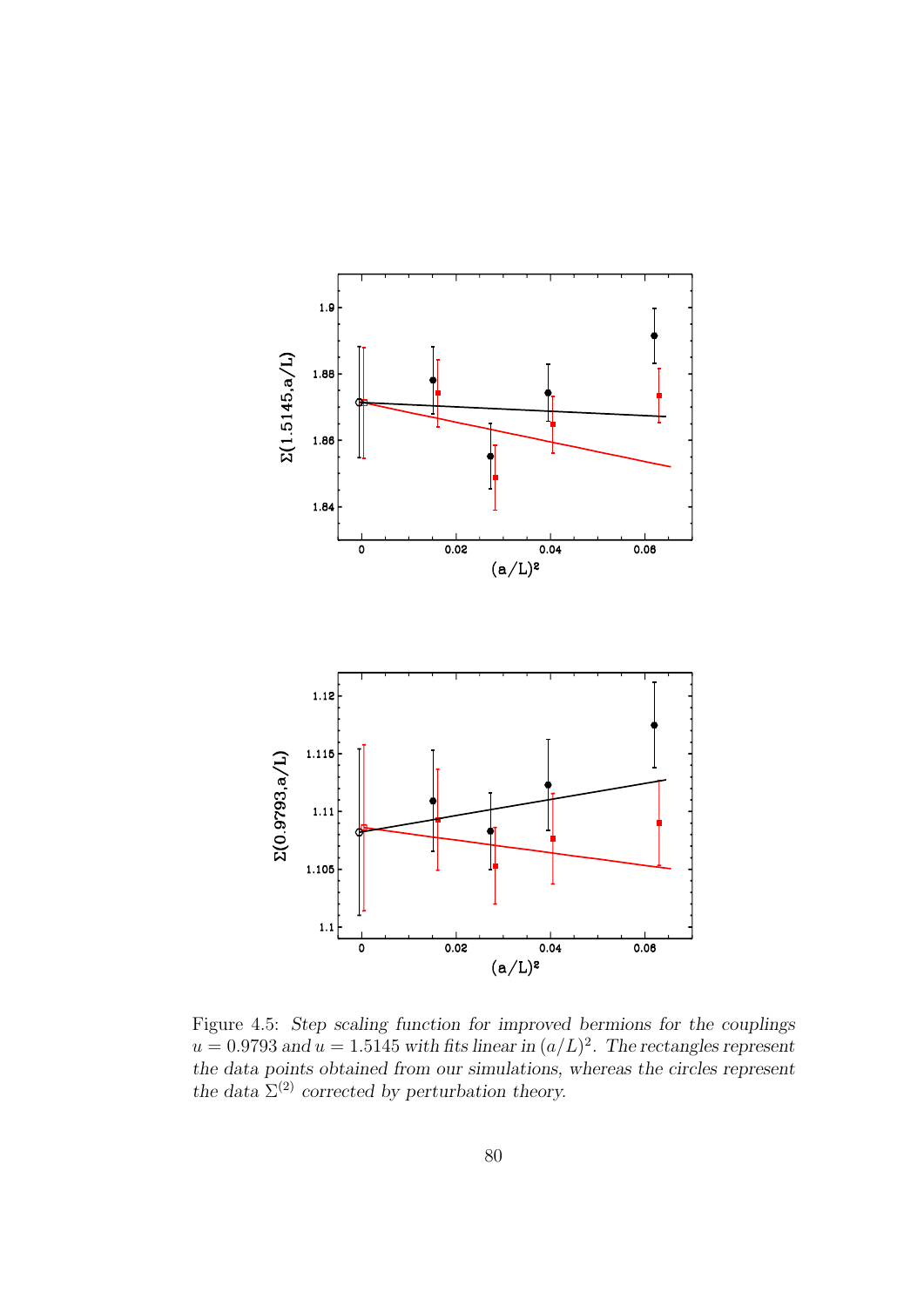

<span id="page-88-0"></span>Figure 4.6: Lattice artefacts in the PCAC mass  $m_1(2L/a)$  at  $\bar{g}^2 = 0.9793$ and  $\bar{g}^2 = 1.5145$ .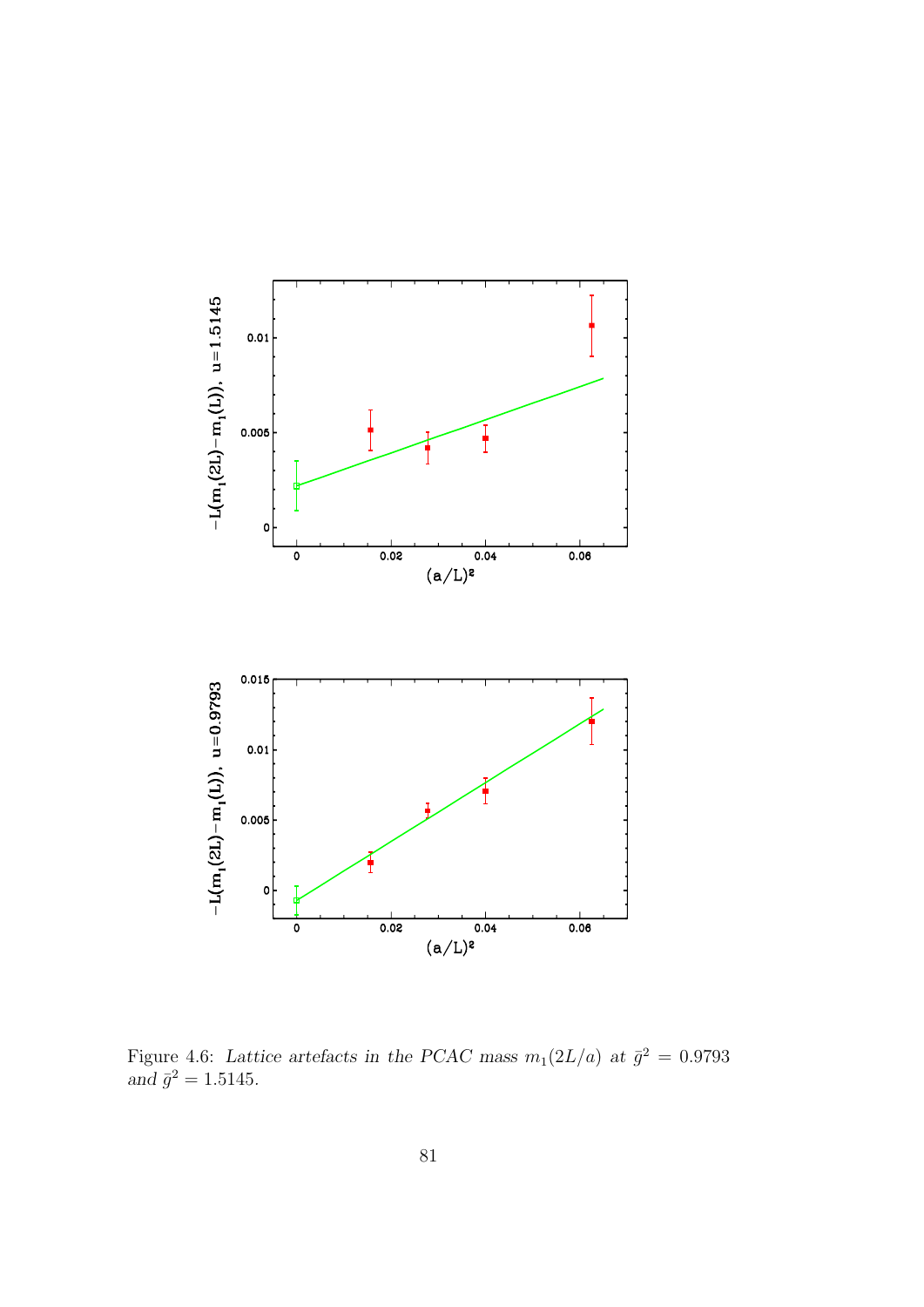Apparently the points for  $N_f = 0, +2$  do not follow an  $O(a^2)$  behavior as well. They still behave inoffensively for  $a \to 0$  and are similar to perturbative expectations. One may infer that higher orders in a provide the dominant contributions to the cutoff effects here.



<span id="page-89-0"></span>Figure 4.7: Lattice artefacts in the PCAC mass at  $u = 0.9793$  for different flavor numbers. The dashed lines represent (from bottom to top)  $N_f = -2, 0, +2$  perturbative results. Non-perturbative data are represented as rectangles, pentagons and circles.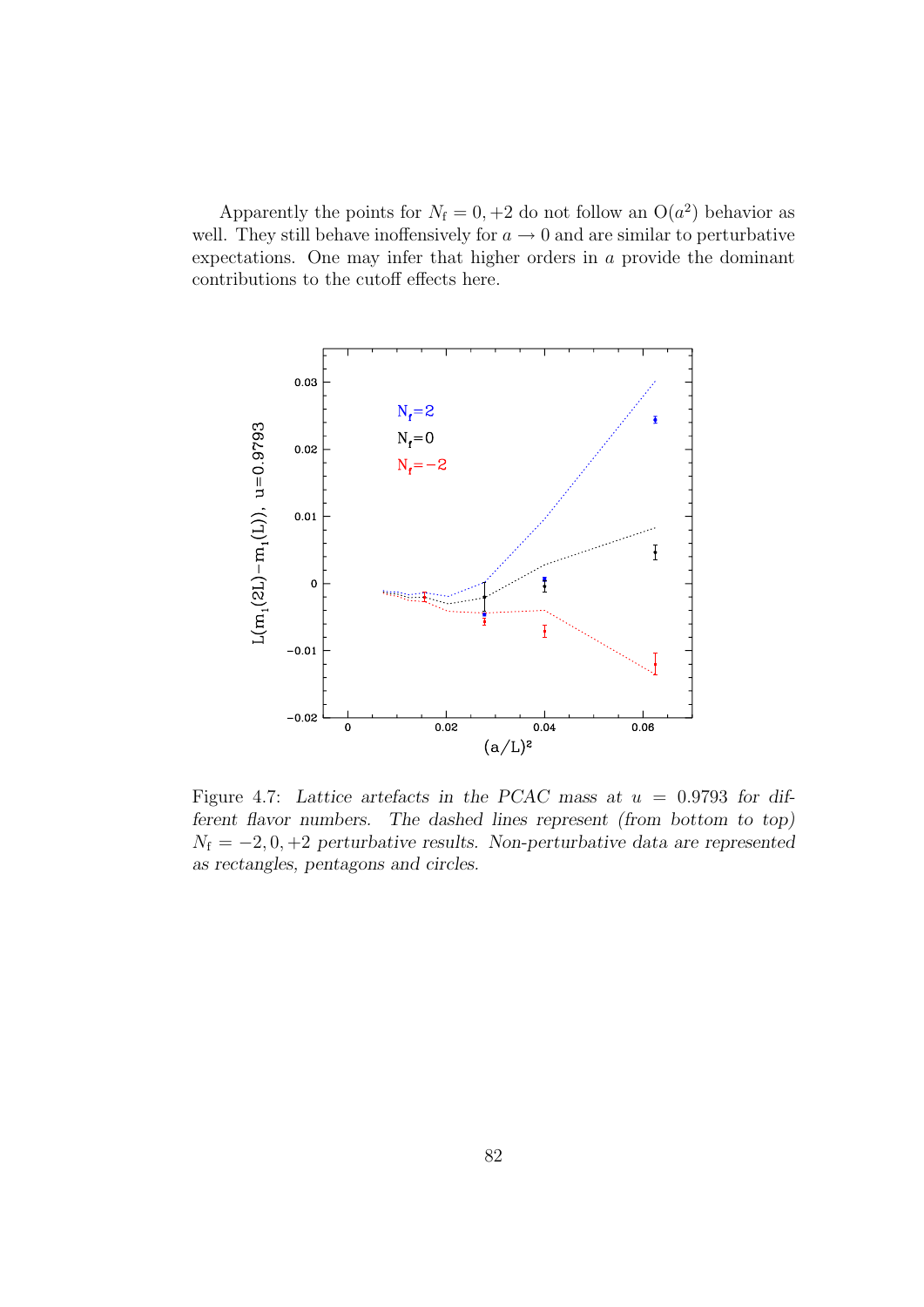# <span id="page-90-0"></span>Chapter 5

# Decoupling of heavy flavors

Up to now we have only discussed massless schemes, i.e. schemes in which the renormalization conditions do not depend on the quark masses. This approach has the advantage that the renormalization group equations assume a simple form and renormalization constants do not have a dependency on multiple scales.

For unbroken, non-abelian gauge theories, Appelquist and Carazzone [\[76\]](#page-117-7) have proven a decoupling theorem. It states that heavy fields coupled to the massless gauge fields do not contribute to the infrared behavior of the theory, apart from renormalization effects.

The  $\overline{\text{MS}}$  scheme - which is certainly the most popular one for high-loop perturbation theory calculations in QCD - is a massless scheme. While this approach is in general quite practical, it fails in full QCD with six nondegenerate flavors, when the coupling is needed at different scales in the range of the quark masses. For example, the running coupling at an energy of 500 MeV obtained by integrating the renormalization group equation contains contributions from all six quark flavors, although three of them are so heavy that they influence the physics on this scale only in a negligible way. Since the  $\beta$ -function in this case provides an "unphysical" running coupling, this has to be compensated by the expansion coefficients of the perturbation series. Contributions from the heavy quarks must hence be present in all orders of this series in the form of logarithms of large quark masses. The reason for the lack of decoupling is that the  $\beta$ -function and the running coupling  $\alpha_s$ are not physical observables. Therefore, the decoupling theorem cannot be applied directly to them.

This problem can be circumvented by using different effective theories at different scales. At energies far above the top quark mass, one starts with a  $\beta$ -function with six active flavors. When the energy is lowered under the top quark mass, one considers an effective  $\beta$ -function with five active flavors and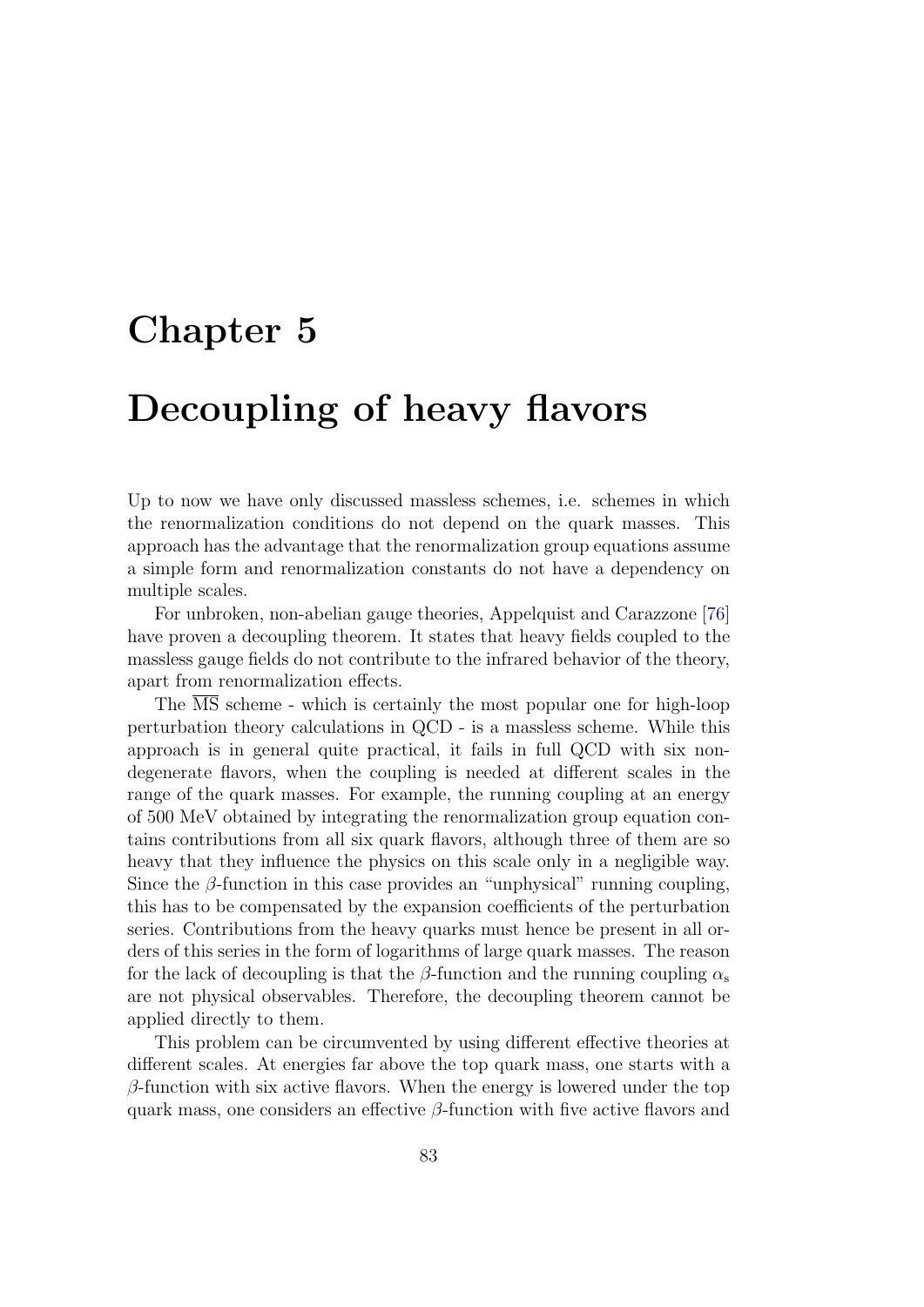a different  $\Lambda$  parameter. This method is continued at the flavor thresholds at lower energies. In this way, the decoupling is implemented by hand. In general, at the matching scales where one switches from one effective theory to the other, the running coupling is discontinuous. Consistency of the pairs of theories below and above the quark masses implies a set of matching conditions for the running coupling and relations between the  $\Lambda$  parameters. They have been systematically worked out up to 2-loop in [\[77\]](#page-117-8) by connecting the theories above and below the threshold to the MOM scheme, where the decoupling is explicit. An introduction into this topic can be found in [\[78\]](#page-118-0).

In our discussion of the Schrödinger functional, we have restricted ourselves to a mass-independent step scaling function. Since the up and down quarks are in good approximation massless, this is an appropriate approach for the low energy regime. At some point one may however want to do research on the running coupling with massive quarks included. As in the  $\beta$ -function in the  $\overline{\text{MS}}$  scheme, there is no decoupling in the mass-independent step scaling function. One could work around this difficulty by using step scaling functions with different numbers of flavors in different energy regimes. This leaves the problem of connecting the different regimes.

By using a mass dependent step scaling function, one can move through the flavor thresholds. For example, above the charm quark threshold one simulates an action with  $N_f = 4$  quarks. When the scale is made smaller than the charm quark mass, its influence on the step scaling function gradually vanishes. At some scale the effect of the charm quark becomes negligible in relation to the precision aimed at, and one can switch to an action with only  $N_f = 3$  simulated quarks.

Unfortunately, heavy quarks on the lattice can cause sizable lattice artefacts and make extrapolations to the continuum limit impossible since one is restricted to lattice sizes that can be simulated on the computer. With the method described above, one still has to be able to simulate the theory with the heavy quark included down to the matching point, where the change to the theory without the heavy quark can be made. The question then is whether one can find a mass cutoff at which the heavy quark has already decoupled, and at the same time lattice artefacts are still small.

Figure [5.1](#page-92-0) illustrates how the  $\beta$ -function changes at 1-loop level when the mass<sup>[1](#page-91-0)</sup> is increased. The dashed line shows the behavior in the MOM scheme [\[79\]](#page-118-1). As chiral symmetry holds, the  $\beta$ -function is an even function of z, such that the asymptotic behavior is proportional to  $z^2$  for small masses and  $1/z^2$ for large masses. Therefore, the decoupling is quite abrupt.

<span id="page-91-0"></span><sup>&</sup>lt;sup>1</sup>In the Schrödinger functional scheme parametrized by  $z = m<sub>R</sub>L$ , in the MOM scheme by  $z = m_R/\mu$ .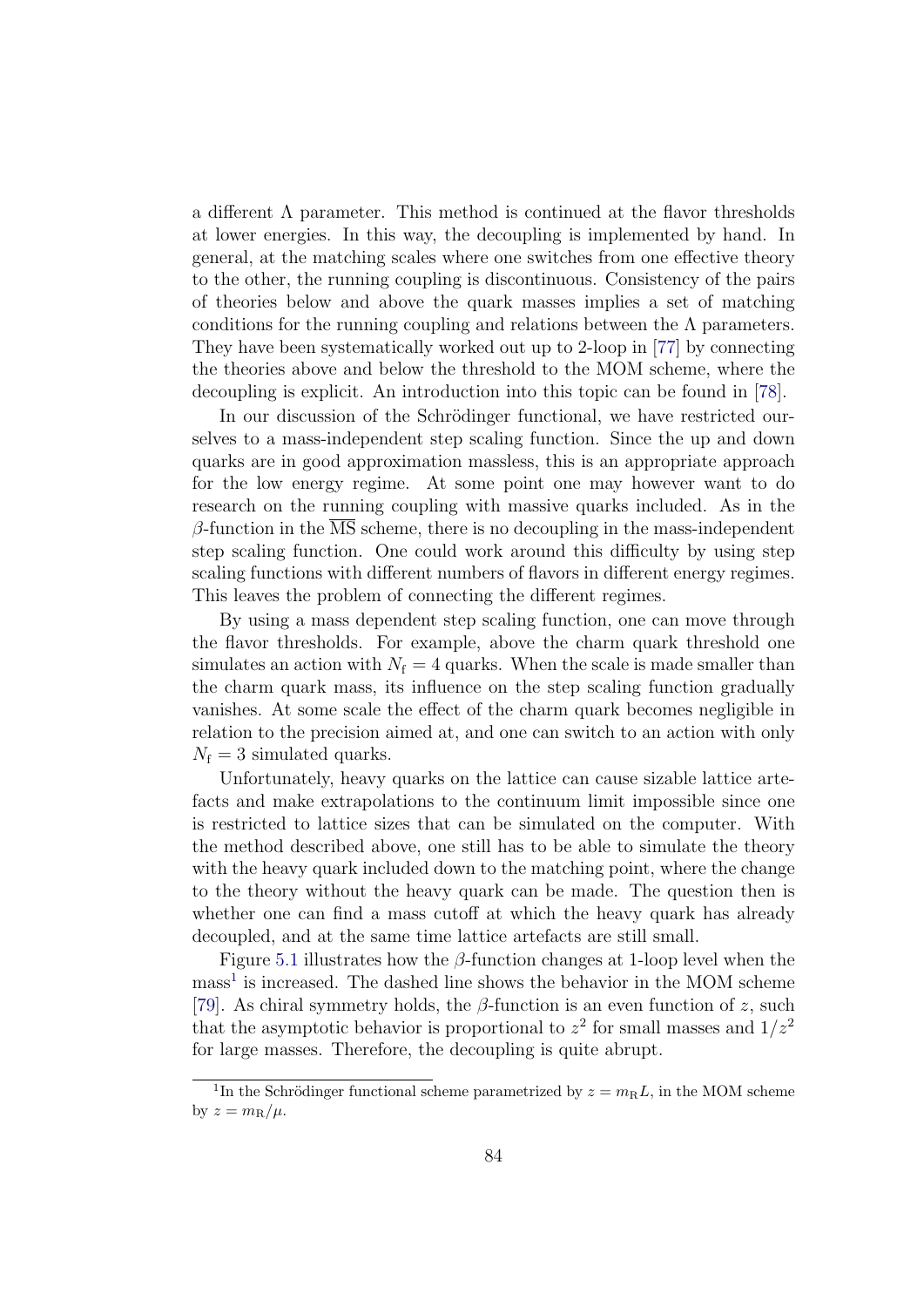

<span id="page-92-0"></span>Figure 5.1: Contribution to the 1-loop coefficient of the  $\beta$ -function per flavor. The solid curve shows the behavior in the Schrödinger functional scheme for  $\theta = \pi/5$ , whereas the dotted curve shows the MOM scheme.

In the Schrödinger functional scheme, as represented by the solid curve, the transition region is broader<sup>[2](#page-92-1)</sup>. The temporal fermionic boundary conditions here violate chiral symmetry even in the continuum limit, hence terms odd in  $z$  are possible. Nevertheless, in [\[14\]](#page-113-0) it is argued on the ground of a 1-loop estimation that when a quark with  $z \ge z<sub>cut</sub> = 2$  is omitted from the  $\beta$ -function, an error in  $\bar{g}^{-2}$  of only 0.003 is made, which is well below both the typical statistical errors in the ALPHA programme and experimental measurements. A computation of the lattice artefacts to 1-loop indicates that lattice artefacts even for several flavors up to  $z = 2$  are quite small and follow  $(a/L)^2$  expectations when a Symanzik improved action is used. Putting these observations together, one can conclude that it is feasible to simulate the range of masses up to  $z_{\text{cut}} = 2$  in the massive theory and switch

<span id="page-92-1"></span><sup>&</sup>lt;sup>2</sup>The precise shape of the curve depends e.g. on the parameter  $\theta$ . Therefore, the "dip" in the right half of the plot should not be overrated.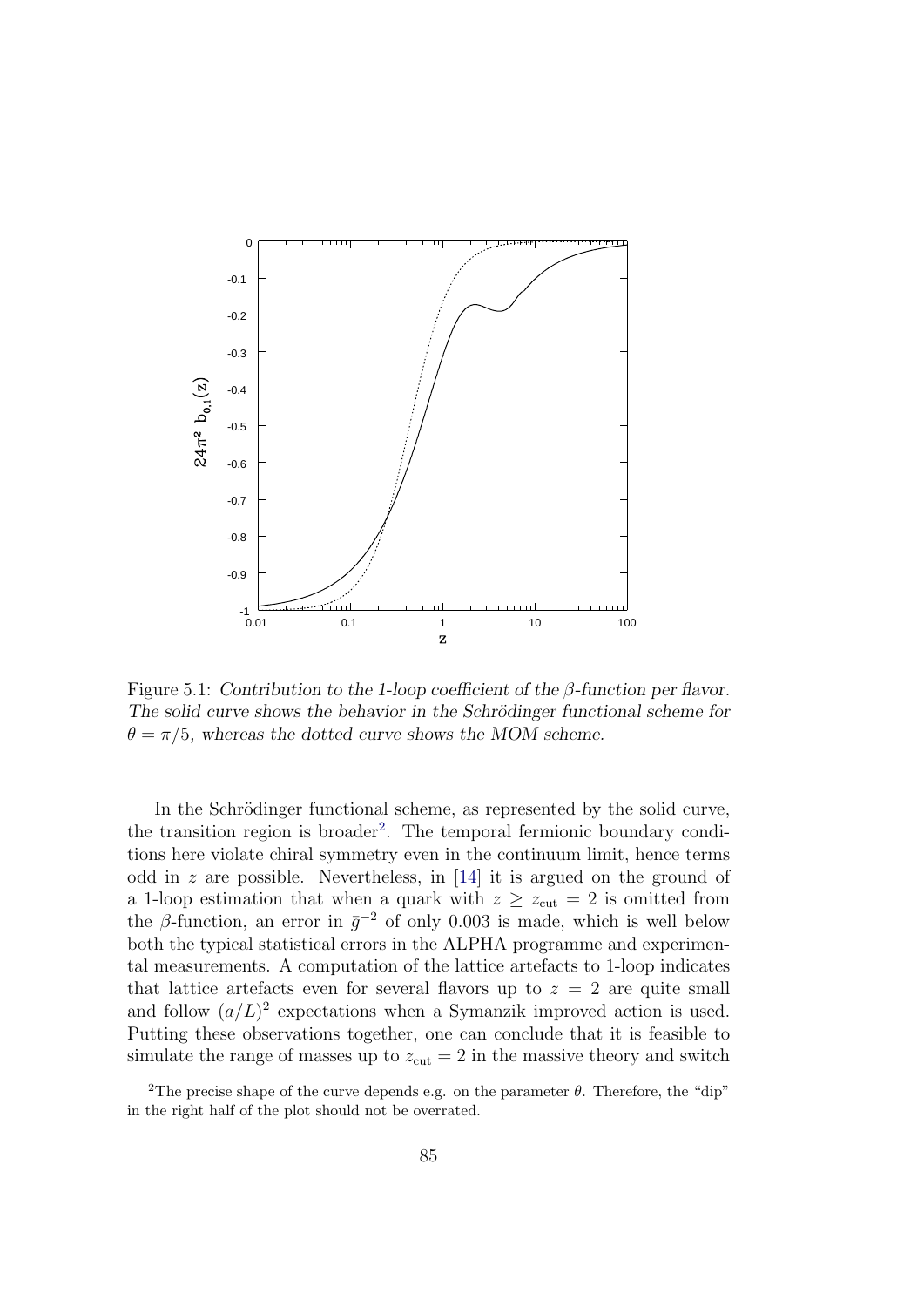to the theory with the heavy quark omitted for higher z.

In this chapter, we are going to corroborate whether this statement holds non-perturbatively. As in the previous chapter, we use the bermion model as a relatively cheap testing ground. By computing the step scaling function for increasing z, we test the transition from the massive  $N_f = -2$  theory to the massless  $N_f = 0$  theory.

### 5.1 Theory

We now introduce some of the concepts used in this chapter. We mostly keep the notation used in [\[14\]](#page-113-0). Results from there are quoted without further notice.

As in the massless case, the scale dependence of the coupling is given by the Callan-Symanzik  $\beta$ -function,

$$
L\frac{\partial \bar{g}}{\partial L} = -\beta(\bar{g}),\tag{5.1}
$$

where the derivative is understood to be taken with the renormalized parameters  $\bar{g}(L_0)$  and  $\bar{m}(L_0)$  fixed at some scale  $L_0$ . The coefficients in the expansion of the  $\beta$ -function

$$
\beta(\bar{g}) \stackrel{\bar{g}\to 0}{=} -\bar{g}^3 \left( b_0(z) + b_1(z)\bar{g}^2 + \cdots \right) \tag{5.2}
$$

are dependent on the mass parameter

$$
z = \overline{m}(L)L.
$$
\n<sup>(5.3)</sup>

The step scaling function is generalized in a similar way. On the smaller lattice, the bare parameters are tuned such that the renormalized coupling and the parameter  $z$  take their prescribed values. The step scaling function then is the value of the renormalized coupling on a lattice with twice the size and the same bare parameters,

$$
\sigma(u,z) = \bar{g}^2(2L)\Big|_{\bar{g}(L)=u,\bar{m}(L)=z/L}.\tag{5.4}
$$

In a recursive computation of the running coupling, the quark mass runs, and therefore in each iteration step the parameter z has to be adjusted depending on the scale. This can be done by complementing the step scaling function for the coupling with a step scaling function  $\sigma_{\rm p}$  for the mass, generalizing the definition in [\[80\]](#page-118-2),

$$
\sigma_{\mathbf{p}}(u,z) = \lim_{a \to 0} \frac{Z_{\mathbf{P}}(g_0, 2L/a)}{Z_{\mathbf{P}}(g_0, L/a)} \bigg|_{\bar{g}(L) = u, \bar{m}(L) = z/L}.
$$
\n(5.5)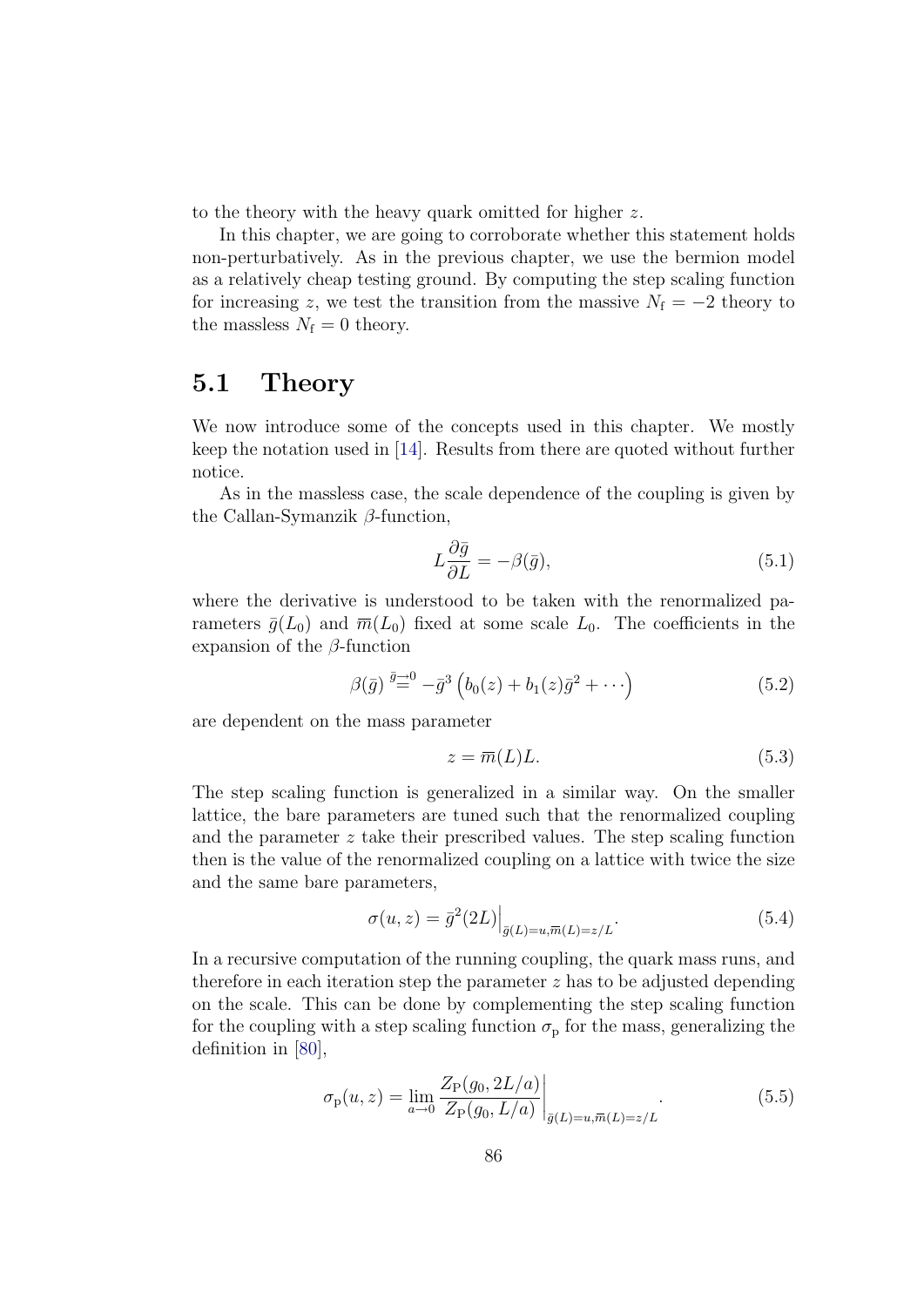In order to find the mass dependence of quantities in perturbation theory, it is convenient to relate their coefficients to a massless scheme like MS. In the expansion

$$
g_{\overline{\rm MS}}^2 = \bar{g}^2 + \frac{c_1(z)}{4\pi} \bar{g}^4 + \mathcal{O}(\bar{g}^6),\tag{5.6}
$$

the coefficient  $c_1(z)$  has a pure gauge theory contribution and a mass-dependent contribution proportional to the number of flavors,

$$
c_1(z) = c_{1,0} + N_{\rm f}c_{1,1}(z). \tag{5.7}
$$

For large z, the quark contribution diverges as

$$
c_{1,1}(z) = \frac{1}{3\pi} \log(z) + \mathcal{O}(1/z),\tag{5.8}
$$

with corrections depending on the phase  $\theta$  in the fermionic boundary conditions. Denoting  $\hat{g}^2 = \bar{g}^2(L)|_{z=0}$ , this logarithmic divergence shows up for example in the mass dependence of the coupling at fixed scale,

$$
\bar{g}^2 - \hat{g}^2 = -\frac{N_f}{4\pi} \{c_{1,1}(z) - c_{1,1}(0)\} \hat{g}^4 + O(\hat{g}^6)
$$
  

$$
\stackrel{z \to \infty}{=} -\frac{N_f}{12\pi^2} \log(z) \hat{g}^4 + O(\hat{g}^6). \tag{5.9}
$$

The massive step scaling function in 1-loop can be computed by switching the coupling to the  $\overline{\text{MS}}$  scheme at the scale L and going back to the Schrödinger functional scheme at the scale  $2L$  and the mass parameter  $2z$ . We obtain

$$
\sigma(u, z) = u + s_0(z)u^2 + O(u^3)
$$
\n(5.10)

with

$$
s_0(z) = \frac{N_f}{4\pi} \left\{ c_{1,1}(z) - c_{1,1}(2z) \right\} + 2 \log 2 b_0(0). \tag{5.11}
$$

For large z, the mass dependent contribution to the step scaling function converges to

$$
\sigma(u, z) - \sigma(u, 0) \stackrel{z \to \infty}{=} \frac{N_f}{12\pi^2} \log 2 u^2 + O(u^3), \tag{5.12}
$$

which is just the difference between the theories with  $N_f$  and zero quarks.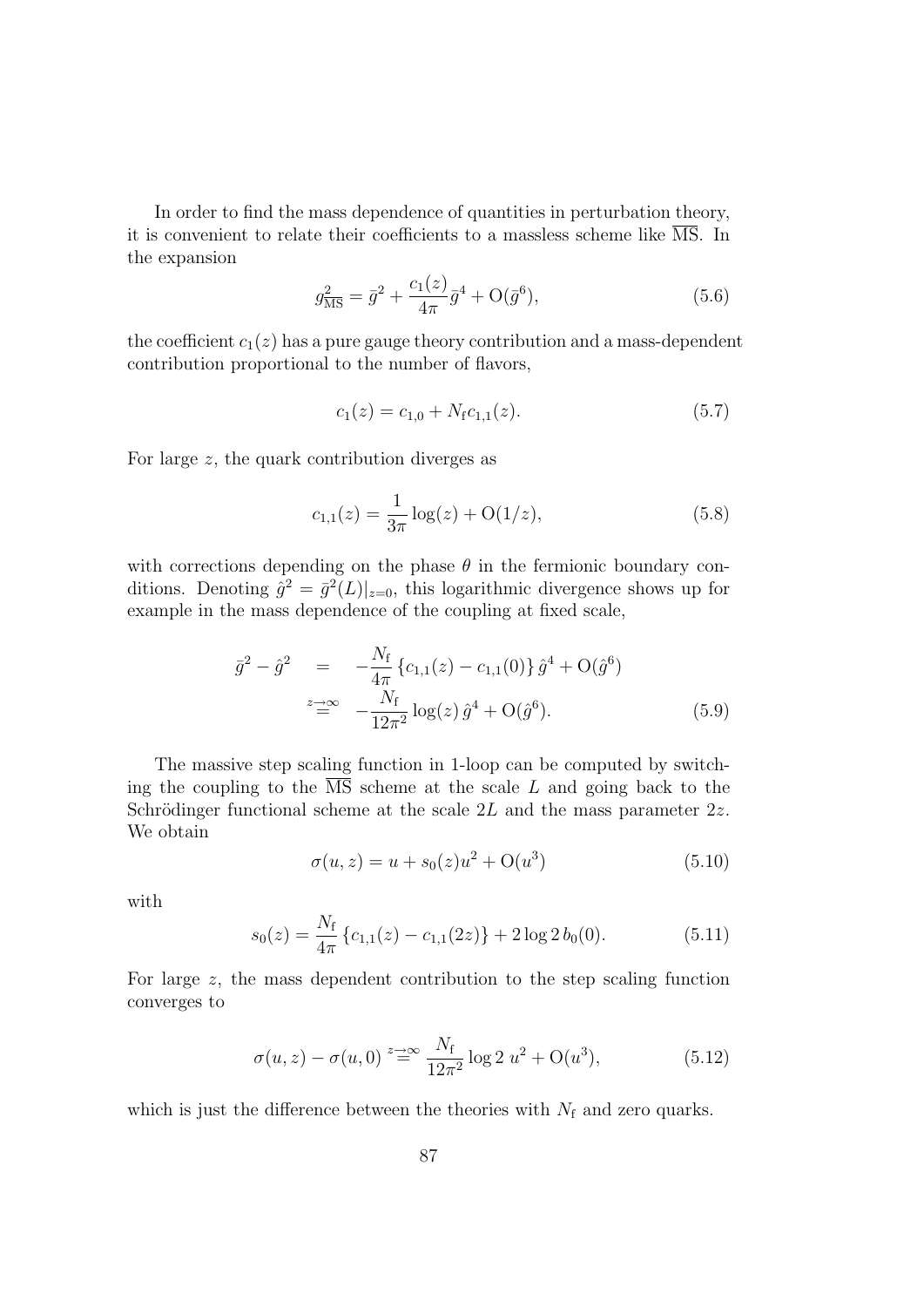### 5.2 Renormalized mass

The connection between the renormalized and the PCAC mass is given by the relation [\(2.73\)](#page-31-1). For our matching runs, we have always approximated  $z \approx m_1 L$ . In the following, we will discuss the neglected quantities appearing there.

In perturbation theory, the improvement coefficient  $b_A - b_P$  is [\[36\]](#page-114-1)

$$
(b_A - b_P)(g_0) = -0.00093(8)g_0^2 + O(g_0^4). \tag{5.13}
$$

In the quenched approximation, this value was computed non-perturbatively. It turns out that only for  $\beta \ll 7$  one obtains values that are significantly larger in magnitude. As this improvement coefficient is multiplied with the subtracted mass  $m_q$ , the overall effect on the mass is very tiny compared to our statistical error.

The renormalization factor  $Z_A$  of the axial vector current is scale independent. To 1-loop in perturbation theory, it is given by [\[81\]](#page-118-3)

$$
Z_{A}(g_{0}) = 1 + Z_{A}^{(1)}g_{0}^{2} + O(g_{0}^{4})
$$
  
\n
$$
Z_{A}^{(1)} = -0.116458(2).
$$
\n(5.14)

In the quenched approximation, the non-perturbative determination of  $Z_A$ deviates about 2 % from this perturbative formula at the bare couplings used here.

The axial density renormalization factor  $Z_{\rm P}$  can also be expanded in the bare coupling. The coefficients are functions of  $L/a$  and diverge as powers of  $\log(L/a)$  in the continuum limit [\[82\]](#page-118-4),

$$
Z_{\rm P}(g_0, L/a) = 1 + Z_{\rm P}^{(1)}(L/a)g_0^2 + O(g_0^4)
$$
  
\n
$$
Z_{\rm P}^{(1)}(L/a) = \frac{4}{3}z_{\rm P}(\theta, \rho) - d_0 \log(L/a) + O(a/L). \tag{5.15}
$$

Here we have followed the notation of [\[82\]](#page-118-4) where the calculation was done for some choices of  $\theta$  and  $\rho = T/L$ , and without background field.

By neglecting the renormalization factors we make a systematic error in z of

$$
\delta z/z = \delta \overline{m}/\overline{m} = \left( Z_{\mathcal{P}}^{(1)} - Z_{\mathcal{A}}^{(1)} \right) g_0^2 + \mathcal{O}(g_0^4). \tag{5.16}
$$

Numerically, the scale independent part of  $Z_{\rm P}^{(1)}$  $Z_{\rm A}^{(1)}$  cancels  $Z_{\rm A}^{(1)}$  almost exactly. The logarithmic term causes  $\delta z/z$  to vary between roughly 0.051 on the  $L/a = 4$  lattices and 0.071 on the  $L/a = 8$  lattices, for the bare couplings we have used. On the one hand, this leads to a simultaneous shift of all data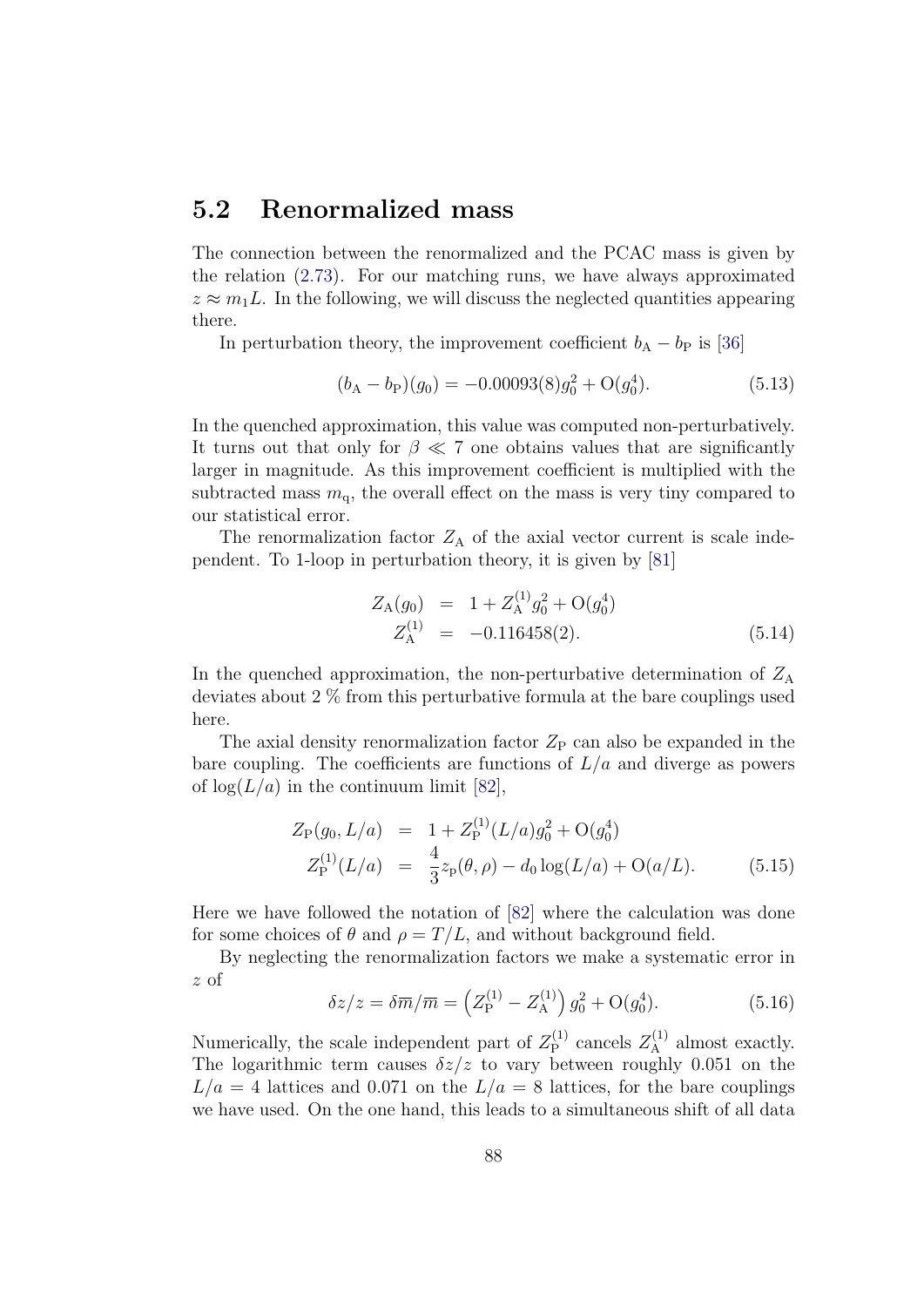points for a fixed z. On the other hand, it leads to different errors in the step scaling function with fixed z but different  $L/a$ . The latter error can be estimated as follows. When we neglect the mass dependence of lattice artefacts, an error in z propagates into the step scaling function as

$$
\delta\sigma(u,z) \approx \delta z \, s_0'(z) \, u^2. \tag{5.17}
$$

The derivative of  $s_0(z)$  with respect to z can be computed numerically using data from [\[14\]](#page-113-0). The largest effect appears for  $z = 2$ , where

$$
s_0'(2) = 0.00349 N_f. \t\t(5.18)
$$

The resulting error in  $\sigma(u, z)$  then is less than 0.0008, which is an order of magnitude below our statistical error. Although the use of several assumptions from perturbation theory with vanishing background field in this estimate is quite unsatisfactory, we believe it to be not too unrealistic.

#### 5.3 Results

In table [5.1,](#page-97-0) we list our results of the step scaling function for the lattice sizes  $L/a = 4, 5, 6, 8$  and for values of the mass  $z = 0.5, 1, 2$ . In addition to these results, we use for  $z = 0$  the results at  $\bar{g}^2 = 1.5145$  from chapter [4,](#page-62-0) as listed in table [4.6.](#page-81-1) Figure [5.2](#page-98-0) shows a plot with all results.

Although the error bars are roughly of the same size as the variation of the step scaling function for different  $L/a$ , when z is kept constant, one sees a slight trend that lattice artefacts become larger for increasing mass. Since for  $L/a = 4$ , the value  $z = 2$  is already equivalent with  $\overline{m}a = 1/2$ , this is to be expected. Nevertheless, the lattice artefacts do not pose a problem of principle for the extrapolation of our data with an ansatz linear in  $(a/L)^2$ .

We have fitted our data with the  $L/a = 4$  point dropped. This extrapo-lation is shown in figure [5.2.](#page-98-0) To see how much the  $L/a = 4$  point influences the extrapolation, we have also computed the fit with this point, and listed the results in table [5.2.](#page-97-1) All these numbers are also to be compared with the perturbative values

$$
\hat{\sigma}^{\text{3-loop}}(1.5145,0)|_{N_f=-2} = 1.859385
$$
  

$$
\hat{\sigma}^{\text{3-loop}}(1.5145,0)|_{N_f=0} = 1.806922.
$$
 (5.19)

In the figure, these 3-loop results are shown as red and black triangles, respectively. From these numbers, it is clear that our accuracy is not sufficient for resolving the step scaling functions with  $z = 0.5, 1, 2$ . In fact, when we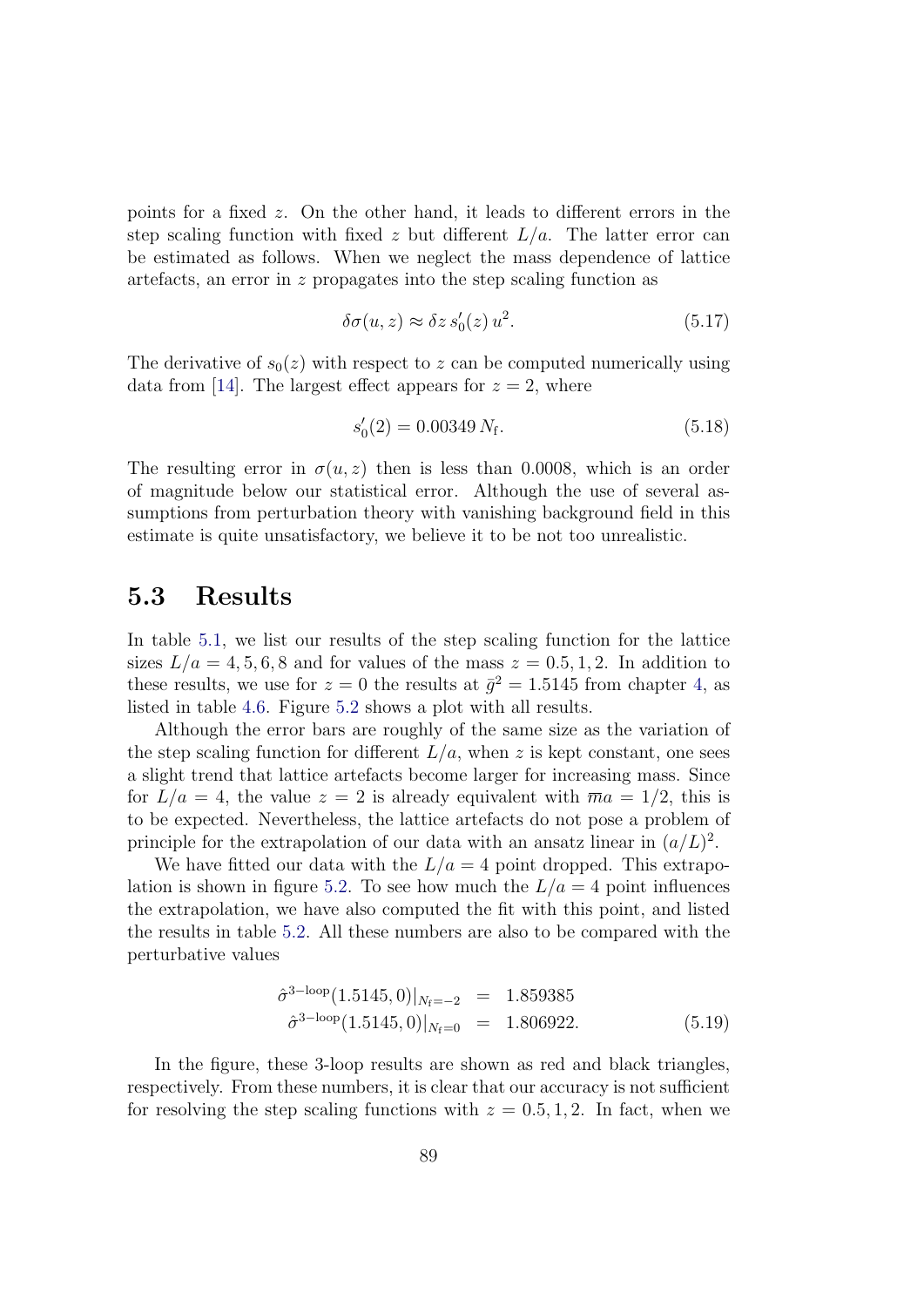| $z_1$                       | L/a | β        | $\kappa$ | $\bar{q}^2(L)$ | $\overline{q}^2(2L)$ |
|-----------------------------|-----|----------|----------|----------------|----------------------|
| 0.5                         | 4   | 8.274636 | 0.129184 | 1.5145(15)     | 1.8225(53)           |
| 0.5                         | 5   | 8.474702 | 0.129606 | 1.5145(16)     | 1.8393(69)           |
| 0.5                         | 6   | 8.651298 | 0.129873 | 1.5145(24)     | 1.8270(82)           |
| 0.5                         | 8   | 8.920407 | 0.130185 | 1.5145(35)     | 1.8320(111)          |
| 1                           | 4   | 8.227619 | 0.125497 | 1.5145(13)     | 1.8095(52)           |
|                             | 5   | 8.426126 | 0.126580 | 1.5145(16)     | 1.8158(65)           |
| 1                           | 6   | 8.599670 | 0.127310 | 1.5145(30)     | 1.8152(91)           |
| 1                           | 8   | 8.855909 | 0.128237 | 1.5145(41)     | 1.8311(99)           |
| $\mathfrak{D}$              | 4   | 8.166523 | 0.118802 | 1.5145(13)     | 1.7975(49)           |
| $\mathcal{D}_{\mathcal{A}}$ | 5   | 8.357652 | 0.120885 | 1.5145(17)     | 1.8096(87)           |
| 2                           | 6   | 8.521765 | 0.122377 | 1.5145(20)     | 1.8246(88)           |
| $\mathcal{D}_{\mathcal{L}}$ | 8   | 8.793347 | 0.124347 | 1.5145(33)     | 1.8342(97)           |

<span id="page-97-0"></span>Table 5.1: Tuning results for  $\beta$  and  $\kappa$  for the given values of z and  $L/a$ , together with the measured coupling at L and 2L.

| $\overline{z}$ | without $L/a = 4$ with $L/a = 4$ |           |
|----------------|----------------------------------|-----------|
| 0              | 1.871(17)                        | 1.859(11) |
| 0.5            | 1.820(18)                        | 1.840(11) |
|                | $1.0 \quad 1.831(19)$            | 1.833(11) |
|                | $2.0 \quad 1.851(18)$            | 1.844(11) |

<span id="page-97-1"></span>Table 5.2: Extrapolated simulation results of the massive step scaling function  $\sigma(1.5145, z)$  for  $N_f = -2$ .

|                                                                  | $n=1$    | $n=2$    | $n=3$     |
|------------------------------------------------------------------|----------|----------|-----------|
| $\overline{\hat{\sigma}^{n-\rm loop}}(1.5145,0) _{N_{\rm f}=-2}$ | 1.811555 | 1.851225 | 1.859385  |
| $\hat{\sigma}^{n-\rm loop}(1.5145,0) _{N_{\rm f}=0}$             | 1.773940 | 1.803887 | 1.806922  |
| $\overline{\sigma^{n-\rm loop}(1.5145,0)} _{N_{\rm f}=-2}$       | 1.762845 | 1.828158 | -1.849306 |
| $\sigma^{n-\text{loop}}(1.5145,0) _{N_{\text{f}}=0}$             | 1.735997 | 1.788089 | 1.801806  |

<span id="page-97-2"></span>Table 5.3: Perturbation theory for the step scaling function for  $N_f = -2$  and  $N_{\rm f}=0$  to 1-loop, 2-loop and 3-loop.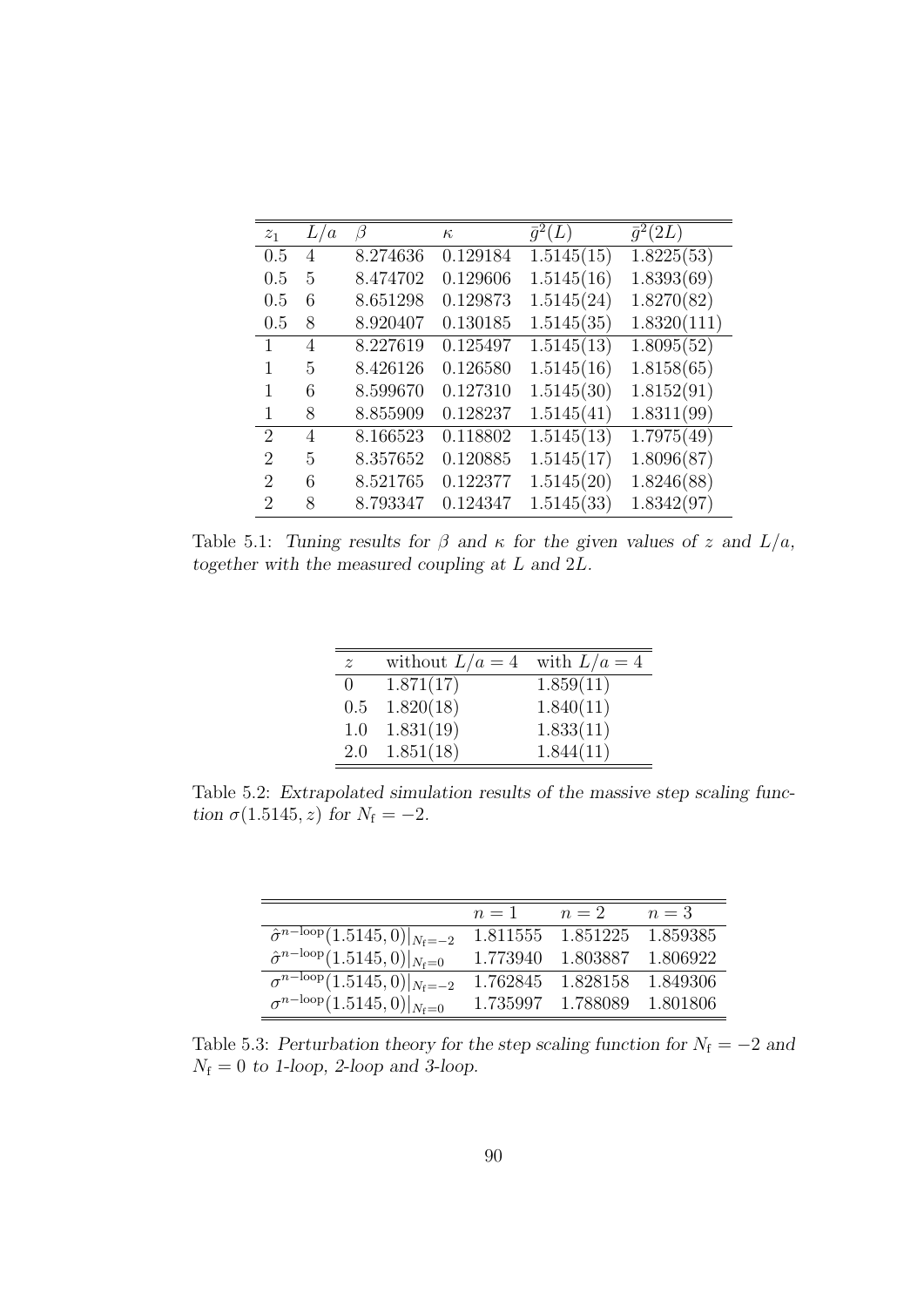

<span id="page-98-0"></span>Figure 5.2: Step scaling function at  $u = 1.5145$  for  $z = 0, 0.5, 1, 2$  with fits linear in  $(a/L)^2$ . Please note that this figure is meant to be viewed in color.

leave out the  $L/a = 4$  point, the extrapolated values appear in the "wrong" order, but with a statistical error that is roughly of the same magnitude as the difference between the values.

In [\[14\]](#page-113-0), the lattice artefacts parametrized as in [\(4.63\)](#page-86-0) were calculated to 1-loop for the massive step scaling function, both for an improved and unimproved action. The mass definition used there is the pole mass, which is to 1-loop equivalent to our mass definition with the background field switched off. At least for  $z = 0$ , the lattice artefacts do not differmuch between different mass definitions, so that the qualitative behavior is probably independent of it [\[72\]](#page-117-1).

The lattice artefacts we see in our simulations are of the same magnitude as those computed perturbatively. The perturbative lattice artefacts also behave like  $(a/L)^2$ , which is consistent with our observation that an ansatz linear in  $(a/L)^2$  works. It would be desirable to have the  $\delta_1(a/L)$  values or even  $\delta_2(a/L)$  for  $z \neq 0$  with our mass definition. Then one could use the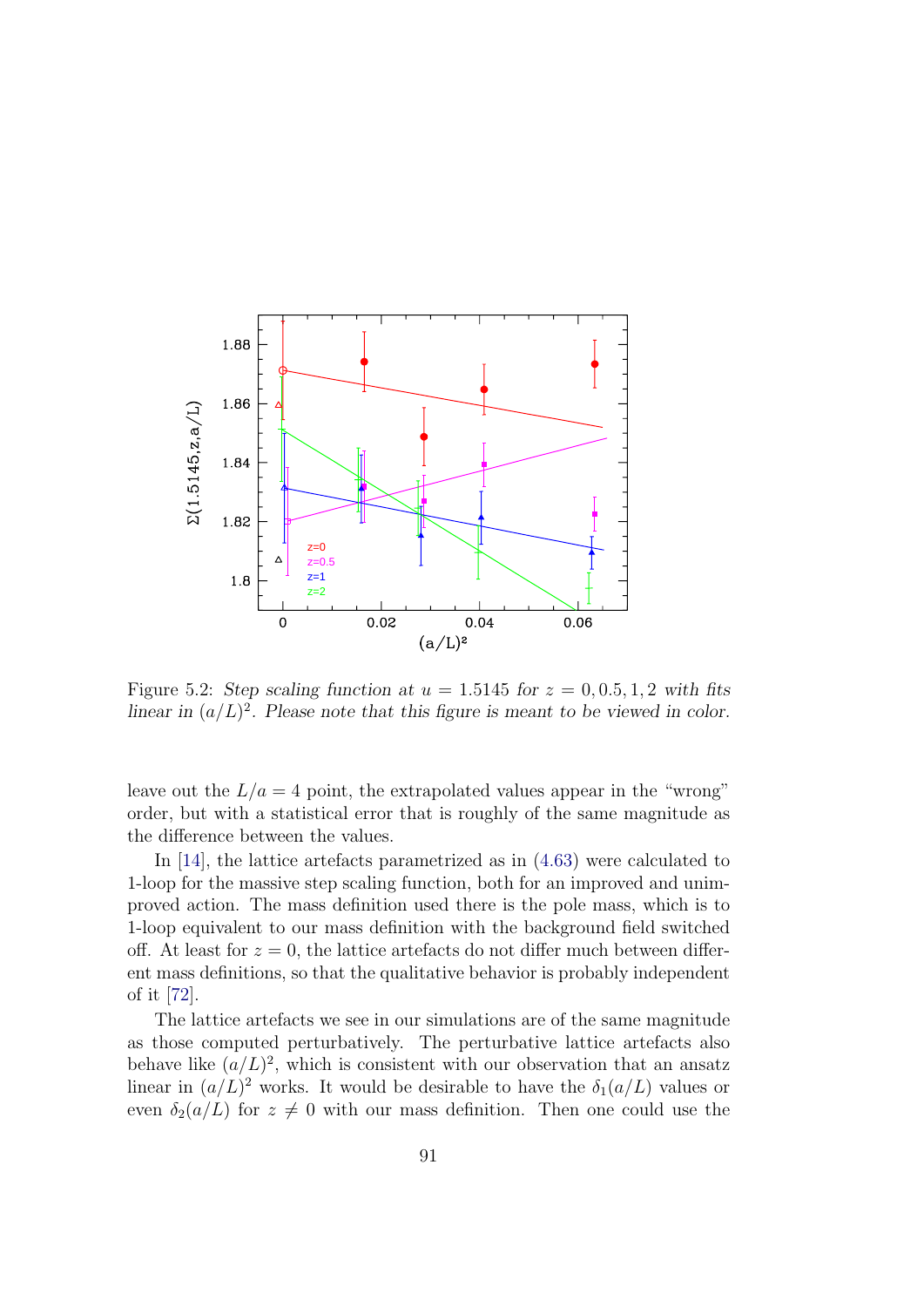method described in section [4.9](#page-85-0) to cancel the perturbative contributions to the lattice artefacts. Since the lattice artefacts cause the step scaling function at finite  $a/L$  to decouple faster than in the continuum, this method should reduce the slope of the fit, which here depends on the mass parameter.

We would also like to note here that the size of lattice artefacts depends on the number of flavors. With  $N_f = -2$  used here, the quark contribution has the same sign as the pure gauge theory contribution. This situation changes for  $N_f = 2$  and  $N_f = 4$ . There, the perturbative lattice artefacts, for instance with  $z = 2$ , are *smaller* than in the pure gauge theory.

A quantitative comparison of our extrapolated data with perturbation theory is difficult. In table [5.3,](#page-97-2) the perturbative results for the step scaling in 1-loop to 3-loop are listed, according to the definitions [\(2.18\)](#page-20-0) and [\(2.19\)](#page-20-1).

Clearly, the 2-loop and higher contributions are so significant that a comparison of non-perturbative results to the 1-loop results is impossible. On the other hand, the massive  $\beta$ -function has not been computed beyond 1-loop. An alternative to studying absolute values of  $\sigma(u, z)$  might be to consider only the mass dependent contribution  $\sigma(u, z) - \sigma(u, 0)$ . But also for this quantity, higher order terms are a problem. We expect

$$
\sigma(u, z)|_{N_f=-2} - \sigma(u, 0)|_{N_f=-2} \stackrel{z \to \infty}{=} \sigma(u, 0)|_{N_f=0} - \sigma(u, 0)|_{N_f=-2}.\tag{5.20}
$$

But to 1-loop,

$$
\hat{\sigma}^{1-\text{loop}}(1.5145,0)|_{N_{\text{f}}=0} - \hat{\sigma}^{1-\text{loop}}(1.5145,0)|_{N_{\text{f}}=-2} = -0.038
$$
  

$$
\sigma^{1-\text{loop}}(1.5145,0)|_{N_{\text{f}}=0} - \sigma^{1-\text{loop}}(1.5145,0)|_{N_{\text{f}}=-2} = -0.027.
$$
 (5.21)

This indicates that  $O(u^3)$  corrections to this difference are of the same order of magnitude as the z-dependence we want to investigate.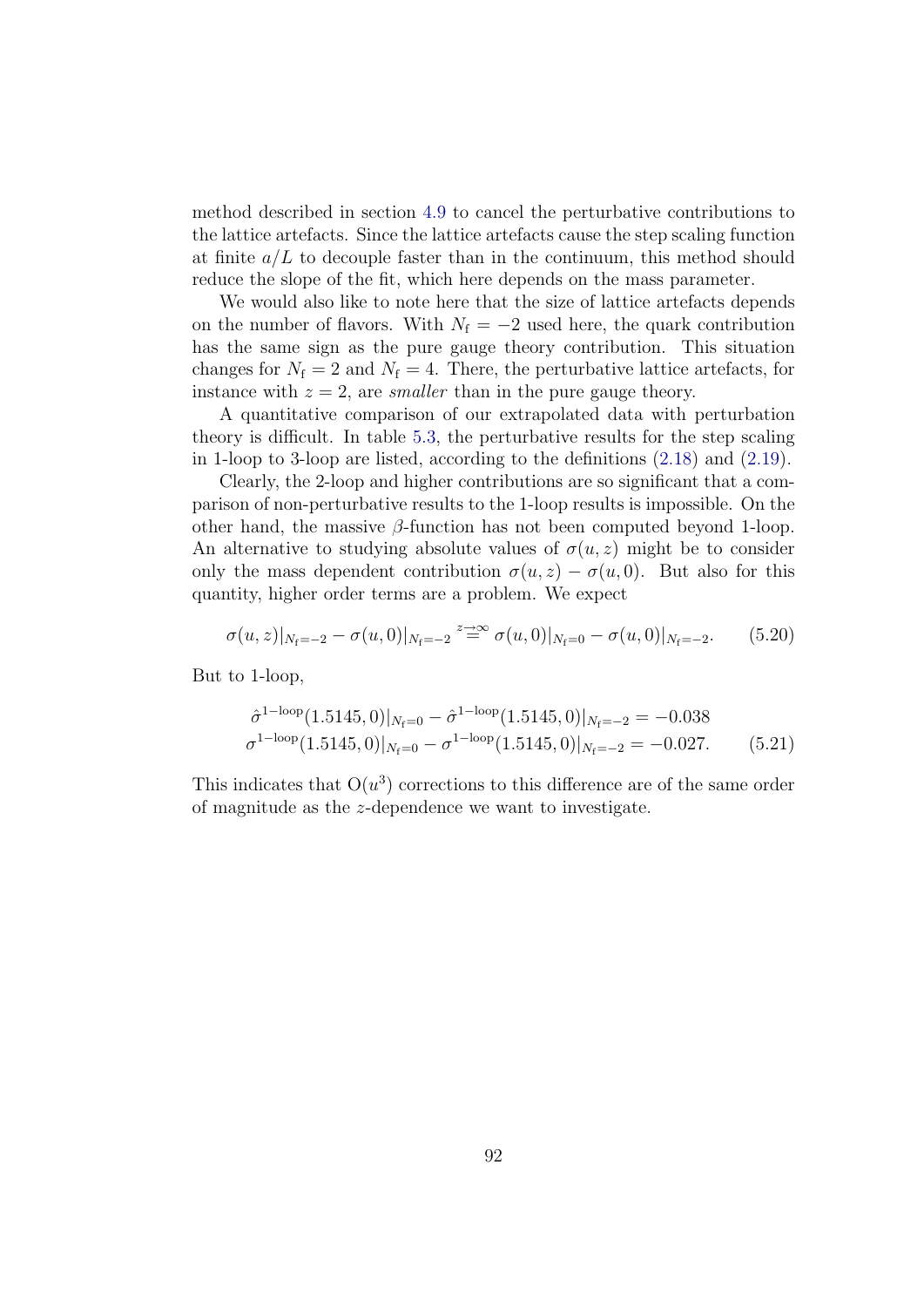# Chapter 6

# Summary and Outlook

In this thesis, we have investigated aspects of the step scaling function in the Schrödinger functional scheme.

In chapter [3](#page-32-0) we have compared the efficiency of various algorithms in pure  $SU(3)$  gauge theory. The emphasis in this study is on the coupling  $\bar{q}$ , which is directly relevant for the computation of the step scaling function. The favored method for this kind of theories is the Hybrid Overrelaxation (HOR) algorithm. However, this algorithm is not easily generalizable to theories with an action that is quadratic in the individual link variables. The other algorithms in this study are based on molecular dynamics. While the global Hybrid Monte Carlo (HMC) is the standard algorithm for the simulation of dynamical fermions, the Local Hybrid Monte Carlo (LHMC) is a local version of it. The important results of this study are a factor of 3 in the cost of LHMC, and even a factor of 26 for HMC compared to the HOR algorithm, for the lattice size  $L/a = 8$ . These numbers may for instance serve as a guideline for the choice of suitable algorithms for actions with a pure gauge theory like term plus a correction. The bermion model studied in this work is an example for such a theory.

Chapter [4](#page-62-0) is devoted to the step scaling function for two flavors of massless bermions with  $O(a)$  improvement. The motivation for considering this model is the reduced computational cost in comparison with dynamical fermions. We have studied in detail the approach to the continuum limit and lattice artefacts. We have found that lattice artefacts follow the expected behavior and an extrapolation linearly in  $(a/L)^2$  works well and yields results compatible with renormalized perturbation theory. A comparison with unimproved Wilson bermions illustrates the success of  $O(a)$  Symanzik improvement and confirms that the unimproved and improved theory converge to a universal continuum limit. Unfortunately, algorithmic difficulties arising from the inclusion of the clover term cause a large overhead of our simulation pro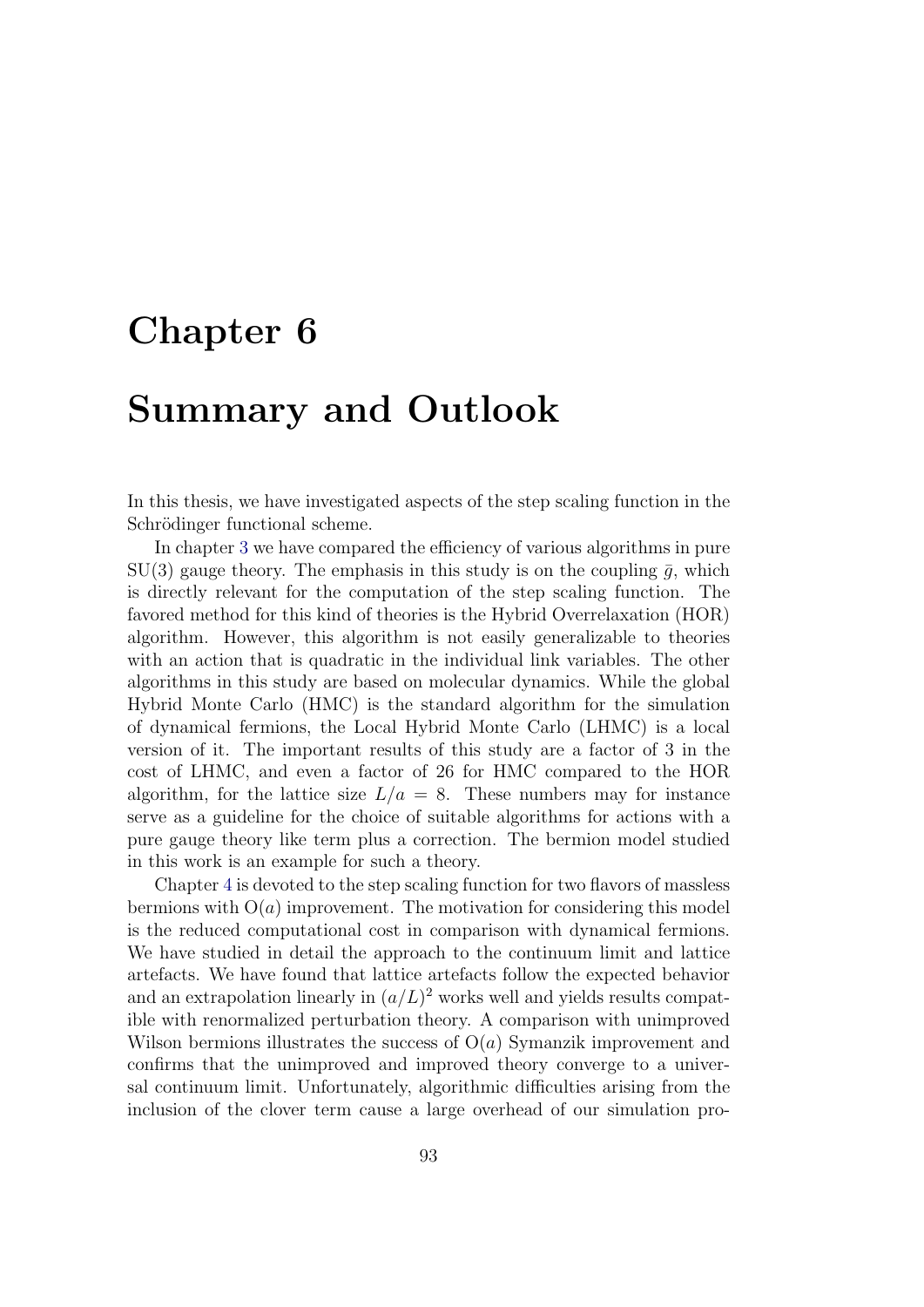gram compared to the unimproved one, so that the efficiency advantage over fermions is only a factor 10. Consequently, we cannot reach lattice sizes much larger than with dynamical fermions. Nevertheless, our results put the methods used in the  $N_f = 2$  case on a firmer ground and increase our trust that a solid determination of the  $\Lambda$  parameter for two massless fermions can soon be finished. The running coupling for  $N_f = 2$  will also serve as the basis for quark mass renormalization and phenomenological investigations.

In chapter [5](#page-90-0) we have investigated the massive step scaling function in the bermion model. Since heavy quarks are expected to decouple at low energies, this quantity can be used to move through a flavor threshold, below which one can switch to an effective theory without the heavy quark. Our aim was to corroborate statements from previous perturbative studies, which are essential for the feasibility of the recursive evaluation of the running coupling in QCD with several massive quarks. We have found lattice artefacts to be of tractable magnitude in our range of simulated masses. The extrapolation of the massive step scaling function showed that the decoupling effect is not totally different from our expectation. Resolving different values of the mass correctly would require to increase our statistical precision significantly in comparison to the mass dependence of the step scaling function.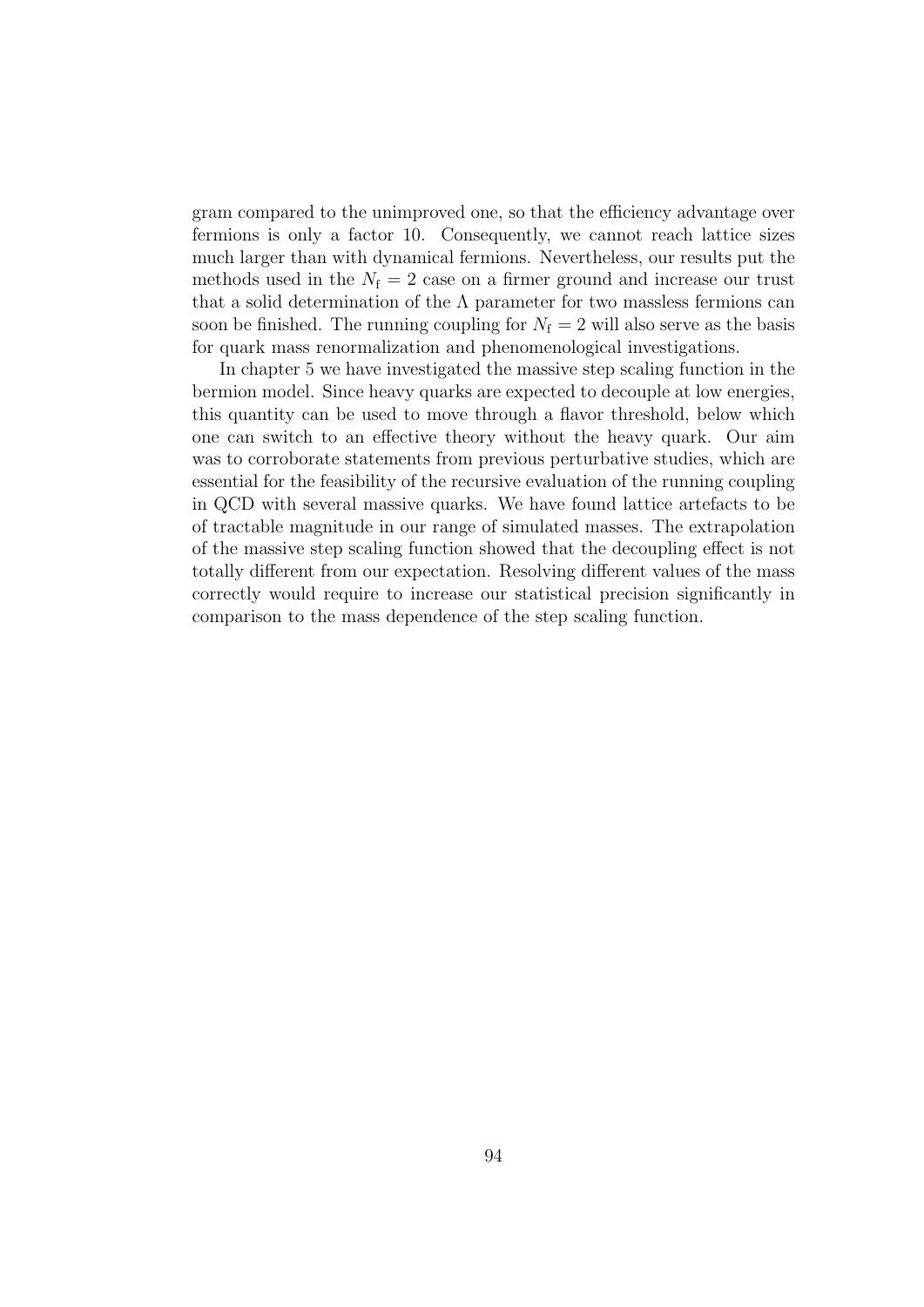# Appendix A

# Notation

As a convention, we use letters  $\mu, \nu, \ldots$  from the middle of the greek alphabet to denote Lorentz indices running from 0 to 3. When we are referring to spatial components only, we use latin letters  $k, l, \ldots$  Dirac spinors carry indices  $A, B, \ldots$ . Color vectors in the fundamental representation of  $SU(N)$ have indices  $\alpha, \beta$  from the beginning of the greek alphabet. Repeated indices are always summed over.

We distinguish space-like 3-vectors  $\mathbf{x} = (x_1, x_2, x_3)$  from 4-vectors  $x =$  $(x_0, x_1, x_2, x_3)$  by a bold font.

# SU(2) matrices

Any  $2 \times 2$  matrix can be written in the form

$$
w = w_0 + i w_k \sigma_k. \tag{A.1}
$$

where  $\sigma_k$  are the Pauli matrices

$$
\sigma_1 = \begin{pmatrix} 0 & 1 \\ 1 & 0 \end{pmatrix} \quad \sigma_2 = \begin{pmatrix} 0 & -i \\ i & 0 \end{pmatrix} \quad \sigma_3 = \begin{pmatrix} 1 & 0 \\ 0 & -1 \end{pmatrix}.
$$
 (A.2)

The set of complex coefficients are called the quaternionic representation. In this representation,

$$
\det w = w_{\mu} w_{\mu}
$$
  
Tr  $w = 2w_0$ . (A.3)

For SU(2) matrices w, these coefficients are real and fulfill  $w_\mu w_\mu = 1$ .

Another possible parametrization of SU(2) is the exponential mapping with group generators. This will not be used here, but only in the  $SU(N)$  case where  $N \geq 3$ .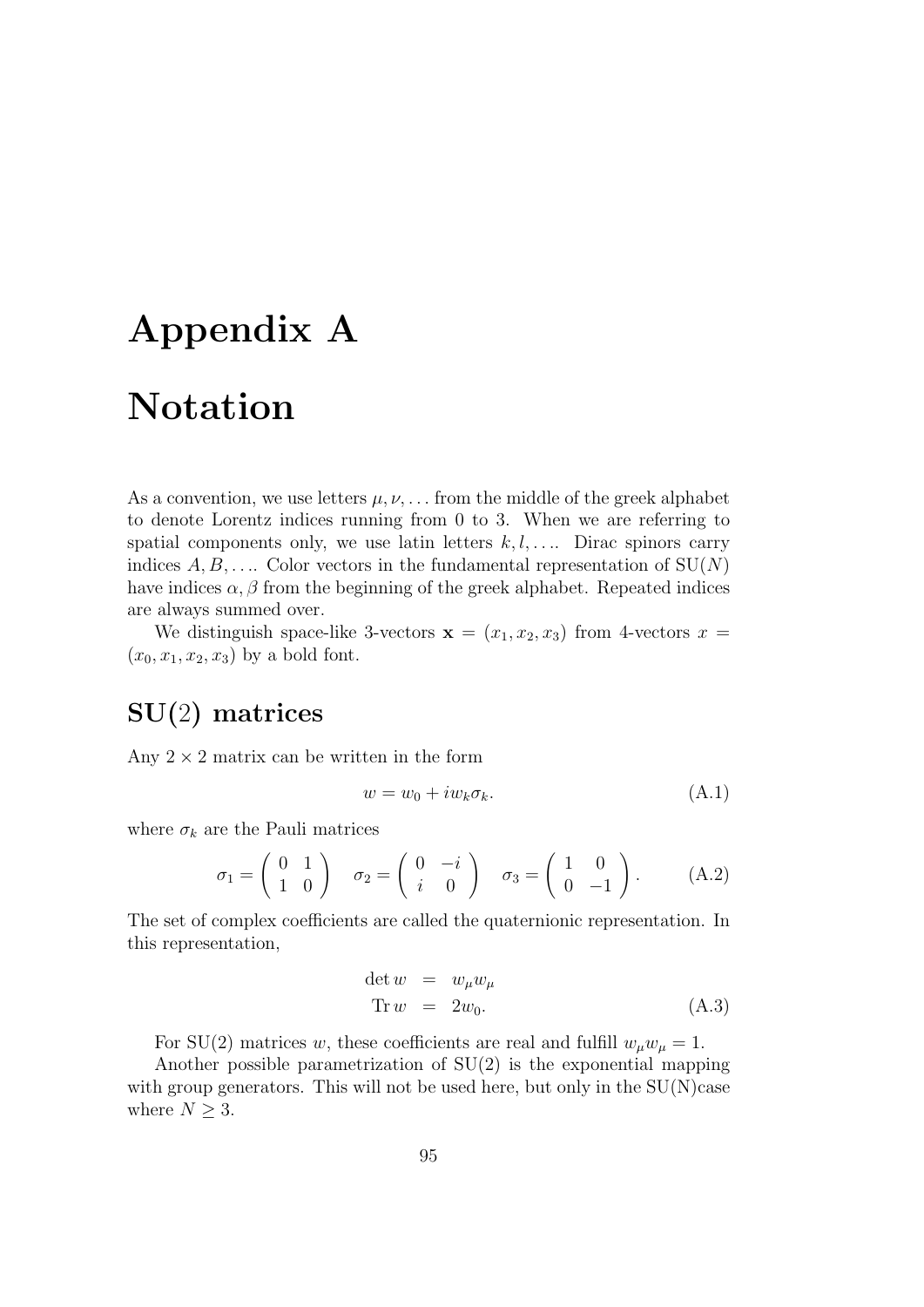## $SU(N)$  matrices

Every  $SU(N)$  matrix U can be parametrized by

$$
U = \exp\left\{\sum_{a=1}^{N^2 - 1} iT_a \omega_a\right\}.
$$
 (A.4)

The coefficients  $\omega_a$  are real-valued.  $T_a \in \text{su}(N)$  are called generators of the Lie algebra associated with the group. Their representation is as  $N \times N$ matrices. They fulfill

$$
X^{\dagger} = -X \text{ and } \text{Tr}X = 0. \tag{A.5}
$$

For SU(3), we write  $T_j = \lambda_j$ , where  $\lambda_j$  are the Gell-Mann matrices

$$
\lambda_1 = \begin{pmatrix} 0 & 1 & 0 \\ 1 & 0 & 0 \\ 0 & 0 & 0 \end{pmatrix} \quad \lambda_2 = \begin{pmatrix} 0 & -i & 0 \\ i & 0 & 0 \\ 0 & 0 & 0 \end{pmatrix} \quad \lambda_3 = \begin{pmatrix} 1 & 0 & 0 \\ 0 & -1 & 0 \\ 0 & 0 & 0 \end{pmatrix} (A.6)
$$

$$
\lambda_4 = \begin{pmatrix} 0 & 0 & 1 \\ 0 & 0 & 0 \\ 1 & 0 & 0 \end{pmatrix} \quad \lambda_5 = \begin{pmatrix} 0 & 0 & -i \\ 0 & 0 & 0 \\ i & 0 & 0 \end{pmatrix} \quad \lambda_6 = \begin{pmatrix} 0 & 0 & 0 \\ 0 & 0 & 1 \\ 0 & 1 & 0 \end{pmatrix} (A.7)
$$

$$
\lambda_7 = \begin{pmatrix} 0 & 0 & 0 \\ 0 & 0 & -i \\ 0 & i & 0 \end{pmatrix} \quad \lambda_8 = \begin{pmatrix} 1/\sqrt{3} & 0 & 0 \\ 0 & 1/\sqrt{3} & 0 \\ 0 & 0 & -2/\sqrt{3} \end{pmatrix} \quad (A.8)
$$

### Haar measure

As integration measure for  $SU(N)$ , we use the Haar measure dU. It has the (for a gauge theory natural) property of being invariant under left and right multiplication with group elements,

$$
\int dU f(U) = \int dU f(gUh^{-1}), \quad g, h \in SU(N)
$$
\n(A.9)

and it is normalized,

$$
\int dU = 1. \tag{A.10}
$$

In the quaternionic representation of  $SU(2)$ , the Haar measure takes the form

$$
dw = \frac{1}{2\pi^2} \delta(w^2 - 1) d^4 w.
$$
 (A.11)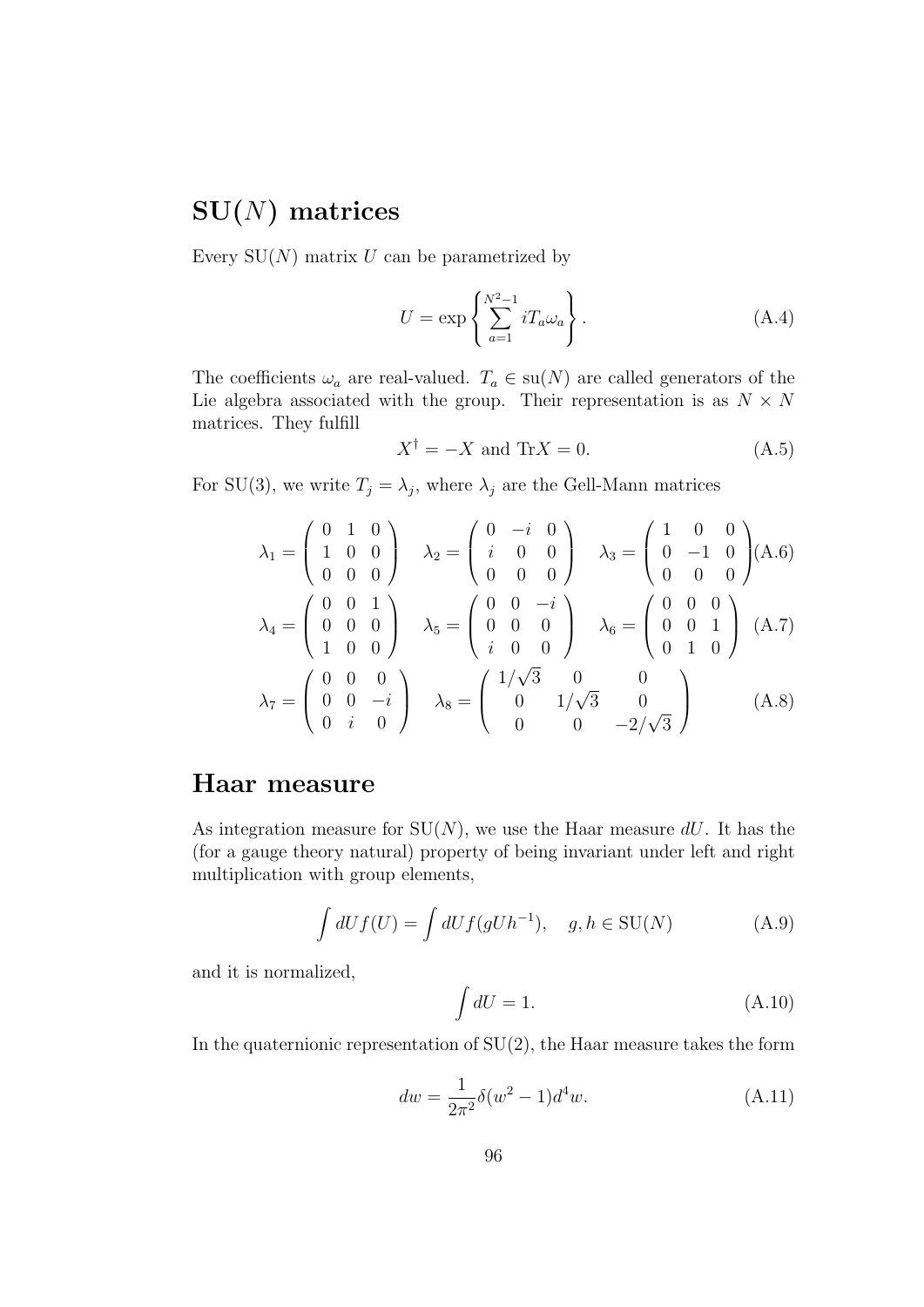## Dirac matrices

We choose Dirac matrices in the chiral representation, where

$$
\gamma_{1,2,3} = \begin{pmatrix} 0 & -i\sigma_{1,2,3} \\ i\sigma_{1,2,3} & 0 \end{pmatrix}
$$
  
\n
$$
\gamma_0 = \begin{pmatrix} 0 & -1 \\ -1 & 0 \end{pmatrix}
$$
 (A.12)

$$
\gamma_5 = \begin{pmatrix} 1 & 0 \\ 0 & -1 \end{pmatrix} . \tag{A.13}
$$

These matrices fulfill

$$
\gamma_{\mu}^{\dagger} = \gamma_{\mu}, \quad \gamma_{\mu}^{2} = 1, \quad \{\gamma_{\mu}, \gamma_{\nu}\} = 2\delta_{\mu, \nu}.
$$
\n(A.14)

Also, in this representation,  $\gamma_5 = \gamma_0 \gamma_1 \gamma_2 \gamma_3$  has the property  $\gamma_5^{\dagger} = \gamma_5$  and  $\gamma_5^2 = 1$ . The matrices i

$$
\sigma_{\mu\nu} = \frac{i}{2} [\gamma_{\mu}, \gamma_{\nu}] \tag{A.15}
$$

are hermitian and are explicitly given by

$$
\sigma_{ok} = \begin{pmatrix} \sigma_k & 0 \\ 0 & -\sigma_k \end{pmatrix}
$$
  
\n
$$
\sigma_{ij} = \epsilon_{ijk} \begin{pmatrix} \sigma_k & 0 \\ 0 & -\sigma_k \end{pmatrix},
$$
 (A.16)

where  $\epsilon_{ijk}$  is the totally antisymmetric tensor.

## Lattice derivatives

On the lattice, derivatives have to be discretized. We define forward and backward derivatives by

$$
\partial_{\mu}f(x) = \frac{f(x+a\hat{\mu}) - f(x)}{a}
$$

$$
\partial_{\mu}^{*}f(x) = \frac{f(x) - f(x-a\hat{\mu})}{a},
$$
(A.17)

where  $\hat{\mu}$  denotes the unit vector in direction  $\mu$ .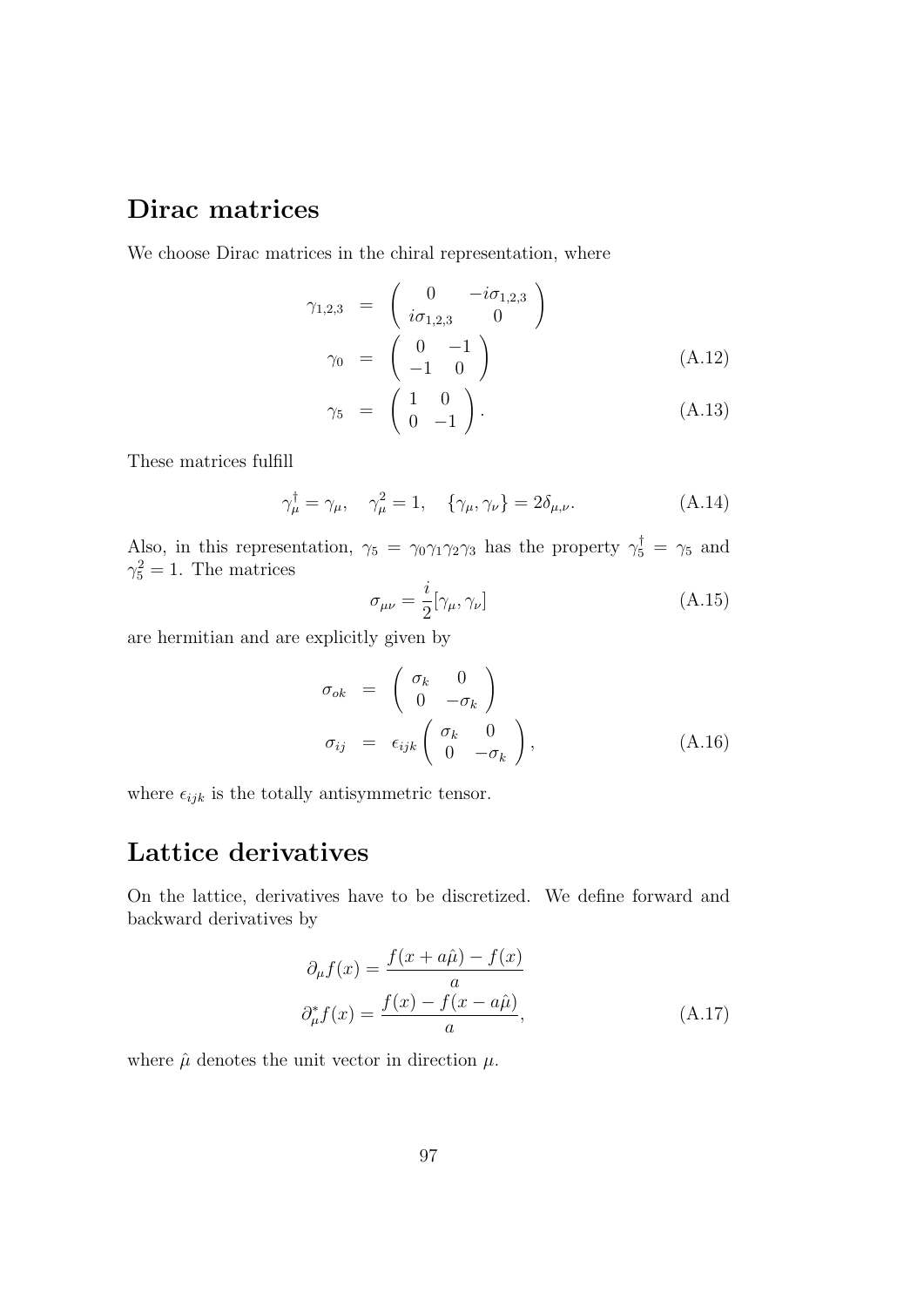# Appendix B Random numbers

### Generator

All updating algorithms used in this work require a large number of random numbers. In practice, it is only feasible to use *pseudo* random numbers, which are produced by deterministic process. Here we use the generator by Lüscher [\[83,](#page-118-5) [84\]](#page-118-6) which is based on one proposed by Marsaglia and Zaman [\[85\]](#page-118-7). It is known to have a large periodicity time and its underlying dynamical system is chaotic, so it is assumed to generate numbers which do not introduce a bias into simulation results.

## Gaussian distribution

Random numbers with a distribution proportional to  $e^{-y^2}$  can be generated in pairs. This means, we generate the combined distribution

$$
P(y_1, y_2) = \exp(-y_1^2 - y_2^2),
$$
 (B.1)

which gives two independent random numbers with the desired distribution. The variables  $y_1$  and  $y_2$  can be interpreted as coordinates in a twodimensional plane, i.e. they can be transformed into polar coordinates

$$
y_1 = \rho \cos \theta
$$
  
\n
$$
y_2 = \rho \sin \theta.
$$
 (B.2)

The transformed variables have a distribution  $\tilde{P}(\rho, \theta)$  with

$$
P(y_1, y_2)dy_1dy_2 = \tilde{P}(\rho, \theta)d\rho d\theta
$$
  
det  $\frac{\partial(y_1, y_2)}{\partial(\rho, \theta)} = \rho$ . (B.3)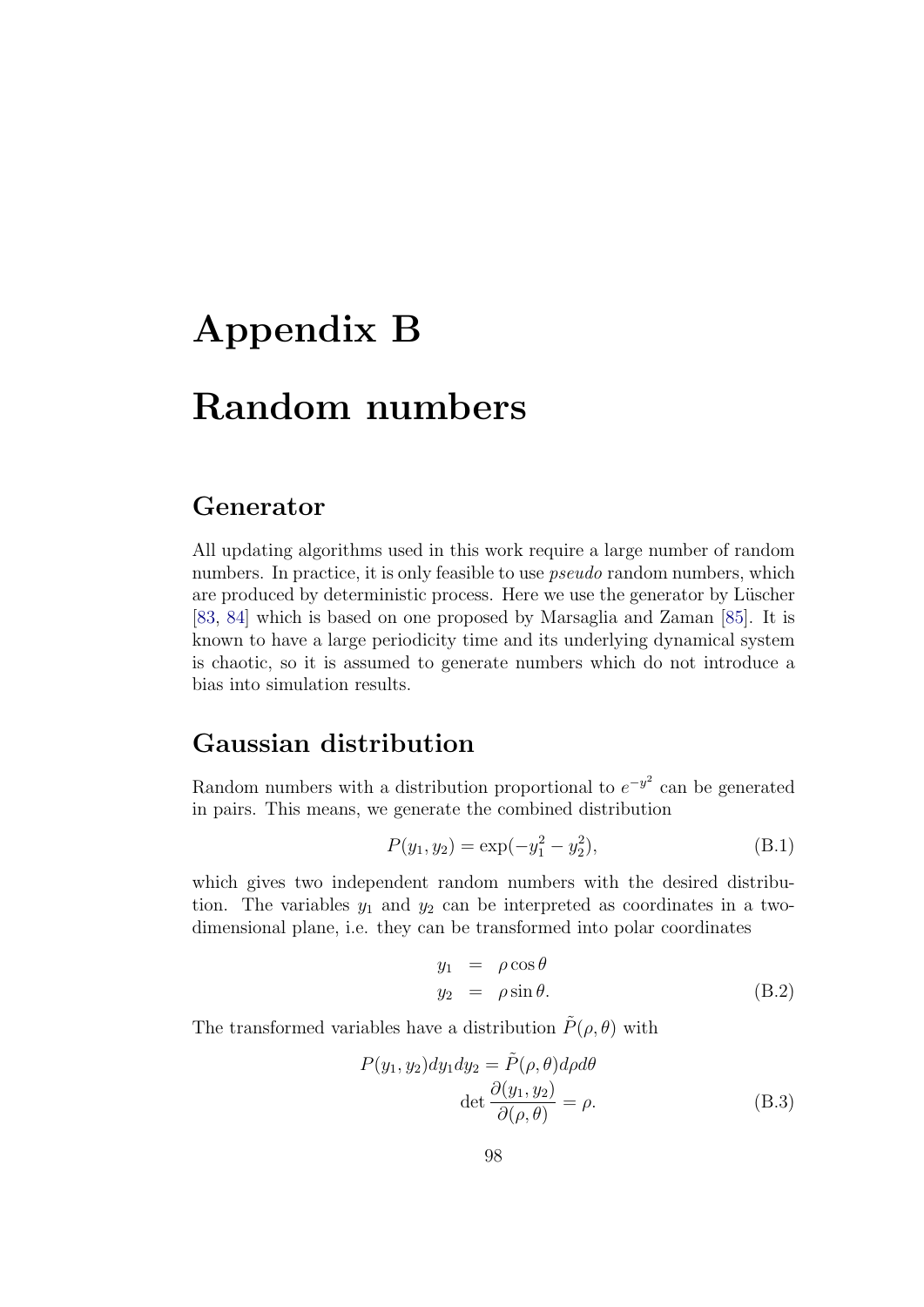The distribution for the polar coordinates is thus given by

$$
\tilde{P}(\rho,\theta) = \rho e^{-\rho^2} \n\propto \frac{d}{d\rho}(1 - e^{-\rho^2}).
$$
\n(B.4)

 $\theta$  can simply be computed by multiplying a uniformly in [0, 1] distributed number by  $2\pi$ .  $\rho$  can be obtained by drawing u from a uniform distribution in  $[0, 1]$  $[0, 1]$  $[0, 1]$  and computing<sup>1</sup>

$$
\rho = (-\log(1 - u))^{\frac{1}{2}}.\tag{B.5}
$$

<span id="page-106-0"></span><sup>&</sup>lt;sup>1</sup>The usage of  $1 - u$  avoids logarithms of zero, since u takes values smaller than 1.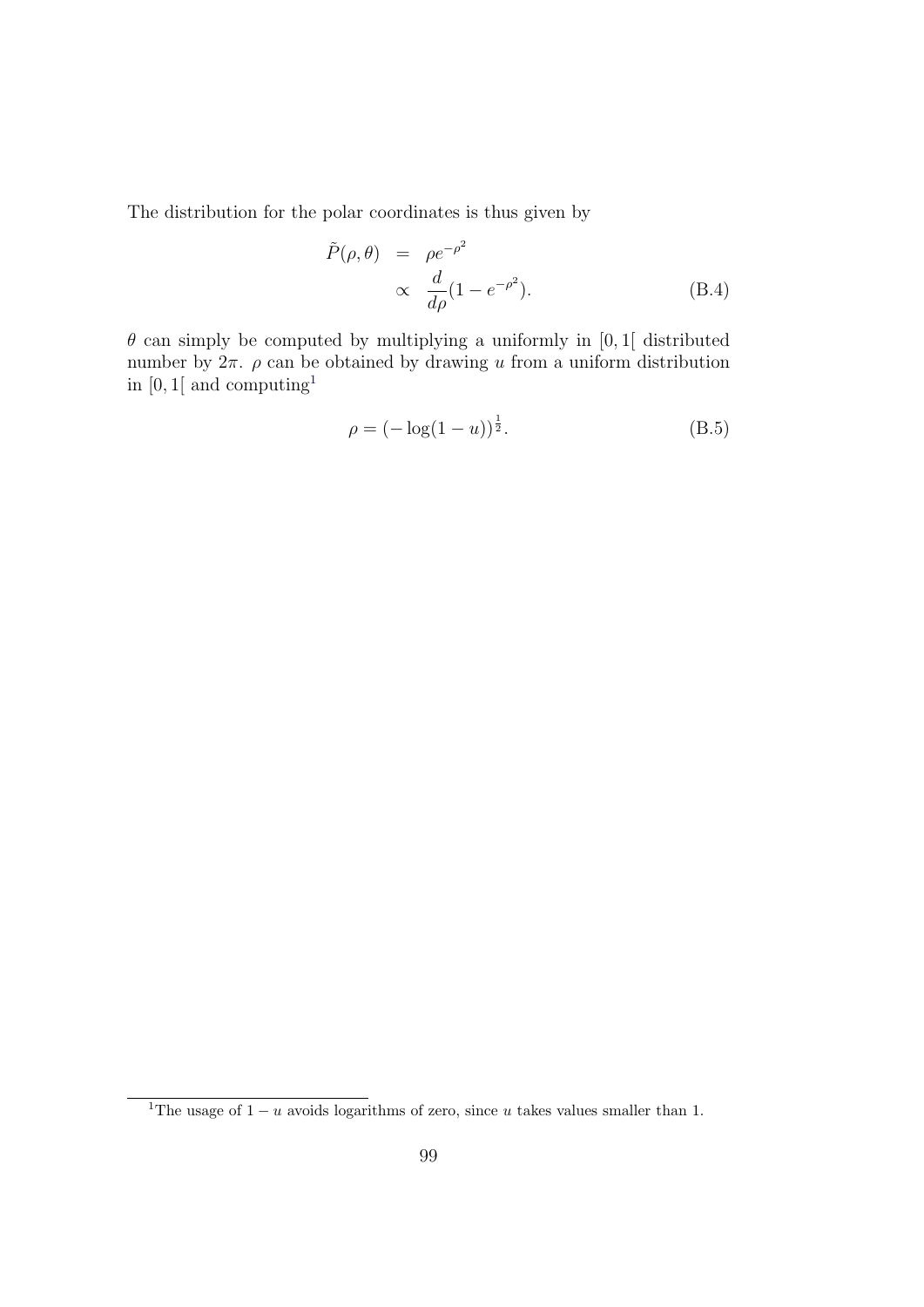# <span id="page-107-0"></span>Appendix C

# Error analysis

An important aspect of the extraction of results from Monte Carlo runs is the estimation of errors. As the set of data from a finite simulation run is a sample from a statistical ensemble, there is of course a naive statistical error proportional to  $\sqrt{1/N}$ .

Furthermore, any Monte Carlo run needs some time before it reaches the thermal equilibrium, where field configurations are distributed according to the ensemble given by the Boltzmann factor. Including the thermalization phase into the average of an observable leads to an initialization bias. The only practical way to avoid this is to throw away a sufficiently high number of measurements at the beginning of the run.

Another source of errors is the correlation between successive measurements. In general, an updating algorithm does not generate a chain of configurations which are really independent of each other. One can express the real statistical error of an observable  $\mathcal O$  as the product of the "naive error" and a factor  $2\tau_{\text{int}}$ , where  $\tau_{\text{int}}$  is an integrated autocorrelation time as described below. The autocorrelation time may differ between different observables.

In the evaluation of autocorrelation times, it is essential to distinguish between primary quantities and secondary quantities. Primary quantities, such as the inverse coupling or the average plaquette, are directly extracted from a field configuration, i.e. they are expectation values of functions of the field variables. Secondary quantities are functions of two or more, in general correlated, primary quantities. In this work, an example for a secondary quantity is the current mass which is calculated as a quotient of fermionic correlation functions  $f_A$  and  $f_P$ .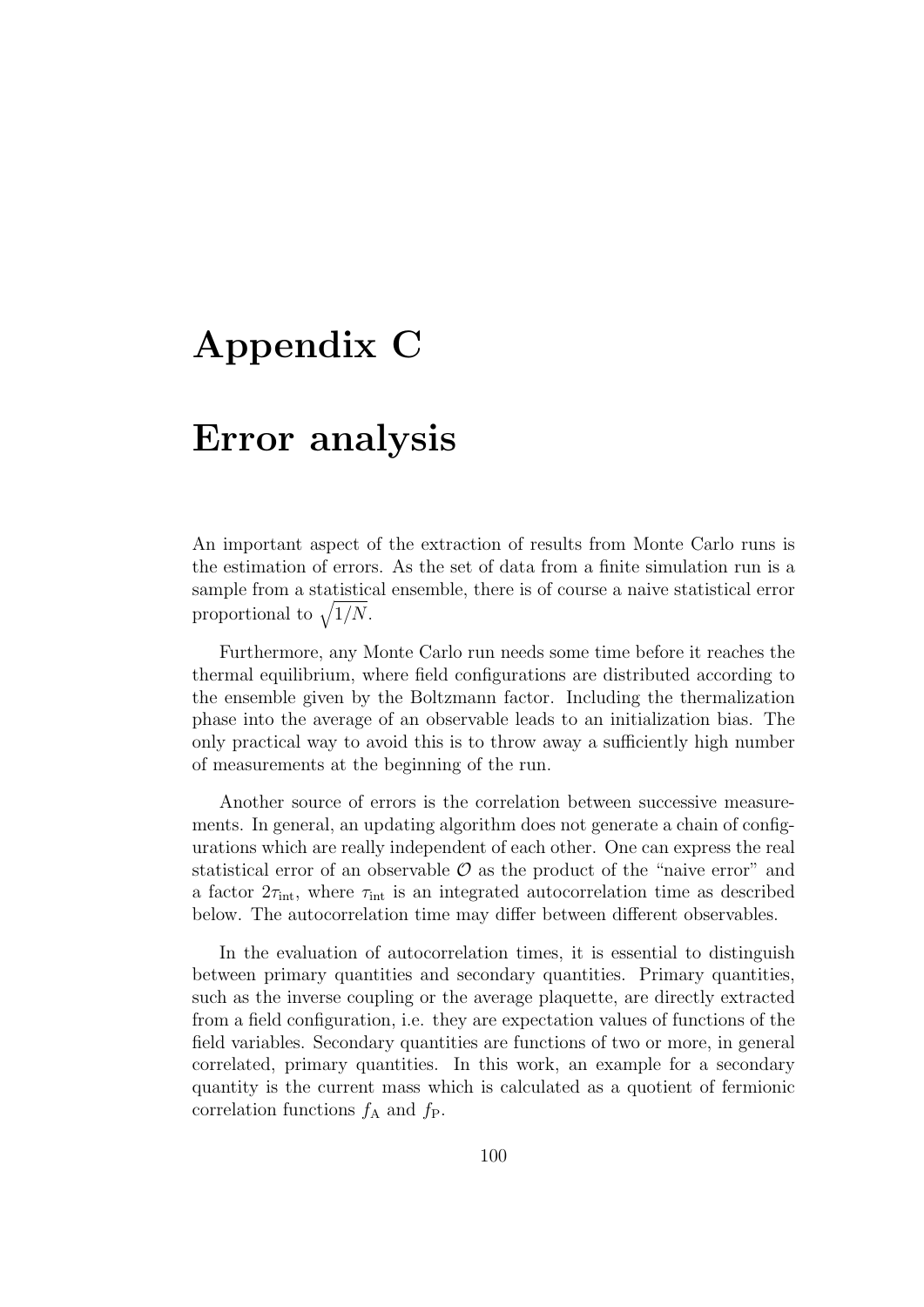#### Primary quantities

Let us a sequence of measurements  $a^i, i = 1 \dots N$  of an observable  $\hat{A}$  which has the exact mean value  $A = \langle A \rangle$ . We assume that these stem from a large enough ensemble in the thermal equilibrium, such that they have a Gaussian distribution following the central limit theorem. The natural estimator for A is the sample average,

$$
A \approx \bar{a} := \frac{1}{N} \sum_{i=1}^{N} a^i.
$$
 (C.1)

This is the best estimator in the sense that the expectation value of  $\bar{a}$  over an infinite ensemble of Monte Carlo runs is the correct value,

<span id="page-108-2"></span>
$$
\langle \bar{a} - A \rangle_{\text{MC}} = 0. \tag{C.2}
$$

If all configurations in the sample are uncorrelated, the variance of the normal distribution is

<span id="page-108-1"></span>
$$
\sigma^2 = \frac{\langle (\hat{A} - A)^2 \rangle}{N}
$$
  
= 
$$
\frac{\langle (\bar{a} - A)^2 \rangle_{\text{MC}}}{N}.
$$
 (C.3)

In the realistic case, where configurations are correlated, this underestimates the error. We introduce the autocorrelation function

$$
\Gamma(i-j) = \langle (a^i - A)(a^j - A) \rangle_{\text{MC}}
$$
\n(C.4)

between the i'th and the j'th measurement. Γ depends only on the distance between the measurements. Its value at zero is

$$
\Gamma(0) = \langle (\hat{A} - A)^2 \rangle.
$$
 (C.5)

An estimator for Γ is

<span id="page-108-3"></span>
$$
\Gamma(t) \approx \frac{1}{N - t} \sum_{i=t+1}^{N} (a_i - \bar{a})(a_{i-t} - \bar{a}).
$$
 (C.6)

In general, we neglect the error of  $\Gamma(t)$ . The integrated autocorrelation time is defined  $as<sup>1</sup>$  $as<sup>1</sup>$  $as<sup>1</sup>$ 

$$
\tau_{\text{int}} = \frac{1}{2} \sum_{i = -\infty}^{\infty} \frac{\Gamma(i)}{\Gamma(0)}.
$$
 (C.7)

<span id="page-108-0"></span><sup>&</sup>lt;sup>1</sup>This definition is one common convention, where  $\tau_{\text{int}}$  becomes 1/2 when there are no autocorrelations.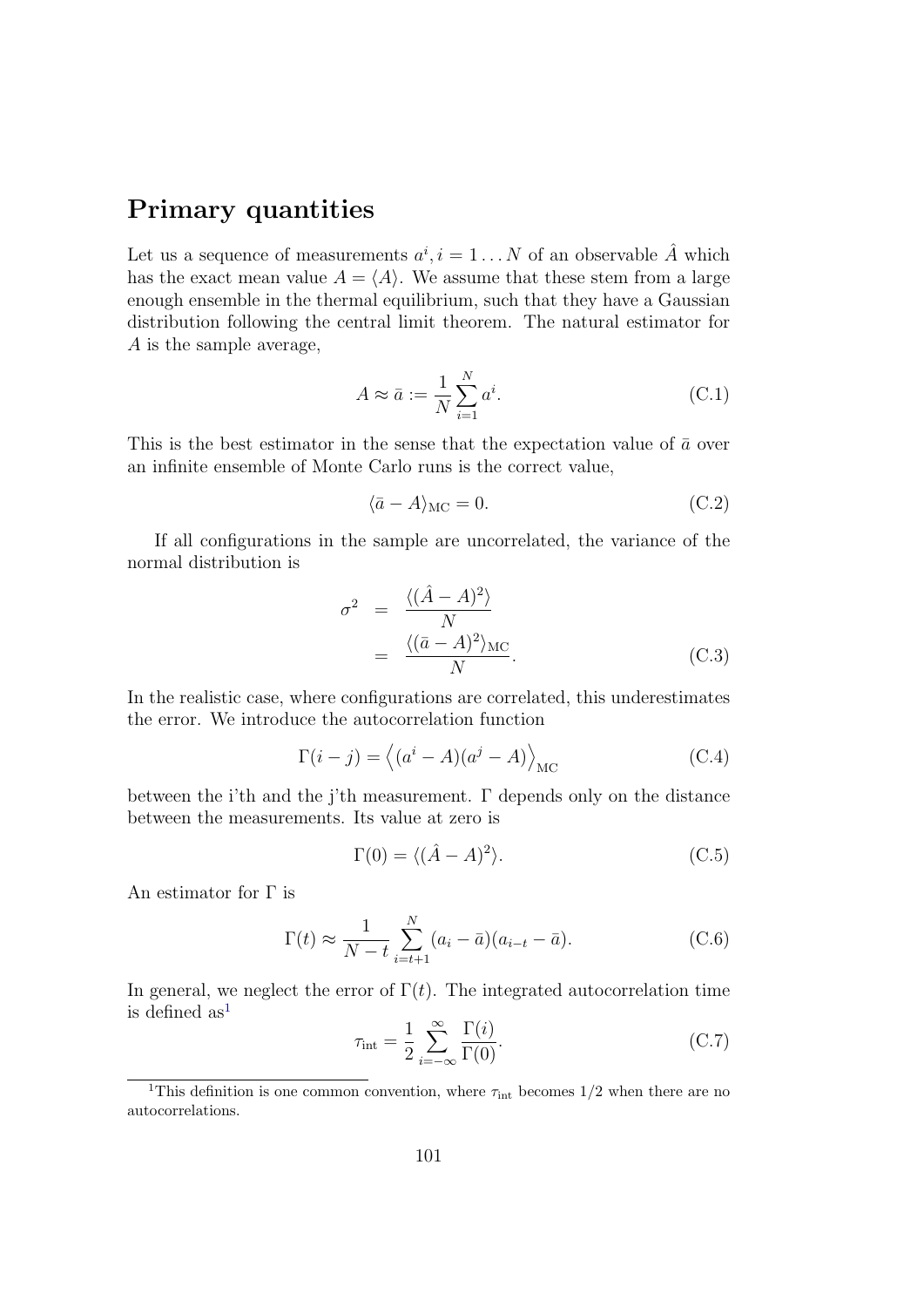We can now express the "true" variance of the estimator  $\bar{a}$  by the autocorrelation function,

$$
\sigma^2 = \frac{1}{N^2} \left\langle \left( \sum_{i=1}^N (a_i - A)^2 \right) \right\rangle
$$
  
\n
$$
= \frac{1}{N^2} \sum_{i=1}^N \sum_{j=1}^N \Gamma(i - j)
$$
  
\n
$$
= \frac{1}{N^2} \sum_{t=-(N-1)}^{N-1} (N - |t|) \Gamma(t)
$$
  
\n
$$
\approx \Gamma(0) \frac{2\tau_{\text{int}}}{N} \quad \text{for } N \gg t. \tag{C.8}
$$

A comparison with [\(C.3\)](#page-108-1) shows that the error behaves as if the effective number of measurements was  $N/(2\tau_{\rm int})$  instead of N. Intuitively speaking, generating a completely decorrelated configuration from a given one requires  $2\tau_{\text{int}}$  update steps.

A popular method called binning takes this statement verbatim: in the binning method, one averages measurements over bins of length  $N_{\text{bin}}$  and looks at the naively computed error of the binned data set. When  $N_{\text{bin}}$ is increased, subsequent bins should gradually become uncorrelated after it reaches the value  $2\tau_{\text{int}}$ . One expects the error in dependence of the bin length to converge to a plateau. In practice, the autocorrelation function has statistical errors which are enhanced for increasing  $N_{\text{bin}}$  (which implies a decreasing number of bins) and the plateau is washed out. The determination of  $\tau_{\text{int}}$  and in particular its error is therefore difficult.

Here, we use a different method explained in [\[61\]](#page-116-0). The main point here is not to sum up Γ over the whole possible range of times, but only over a window  $[-M, M]$ ,

$$
\hat{\tau}_{\text{int}} = \frac{1}{2} \sum_{t=-M}^{M} \frac{\Gamma(t)}{\Gamma(0)}.
$$
\n(C.9)

Making this window larger increases the variance of the estimated  $\tau_{\text{int}}$ , making it smaller increases its bias. As a compromise, Madras and Sokal [\[86\]](#page-118-0) propose to choose the window to be the smallest one which fulfills the condition  $M \geq c\hat{\tau}_{\text{int}}$ , with a suitably chosen c. As  $\hat{\tau}_{\text{int}}$  depends on the choice of M, this plays the role of a self-consistency condition. We usually choose  $c = 6$ . With this method, the error of  $\tau_{\text{int}}$  can be estimated as

$$
\frac{\delta \tau_{\text{int}}}{\tau_{\text{int}}} = \sqrt{\frac{2(2M+1)}{N}}.
$$
\n(C.10)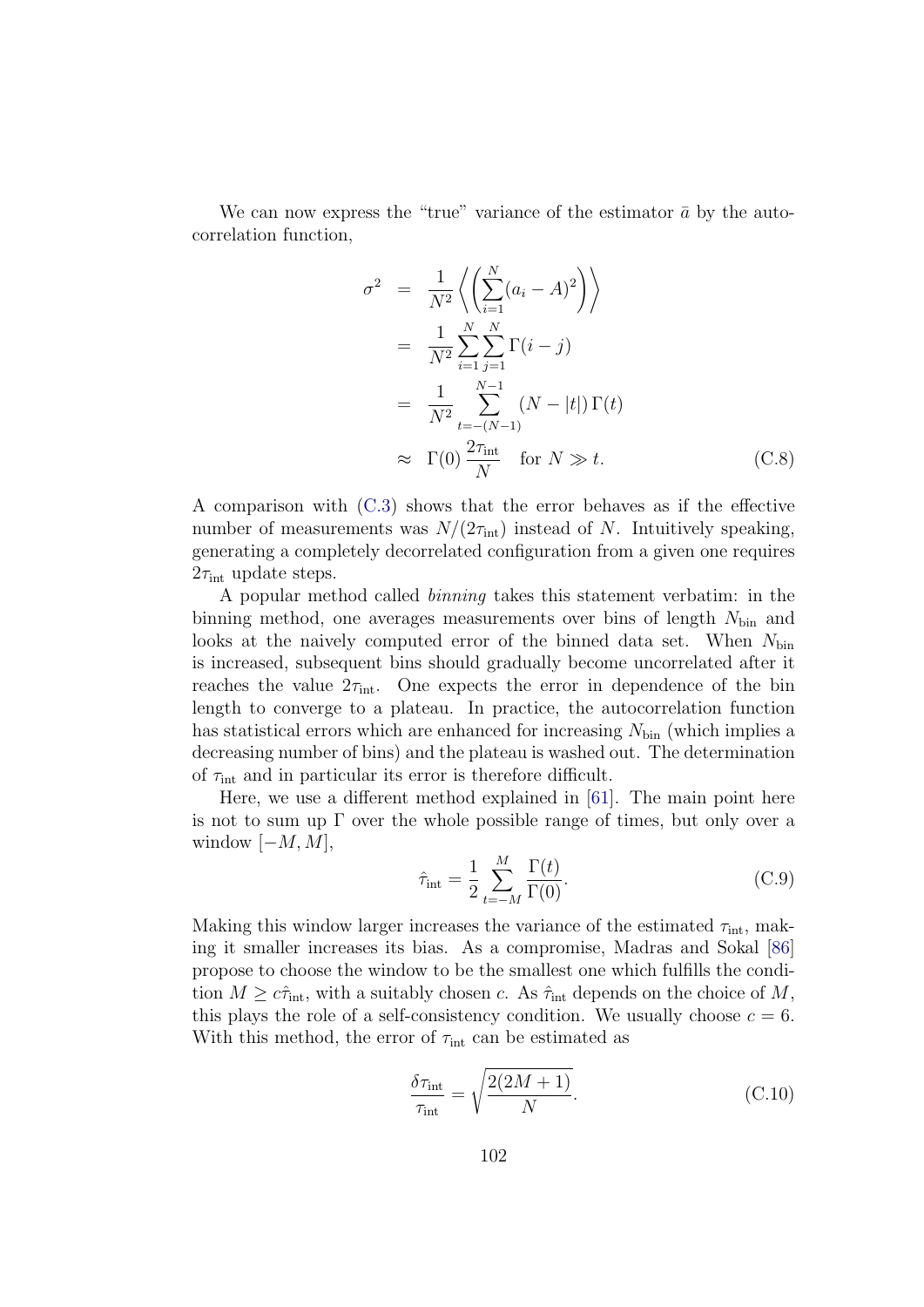#### Secondary quantities

Let us consider a set of primary quantities  $\hat{A}_{\alpha}$  with exact mean values  $A_{\alpha}$ . For each of them, there are measurement data  $a^i_\alpha$ ,  $i = 1...N$ , which have sample means  $\bar{a}_{\alpha}$ . Now we want to study a secondary quantity which is given as a function  $f = f(\{\hat{A}_{\alpha}\})$ . A natural estimator for the value  $F = f(\{A_{\alpha}\})$  is  $f({\bar a_{\alpha}})$ . For primary quantities, we have seen in [\(C.2\)](#page-108-2) that the expectation value of the estimator is identical with the exact mean and the variance goes with  $1/N$ ,

$$
\langle \bar{a}_{\alpha} - A_{\alpha} \rangle_{\text{MC}} = 0
$$
  

$$
\langle (\bar{a}_{\alpha} - A_{\alpha})^2 \rangle_{\text{MC}} = O(1/N).
$$
 (C.11)

For secondary quantities, this is a bit different. To see this, we follow [\[73\]](#page-117-0) and expand  $f(\lbrace \bar{a}_{\alpha}\rbrace)$  around the set of  $A_{\alpha}$ . We denote the derivative of f with respects to its  $\alpha'$ th argument as  $f_{\alpha}$ . Then the Taylor expansion to first order reads

$$
f(\{\bar{a}_{\alpha}\}) = F + \sum_{\alpha} (\bar{a}_{\alpha} - A_{\alpha}) f_{\alpha}(\{A_{\alpha}\}) + \mathcal{O}\left(\sum_{\alpha} (\bar{a}_{\alpha} - A_{\alpha})^2\right). \tag{C.12}
$$

Thus, the estimate has an unavoidable bias

$$
\langle f(\{\bar{a}_{\alpha}\}) - F \rangle_{\text{MC}} = O(1/N). \tag{C.13}
$$

This can be reduced by making N large enough. The variance is

$$
\sigma^2 = \left\langle (f(\{\bar{a}_{\alpha}\}) - F)^2 \right\rangle_{\text{MC}}
$$
  
= 
$$
\left\langle \left[ \sum_{\alpha} (\bar{a}_{\alpha} - A_{\alpha}) f_{\alpha}(\{A_{\alpha}\}) \right]^2 \right\rangle_{\text{MC}} + \text{O}(1/N^2). \qquad \text{(C.14)}
$$

This can be written in a more intuitive form by defining projected observables

$$
A_{\rm H} = \sum_{\alpha} A_{\alpha} f_{\alpha}(\{A_{\alpha}\}) \qquad A_{\bar{\rm h}} = \sum_{\alpha} A_{\alpha} f_{\alpha}(\{\bar{a}_{\alpha}\})
$$
  
\n
$$
\bar{a}_{\rm H} = \sum_{\alpha} \bar{a}_{\alpha} f_{\alpha}(\{A_{\alpha}\}) \qquad \bar{a}_{\bar{\rm h}} = \sum_{\alpha} \bar{a}_{\alpha} f_{\alpha}(\{\bar{a}_{\alpha}\}), \qquad (C.15)
$$

such that

$$
\sigma^2 = \left\langle (A_{\rm H} - \bar{a}_{\rm H})^2 \right\rangle_{\rm MC} + \mathcal{O}(1/N^2)
$$
  

$$
\approx \left\langle (A_{\bar{\rm h}} - \bar{a}_{\bar{\rm h}})^2 \right\rangle_{\rm MC}.
$$
 (C.16)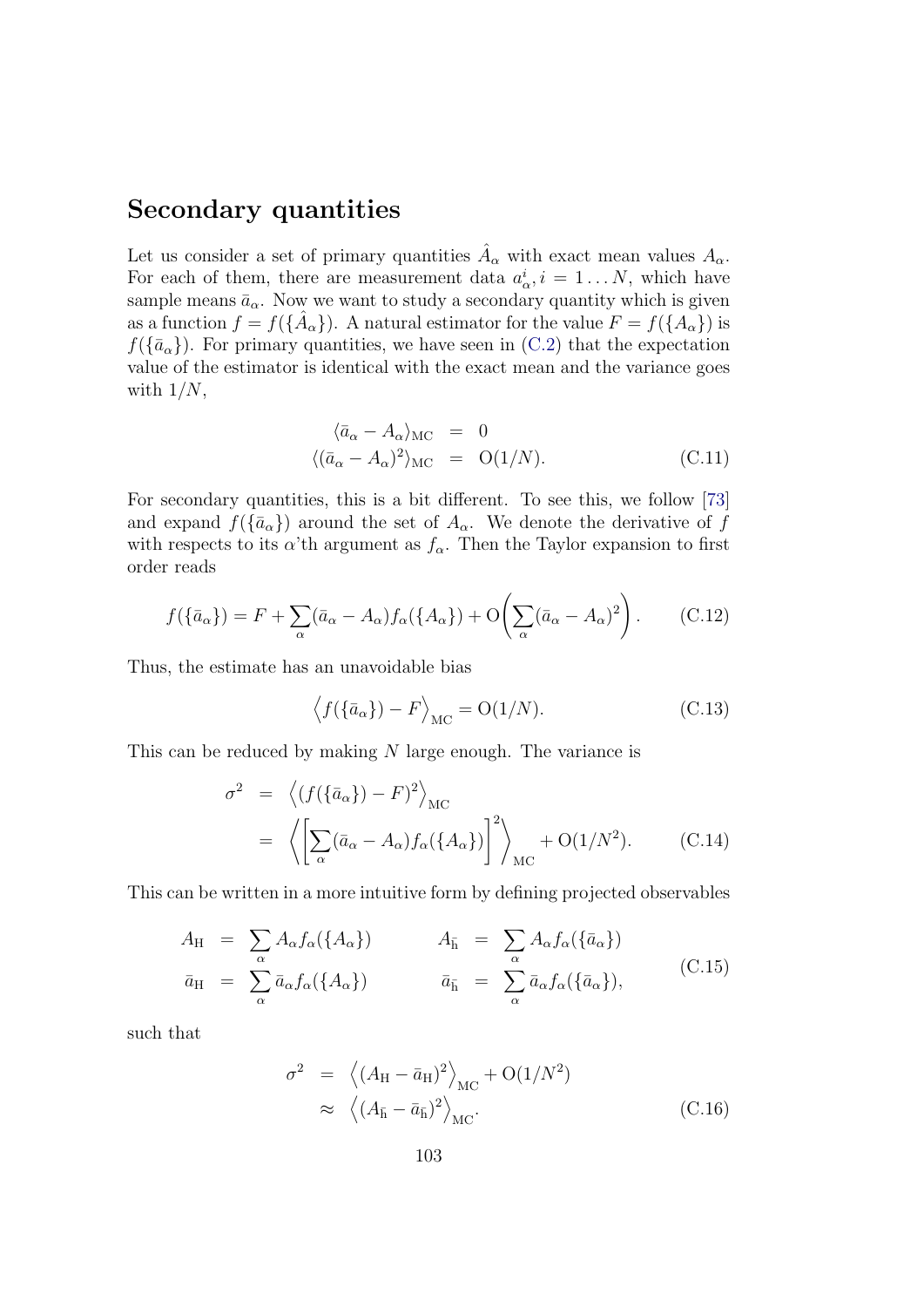This is formally the same situation as in the case of primary observables. Consequently, the same methods can be applied here. In particular, given the analytical form of the derivatives of  $f$  with respect to all its arguments, we can compute the projected data  $a<sub>h</sub><sup>i</sup>$  and use them to determine the autocorrelation function  $\Gamma(t)$  according to [\(C.6\)](#page-108-3). This allows to compute the autocorrelation time  $\tau_{\text{int}}$  and the error  $\sigma^2$ .

As is argued in [\[73\]](#page-117-0), the advantage of this "summation method" compared to jackknife is that the error of  $\tau_{\text{int}}$  decays much faster with the number of data points. Therefore, error estimates can be be accurate, which is particularly important for performance studies, where  $\tau_{\text{int}}$  directly enters the definition of the cost of an algorithm.

In this thesis, this aspect is less important. In the algorithms used here, the Schrödinger functional coupling can be measured as a primary quantity (in contrast to e.g. the PHMC algorithm, where the coupling is obtained by a reweighting procedure). Nevertheless, we have used the method described here e.g. for the determination of  $c_{sw}$  in section [4.3.](#page-69-0) The variable  $\Delta M$ used there is computed from 12 primary observables, which means that 12 derivatives have to be implemented for the computation of the projected observables. This shows the increased complexity compared to the more "universal" jackknife method.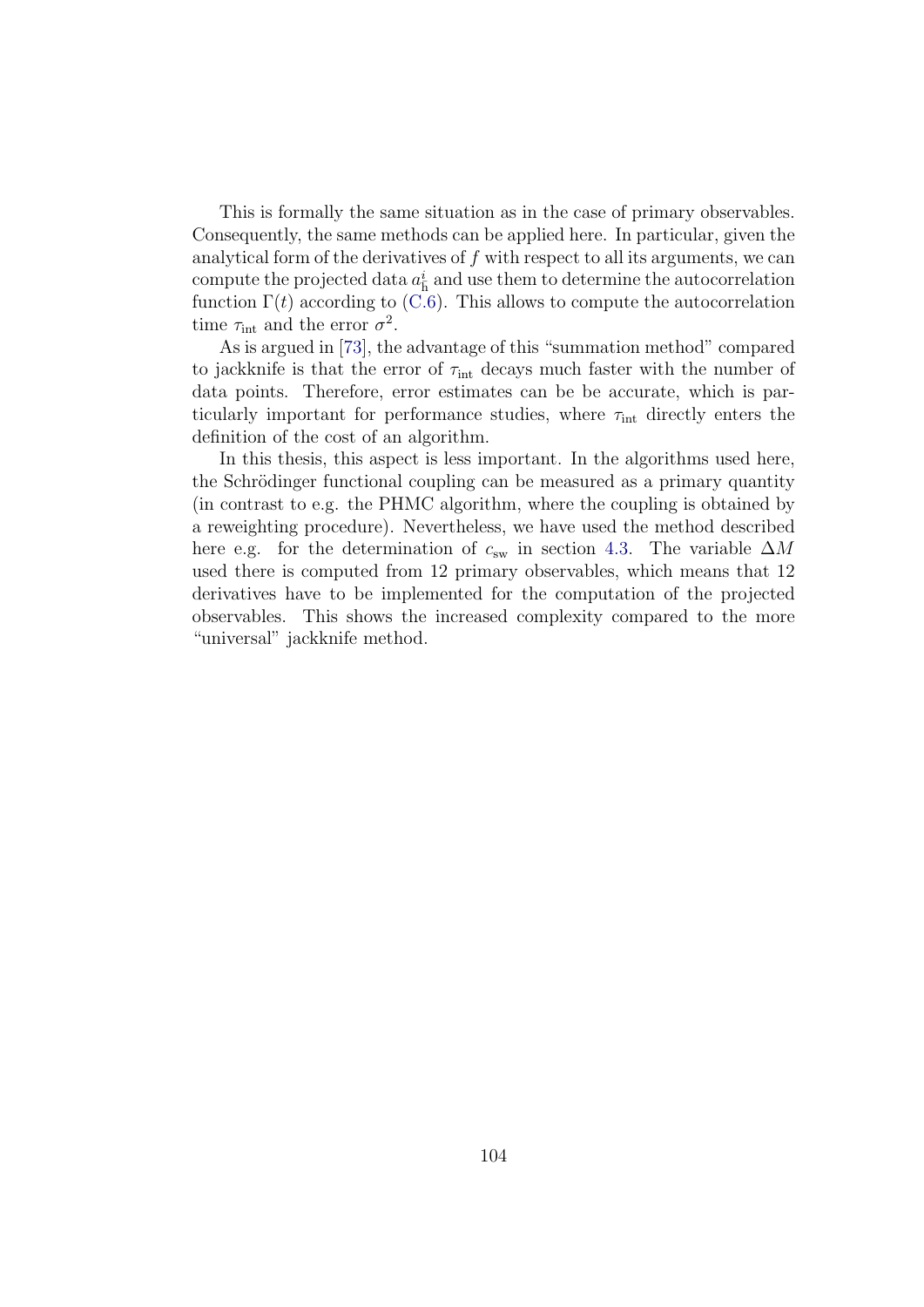### Bibliography

- [1] D. E. Groom et al. Review of particle physics. Eur. Phys. J., C15:1–878, 2000.
- [2] S. Bethke. Determination of the QCD coupling  $\alpha_s$ . J. Phys., G26:R27, 2000.
- [3] K. G. Chetyrkin, Johann H. Kuhn, and M. Steinhauser. RunDec: A Mathematica package for running and decoupling of the strong coupling and quark masses. Comput. Phys. Commun., 133:43–65, 2000.
- [4] Martin Lüscher, Peter Weisz, and Ulli Wolff. A numerical method to compute the running coupling in asymptotically free theories. Nucl. Phys., B359:221–243, 1991.
- [5] Martin Lüscher, Rajamani Narayanan, Peter Weisz, and Ulli Wolff. The Schrödinger functional: A renormalizable probe for non-abelian gauge theories. Nucl. Phys., B384:168–228, 1992.
- [6] Martin L¨uscher, Rainer Sommer, Peter Weisz, and Ulli Wolff. A precise determination of the running coupling in the SU(3) Yang-Mills theory. Nucl. Phys., B413:481–502, 1994.
- [7] Rainer Sommer. A new way to set the energy scale in lattice gauge theories and its applications to the static force and  $\alpha_s$  in SU(2) Yang-Mills theory. Nucl. Phys., B411:839–854, 1994.
- [8] Marco Guagnelli, Rainer Sommer, and Hartmut Wittig. Precision computation of a low-energy reference scale in quenched lattice QCD. Nucl. Phys., B535:389–402, 1998.
- [9] Achim Bode, Peter Weisz, and Ulli Wolff. Two loop computation of the Schrödinger functional in lattice QCD. Nucl. Phys.,  $B576:517-539$ , 2000.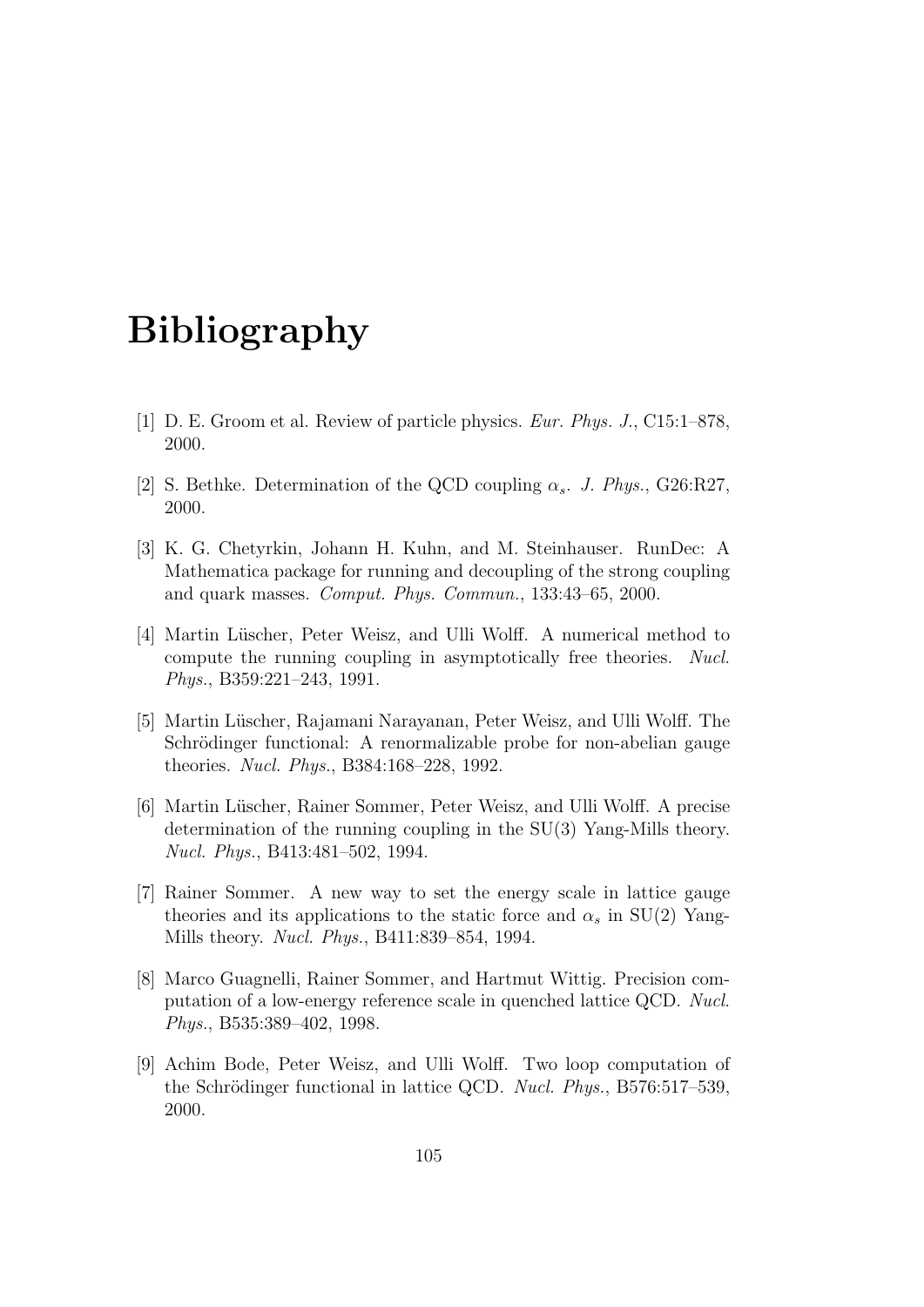- [10] S. Aoki et al. Quenched light hadron spectrum. Phys. Rev. Lett., 84:238– 241, 2000.
- [11] Achim Bode et al. First results on the running coupling in QCD with two massless flavors. Phys. Lett., B515:49–56, 2001.
- [12] P. Hasenfratz and F. Niedermayer. Perfect lattice action for asymptotically free theories. Nucl. Phys., B414:785–814, 1994.
- [13] Peter Hasenfratz and Ferenc Niedermayer. Unexpected results in asymptotically free quantum field theories. Nucl. Phys., B596:481–494, 2001.
- [14] Stefan Sint and Rainer Sommer. The running coupling from the QCD Schrödinger functional: A one loop analysis. Nucl. Phys., B465:71-98, 1996.
- [15] David Bailin and Alexander Love. *Introduction to Gauge Field Theory*. Institute of Physics Publishing, Bristol and Philadelphia, 1994.
- [16] Istvan Montvay and Gernot Münster. Quantum Fields on a Lattice. Cambridge University Press, 1994.
- [17] Rainer Sommer. Non-perturbative renormalization of QCD. Lectures given at 36. Internationale Universitätswochen für Kern- und Teilchenphysik, Schladming 1997. hep-ph/9711243, 1997.
- [18] Martin Lüscher. Advanced lattice QCD. Lectures given at Les Houches Summer School 1997. hep-lat/9802029, 1998.
- [19] Gerard 't Hooft and M. J. G. Veltman. Regularization and renormalization of gauge fields. Nucl. Phys., B44:189–213, 1972.
- [20] Gerard 't Hooft. Dimensional regularization and the renormalization group. Nucl. Phys., B61:455–468, 1973.
- [21] William A. Bardeen, A. J. Buras, D. W. Duke, and T. Muta. Deep inelastic scattering beyond the leading order in asymptotically free gauge theories. Phys. Rev., D18:3998, 1978.
- [22] William Celmaster and Richard J. Gonsalves. QCD perturbation expansions in a coupling constant renormalized by momentum space subtraction. Phys. Rev. Lett., 42:1435, 1979.
- [23] David B. Kaplan. Effective field theories. Lectures given at 7th Summer School in Nuclear Physics Symmetries, Seattle, WA, 18-30 Jun 1995. nucl-th/9506035, 1995.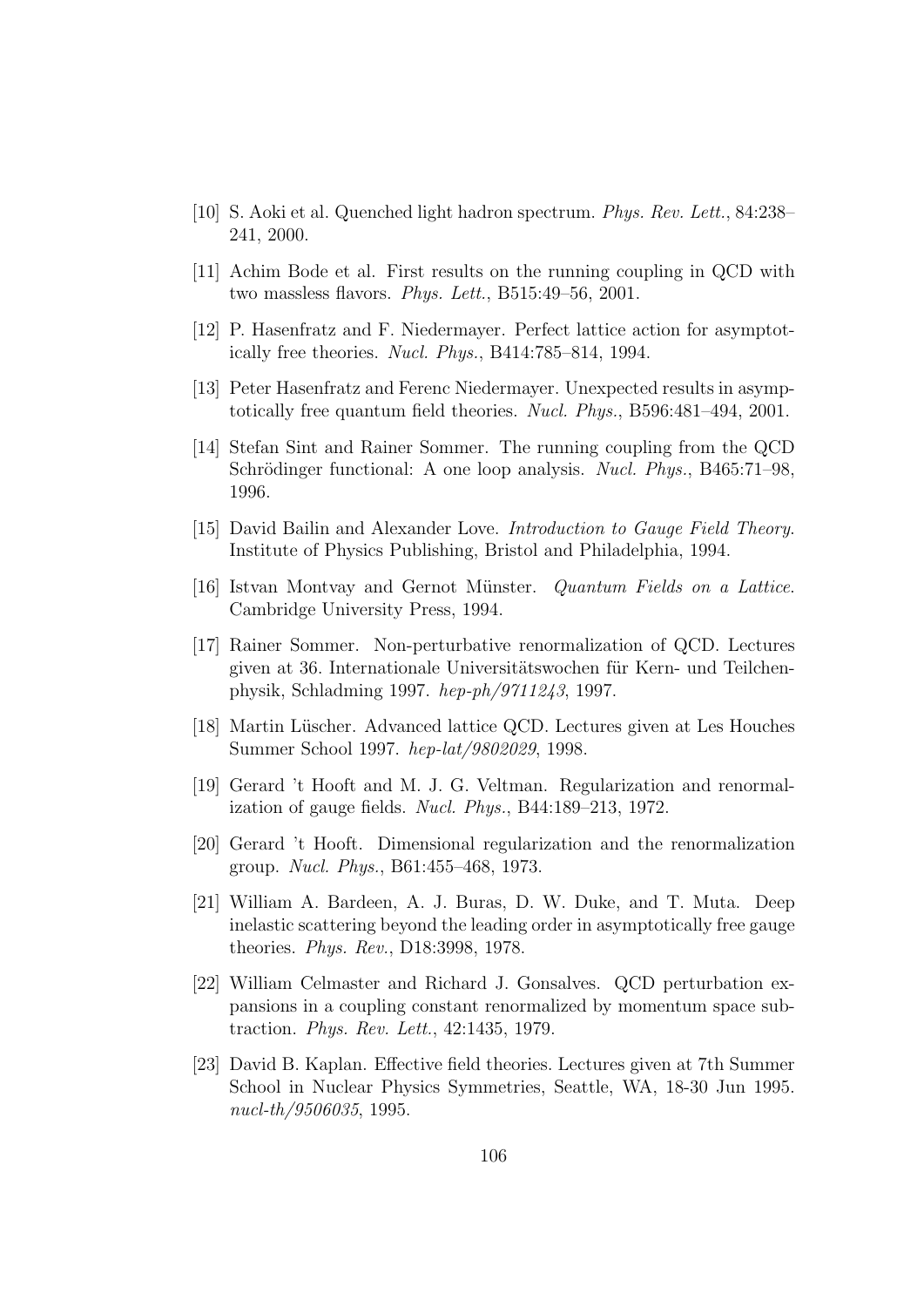- [24] Gerard 't Hooft. Renormalization of massless Yang-Mills fields. Nucl. Phys., B33:173–199, 1971.
- [25] Gerard 't Hooft. Renormalizable lagrangians for massive Yang-Mills fields. Nucl. Phys., B35:167–188, 1971.
- [26] T. van Ritbergen, J. A. M. Vermaseren, and S. A. Larin. The four-loop beta function in quantum chromodynamics. Phys. Lett., B400:379–384, 1997.
- [27] K. G. Chetyrkin. Quark mass anomalous dimension to  $O(\text{alpha}(s) * 4)$ . Phys. Lett., B404:161–165, 1997.
- [28] K. Symanzik. Some topics in quantum field theory. In R. Schrader et al, editor, Mathematical problems in theoretical physics, volume 153 of Lecture notes in Physics. Springer, New York, 1982.
- [29] K. Symanzik. Continuum limit and improved action in lattice theories. Nucl. Phys., B226:187 and 205, 1983.
- [30] Karl Jansen et al. Non-perturbative renormalization of lattice QCD at all scales. Phys. Lett., B372:275–282, 1996.
- [31] M. Lüscher and P. Weisz.  $O(a)$  improvement of the axial current in lattice QCD to one-loop order of perturbation theory. Nucl. Phys., B479:429–458, 1996.
- [32] Stefan Sint and Peter Weisz. Further results on  $O(a)$  improved lattice QCD to one-loop order of perturbation theory. Nucl. Phys., B502:251– 268, 1997.
- [33] Martin Lüscher, Stefan Sint, Rainer Sommer, Peter Weisz, and Ulli Wolff. Non-perturbative  $O(a)$  improvement of lattice QCD. Nucl. Phys., B491:323–343, 1997.
- [34] G. M. de Divitiis and R. Petronzio. Non-perturbative renormalization constants on the lattice from flavour non-singlet ward identities. Phys. Lett., B419:311–316, 1998.
- [35] Karl Jansen and Rainer Sommer.  $O(a)$  improvement of lattice QCD with two flavors of Wilson quarks. *Nucl. Phys.*, B530:185–203, 1998.
- [36] Marco Guagnelli et al. Non-perturbative results for the coefficients  $b_m$ and  $b_a - b_p$  in O(a) improved lattice QCD. Nucl. Phys., B595:44–62, 2001.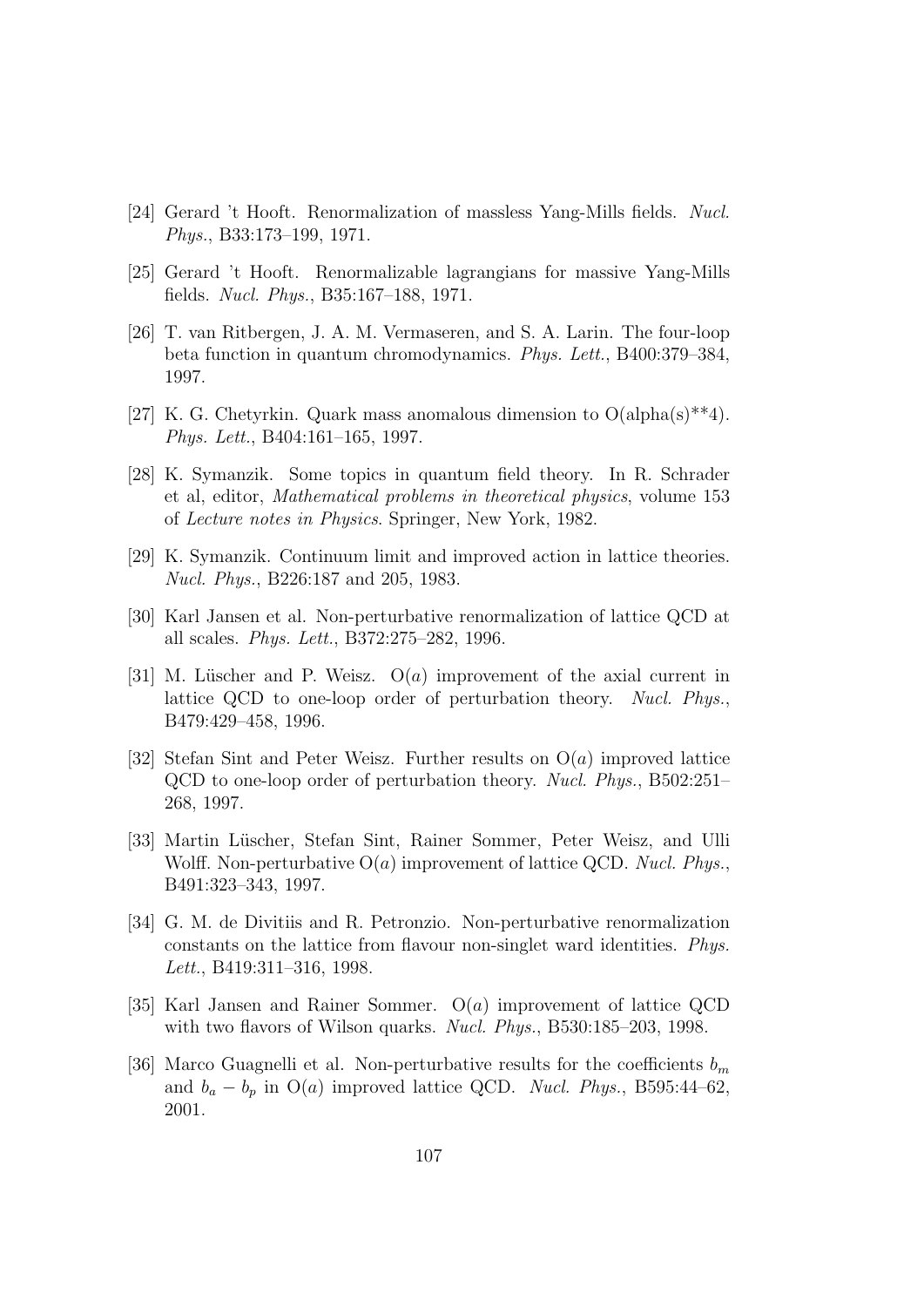- [37] B. Sheikholeslami and R. Wohlert. Improved continuum limit lattice action for QCD with Wilson fermions. Nucl. Phys., B259:572, 1985.
- [38] Martin Lüscher, Stefan Sint, Rainer Sommer, and Peter Weisz. Chiral symmetry and  $O(a)$  improvement in lattice QCD. Nucl. Phys., B478:365–400, 1996.
- [39] K. Symanzik. Schrödinger representation and casimir effect in renormalizable quantum field theory. Nucl. Phys., B190:1, 1981.
- [40] Stefan Sint. One loop renormalization of the QCD Schrödinger functional. Nucl. Phys., B451:416–444, 1995.
- [41] Martin Lüscher. A new approach to the problem of dynamical quarks in numerical simulations of lattice QCD. Nucl. Phys., B418:637–648, 1994.
- [42] Philippe de Forcrand. The MultiBoson method. Parallel Comput., 25:1341, 1999.
- [43] S. Duane, A. D. Kennedy, B. J. Pendleton, and D. Roweth. Hybrid Monte Carlo. Phys. Lett., B195:216–222, 1987.
- [44] S. Gottlieb, W. Liu, D. Toussaint, R. L. Renken, and R. L. Sugar. Hybrid molecular dynamics algorithms for the numerical simulation of quantum chromodynamics. Phys. Rev., D35:2531–2542, 1987.
- [45] K. Fabricius and O. Haan. Heat bath method for the twisted Eguchi-Kawai model. Phys. Lett., B143:459, 1984.
- [46] A. D. Kennedy and B. J. Pendleton. Improved heat bath method for Monte Carlo calculations in lattice gauge theories. Phys. Lett., B156:393–399, 1985.
- [47] Peter Weisz. A Haan-Fabricius updating program for the APE-100 parallel computer. Internal Notes, 1993.
- [48] N. Cabibbo and E. Marinari. A new method for updating  $SU(N)$  matrices in computer simulations of gauge theories. Phys. Lett., B119:387– 390, 1982.
- [49] Ulli Wolff. Scaling topological charge in the CP\*\*3 spin model. Phys. Lett., B284:94–98, 1992.
- [50] Giulia de Divitiis et al. Universality and the approach to the continuum limit in lattice gauge theory. Nucl. Phys., B437:447–470, 1995.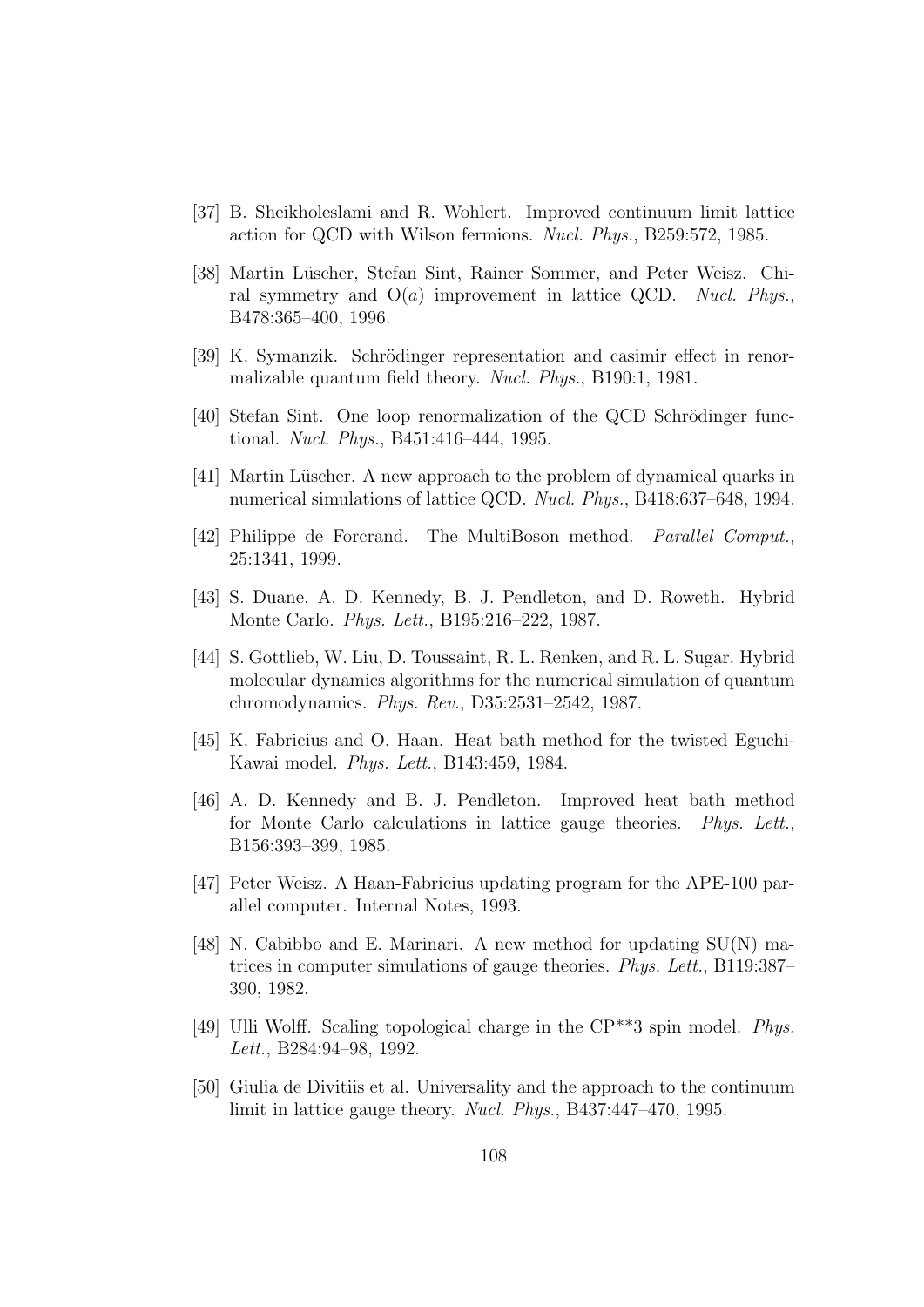- [51] A. D. Kennedy. Private communication.
- [52] Gene H. Golub and Charles F. Van Loan. Matrix Computations, 2nd Edn. The Johns Hopkins University Press, Baltimore, 1989.
- [53] Chuan Liu, Andreas Jaster, and Karl Jansen. Liapunov exponents and the reversibility of molecular dynamics algorithms. Nucl. Phys., B524:603–617, 1998.
- [54] R. G. Edwards, Ivan Horvath, and A. D. Kennedy. Instabilities and nonreversibility of molecular dynamics trajectories. Nucl. Phys., B484:375– 402, 1997.
- [55] Balint Joo et al. Instability in the molecular dynamics step of Hybrid Monte Carlo in dynamical fermion lattice QCD simulations. Phys. Rev., D62:114501, 2000.
- [56] Martin Lüscher and Hubert Simma. Accurate summation methods for the APE-100 parallel computer. Internal Notes, 1994.
- [57] W. Kahan. Further remarks on reducing truncation errors. CACM, 8(1):40, 1965.
- [58] Paolo Marenzoni, Luigi Pugnetti, and Pietro Rossi. Measure of autocorrelation times of Local Hybrid Monte Carlo algorithm for lattice QCD. Phys. Lett., B315:152–156, 1993.
- [59] A. D. Kennedy and K. M. Bitar. An exact Local Hybrid Monte Carlo algorithm for gauge theories. Nucl. Phys. Proc. Suppl., 34:786–788, 1994.
- [60] Rajan Gupta, Gregory W. Kilcup, and Stephen R. Sharpe. Tuning the Hybrid Monte Carlo algorithm. Phys. Rev., D38:1278, 1988.
- <span id="page-116-0"></span>[61] A. D. Sokal. Monte Carlo methods in statistical mechanics: Foundations and new algorithms. In Cours de Troisieme Cycle de la Physique en Suisse Romande, 1989.
- [62] A. D. Kennedy. Progress in lattice field theory algorithms. Nucl. Phys. Proc. Suppl., 30:96–107, 1993.
- [63] S. J. Anthony, C. H. Llewellyn Smith, and J. F. Wheater. A new proposal for Monte Carlo simulation of fermions on a lattice. Phys. Lett., B116:287, 1982.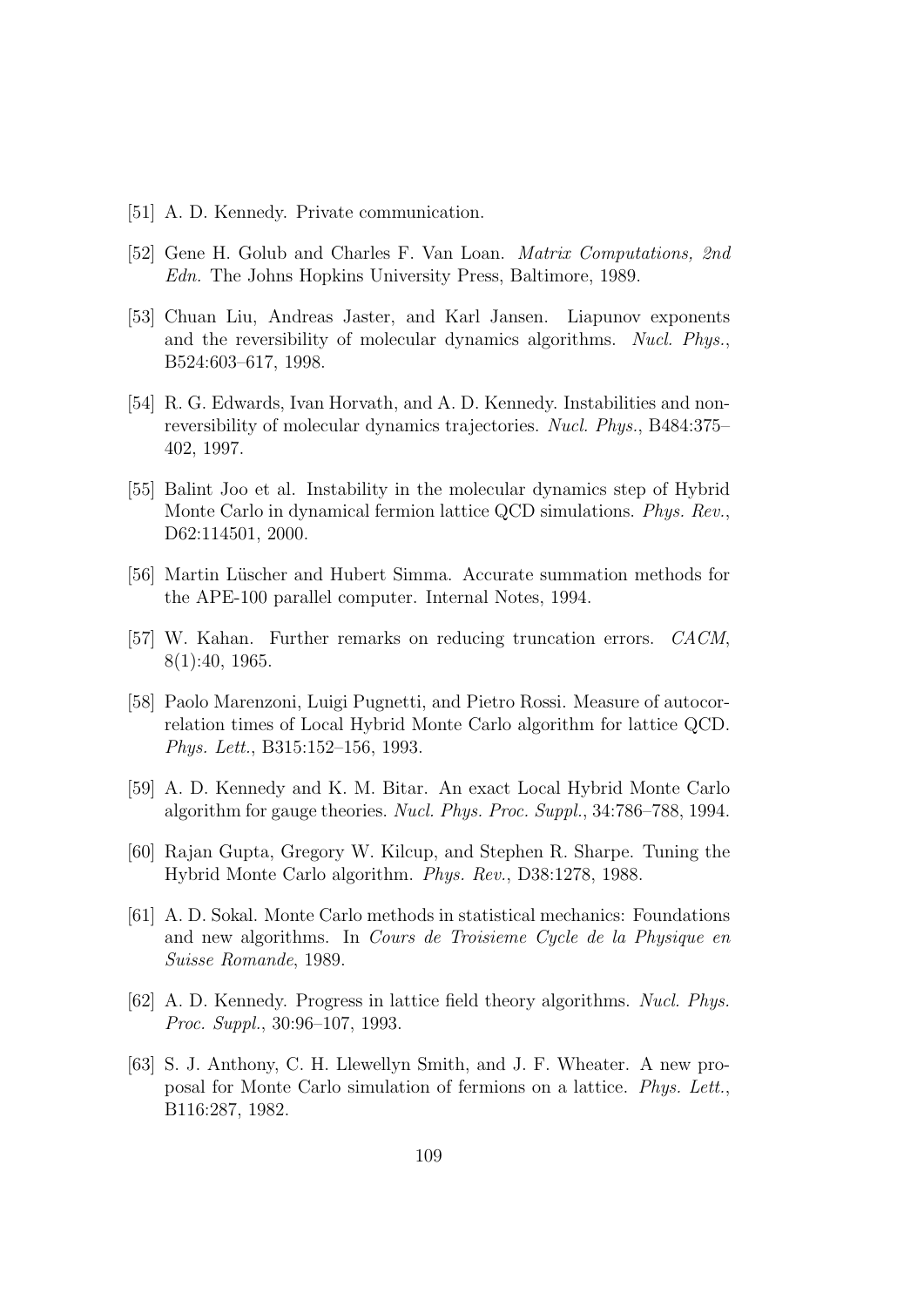- [64] G. M. de Divitiis, R. Frezzotti, M. Guagnelli, M. Masetti, and R. Petronzio. The Bermions: An approach to lattice QCD dynamical fermions from negative flavor numbers. Nucl. Phys., B455:274–286, 1995.
- [65] R. Frezzotti, M. Masetti, and R. Petronzio. Evidence for  $\eta'$   $\pi$  splitting in unquenched lattice QCD. Nucl. Phys., B480:381–396, 1996.
- [66] Juri Rolf and Ulli Wolff. Running coupling for Wilson bermions. Nucl. Phys. Proc. Suppl., 83:899–901, 2000.
- [67] Philippe de Forcrand. Monte Carlo Quasi-Heatbath by approximate inversion. Phys. Rev., E59:3698–3701, 1999.
- [68] Marco Guagnelli and Jochen Heitger. SSOR preconditioning in simulations of the QCD Schrödinger functional. Comput. Phys. Commun., 130:12–21, 2000.
- [69] Karl Jansen and Rainer Sommer. The non-perturbative  $O(a)$  improved action for dynamical Wilson fermions. Nucl. Phys. Proc. Suppl., 63:853– 855, 1998.
- [70] Stefan Kurth. Private communication.
- [71] Peter Weisz. Derivative of SW term at boundary. Internal Notes.
- [72] Rainer Sommer. The step scaling function with two flavours of massless Wilson quarks. Internal Notes, 1998.
- <span id="page-117-0"></span>[73] Roberto Frezzotti, Martin Hasenbusch, Ulli Wolff, Jochen Heitger, and Karl Jansen. Comparative benchmarks of full QCD algorithms. Comput. Phys. Commun., 136:1–13, 2001.
- [74] Karl Jansen and Chuan Liu. Implementation of Symanzik's improvement program for simulations of dynamical Wilson fermions in lattice QCD. Comput. Phys. Commun., 99:221–234, 1997.
- [75] Bernd Gehrmann, Stefan Kurth, Juri Rolf, and Ulli Wolff. Schrödinger functional at negative flavour number. Nucl. Phys., B612:3–24, 2001.
- [76] Thomas Appelquist and J. Carazzone. Infrared singularities and massive fields. Phys. Rev., D11:2856, 1975.
- [77] Werner Bernreuther and Werner Wetzel. Decoupling of heavy quarks in the minimal subtraction scheme. Nucl. Phys., B197:228, 1982.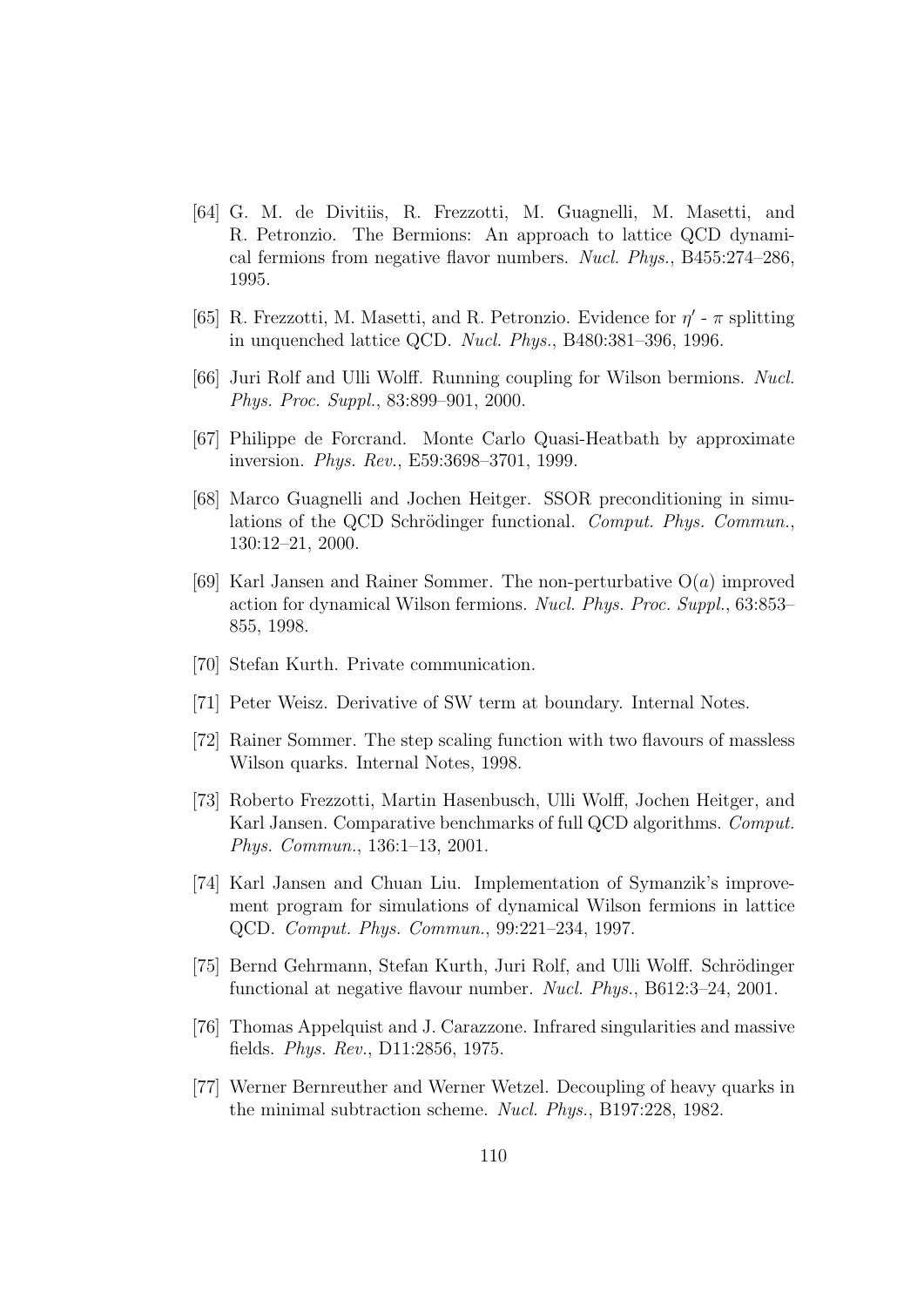- [78] German Rodrigo and Arcadi Santamaria. QCD matching conditions at thresholds. Phys. Lett., B313:441–446, 1993.
- [79] Howard Georgi and H. David Politzer. Freedom at moderate energies: Masses in color dynamics. Phys. Rev., D14:1829, 1976.
- [80] Stefano Capitani, Martin Lüscher, Rainer Sommer, and Hartmut Wittig. Non-perturbative quark mass renormalization in quenched lattice QCD. Nucl. Phys., B544:669–698, 1999.
- [81] Martin Lüscher, Stefan Sint, Rainer Sommer, and Hartmut Wittig. Nonperturbative determination of the axial current normalization constant in  $O(a)$  improved lattice QCD. *Nucl. Phys.*, B491:344-364, 1997.
- [82] Stefan Sint and Peter Weisz. The running quark mass in the SF scheme and its two-loop anomalous dimension. Nucl. Phys., B545:529–542, 1999.
- [83] Martin Lüscher. A portable high quality random number generator for lattice field theory simulations. Comput. Phys. Commun., 79:100–110, 1994.
- [84] Martin Lüscher. A random number generator for the APE-100 parallel computer. Internal Notes, 1995.
- [85] G. Marsaglia and A. Zaman. A new class of random number generators. Ann. Appl. Prob., 1:462, 1991.
- <span id="page-118-0"></span>[86] Neal Madras and Alan D. Sokal. The pivot algorithm: a highly efficient Monte Carlo method for selfavoiding walk. J. Statist. Phys., 50:109–186, 1988.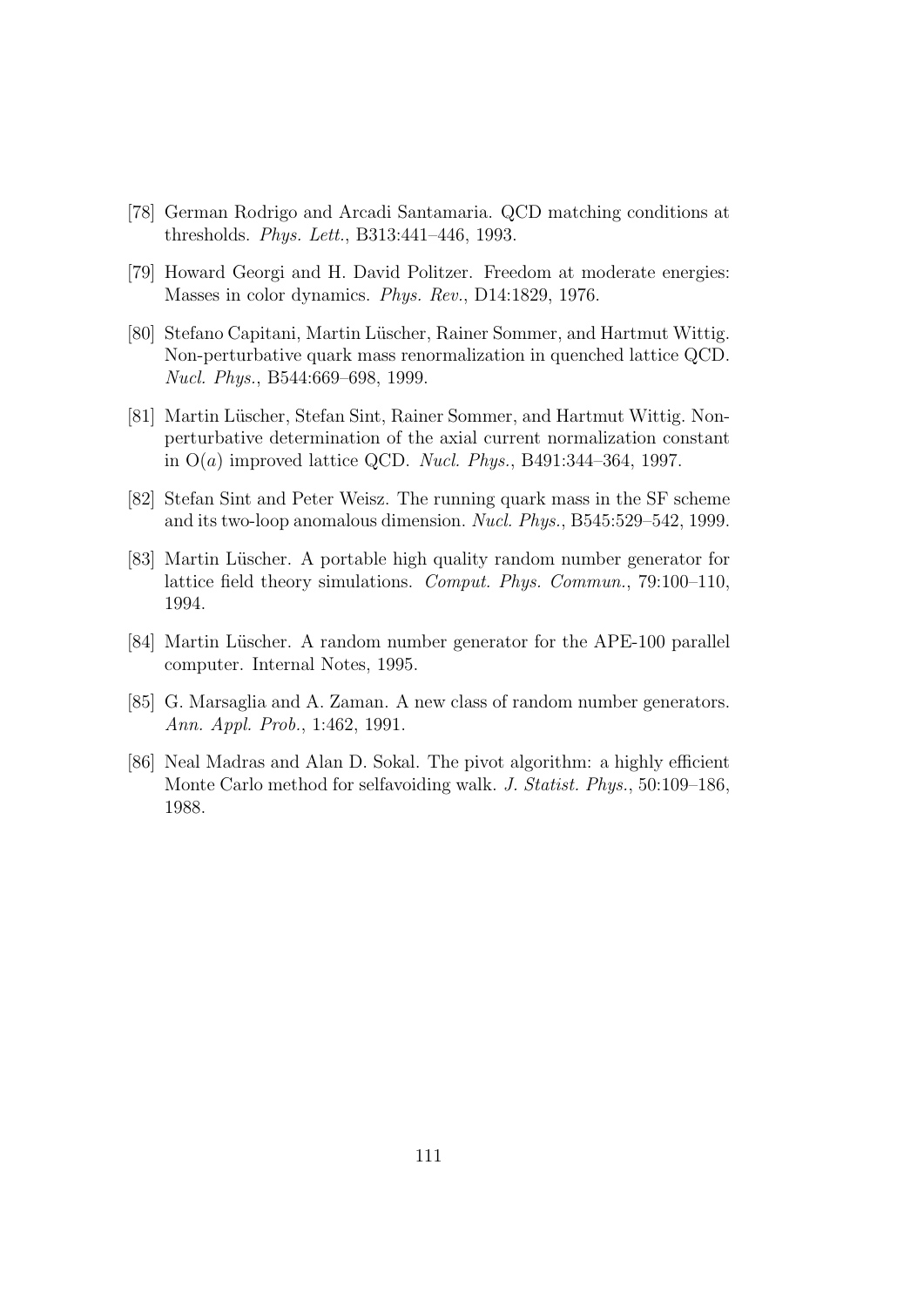## Acknowledgements

I want to thank all people who have made this thesis possible, in particular:

- my supervisor Ulli Wolff for giving me the opportunity to work in the framework of the ALPHA collaboration, his willingness to answer any question and his scientific thoroughness and honesty.
- Rainer Sommer for the idea and several discussions about of the mass decoupling project.
- Juri Rolf for a good collaboration on the bermion project. His careful and critical reading of this thesis was invaluable.
- Burkhard Bunk for sharing his experience and Francesco Knechtli for many discussions.
- the COM group at Humboldt University and the theory group in Zeuthen for a pleasant stay in Berlin.
- the Graduiertenkolleg 271 for financial support.
- DESY/NIC for financial support in the last months of my work and for support with using the APE computers.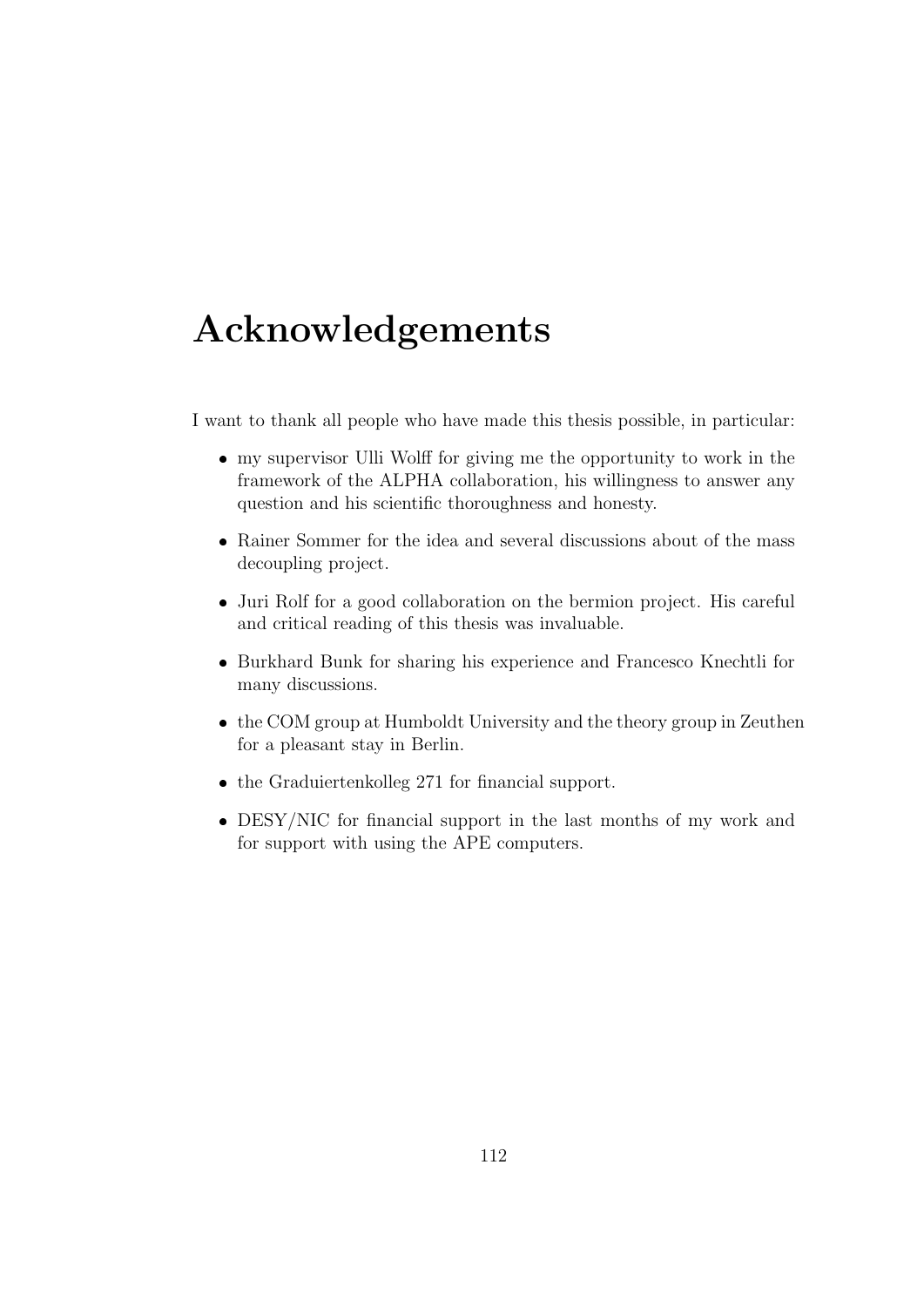## Lebenslauf

| 1978 - 1982         | Besuch der Grundschule in Gelsenkirchen-Buer        |
|---------------------|-----------------------------------------------------|
| 1982 - 1991         | Besuch des Annette-von-Droste-Hülshoff-Gymnasiums   |
|                     | in Gelsenkirchen-Buer                               |
| 6/1991              | Abitur                                              |
| $7/1991 - 6/1992$   | Wehrdienst                                          |
| $10/1992 - 01/1998$ | Studium an der Universität Münster                  |
|                     | in der Fachrichtung Physik                          |
| $6/1998 - 6/2001$   | Doktoranden-Stipendium im Graduiertenkolleg 271     |
|                     | "Strukturuntersuchungen, Präzisionstests und Erwei- |
|                     | terungen des Standardmodells der Elementarteilchen- |
|                     | physik" an der Humboldt-Universität zu Berlin       |
| $9/2001 - 12/2001$  | Wissenschaftlicher Mitarbeiter am Deutschen         |
|                     | Elektronensynchrotron (DESY), Zeuthen               |

#### Publikationsliste

Bernd Gehrmann, Ulli Wolff. Efficiencies and optimization of HMC algorithms in pure gauge theory. Nucl. Phys. Proc. Suppl., 83:801-803, 2000.

ALPHA collaboration. First results on the running coupling in QCD with two massless flavors. Phys. Lett., B515:49-56, 2001.

Bernd Gehrmann, Juri Rolf, Stefan Kurth, Ulli Wolff. Schrödinger functional at negative flavor number. Nucl. Phys., B612:3-24, 2001.

Bernd Gehrmann, Juri Rolf, Stefan Kurth, Ulli Wolff. Schrödinger functional at  $N_f = -2$ . Nucl. Phys. Proc. Suppl., 106:793-795, 2002.